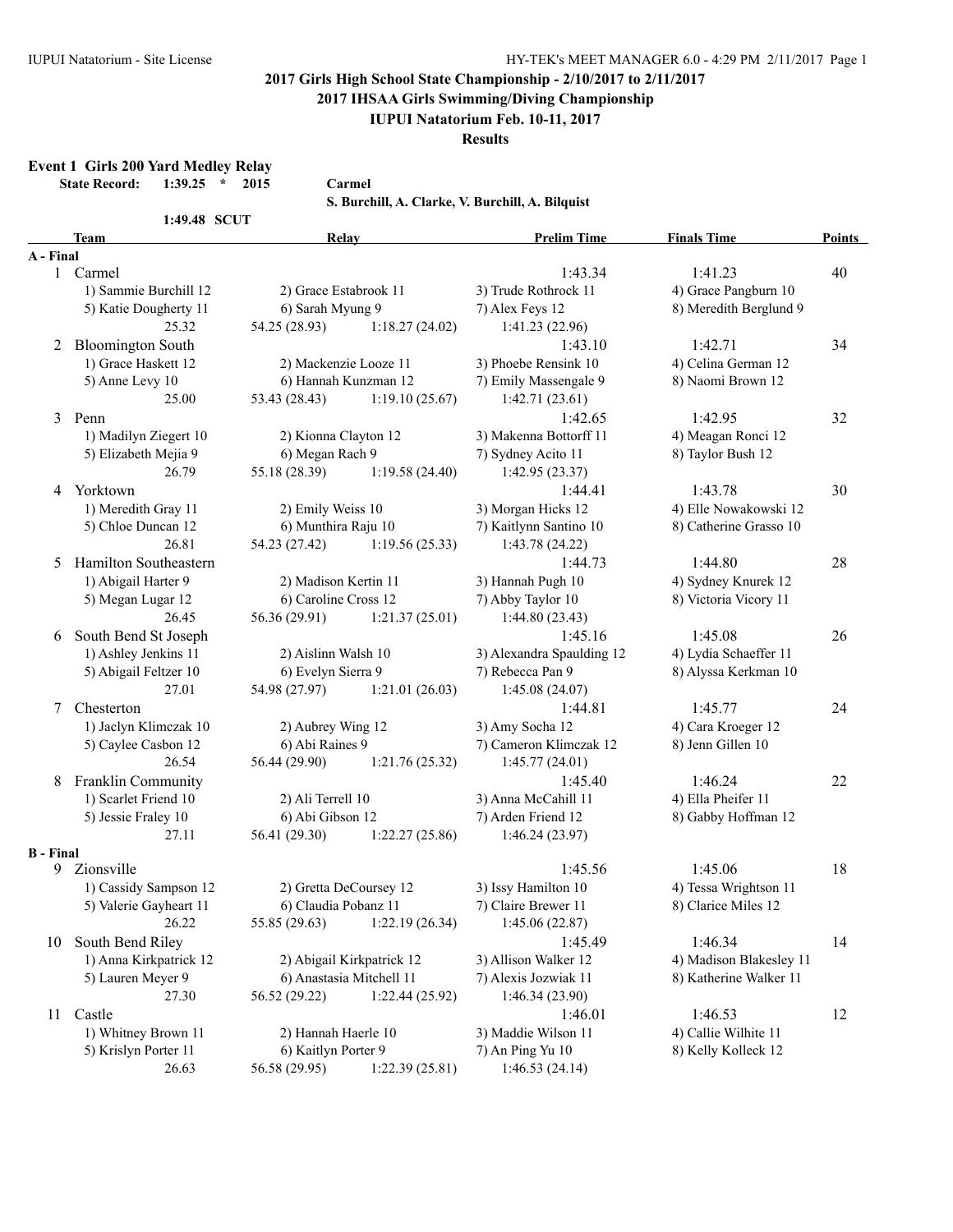**2017 IHSAA Girls Swimming/Diving Championship**

**IUPUI Natatorium Feb. 10-11, 2017**

**Results**

#### **B - Final ... (Event 1 Girls 200 Yard Medley Relay)**

|    | Team                      | Relay                  |                             | <b>Prelim Time</b>       | <b>Finals Time</b>                             | <b>Points</b>  |
|----|---------------------------|------------------------|-----------------------------|--------------------------|------------------------------------------------|----------------|
| 12 | Carroll (Fort Wayne)      |                        |                             | 1:46.83                  | 1:46.98                                        | 10             |
|    | 1) Grace Hanna 9          |                        | 2) Vanessa Venderley 12     | 3) Abigail Young 12      | 4) Avery Brooks 10                             |                |
|    | 5) Veronica Lantz 9       | 6) Katelyn McCurdy 12  |                             | 7) Abigail Johnston 12   | 8) Mallory Jackson 9                           |                |
|    | 26.85                     | 57.79 (30.94)          | 1:23.18(25.39)              | 1:46.98(23.80)           |                                                |                |
| 13 | Northridge                |                        |                             | 1:47.14                  | 1:47.06                                        | 8              |
|    | 1) Lauren Miller 11       | 2) Jenna Nethercutt 9  |                             | 3) Sydnee Emerson 11     | 4) Kenzie Weber 9                              |                |
|    | 5) Jenna Miller 11        | 6) Janelle Burbrink 10 |                             | 7) August Hartzell 12    | 8) Madison Kenyon 12                           |                |
|    | 26.77                     | 57.17 (30.40)          | 1:22.84(25.67)              | 1:47.06(24.22)           |                                                |                |
|    | 14 North Central (Indpls) |                        |                             | 1:46.34                  | 1:47.50                                        | 6              |
|    | 1) Margaret McPherson 9   | 2) Hope Christy 12     |                             | 3) Shannon Glesing 12    | 4) Grace Lough 9                               |                |
|    | 5) Ashley Glesing 10      | 6) Holle Guntz 10      |                             | 7) Delaney Isakson 10    | 8) Mary Kaitlyn McPherson 11                   |                |
|    | 27.88                     | 57.31 (29.43)          | 1:22.66(25.35)              | 1:47.50 (24.84)          |                                                |                |
| 15 | Fishers                   |                        |                             | 1:47.81                  | 1:47.88                                        | 4              |
|    | 1) Corinne Yorkman 9      | 2) Allison Sperring 12 |                             | 3) Nicole Rueff 10       | 4) Kyla Srncik 9                               |                |
|    | 5) Elizabeth Pfeifer 12   | 6) Sarah Stensland 11  |                             | 7) Miya Wai 10           | 8) Savannah Kennedy 10                         |                |
|    | 27.79                     | 58.12 (30.33)          | 1:23.68(25.56)              | 1:47.88(24.20)           |                                                |                |
| 16 | Crown Point               |                        |                             | 1:48.49                  | 1:48.68                                        | $\overline{c}$ |
|    | 1) Hannah Kukurugya 12    | 2) Kelsi Artim 12      |                             | 3) Kaitlin Gardner 9     | 4) Jordan Artim 9                              |                |
|    | 5) Caroline Kruit 11      | 6) Paige Frederick 12  |                             | 7) Anna McCormick 12     | 8) Brianna Tetzloff 10                         |                |
|    | 26.64                     | 56.35 (29.71)          | 1:24.36(28.01)              | 1:48.68 (24.32)          |                                                |                |
|    | <b>Preliminaries</b>      |                        |                             |                          |                                                |                |
| 17 | <b>Bloomington North</b>  |                        |                             | 1:48.86                  |                                                |                |
|    | 1) Melinda Wang 10        | 2) Emma Mohn 11        |                             | 3) Sonia Rista 12        | 4) Alicia DeMars 12                            |                |
|    | 5) Ryan Paquette 11       | 6) Anna Kindred 12     |                             | 7) Teya Tabbal 9         | 8) Emmy Bright 11                              |                |
|    | 18 Concord                |                        |                             | 1:49.24                  |                                                |                |
|    | 1) Alexandrea Beer 11     | 2) Olivia Trout 10     |                             | 3) Jillian Dawson 10     | 4) Maddisen Lantz 11                           |                |
|    | 5) MaKayla Miller 10      | 6) Theresa Lietzan 9   |                             | 7) April Ordonez 11      | 8) Gabriella Sponseller 9                      |                |
|    | 19 Valparaiso             |                        |                             | 1:50.34                  |                                                |                |
|    | 1) Kristyn Hoffmann 9     | 2) Elizabeth Simac 11  |                             | 3) Marisa Johnson 12     | 4) Jacklyn Bontrager 10                        |                |
|    | 5) Peyton Mahlmann 12     |                        | 6) Madeline Miltenberger 11 | 7) Hannah Shepherd 9     | 8) Grace Cobble 11                             |                |
|    | 20 Franklin Central       |                        |                             | 1:50.43                  |                                                |                |
|    | 1) Jamie Leming 12        | 2) Regan Schiffli 10   |                             | 3) Rachel Schiffli 10    | 4) Kathryn Matthies 10                         |                |
|    | 5) Riley Benedict 12      |                        | 6) Abigail McCormick 10     | 7) Holly Cassinelli 10   | 8) Lilly Habegger 10                           |                |
|    | 21 Lawrence North         |                        |                             | 1:50.45                  |                                                |                |
|    | 1) Brooke Atkins 10       | 2) Samantha White 12   |                             | 3) Kristen Mouser 10     | 4) Jasmyne Kitt 12                             |                |
|    | 5) Rebecca Fernandez 11   | 6) Kelly Matsuoka 9    |                             | 7) Claire Mouser 12      | 8) Edin Hall 11                                |                |
|    | 22 Jeffersonville         |                        |                             | 1:50.53                  |                                                |                |
|    | 1) Megan McEwen 9         | 2) Caroline Elliott 11 |                             | 3) Rachel Walker 11      | 4) Jacqueline Richard 12                       |                |
|    | 5) Bonnie Dixon 9         | 6) Hallie Dixon 11     |                             | 7) Amber Dumstorf 11     | 8) Sydney Sansbury 11                          |                |
|    | South Adams               |                        |                             | 1:50.60                  |                                                |                |
| 23 | 1) Brette Klopp 12        | 2) Audrey Burson 12    |                             | 3) Ashton Klopp 12       |                                                |                |
|    | 5) Hadi Hawbaker 11       |                        | 6) Caroline Kloepper 12     | 7) Riley Thompson 12     | 4) Ashley LeFever 10<br>8) Olivia Vongunten 11 |                |
|    | 24 Plainfield             |                        |                             |                          |                                                |                |
|    |                           |                        |                             | 1:50.63                  |                                                |                |
|    | 1) Rachel Graves 12       | 2) Ashley Snoke 12     |                             | 3) Victoria Kinnamon 10  | 4) Kamryn Vanwanzeele 12                       |                |
|    | 5) Shannon Rogers 10      | 6) Rachel Jones 10     |                             | 7) Allyson Carroll 12    | 8) Rachel Wasson 10                            |                |
| 25 | Munster                   |                        |                             | 1:51.46                  |                                                |                |
|    | 1) Lindsy Vanek 10        | 2) Audrey Beck 10      |                             | 3) Leah John 10          | 4) Jennifer Lockhart 10                        |                |
|    | 5) Brisa Bohling 10       | 6) Elizabeth Hanas 9   |                             | 7) Isabella Blackford 11 | 8) Nicole Wakefield 12                         |                |
| 26 | Warsaw Community          |                        |                             | 1:52.52                  |                                                |                |
|    | 1) Lauren Kuhl 11         |                        | 2) Delaney Wihebrink 10     | 3) Brenna Morgan 12      | 4) Laurel Moeller 11                           |                |
|    | 5) Ella Knight 11         | 6) Madelyn Ray 10      |                             | 7) Olivia Herman 10      | 8) Audrey Curson 10                            |                |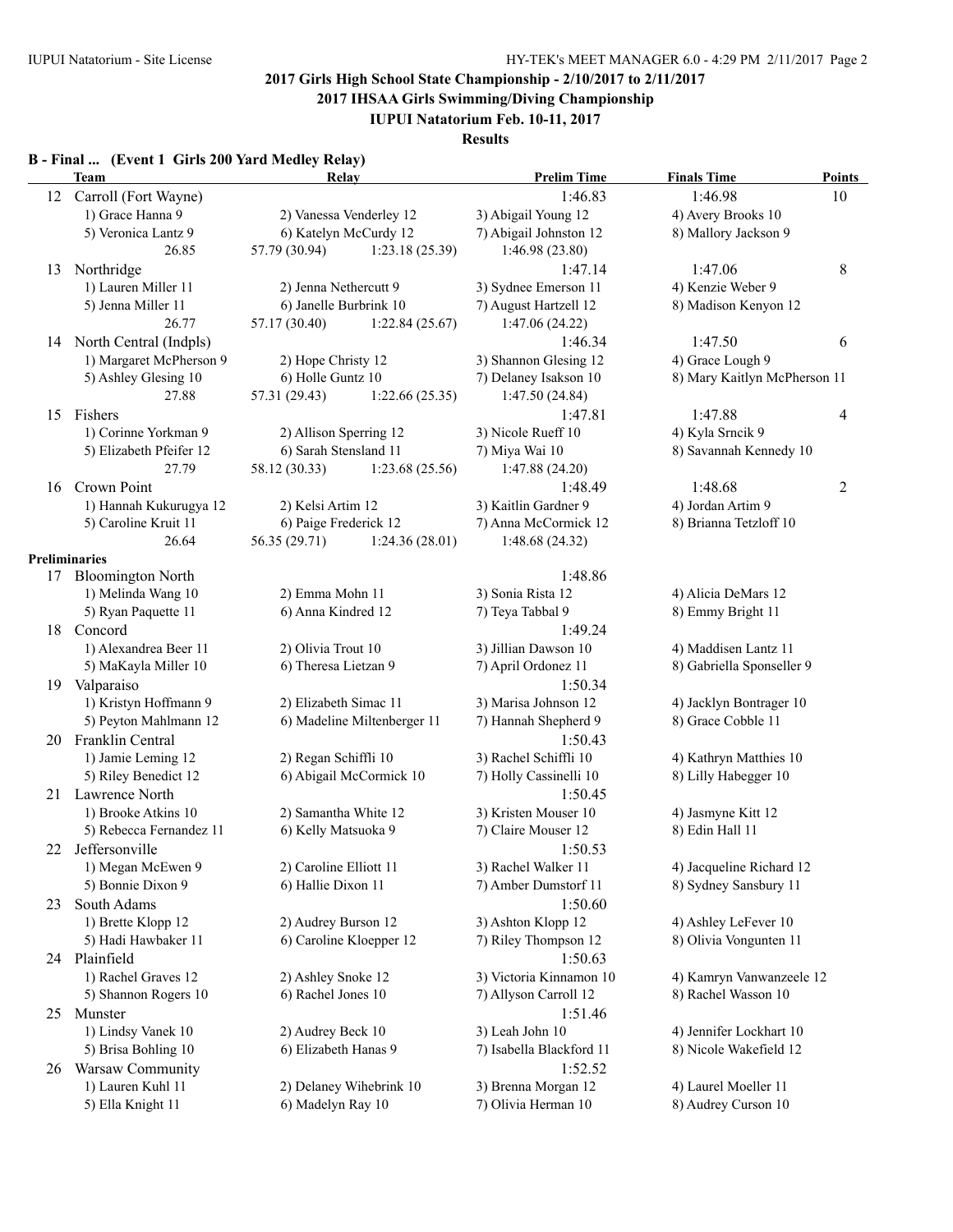**2017 IHSAA Girls Swimming/Diving Championship**

### **IUPUI Natatorium Feb. 10-11, 2017**

**Results**

### **Preliminaries ... (Event 1 Girls 200 Yard Medley Relay)**

|                                                                                                                                                                                                                                                                                                                                                                                              | Team                          | Relay                   | <b>Prelim Time</b>     | <b>Finals Time</b>    | Points |
|----------------------------------------------------------------------------------------------------------------------------------------------------------------------------------------------------------------------------------------------------------------------------------------------------------------------------------------------------------------------------------------------|-------------------------------|-------------------------|------------------------|-----------------------|--------|
| 27                                                                                                                                                                                                                                                                                                                                                                                           | Brownsburg                    |                         | 1:54.75                |                       |        |
|                                                                                                                                                                                                                                                                                                                                                                                              | 1) Jennifer Dreessen 10       | 2) Madison Mehringer 10 | 3) Bailey LaPaugh 11   | 4) Abigail Callis 10  |        |
|                                                                                                                                                                                                                                                                                                                                                                                              | 5) Elise Dahlke 9             | 6) Allison Moll 12      | 7) Maranda Peak 10     | 8) Logan Replogle 10  |        |
| 28                                                                                                                                                                                                                                                                                                                                                                                           | <b>Twin Lakes</b>             |                         | 1:57.74                |                       |        |
|                                                                                                                                                                                                                                                                                                                                                                                              | 1) McKenzie Vogel 9           | 2) Danielle D'Andrea 9  | 3) Ayanna Thompson 9   | 4) Amy Lyons 11       |        |
|                                                                                                                                                                                                                                                                                                                                                                                              | 5) Madi Miller 9              | 6) Lexi Striebeck 9     | 7) Emma Lamb 10        | 8) Abbi Burns 9       |        |
| 29                                                                                                                                                                                                                                                                                                                                                                                           | <b>Bedford North Lawrence</b> |                         | 1:58.47                |                       |        |
|                                                                                                                                                                                                                                                                                                                                                                                              | 1) Sidney Carlile 10          | 2) Hayley Hatfield 10   | 3) Shaylee Summers 9   | 4) Hanna Hatfield 10  |        |
|                                                                                                                                                                                                                                                                                                                                                                                              | 5) Mallory Petri 11           | 6) Kaiti Siedl 11       | 7) Joslyn Wever 11     | 8) Zoe Zollman 11     |        |
| $\frac{1}{2} \frac{1}{2} \frac{1}{2} \frac{1}{2} \frac{1}{2} \frac{1}{2} \frac{1}{2} \frac{1}{2} \frac{1}{2} \frac{1}{2} \frac{1}{2} \frac{1}{2} \frac{1}{2} \frac{1}{2} \frac{1}{2} \frac{1}{2} \frac{1}{2} \frac{1}{2} \frac{1}{2} \frac{1}{2} \frac{1}{2} \frac{1}{2} \frac{1}{2} \frac{1}{2} \frac{1}{2} \frac{1}{2} \frac{1}{2} \frac{1}{2} \frac{1}{2} \frac{1}{2} \frac{1}{2} \frac{$ | Westfield                     |                         | DQ                     |                       |        |
|                                                                                                                                                                                                                                                                                                                                                                                              | 1) Molly Ruggles 11           | 2) Erin Verbrugge 10    | 3) Katherine Hand 10   | 4) Mia Herzog 10      |        |
|                                                                                                                                                                                                                                                                                                                                                                                              | 5) Julia Hawkins 12           | 6) Victoria Coy 12      | 7) Lexi Hall 9         | 8) Kendall Wilkes 10  |        |
| $\qquad \qquad -$                                                                                                                                                                                                                                                                                                                                                                            | Avon                          |                         | DQ                     |                       |        |
|                                                                                                                                                                                                                                                                                                                                                                                              | 1) Natalie Myers 12           | 2) Victoria Wendt 10    | 3) Lauren Myers 10     | 4) Elizabeth Myers 10 |        |
|                                                                                                                                                                                                                                                                                                                                                                                              | 5) Maylee Lingle 9            | 6) Kaitlyn Sinclair 9   | 7) Rylee Elder 11      | 8) Madison Newport 9  |        |
|                                                                                                                                                                                                                                                                                                                                                                                              | New Palestine                 |                         | DQ                     |                       |        |
|                                                                                                                                                                                                                                                                                                                                                                                              | 1) Maria Virt 10              | 2) Hailee Holberton 11  | 3) Courtnee Coffman 12 | 4) Jessica Rogers 9   |        |
|                                                                                                                                                                                                                                                                                                                                                                                              | 5) Cassy Moorman 10           | 6) Bethany Neeb 12      | 7) Emma Nobbe 9        | 8) Adrienne Wilson 11 |        |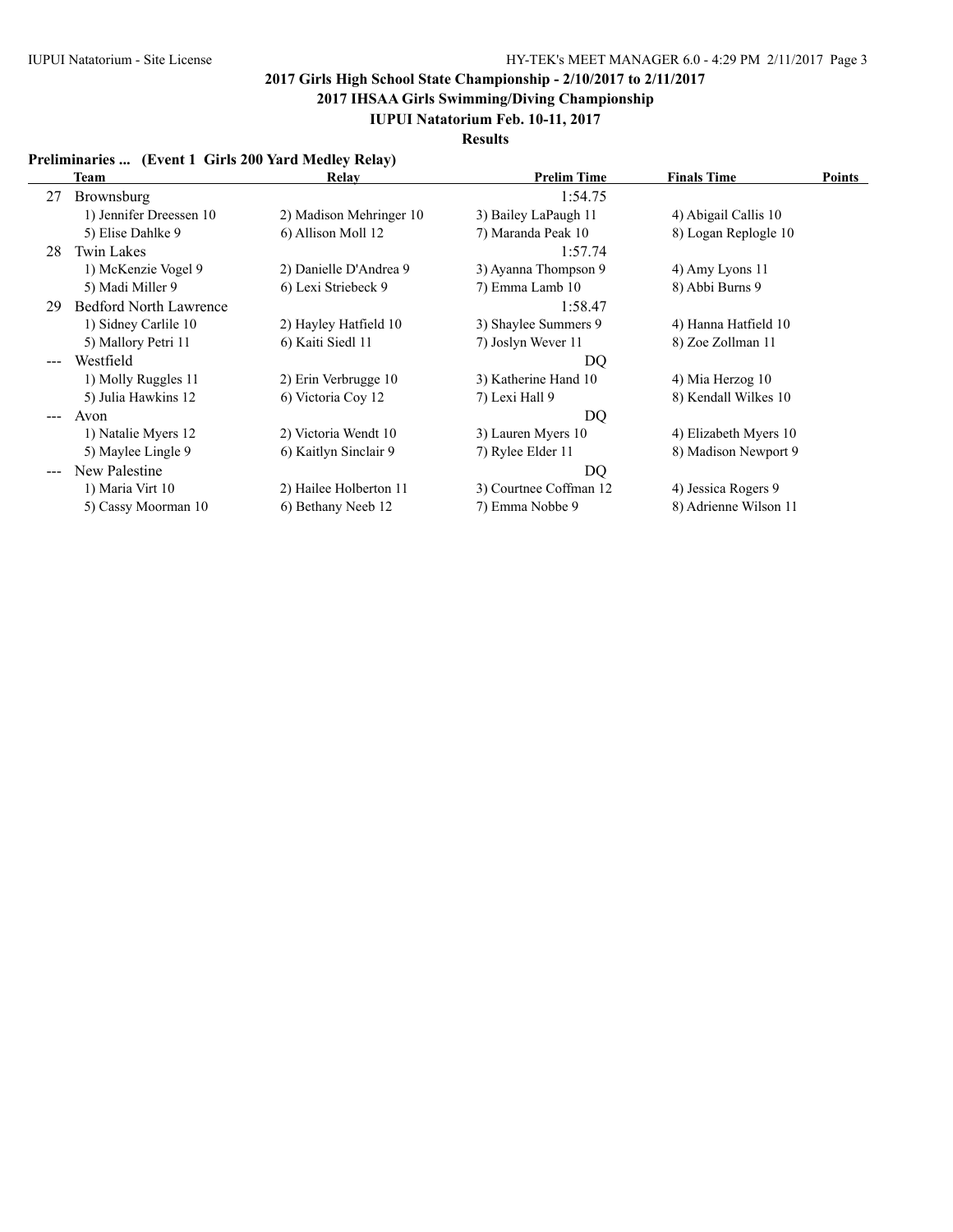**2017 IHSAA Girls Swimming/Diving Championship**

**IUPUI Natatorium Feb. 10-11, 2017**

**Results**

**Event 1 Girls 200 Yard Medley Relay**

**State Record: 1:39.25 \* 2015 Carmel**

**S. Burchill, A. Clarke, V. Burchill, A. Bilquist**

|  |  |  | 1:49.48 SCUT |
|--|--|--|--------------|
|--|--|--|--------------|

|    | <b>Team</b>              | Relay                     |                | <b>Seed Time</b>          | <b>Prelim Time</b>      |
|----|--------------------------|---------------------------|----------------|---------------------------|-------------------------|
|    | Preliminaries            |                           |                |                           |                         |
|    | 1 Penn                   |                           |                | 1:43.21                   | 1:42.65                 |
|    | 1) Madilyn Ziegert 10    | 2) Kionna Clayton 12      |                | 3) Makenna Bottorff 11    | 4) Meagan Ronci 12      |
|    | 5) Elizabeth Mejia 9     | 6) Megan Rach 9           |                | 7) Sydney Acito 11        | 8) Taylor Bush 12       |
|    | 26.48                    | 54.98 (28.50)             | 1:19.63(24.65) | 1:42.65(23.02)            |                         |
| 2  | <b>Bloomington South</b> |                           |                | 1:43.60                   | 1:43.10                 |
|    | 1) Grace Haskett 12      | 2) Mackenzie Looze 11     |                | 3) Phoebe Rensink 10      | 4) Celina German 12     |
|    | 5) Anne Levy 10          | 6) Hannah Kunzman 12      |                | 7) Emily Massengale 9     | 8) Naomi Brown 12       |
|    | 24.91                    | 54.08 (29.17)             | 1:19.75(25.67) | 1:43.10(23.35)            |                         |
|    |                          |                           |                |                           |                         |
| 3  | Carmel                   |                           |                | 1:44.84                   | 1:43.34                 |
|    | 1) Sammie Burchill 12    | 2) Grace Estabrook 11     |                | 3) Meredith Berglund 9    | 4) Grace Pangburn 10    |
|    | 5) Katie Dougherty 11    | 6) Sarah Myung 9          |                | 7) Alex Feys 12           | 8) Trude Rothrock 11    |
|    | 25.23                    | 54.52 (29.29)             | 1:20.37(25.85) | 1:43.34 (22.97)           |                         |
| 4  | Yorktown                 |                           |                | 1:44.70                   | 1:44.41                 |
|    | 1) Meredith Gray 11      | 2) Emily Weiss 10         |                | 3) Morgan Hicks 12        | 4) Elle Nowakowski 12   |
|    | 5) Chloe Duncan 12       | 6) Munthira Raju 10       |                | 7) Kaitlynn Santino 10    | 8) Catherine Grasso 10  |
|    | 27.00                    | 54.61 (27.61)             | 1:20.01(25.40) | 1:44.41(24.40)            |                         |
| 5  | Hamilton Southeastern    |                           |                | 1:44.19                   | 1:44.73                 |
|    | 1) Abigail Harter 9      | 2) Madison Kertin 11      |                | 3) Hannah Pugh 10         | 4) Sydney Knurek 12     |
|    | 5) Megan Lugar 12        | 6) Caroline Cross 12      |                | 7) Abby Taylor 10         | 8) Victoria Vicory 11   |
|    | 26.53                    | 56.42 (29.89)             | 1:21.21(24.79) | 1:44.73 (23.52)           |                         |
| 6  | Chesterton               |                           |                | 1:44.96                   | 1:44.81                 |
|    | 1) Jaclyn Klimczak 10    | 2) Aubrey Wing 12         |                | 3) Amy Socha 12           | 4) Cara Kroeger 12      |
|    | 5) Caylee Casbon 12      | 6) Abi Raines 9           |                | 7) Cameron Klimczak 12    | 8) Jenn Gillen 10       |
|    | 26.25                    | 55.99 (29.74)             | 1:21.45(25.46) | 1:44.81 (23.36)           |                         |
| 7  | South Bend St Joseph     |                           |                | 1:45.55                   | 1:45.16                 |
|    | 1) Ashley Jenkins 11     | 2) Aislinn Walsh 10       |                | 3) Alexandra Spaulding 12 | 4) Lydia Schaeffer 11   |
|    | 5) Abigail Feltzer 10    | 6) Evelyn Sierra 9        |                | 7) Rebecca Pan 9          | 8) Alyssa Kerkman 10    |
|    | 27.06                    | 54.67 (27.61)             | 1:20.87(26.20) | 1:45.16 (24.29)           |                         |
| 8  | Franklin Community       |                           |                | 1:46.68                   | 1:45.40                 |
|    | 1) Scarlet Friend 10     | 2) Ali Terrell 10         |                | 3) Anna McCahill 11       | 4) Ella Pheifer 11      |
|    | 5) Jessie Fraley 10      | 6) Abi Gibson 12          |                | 7) Arden Friend 12        | 8) Gabby Hoffman 12     |
|    | 26.74                    | 55.80 (29.06)             | 1:21.63(25.83) | 1:45.40(23.77)            |                         |
|    |                          |                           |                |                           |                         |
| 9  | South Bend Riley         |                           |                | 1:45.76                   | 1:45.49                 |
|    | 1) Anna Kirkpatrick 12   | 2) Abigail Kirkpatrick 12 |                | 3) Allison Walker 12      | 4) Madison Blakesley 11 |
|    | 5) Lauren Meyer 9        | 6) Anastasia Mitchell 11  |                | 7) Alexis Jozwiak 11      | 8) Katherine Walker 11  |
|    | 27.30                    | 56.11 (28.81)             | 1:22.10(25.99) | 1:45.49 (23.39)           |                         |
|    | 10 Zionsville            |                           |                | 1:45.83                   | 1:45.56                 |
|    | 1) Cassidy Sampson 12    | 2) Gretta DeCoursey 12    |                | 3) Issy Hamilton 10       | 4) Tessa Wrightson 11   |
|    | 5) Valerie Gayheart 11   | 6) Claudia Pobanz 11      |                | 7) Claire Brewer 11       | 8) Clarice Miles 12     |
|    | 27.00                    | 56.40 (29.40)             | 1:22.69(26.29) | 1:45.56(22.87)            |                         |
| 11 | Castle                   |                           |                | 1:45.89                   | 1:46.01                 |
|    | 1) Whitney Brown 11      | 2) Hannah Haerle 10       |                | 3) Maddie Wilson 11       | 4) Callie Wilhite 11    |
|    | 5) Krislyn Porter 11     | 6) Kaitlyn Porter 9       |                | 7) An Ping Yu 10          | 8) Kelly Kolleck 12     |
|    | 26.35                    | 56.34 (29.99)             | 1:21.94(25.60) | 1:46.01(24.07)            |                         |
|    |                          |                           |                |                           |                         |
|    |                          |                           |                |                           |                         |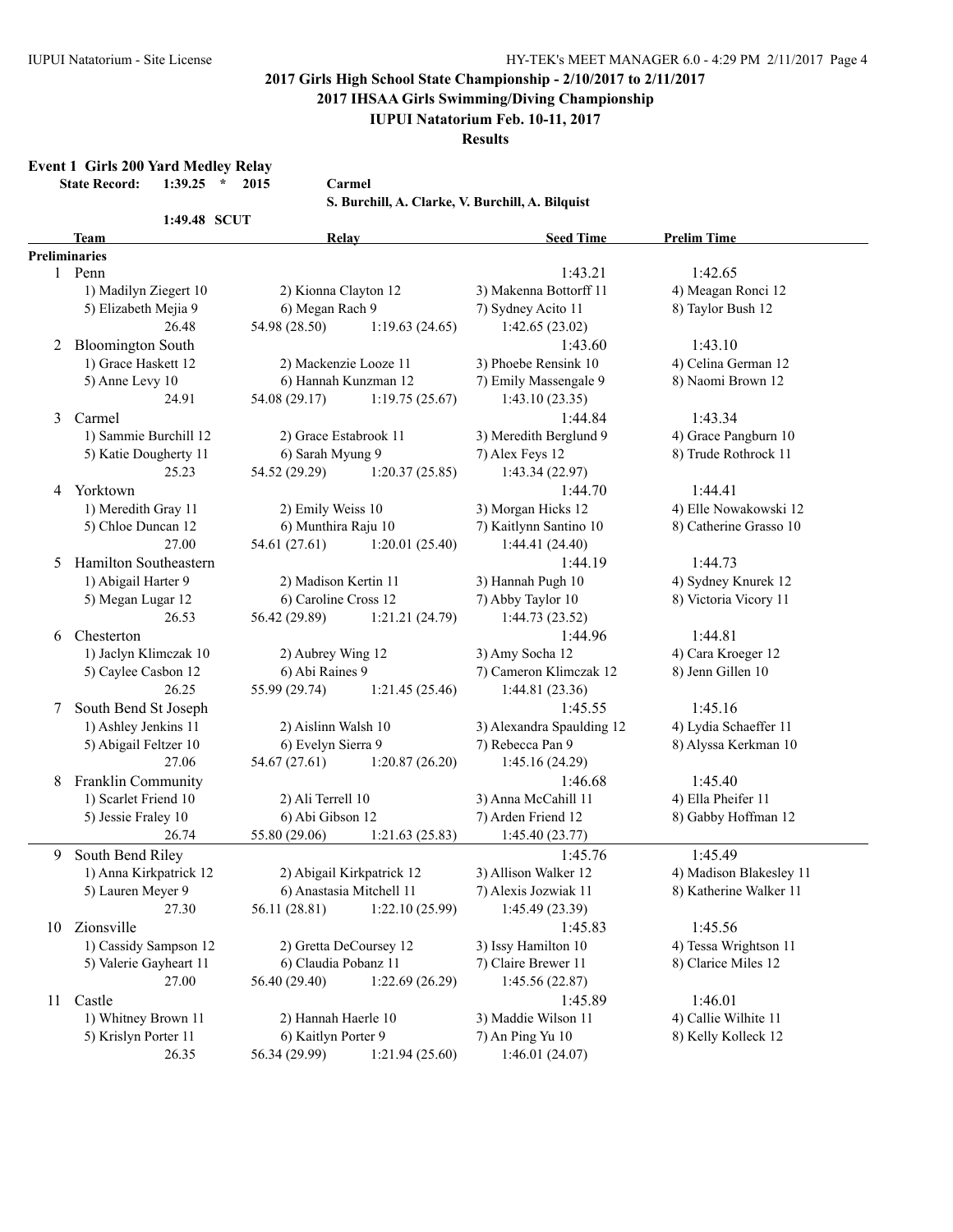**2017 IHSAA Girls Swimming/Diving Championship**

**IUPUI Natatorium Feb. 10-11, 2017**

**Results**

### **Preliminaries ... (Event 1 Girls 200 Yard Medley Relay)**

|    | <b>Team</b>                             | Relay                           |                             | <b>Seed Time</b>                 | <b>Prelim Time</b>           |
|----|-----------------------------------------|---------------------------------|-----------------------------|----------------------------------|------------------------------|
| 12 | North Central (Indpls)                  |                                 |                             | 1:47.34                          | 1:46.34                      |
|    | 1) Margaret McPherson 9                 | 2) Hope Christy 12              |                             | 3) Shannon Glesing 12            | 4) Grace Lough 9             |
|    | 5) Ashley Glesing 10                    | 6) Holle Guntz 10               |                             | 7) Delaney Isakson 10            | 8) Mary Kaitlyn McPherson 11 |
|    | 27.89                                   | 57.17 (29.28)                   | 1:22.11(24.94)              | 1:46.34(24.23)                   |                              |
| 13 | Carroll (Fort Wayne)                    |                                 |                             | 1:46.00                          | 1:46.83                      |
|    | 1) Grace Hanna 9                        | 2) Vanessa Venderley 12         |                             | 3) Abigail Young 12              | 4) Avery Brooks 10           |
|    | 5) Veronica Lantz 9                     | 6) Katelyn McCurdy 12           |                             | 7) Abigail Johnston 12           | 8) Mallory Jackson 9         |
|    | 26.60                                   | 57.80 (31.20)                   | 1:23.05(25.25)              | 1:46.83(23.78)                   |                              |
| 14 | Northridge                              |                                 |                             | 1:44.93                          | 1:47.14                      |
|    | 1) Lauren Miller 11                     | 2) Jenna Nethercutt 9           |                             | 3) Sydnee Emerson 11             | 4) Kenzie Weber 9            |
|    | 5) Jenna Miller 11                      | 6) Janelle Burbrink 10          |                             | 7) August Hartzell 12            | 8) Madison Kenyon 12         |
|    | 26.79                                   | 57.07 (30.28)                   | 1:22.76 (25.69)             | 1:47.14(24.38)                   |                              |
| 15 | Fishers                                 |                                 |                             | 1:47.19                          | 1:47.81                      |
|    | 1) Corinne Yorkman 9                    | 2) Allison Sperring 12          |                             | 3) Nicole Rueff 10               | 4) Kyla Srncik 9             |
|    | 5) Elizabeth Pfeifer 12                 | 6) Sarah Stensland 11           |                             | 7) Miya Wai 10                   | 8) Savannah Kennedy 10       |
|    | 27.46                                   | 57.72 (30.26)                   | 1:23.48(25.76)              | 1:47.81(24.33)                   |                              |
| 16 | Crown Point                             |                                 |                             | 1:48.09                          | 1:48.49                      |
|    | 1) Hannah Kukurugya 12                  | 2) Kelsi Artim 12               |                             | 3) Kaitlin Gardner 9             | 4) Jordan Artim 9            |
|    | 5) Caroline Kruit 11                    | 6) Paige Frederick 12           |                             | 7) Anna McCormick 12             | 8) Brianna Tetzloff 10       |
|    | 26.42                                   | 55.92 (29.50)                   | 1:23.95(28.03)              | 1:48.49(24.54)                   |                              |
| 17 | <b>Bloomington North</b>                |                                 |                             | 1:49.15                          | 1:48.86                      |
|    | 1) Melinda Wang 10                      | 2) Emma Mohn 11                 |                             | 3) Sonia Rista 12                | 4) Alicia DeMars 12          |
|    | 5) Ryan Paquette 11                     | 6) Anna Kindred 12              |                             | 7) Teya Tabbal 9                 | 8) Emmy Bright 11            |
|    | 27.82                                   | 57.35 (29.53)                   | 1:24.59(27.24)              | 1:48.86 (24.27)                  |                              |
| 18 | Concord                                 |                                 |                             | 1:48.13                          | 1:49.24                      |
|    | 1) Alexandrea Beer 11                   | 2) Olivia Trout 10              |                             | 3) Jillian Dawson 10             | 4) Maddisen Lantz 11         |
|    | 5) MaKayla Miller 10                    | 6) Theresa Lietzan 9            |                             | 7) April Ordonez 11              | 8) Gabriella Sponseller 9    |
|    | 27.90                                   | 58.19 (30.29)                   | 1:25.13(26.94)              | 1:49.24(24.11)                   |                              |
|    | 19 Valparaiso                           |                                 |                             | 1:48.24                          | 1:50.34                      |
|    | 1) Kristyn Hoffmann 9                   | 2) Elizabeth Simac 11           |                             | 3) Marisa Johnson 12             | 4) Jacklyn Bontrager 10      |
|    | 5) Peyton Mahlmann 12                   |                                 | 6) Madeline Miltenberger 11 | 7) Hannah Shepherd 9             | 8) Grace Cobble 11           |
|    | 28.50<br>Franklin Central               | 58.69 (30.19)                   | 1:25.62(26.93)              | 1:50.34(24.72)                   | 1:50.43                      |
| 20 | 1) Jamie Leming 12                      | 2) Regan Schiffli 10            |                             | 1:49.01<br>3) Rachel Schiffli 10 | 4) Kathryn Matthies 10       |
|    | 5) Riley Benedict 12                    |                                 | 6) Abigail McCormick 10     | 7) Holly Cassinelli 10           | 8) Lilly Habegger 10         |
|    | 27.16                                   | 59.78 (32.62)                   | 1:24.92(25.14)              | 1:50.43(25.51)                   |                              |
| 21 | Lawrence North                          |                                 |                             | 1:48.87                          | 1:50.45                      |
|    | 1) Brooke Atkins 10                     | 2) Samantha White 12            |                             | 3) Kristen Mouser 10             | 4) Jasmyne Kitt 12           |
|    | 5) Rebecca Fernandez 11                 | 6) Kelly Matsuoka 9             |                             | 7) Claire Mouser 12              | 8) Edin Hall 11              |
|    | 26.65                                   | 57.28 (30.63)<br>1:25.56(28.28) |                             | 1:50.45(24.89)                   |                              |
| 22 | Jeffersonville                          |                                 |                             | 1:50.13                          | 1:50.53                      |
|    | 1) Megan McEwen 9                       | 2) Caroline Elliott 11          |                             | 3) Rachel Walker 11              | 4) Jacqueline Richard 12     |
|    | 5) Bonnie Dixon 9<br>6) Hallie Dixon 11 |                                 | 7) Amber Dumstorf 11        | 8) Sydney Sansbury 11            |                              |
|    | 29.31                                   | 1:00.08(30.77)                  | 1:26.00(25.92)              | 1:50.53(24.53)                   |                              |
| 23 | South Adams                             |                                 |                             | 1:50.65                          | 1:50.60                      |
|    | 1) Brette Klopp 12                      | 2) Audrey Burson 12             |                             | 3) Ashton Klopp 12               | 4) Ashley LeFever 10         |
|    | 5) Hadi Hawbaker 11                     | 6) Caroline Kloepper 12         |                             | 7) Riley Thompson 12             | 8) Olivia Vongunten 11       |
|    | 27.89                                   | 59.56 (31.67)                   | 1:25.96(26.40)              | 1:50.60(24.64)                   |                              |
|    | 24 Plainfield                           |                                 |                             | 1:49.89                          | 1:50.63                      |
|    | 1) Rachel Graves 12                     | 2) Ashley Snoke 12              |                             | 3) Victoria Kinnamon 10          | 4) Kamryn Vanwanzeele 12     |
|    | 5) Shannon Rogers 10                    | 6) Rachel Jones 10              |                             | 7) Allyson Carroll 12            | 8) Rachel Wasson 10          |
|    | 27.90                                   | 57.78 (29.88)                   | 1:25.45(27.67)              | 1:50.63(25.18)                   |                              |
|    |                                         |                                 |                             |                                  |                              |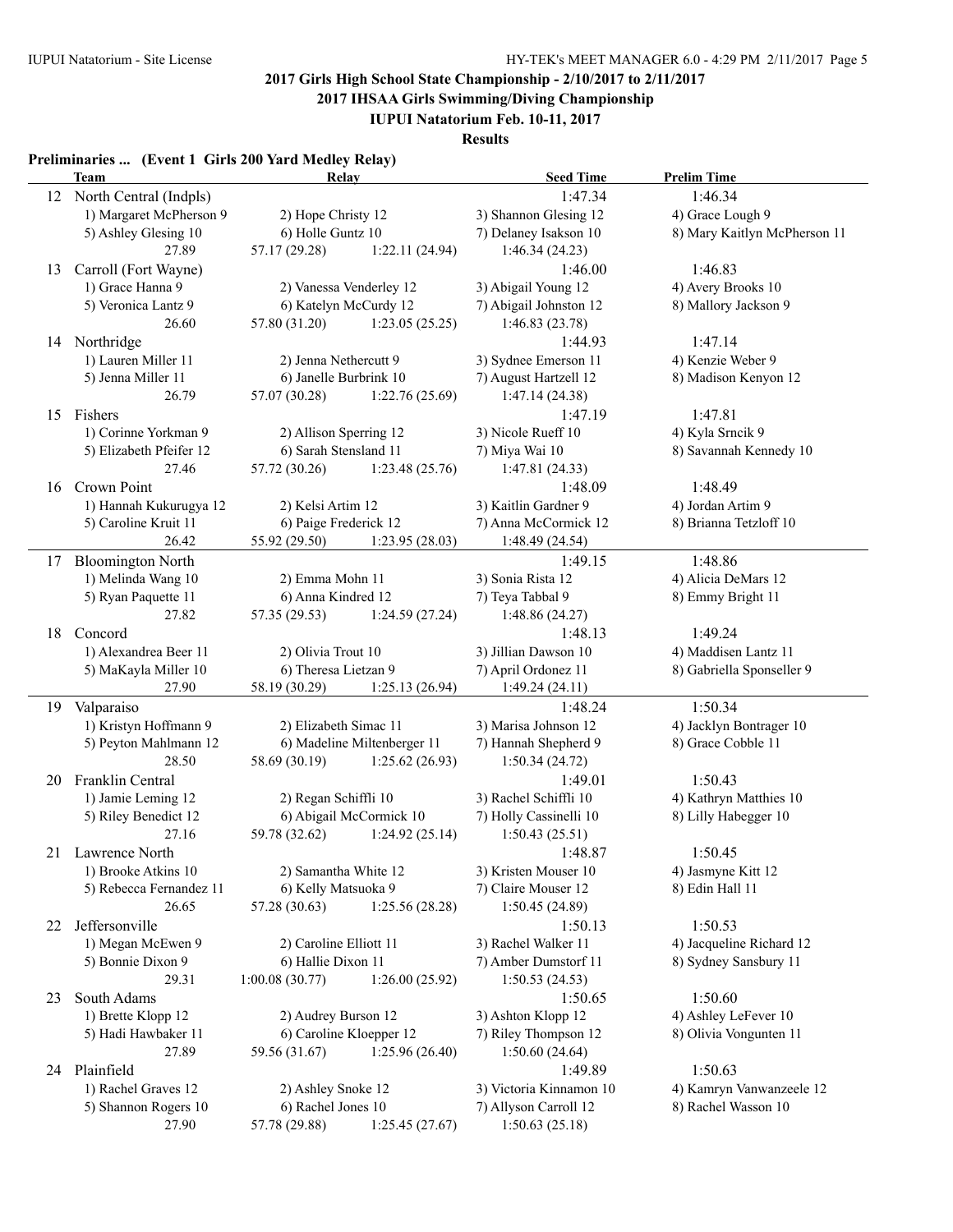**2017 IHSAA Girls Swimming/Diving Championship**

**IUPUI Natatorium Feb. 10-11, 2017**

**Results**

## **Preliminaries ... (Event 1 Girls 200 Yard Medley Relay)**

|    | <b>Team</b>                   | <b>Relay</b>           |                         | <b>Seed Time</b>         | <b>Prelim Time</b>      |
|----|-------------------------------|------------------------|-------------------------|--------------------------|-------------------------|
| 25 | Munster                       |                        |                         | 1:49.63                  | 1:51.46                 |
|    | 1) Lindsy Vanek 10            | 2) Audrey Beck 10      |                         | 3) Leah John 10          | 4) Jennifer Lockhart 10 |
|    | 5) Brisa Bohling 10           | 6) Elizabeth Hanas 9   |                         | 7) Isabella Blackford 11 | 8) Nicole Wakefield 12  |
|    | 28.95                         | 59.41 (30.46)          | 1:26.19(26.78)          | 1:51.46(25.27)           |                         |
| 26 | Warsaw Community              |                        |                         | 1:51.57                  | 1:52.52                 |
|    | 1) Lauren Kuhl 11             |                        | 2) Delaney Wihebrink 10 | 3) Brenna Morgan 12      | 4) Laurel Moeller 11    |
|    | 5) Ella Knight 11             | 6) Madelyn Ray 10      |                         | 7) Olivia Herman 10      | 8) Audrey Curson 10     |
|    | 30.32                         | 1:00.83(30.51)         | 1:26.77(25.94)          | 1:52.52(25.75)           |                         |
| 27 | Brownsburg                    |                        |                         | 1:53.36                  | 1:54.75                 |
|    | 1) Jennifer Dreessen 10       |                        | 2) Madison Mehringer 10 | 3) Bailey LaPaugh 11     | 4) Abigail Callis 10    |
|    | 5) Elise Dahlke 9             | 6) Allison Moll 12     |                         | 7) Maranda Peak 10       | 8) Logan Replogle 10    |
|    | 28.12                         | 1:01.52(33.40)         | 1:28.71(27.19)          | 1:54.75(26.04)           |                         |
| 28 | Twin Lakes                    |                        |                         | 1:53.33                  | 1:57.74                 |
|    | 1) McKenzie Vogel 9           | 2) Danielle D'Andrea 9 |                         | 3) Ayanna Thompson 9     | 4) Amy Lyons 11         |
|    | 5) Madi Miller 9              | 6) Lexi Striebeck 9    |                         | 7) Emma Lamb 10          | 8) Abbi Burns 9         |
|    | 28.48                         | 1:02.86(34.38)         | 1:31.52(28.66)          | 1:57.74(26.22)           |                         |
| 29 | <b>Bedford North Lawrence</b> |                        |                         | 1:57.31                  | 1:58.47                 |
|    | 1) Sidney Carlile 10          | 2) Hayley Hatfield 10  |                         | 3) Shaylee Summers 9     | 4) Hanna Hatfield 10    |
|    | 5) Mallory Petri 11           | 6) Kaiti Siedl 11      |                         | 7) Joslyn Wever 11       | 8) Zoe Zollman 11       |
|    | 28.64                         | 1:02.21(33.57)         | 1:32.01(29.80)          | 1:58.47(26.46)           |                         |
|    | Westfield                     |                        |                         | 1:49.76                  | <b>DQ</b>               |
|    | 1) Molly Ruggles 11           | 2) Erin Verbrugge 10   |                         | 3) Katherine Hand 10     | 4) Mia Herzog 10        |
|    | 5) Julia Hawkins 12           | 6) Victoria Coy 12     |                         | 7) Lexi Hall 9           | 8) Kendall Wilkes 10    |
|    | 28.03                         | 58.92 (30.89)          | 1:26.28(27.36)          | DQ (24.35)               |                         |
|    | Avon                          |                        |                         | 1:48.01                  | <b>DQ</b>               |
|    | 1) Natalie Myers 12           | 2) Victoria Wendt 10   |                         | 3) Lauren Myers 10       | 4) Elizabeth Myers 10   |
|    | 5) Maylee Lingle 9            | 6) Kaitlyn Sinclair 9  |                         | 7) Rylee Elder 11        | 8) Madison Newport 9    |
|    | 26.31                         | 55.87 (29.56)          | 1:22.63(26.76)          | DQ (24.96)               |                         |
|    | New Palestine                 |                        |                         | 1:54.74                  | DQ                      |
|    | 1) Maria Virt 10              | 2) Hailee Holberton 11 |                         | 3) Courtnee Coffman 12   | 4) Jessica Rogers 9     |
|    | 5) Cassy Moorman 10           | 6) Bethany Neeb 12     |                         | 7) Emma Nobbe 9          | 8) Adrienne Wilson 11   |
|    | 31.47                         | 1:04.84(33.37)         | 1:31.83(26.99)          | DQ (25.68)               |                         |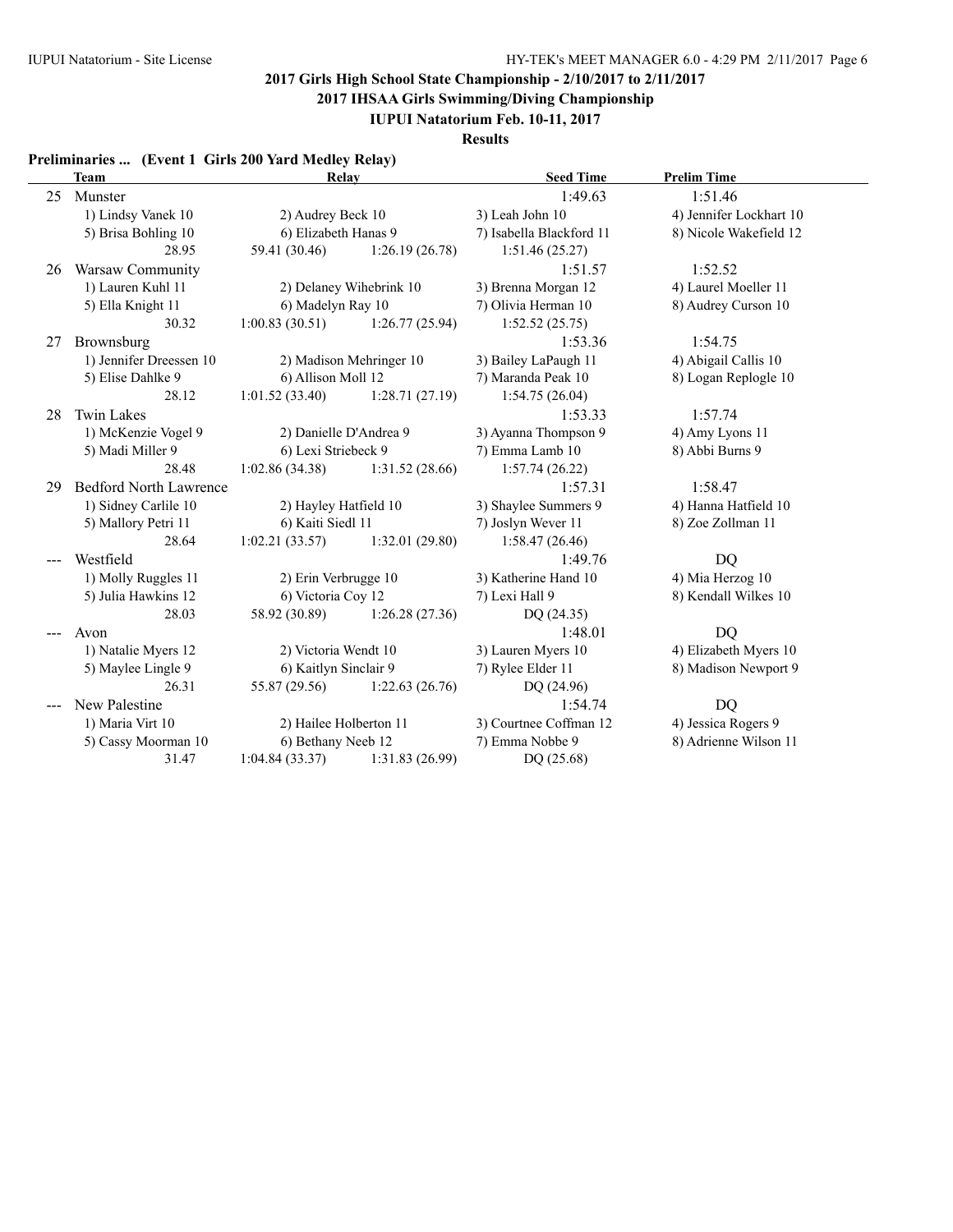**2017 IHSAA Girls Swimming/Diving Championship**

### **IUPUI Natatorium Feb. 10-11, 2017**

**Results**

#### **Event 2 Girls 200 Yard Freestyle**

|                  | Name and the same state of the state of the state of the state of the state of the state of the state of the state of the state of the state of the state of the state of the state of the state of the state of the state of | 1:52.99 SCUT | <b>School</b> |         |                                 | <b>Prelim Time</b> | <b>Finals Time</b> | Points         |
|------------------|-------------------------------------------------------------------------------------------------------------------------------------------------------------------------------------------------------------------------------|--------------|---------------|---------|---------------------------------|--------------------|--------------------|----------------|
| A - Final        |                                                                                                                                                                                                                               |              |               |         |                                 |                    |                    |                |
|                  | 1 Emma Nordin                                                                                                                                                                                                                 |              |               |         | 12 Carmel                       | 1:47.88            | 1:47.08            | 20             |
|                  |                                                                                                                                                                                                                               | 25.61        |               |         | $52.84(27.23)$ $1:20.14(27.30)$ | 1:47.08(26.94)     |                    |                |
|                  | 2 Trude Rothrock                                                                                                                                                                                                              |              |               |         | 11 Carmel                       | 1:48.55            | 1:47.68            | 17             |
|                  |                                                                                                                                                                                                                               | 25.43        |               |         | $52.95(27.52)$ 1:20.56 (27.61)  | 1:47.68(27.12)     |                    |                |
|                  | 3 Lauryn Parrish                                                                                                                                                                                                              |              |               |         | 12 Fishers                      | 1:48.80            | 1:48.39            | 16             |
|                  |                                                                                                                                                                                                                               | 26.02        |               |         | $53.65(27.63)$ 1:20.93 (27.28)  | 1:48.39(27.46)     |                    |                |
|                  | 4 Megan Johnson                                                                                                                                                                                                               |              | 12 Homestead  |         |                                 | 1:49.76            | 1:49.50            | 15             |
|                  |                                                                                                                                                                                                                               | 25.76        |               |         | $53.27(27.51)$ 1:21.34 (28.07)  | 1:49.50(28.16)     |                    |                |
|                  | 5 Carla Gildersleeve                                                                                                                                                                                                          |              |               |         | 10 Franklin Community           | 1:49.51            | 1:50.51            | 14             |
|                  |                                                                                                                                                                                                                               | 25.98        |               |         | 53.82 (27.84) 1:21.95 (28.13)   | 1:50.51(28.56)     |                    |                |
|                  | 6 Jaclyn Klimczak                                                                                                                                                                                                             |              | 10 Chesterton |         |                                 | 1:50.81            | 1:50.69            | 13             |
|                  |                                                                                                                                                                                                                               | 26.13        |               |         | 53.98 (27.85) 1:22.57 (28.59)   | 1:50.69(28.12)     |                    |                |
|                  | 7 Lauryn Kallay                                                                                                                                                                                                               |              | 11 Chesterton |         |                                 | 1:50.91            | 1:50.77            | 12             |
|                  |                                                                                                                                                                                                                               | 26.16        |               |         | 54.06 (27.90) 1:22.47 (28.41)   | 1:50.77(28.30)     |                    |                |
|                  | 8 Paige Miller                                                                                                                                                                                                                |              | 12 Wawasee    |         |                                 | 1:50.95            | 1:51.72            | 11             |
|                  |                                                                                                                                                                                                                               | 25.88        |               |         | 54.00 (28.12) 1:22.74 (28.74)   | 1:51.72(28.98)     |                    |                |
| <b>B</b> - Final |                                                                                                                                                                                                                               |              |               |         |                                 |                    |                    |                |
|                  | 9 Kathleen Hanley                                                                                                                                                                                                             |              |               |         | 12 North Central (Indpls)       | 1:51.01            | 1:49.80            | 9              |
|                  |                                                                                                                                                                                                                               | 26.48        |               |         | 54.22 (27.74) 1:21.96 (27.74)   | 1:49.80(27.84)     |                    |                |
|                  | 10 Kay Foley                                                                                                                                                                                                                  |              |               |         | 10 Munster                      | 1:51.37            | 1:50.94            | 7              |
|                  |                                                                                                                                                                                                                               | 26.26        |               |         | 54.71 (28.45) 1:23.01 (28.30)   | 1:50.94(27.93)     |                    |                |
|                  | 11 Katie Hughes                                                                                                                                                                                                               |              |               |         | 12 Northridge                   | 1:51.79            | 1:51.95            | 6              |
|                  |                                                                                                                                                                                                                               | 26.33        |               |         | 54.27 (27.94) 1:22.97 (28.70)   | 1:51.95(28.98)     |                    |                |
|                  | 12 Morgan Grout                                                                                                                                                                                                               |              |               |         | 12 Carmel                       | 1:51.04            | 1:51.99            | 5              |
|                  |                                                                                                                                                                                                                               | 26.23        |               |         | 54.02 (27.79) 1:22.85 (28.83)   | 1:51.99(29.14)     |                    |                |
|                  | 13 Belle Hinshaw                                                                                                                                                                                                              |              |               |         | 9 Brebeuf Jesuit Preparatory    | 1:52.42            | 1:53.25            | 4              |
|                  |                                                                                                                                                                                                                               | 26.46        | 54.69 (28.23) |         | 1:23.69(29.00)                  | 1:53.25(29.56)     |                    |                |
|                  | 14 Rachel Walker                                                                                                                                                                                                              |              |               |         | 11 Jeffersonville               | 1:51.94            | 1:53.56            | 3              |
|                  |                                                                                                                                                                                                                               | 26.43        | 54.99 (28.56) |         | 1:24.34(29.35)                  | 1:53.56(29.22)     |                    |                |
|                  | 15 Morgan Booth                                                                                                                                                                                                               |              |               |         | 10 Fishers                      | 1:52.48            | 1:53.80            | $\overline{2}$ |
|                  |                                                                                                                                                                                                                               | 26.92        | 55.72 (28.80) |         | 1:25.21(29.49)                  | 1:53.80(28.59)     |                    |                |
|                  | 16 Jacklyn Bontrager                                                                                                                                                                                                          |              |               |         | 10 Valparaiso                   | 1:53.07            | 1:54.40            | $\mathbf{1}$   |
|                  |                                                                                                                                                                                                                               | 26.46        |               |         | $55.23(28.77)$ 1:24.82 (29.59)  | 1:54.40(29.58)     |                    |                |
|                  | <b>Preliminaries</b>                                                                                                                                                                                                          |              |               |         |                                 |                    |                    |                |
|                  | 17 Rachel Sabotin                                                                                                                                                                                                             |              |               |         | 9 Trinity Lutheran              | 1:53.10            |                    |                |
| 18               | Kayla Molnar                                                                                                                                                                                                                  |              |               | 12 Penn |                                 | 1:53.74            |                    |                |
| 19               | Krislyn Porter                                                                                                                                                                                                                |              |               | 11      | Castle                          | 1:55.16            |                    |                |
| 20               | Abigail Jahns                                                                                                                                                                                                                 |              |               | 9       | Fishers                         | 1:55.30            |                    |                |
| 21               | Mya VanderHagen                                                                                                                                                                                                               |              |               | 9       | Carroll (Fort Wayne)            | 1:55.40            |                    |                |
| 22               | Gretchen Kraus                                                                                                                                                                                                                |              |               | 10      | Carroll (Fort Wayne)            | 1:55.79            |                    |                |
| 23               | Madison Wickholm                                                                                                                                                                                                              |              |               | 12      | Southmont                       | 1:55.98            |                    |                |
| 24               | Hannah Taylor                                                                                                                                                                                                                 |              |               | 12      | Hamilton Southeastern           | 1:56.33            |                    |                |
| 25               | Jillian Castor                                                                                                                                                                                                                |              |               | 11      | Center Grove                    | 1:56.85            |                    |                |
| 26               | Hallie Dixon                                                                                                                                                                                                                  |              |               | 11      | Jeffersonville                  | 1:57.00            |                    |                |
| 27               | Ashton Klopp                                                                                                                                                                                                                  |              |               | 12      | South Adams                     | 1:57.21            |                    |                |
| 28               | Rachel Graves                                                                                                                                                                                                                 |              |               | 12      | Plainfield                      | 1:57.25            |                    |                |
| 29               | Kate Gallagher                                                                                                                                                                                                                |              |               | 11      | McCutcheon                      | 1:59.18            |                    |                |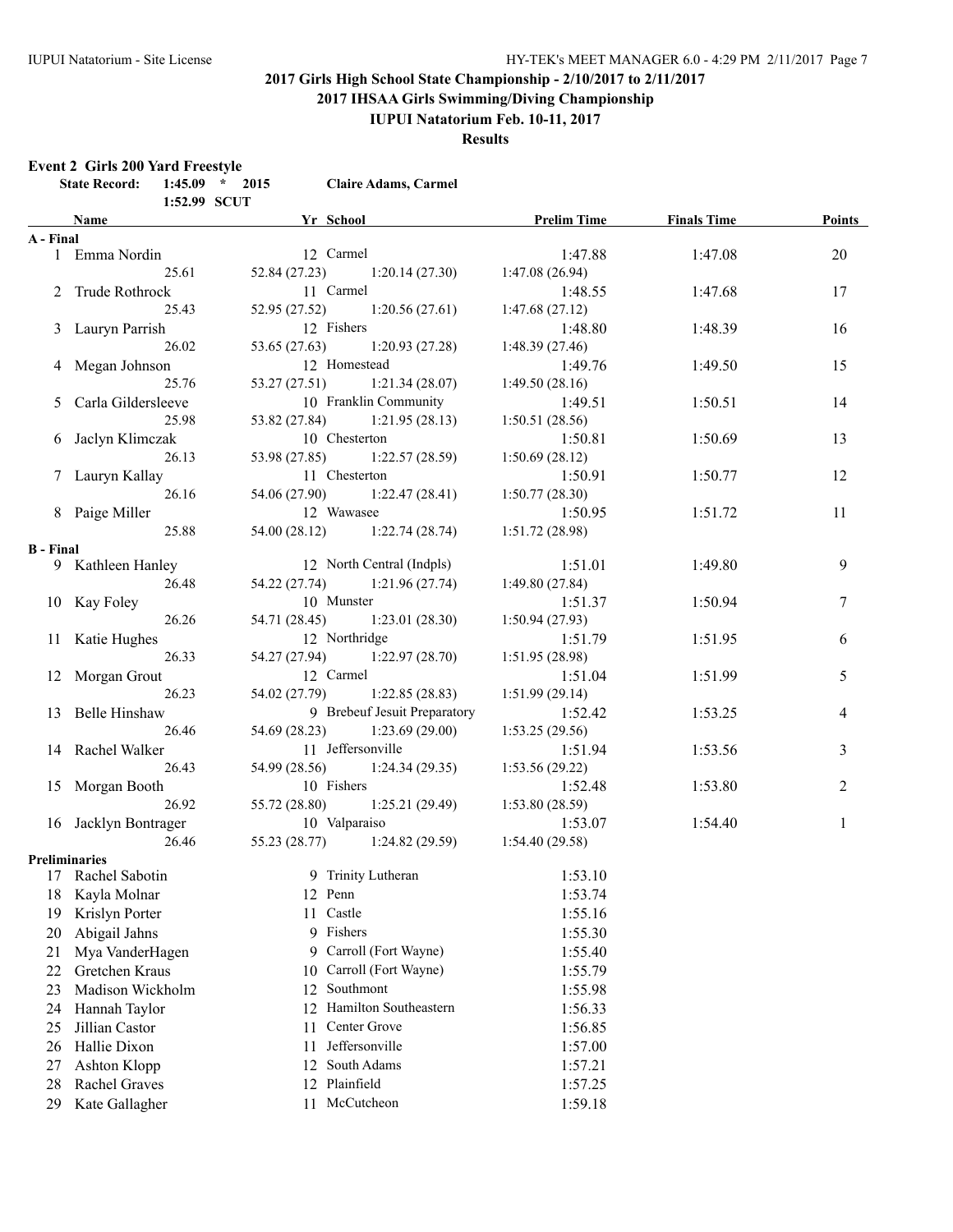**2017 IHSAA Girls Swimming/Diving Championship**

## **IUPUI Natatorium Feb. 10-11, 2017**

## **Results**

### **Preliminaries ... (Event 2 Girls 200 Yard Freestyle)**

| Name               | Yr School             | <b>Prelim Time</b> | <b>Finals Time</b> | <b>Points</b> |
|--------------------|-----------------------|--------------------|--------------------|---------------|
| 30 Carley Logan    | 10 Greenfield-Central | 2:00.51            |                    |               |
| Hannah Young<br>31 | Cass                  | 2:04.62            |                    |               |
| 32 Madison Matheis | Jasper                | 2:05.89            |                    |               |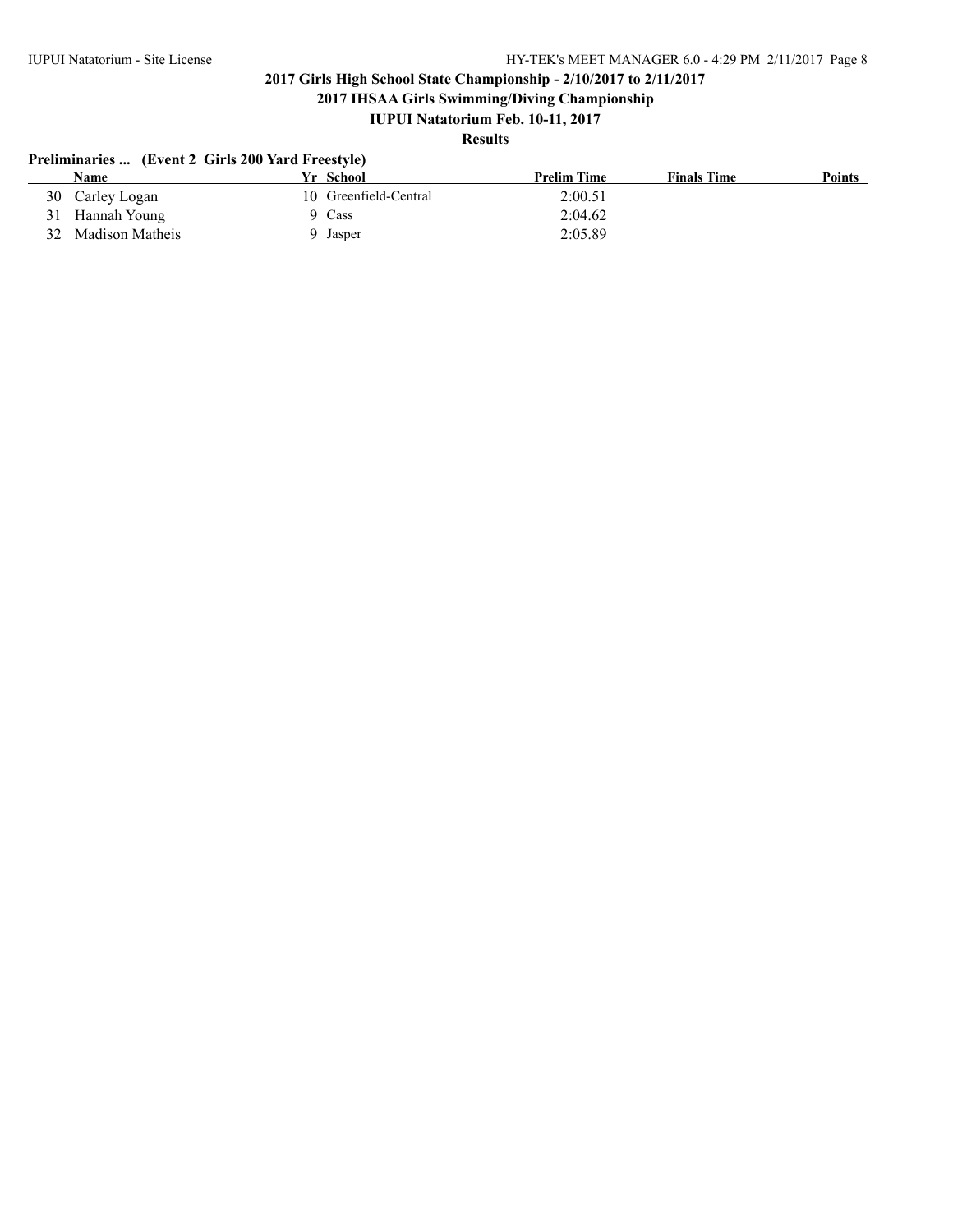**2017 IHSAA Girls Swimming/Diving Championship**

### **IUPUI Natatorium Feb. 10-11, 2017**

**Results**

#### **Event 2 Girls 200 Yard Freestyle**

|    | <b>State Record:</b><br>$1:45.09$ * 2015<br>1:52.99 SCUT |               | <b>Claire Adams, Carmel</b>              |                 |                       |  |
|----|----------------------------------------------------------|---------------|------------------------------------------|-----------------|-----------------------|--|
|    | <b>Name</b>                                              | Yr School     |                                          |                 | Seed Time Prelim Time |  |
|    | <b>Preliminaries</b>                                     |               |                                          |                 |                       |  |
|    | 1 Emma Nordin                                            |               | 12 Carmel                                | 1:52.21         | 1:47.88               |  |
|    | 25.77                                                    |               | 53.02 (27.25) 1:20.51 (27.49)            | 1:47.88(27.37)  |                       |  |
|    | 2 Trude Rothrock                                         |               | 11 Carmel                                | 1:50.40         | 1:48.55               |  |
|    | 25.26                                                    |               | 52.46 (27.20) 1:20.41 (27.95)            | 1:48.55(28.14)  |                       |  |
|    | 3 Lauryn Parrish                                         |               | 12 Fishers                               | 1:48.98         | 1:48.80               |  |
|    | 25.97                                                    |               | 53.78 (27.81) 1:21.23 (27.45)            | 1:48.80(27.57)  |                       |  |
|    | 4 Carla Gildersleeve                                     |               | 10 Franklin Community                    | 1:53.93         | 1:49.51               |  |
|    | 25.63                                                    |               | $53.01(27.38)$ 1:21.32 (28.31)           | 1:49.51(28.19)  |                       |  |
|    | 5 Megan Johnson                                          |               | 12 Homestead                             | 1:52.15         | 1:49.76               |  |
|    | 25.75                                                    |               | 53.10 (27.35) 1:21.29 (28.19)            | 1:49.76(28.47)  |                       |  |
|    | 6 Jaclyn Klimczak                                        | 10 Chesterton |                                          | 1:50.15         | 1:50.81               |  |
|    | 25.95                                                    |               | 54.05 (28.10) 1:22.36 (28.31)            | 1:50.81(28.45)  |                       |  |
|    | 7 Lauryn Kallay                                          |               | 11 Chesterton                            | 1:50.60         | 1:50.91               |  |
|    | 26.08                                                    |               | 54.23 (28.15) 1:22.79 (28.56)            | 1:50.91(28.12)  |                       |  |
|    | 8 Paige Miller                                           | 12 Wawasee    |                                          | 1:51.02         | 1:50.95               |  |
|    | 25.62                                                    |               | 53.76 (28.14) 1:22.40 (28.64)            | 1:50.95(28.55)  |                       |  |
|    | 9 Kathleen Hanley                                        |               | 12 North Central (Indpls)                | 1:51.83         | 1:51.01               |  |
|    | 25.98                                                    |               | 1:22.10(28.55)                           | 1:51.01(28.91)  |                       |  |
|    | 10 Morgan Grout                                          |               | 12 Carmel                                | 1:52.71         | 1:51.04               |  |
|    | 26.25                                                    |               | 54.34 (28.09) 1:22.75 (28.41)            | 1:51.04(28.29)  |                       |  |
|    | 11 Kay Foley                                             |               | 10 Munster                               | 1:50.64         | 1:51.37               |  |
|    | 25.78                                                    |               | 54.13 (28.35) 1:23.24 (29.11)            | 1:51.37(28.13)  |                       |  |
|    | 12 Katie Hughes                                          |               | 12 Northridge                            | 1:52.82         | 1:51.79               |  |
|    | 25.68                                                    |               | 53.62 (27.94) 1:22.56 (28.94)            | 1:51.79(29.23)  |                       |  |
|    | 13 Rachel Walker                                         |               | 11 Jeffersonville                        | 1:54.82         | 1:51.94               |  |
|    | 26.37                                                    |               | 54.34 (27.97) 1:23.21 (28.87)            | 1:51.94(28.73)  |                       |  |
|    | 14 Belle Hinshaw                                         |               | 9 Brebeuf Jesuit Preparatory             | 1:53.37         | 1:52.42               |  |
|    | 25.76                                                    |               | 54.06 (28.30) 1:22.77 (28.71)            | 1:52.42(29.65)  |                       |  |
|    | 15 Morgan Booth                                          |               | 10 Fishers                               | 1:54.01         | 1:52.48               |  |
|    | 26.64                                                    | 55.19 (28.55) | 1:23.77(28.58)                           | 1:52.48(28.71)  |                       |  |
|    | 16 Jacklyn Bontrager                                     | 10 Valparaiso |                                          | 1:53.48         | 1:53.07               |  |
|    | 26.18                                                    |               | 54.66 (28.48) 1:24.10 (29.44)            | 1:53.07(28.97)  |                       |  |
|    | 17 Rachel Sabotin                                        |               | 9 Trinity Lutheran                       | 1:53.83         | 1:53.10               |  |
|    | 26.14                                                    |               | 54.87 (28.73) 1:24.17 (29.30)            | 1:53.10(28.93)  |                       |  |
|    | 18 Kayla Molnar                                          |               | 12 Penn                                  | 1:52.43         | 1:53.74               |  |
|    | 26.20                                                    | 54.74 (28.54) | 1:24.00(29.26)                           | 1:53.74(29.74)  |                       |  |
| 19 | Krislyn Porter                                           |               | 11 Castle                                | 1:54.14         | 1:55.16               |  |
|    | 26.48                                                    | 55.42 (28.94) | 1:25.22(29.80)                           | 1:55.16(29.94)  |                       |  |
| 20 | Abigail Jahns                                            |               | 9 Fishers                                | 1:55.05         | 1:55.30               |  |
|    |                                                          |               |                                          |                 |                       |  |
|    | 26.61                                                    | 55.60 (28.99) | 1:25.41(29.81)<br>9 Carroll (Fort Wayne) | 1:55.30(29.89)  |                       |  |
| 21 | Mya VanderHagen                                          |               |                                          | 1:54.02         | 1:55.40               |  |
|    | 26.51                                                    | 55.34 (28.83) | 1:24.98(29.64)                           | 1:55.40(30.42)  |                       |  |
| 22 | Gretchen Kraus                                           |               | 10 Carroll (Fort Wayne)                  | 1:55.06         | 1:55.79               |  |
|    | 25.97                                                    | 54.53 (28.56) | 1:24.88(30.35)                           | 1:55.79(30.91)  |                       |  |
| 23 | Madison Wickholm                                         |               | 12 Southmont                             | 1:54.88         | 1:55.98               |  |
|    | 26.14                                                    | 54.56 (28.42) | 1:24.90 (30.34)                          | 1:55.98 (31.08) |                       |  |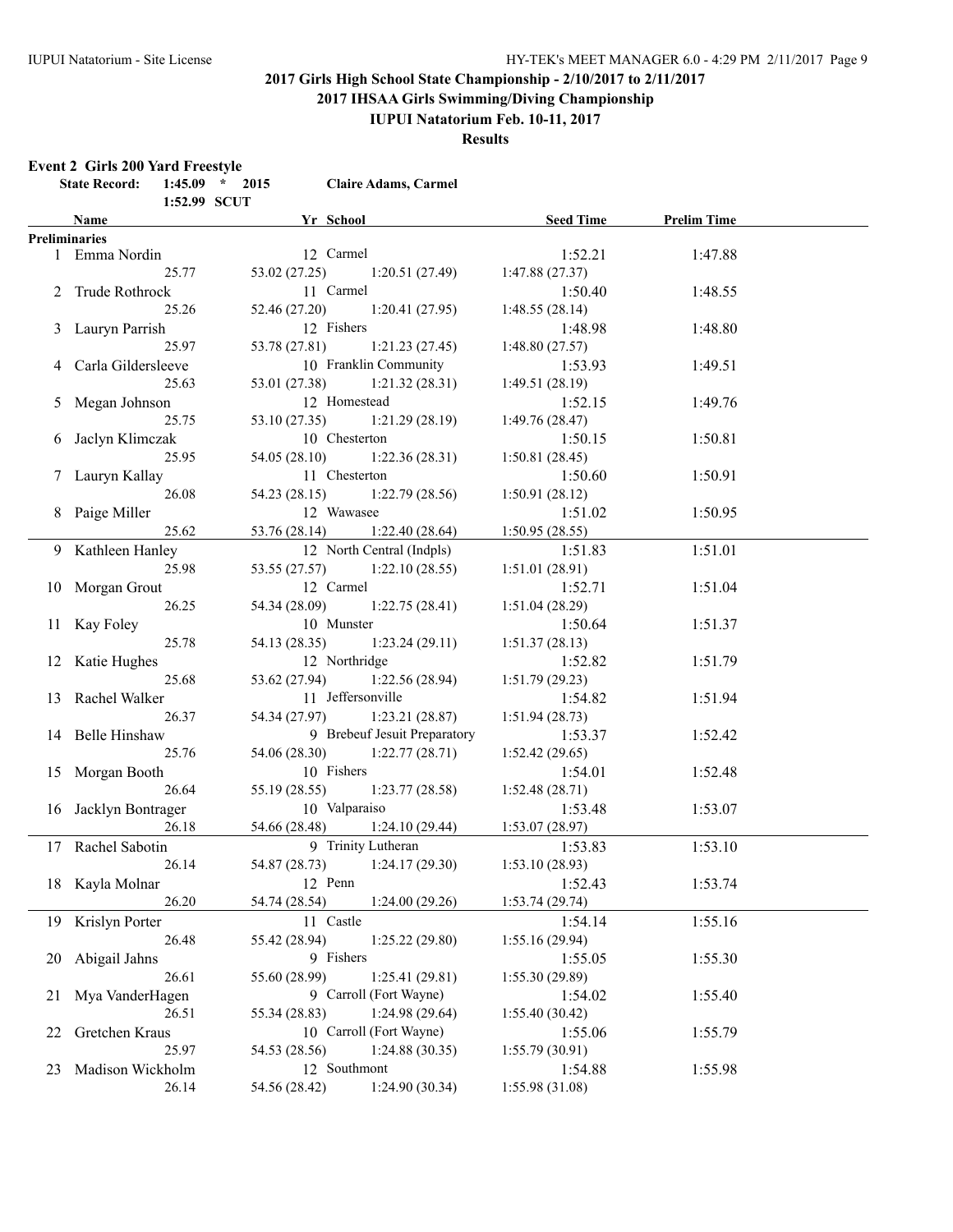**2017 IHSAA Girls Swimming/Diving Championship**

### **IUPUI Natatorium Feb. 10-11, 2017**

**Results**

### **Preliminaries ... (Event 2 Girls 200 Yard Freestyle)**

| <b>Name</b>        | Yr School      |                                | <b>Seed Time</b> | <b>Prelim Time</b> |  |
|--------------------|----------------|--------------------------------|------------------|--------------------|--|
| 24 Hannah Taylor   |                | 12 Hamilton Southeastern       | 1:52.16          | 1:56.33            |  |
| 25.88              |                | 54.28 (28.40) 1:24.67 (30.39)  | 1:56.33(31.66)   |                    |  |
| 25 Jillian Castor  |                | 11 Center Grove                | 1:56.40          | 1:56.85            |  |
| 26.91              |                | 56.13 (29.22) 1:26.51 (30.38)  | 1:56.85(30.34)   |                    |  |
| 26 Hallie Dixon    |                | 11 Jeffersonville              | 1:56.39          | 1:57.00            |  |
| 27.51              |                | $57.04(29.53)$ 1:27.19 (30.15) | 1:57.00(29.81)   |                    |  |
| 27 Ashton Klopp    |                | 12 South Adams                 | 1:58.84          | 1:57.21            |  |
| 26.85              |                | 56.07 (29.22) 1:26.61 (30.54)  | 1:57.21(30.60)   |                    |  |
| 28 Rachel Graves   | 12 Plainfield  |                                | 1:56.02          | 1:57.25            |  |
| 26.90              |                | 1:26.85(30.40)                 | 1:57.25(30.40)   |                    |  |
| 29 Kate Gallagher  |                | 11 McCutcheon                  | 1:55.17          | 1:59.18            |  |
| 26.99              |                | $56.90(29.91)$ 1:28.14 (31.24) | 1:59.18(31.04)   |                    |  |
| 30 Carley Logan    |                | 10 Greenfield-Central          | 1:59.53          | 2:00.51            |  |
| 27.66              |                | $57.83(30.17)$ 1:28.95 (31.12) | 2:00.51(31.56)   |                    |  |
| 31 Hannah Young    | 9 Cass         |                                | 2:02.73          | 2:04.62            |  |
| 27.62              | 58.35 (30.73)  | 1:31.21 (32.86)                | 2:04.62(33.41)   |                    |  |
| 32 Madison Matheis | 9 Jasper       |                                | 2:04.42          | 2:05.89            |  |
| 28.81              | 1:00.34(31.53) | 1:33.13(32.79)                 | 2:05.89(32.76)   |                    |  |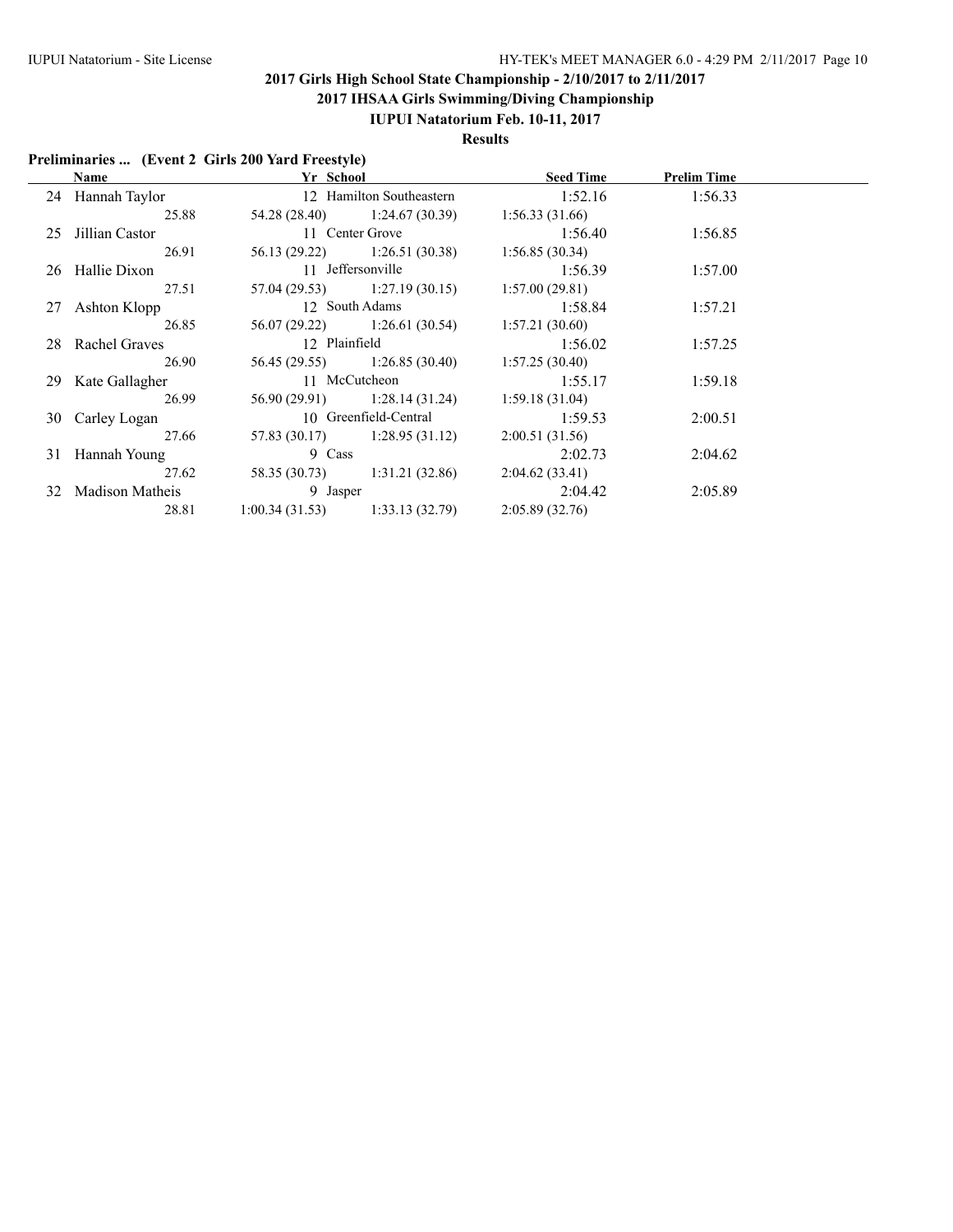**2017 IHSAA Girls Swimming/Diving Championship**

**IUPUI Natatorium Feb. 10-11, 2017**

**Results**

#### **Event 3 Girls 200 Yard IM**

|                  | <b>State Record:</b><br>2:07.08 SCUT | $1:56.87$ * 2008 | Michelle McKeehan, C. Grove   |                    |                    |        |
|------------------|--------------------------------------|------------------|-------------------------------|--------------------|--------------------|--------|
|                  | <b>Name</b>                          | Yr School        |                               | <b>Prelim Time</b> | <b>Finals Time</b> | Points |
| A - Final        |                                      |                  |                               |                    |                    |        |
|                  | 1 Sammie Burchill                    | 12 Carmel        |                               | 1:59.35            | $1:56.67*$         | 20     |
|                  | 25.79                                | 53.83 (28.04)    | 1:28.19(34.36)                | 1:56.67(28.48)     |                    |        |
|                  | 2 Hannah Kukurugya                   |                  | 12 Crown Point                | 1:57.99            | 1:59.08            | 17     |
|                  | 25.27                                | 54.95 (29.68)    | 1:30.03(35.08)                | 1:59.08(29.05)     |                    |        |
|                  | 3 Kelly Pash                         | 10 Carmel        |                               | 2:01.31            | 2:00.32            | 16     |
|                  | 25.66                                | 55.30 (29.64)    | 1:31.44(36.14)                | 2:00.32(28.88)     |                    |        |
| 4                | Mackenzie Looze                      |                  | 11 Bloomington South          | 2:00.43            | 2:01.58            | 15     |
|                  | 26.72                                | 57.53 (30.81)    | 1:32.85(35.32)                | 2:01.58(28.73)     |                    |        |
| 5                | <b>Emily Weiss</b>                   | 10 Yorktown      |                               | 2:02.60            | 2:01.84            | 14     |
|                  | 26.65                                | 57.56 (30.91)    | 1:32.10(34.54)                | 2:01.84(29.74)     |                    |        |
| 6                | Cara Kroeger                         |                  | 12 Chesterton                 | 2:01.07            | 2:02.40            | 13     |
|                  | 26.79                                | 57.76 (30.97)    | 1:33.37(35.61)                | 2:02.40 (29.03)    |                    |        |
| 7                | Abigail Kirkpatrick                  |                  | 12 South Bend Riley           | 2:02.01            | 2:02.76            | 12     |
|                  | 26.71                                | 58.37 (31.66)    | 1:33.18(34.81)                | 2:02.76(29.58)     |                    |        |
|                  | 8 Natalie Myers                      | 12 Avon          |                               | 2:02.80            | 2:03.80            | 11     |
|                  | 26.34                                | 56.36 (30.02)    | 1:33.66(37.30)                | 2:03.80(30.14)     |                    |        |
| <b>B</b> - Final |                                      |                  |                               |                    |                    |        |
|                  | 9 Mallory Jackson                    |                  | 9 Carroll (Fort Wayne)        | 2:03.59            | 2:03.01            | 9      |
|                  | 27.34                                | 58.04 (30.70)    | 1:34.86 (36.82)               | 2:03.01(28.15)     |                    |        |
|                  | 10 Sydnee Emerson                    |                  | 11 Northridge                 | 2:02.91            | 2:03.44            | 7      |
|                  | 26.93                                |                  | 57.88 (30.95) 1:33.96 (36.08) | 2:03.44(29.48)     |                    |        |
|                  | 11 Katie Dougherty                   | 11 Carmel        |                               | 2:03.22            | 2:03.68            | 6      |
|                  | 26.37                                | 57.02 (30.65)    | 1:33.83(36.81)                | 2:03.68 (29.85)    |                    |        |
| 12               | Gretta DeCoursey                     | 12 Zionsville    |                               | 2:05.06            | 2:05.42            | 5      |
|                  | 27.35                                | 59.21 (31.86)    | 1:35.63(36.42)                | 2:05.42(29.79)     |                    |        |
| 13               | Aislinn Walsh                        |                  | 10 South Bend St Joseph       | 2:05.11            | 2:06.15            | 4      |
|                  | 26.64                                | 1:00.23(33.59)   | 1:35.31(35.08)                | 2:06.15(30.84)     |                    |        |
|                  | 14 Ali Terrell                       |                  | 10 Franklin Community         | 2:06.21            | 2:06.39            | 3      |
|                  | 27.28                                | 58.25 (30.97)    | 1:35.90(37.65)                | 2:06.39(30.49)     |                    |        |
|                  | 15 Lydia Tierney                     |                  | 11 Mt. Vernon (Fortville)     | 2:06.85            | 2:06.85            | 2      |
|                  | 27.35                                | 59.74 (32.39)    | 1:37.39(37.65)                | 2:06.85(29.46)     |                    |        |
|                  | 16 Emma Gillespie                    | 9 Fishers        |                               | 2:06.72            | 2:09.19            | 1      |
|                  | 28.79                                | 1:01.57(32.78)   | 1:38.95(37.38)                | 2:09.19(30.24)     |                    |        |
|                  | <b>Preliminaries</b>                 |                  |                               |                    |                    |        |
| 17               | Jordyn Polderman                     |                  | 12 Fort Wayne Snider          | 2:07.09            |                    |        |
| 18               | Corinne Yorkman                      | 9                | Fishers                       | 2:07.32            |                    |        |
| 19               | Gracie Saulman                       | 10               | Corydon Central               | 2:07.41            |                    |        |
| 20               | Hannah Pugh                          | 10.              | Hamilton Southeastern         | 2:07.76            |                    |        |
| 21               | Kaitlyn Porter                       | Castle<br>9      |                               | 2:07.78            |                    |        |
| 22               | <b>Brooke Atkins</b>                 |                  | 10 Lawrence North             | 2:07.86            |                    |        |
| 23               | Emma Mohn                            | 11               | <b>Bloomington North</b>      | 2:07.89            |                    |        |
| 24               | Savannah Kennedy                     | 10 Fishers       |                               | 2:08.68            |                    |        |
| 25               | Abigail Harter                       | 9                | Hamilton Southeastern         | 2:08.73            |                    |        |
| 26               | Victoria Wendt                       | 10 Avon          |                               | 2:10.31            |                    |        |
| 27               | Alyssa Cyrus                         | 9 Norwell        |                               | 2:11.13            |                    |        |
| 28               | Cameron Klimczak                     | 12               | Chesterton                    | 2:12.32            |                    |        |
| 29               | Delaney Wihebrink                    |                  | 10 Warsaw Community           | 2:14.72            |                    |        |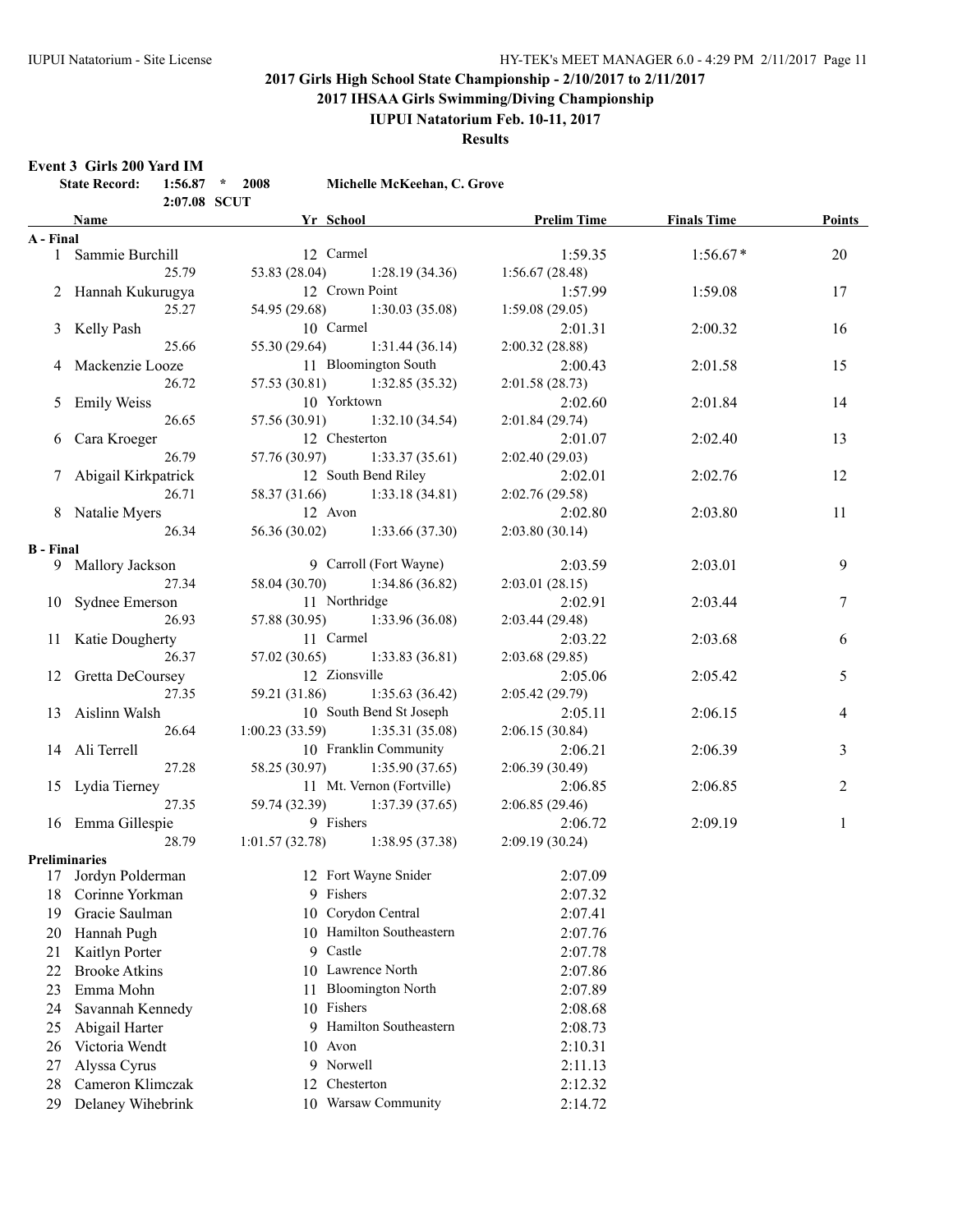**2017 IHSAA Girls Swimming/Diving Championship**

# **IUPUI Natatorium Feb. 10-11, 2017**

# **Results**

### **Preliminaries ... (Event 3 Girls 200 Yard IM)**

|    | Name              | Yr School       | <b>Prelim Time</b> | <b>Finals Time</b> | <b>Points</b> |
|----|-------------------|-----------------|--------------------|--------------------|---------------|
| 30 | Natalie Bohnert   | 10 Pike Central | 2:14.80            |                    |               |
|    | 31 Logan Replogle | 10 Brownsburg   | 2:15.28            |                    |               |
|    | 32 McKenzie Vogel | Twin Lakes      | 2:17.55            |                    |               |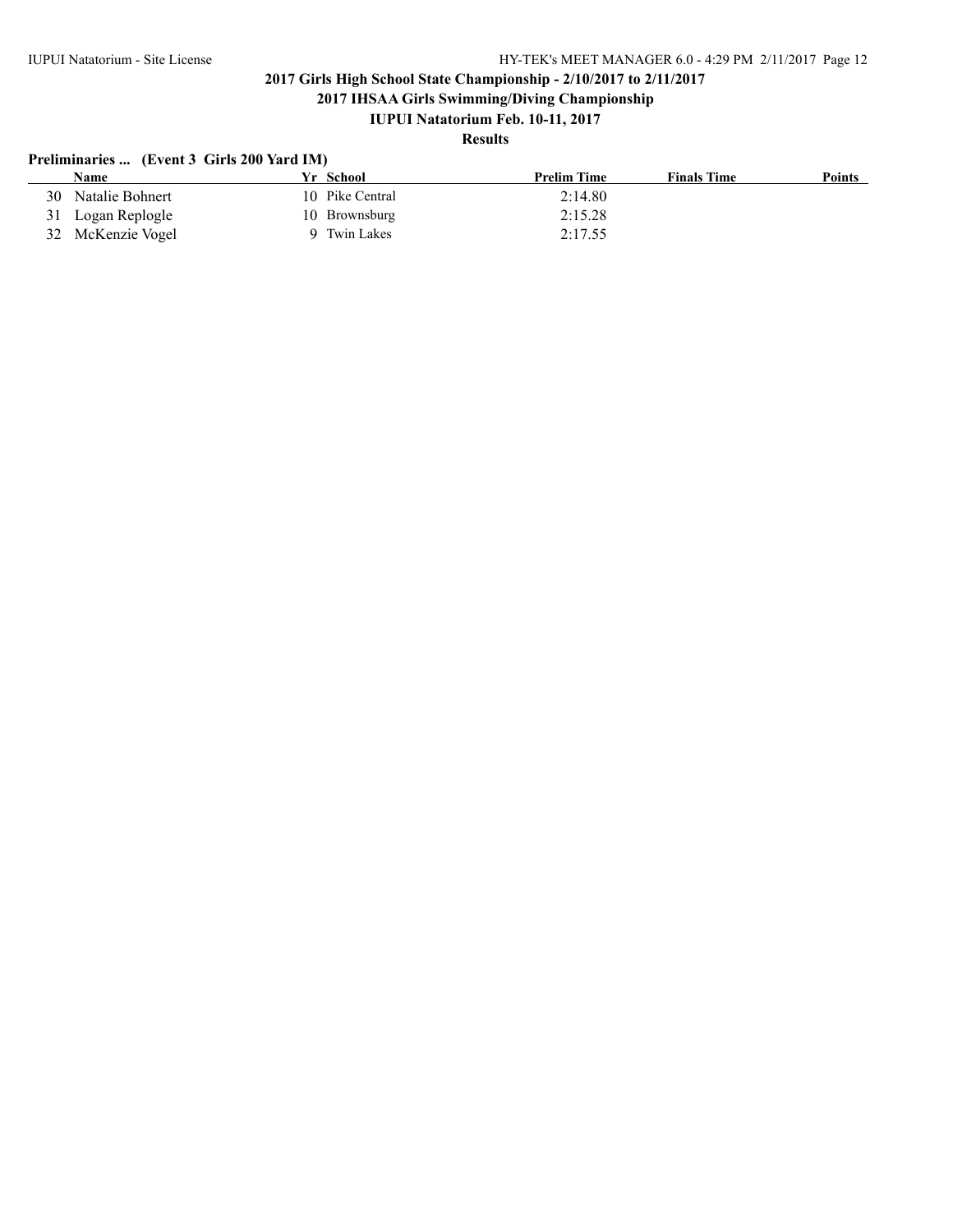**2017 IHSAA Girls Swimming/Diving Championship**

## **IUPUI Natatorium Feb. 10-11, 2017**

#### **Results**

**Event 3 Girls 200 Yard IM**

|     | <b>EVEILLY CHIS ZUU TALU LIVE</b><br><b>State Record:</b> | $1:56.87$ * 2008 | Michelle McKeehan, C. Grove   |                  |                    |  |
|-----|-----------------------------------------------------------|------------------|-------------------------------|------------------|--------------------|--|
|     | Name                                                      | 2:07.08 SCUT     | Yr School                     | <b>Seed Time</b> | <b>Prelim Time</b> |  |
|     | <b>Preliminaries</b>                                      |                  |                               |                  |                    |  |
|     | 1 Hannah Kukurugya                                        |                  | 12 Crown Point                | 1:58.80          | 1:57.99            |  |
|     | 25.01                                                     | 54.87 (29.86)    | 1:29.42(34.55)                | 1:57.99(28.57)   |                    |  |
|     | Sammie Burchill                                           |                  | 12 Carmel                     | 1:59.58          | 1:59.35            |  |
|     | 26.33                                                     | 55.31 (28.98)    | 1:30.55(35.24)                | 1:59.35(28.80)   |                    |  |
| 3   | Mackenzie Looze                                           |                  | 11 Bloomington South          | 2:02.67          | 2:00.43            |  |
|     | 26.87                                                     | 57.57 (30.70)    | 1:31.95(34.38)                | 2:00.43(28.48)   |                    |  |
| 4   | Cara Kroeger                                              |                  | 12 Chesterton                 | 2:01.79          | 2:01.07            |  |
|     | 26.50                                                     | 56.74 (30.24)    | 1:31.76(35.02)                | 2:01.07(29.31)   |                    |  |
| 5   | Kelly Pash                                                |                  | 10 Carmel                     | 2:01.83          | 2:01.31            |  |
|     | 26.26                                                     | 55.96 (29.70)    | 1:32.72(36.76)                | 2:01.31 (28.59)  |                    |  |
| 6   | Abigail Kirkpatrick                                       |                  | 12 South Bend Riley           | 2:04.46          | 2:02.01            |  |
|     | 26.30                                                     | 57.35 (31.05)    | 1:32.44(35.09)                | 2:02.01 (29.57)  |                    |  |
| 7   | <b>Emily Weiss</b>                                        |                  | 10 Yorktown                   | 2:03.82          | 2:02.60            |  |
|     | 26.91                                                     | 58.43 (31.52)    | 1:32.21(33.78)                | 2:02.60(30.39)   |                    |  |
| 8   | Natalie Myers                                             |                  | 12 Avon                       | 2:04.97          | 2:02.80            |  |
|     | 26.22                                                     | 56.09 (29.87)    | 1:32.86(36.77)                | 2:02.80 (29.94)  |                    |  |
| 9.  | Sydnee Emerson                                            |                  | 11 Northridge                 | 2:03.95          | 2:02.91            |  |
|     | 26.75                                                     | 57.60 (30.85)    | 1:33.47(35.87)                | 2:02.91 (29.44)  |                    |  |
| 10  | <b>Katie Dougherty</b>                                    |                  | 11 Carmel                     | 2:03.56          | 2:03.22            |  |
|     | 26.39                                                     | 56.71 (30.32)    | 1:33.65(36.94)                | 2:03.22(29.57)   |                    |  |
| 11  | Mallory Jackson                                           |                  | 9 Carroll (Fort Wayne)        | 2:00.16          | 2:03.59            |  |
|     | 27.67                                                     | 58.66 (30.99)    | 1:35.22(36.56)                | 2:03.59 (28.37)  |                    |  |
|     | 12 Gretta DeCoursey                                       |                  | 12 Zionsville                 | 2:07.18          | 2:05.06            |  |
|     | 27.29                                                     | 59.04 (31.75)    | 1:35.42(36.38)                | 2:05.06(29.64)   |                    |  |
| 13  | Aislinn Walsh                                             |                  | 10 South Bend St Joseph       | 2:03.20          | 2:05.11            |  |
|     | 26.38                                                     | 59.98 (33.60)    | 1:34.53(34.55)                | 2:05.11 (30.58)  |                    |  |
|     | 14 Ali Terrell                                            |                  | 10 Franklin Community         | 2:06.22          | 2:06.21            |  |
|     | 27.05                                                     | 57.64 (30.59)    | 1:35.15(37.51)                | 2:06.21(31.06)   |                    |  |
|     | 15 Emma Gillespie                                         |                  | 9 Fishers                     | 2:06.28          | 2:06.72            |  |
|     | 28.17                                                     | 1:01.15 (32.98)  | 1:36.76(35.61)                | 2:06.72(29.96)   |                    |  |
|     | 16 Lydia Tierney                                          |                  | 11 Mt. Vernon (Fortville)     | 2:10.78          | 2:06.85            |  |
|     | 26.98                                                     | 58.74 (31.76)    | 1:36.61(37.87)                | 2:06.85 (30.24)  |                    |  |
|     | 17 Jordyn Polderman                                       |                  | 12 Fort Wayne Snider          | 2:05.17          | 2:07.09            |  |
|     | 27.44                                                     |                  | 59.00 (31.56) 1:37.32 (38.32) | 2:07.09(29.77)   |                    |  |
|     | 18 Corinne Yorkman                                        |                  | 9 Fishers                     | 2:07.15          | 2:07.32            |  |
|     | 28.51                                                     | 1:00.94(32.43)   | 1:38.02(37.08)                | 2:07.32 (29.30)  |                    |  |
|     | 19 Gracie Saulman                                         |                  | 10 Corydon Central            | 2:05.77          | 2:07.41            |  |
|     | 27.67                                                     | 59.38 (31.71)    | 1:37.41(38.03)                | 2:07.41(30.00)   |                    |  |
| 20. | Hannah Pugh                                               |                  | 10 Hamilton Southeastern      | 2:07.12          | 2:07.76            |  |
|     | 26.58                                                     | 58.42 (31.84)    | 1:37.74(39.32)                | 2:07.76(30.02)   |                    |  |
| 21  | Kaitlyn Porter                                            |                  | 9 Castle                      | 2:06.98          | 2:07.78            |  |
|     | 27.09                                                     | 1:00.05(32.96)   | 1:38.69 (38.64)               | 2:07.78 (29.09)  |                    |  |
| 22  | <b>Brooke Atkins</b>                                      |                  | 10 Lawrence North             | 2:06.16          | 2:07.86            |  |
|     | 27.94                                                     | 58.70 (30.76)    | 1:36.00(37.30)                | 2:07.86 (31.86)  |                    |  |
| 23  | Emma Mohn                                                 |                  | 11 Bloomington North          | 2:06.84          | 2:07.89            |  |
|     | 27.69                                                     | 59.89 (32.20)    | 1:37.04(37.15)                | 2:07.89 (30.85)  |                    |  |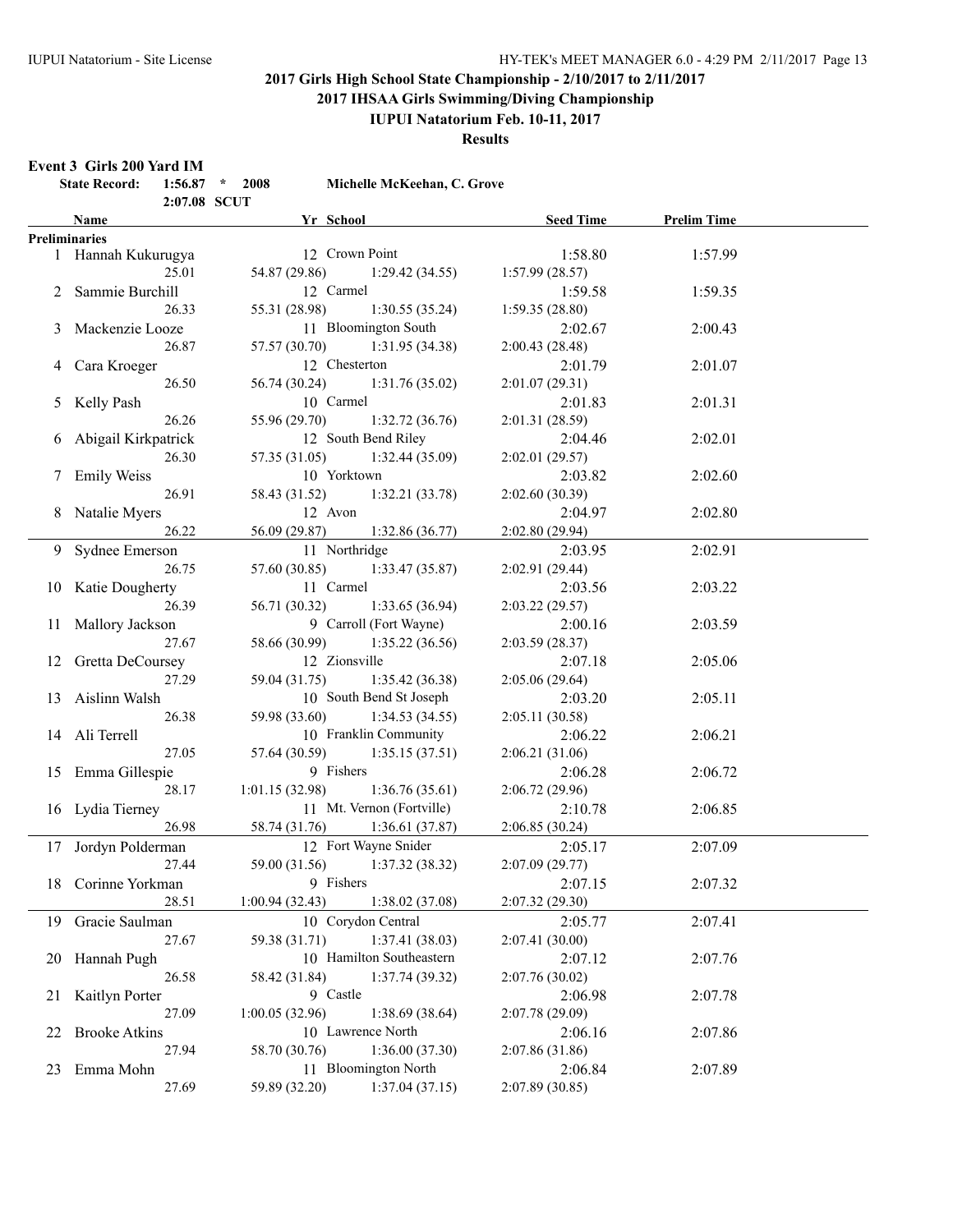**2017 IHSAA Girls Swimming/Diving Championship**

### **IUPUI Natatorium Feb. 10-11, 2017**

**Results**

### **Preliminaries ... (Event 3 Girls 200 Yard IM)**

| Name                 | Yr School      |                                   | <b>Seed Time</b> | <b>Prelim Time</b> |  |
|----------------------|----------------|-----------------------------------|------------------|--------------------|--|
| 24 Savannah Kennedy  | 10 Fishers     |                                   | 2:07.00          | 2:08.68            |  |
| 28.80                | 1:00.29(31.49) | 1:38.77 (38.48)                   | 2:08.68(29.91)   |                    |  |
| 25 Abigail Harter    |                | 9 Hamilton Southeastern           | 2:06.59          | 2:08.73            |  |
| 27.24                |                | 58.08 (30.84) 1:38.44 (40.36)     | 2:08.73(30.29)   |                    |  |
| 26 Victoria Wendt    | 10 Avon        |                                   | 2:07.08          | 2:10.31            |  |
| 28.61                |                | $1:01.54(32.93)$ $1:39.05(37.51)$ | 2:10.31(31.26)   |                    |  |
| 27 Alyssa Cyrus      | 9 Norwell      |                                   | 2:09.61          | 2:11.13            |  |
| 28.15                |                | $1:00.32(32.17)$ $1:39.69(39.37)$ | 2:11.13(31.44)   |                    |  |
| 28 Cameron Klimczak  | 12 Chesterton  |                                   | 2:06.31          | 2:12.32            |  |
| 27.34                |                | $1:01.69(34.35)$ $1:40.04(38.35)$ | 2:12.32(32.28)   |                    |  |
| 29 Delaney Wihebrink |                | 10 Warsaw Community               | 2:13.20          | 2:14.72            |  |
| 29.35                |                | $1:01.93(32.58)$ $1:42.26(40.33)$ | 2:14.72(32.46)   |                    |  |
| 30 Natalie Bohnert   |                | 10 Pike Central                   | 2:14.39          | 2:14.80            |  |
| 29.77                | 1:01.10(31.33) | 1:43.33(42.23)                    | 2:14.80(31.47)   |                    |  |
| 31 Logan Replogle    |                | 10 Brownsburg                     | 2:15.59          | 2:15.28            |  |
| 29.09                |                | $1:03.89(34.80)$ $1:44.03(40.14)$ | 2:15.28(31.25)   |                    |  |
| 32 McKenzie Vogel    |                | 9 Twin Lakes                      | 2:14.50          | 2:17.55            |  |
| 29.44                | 1:02.74(33.30) | 1:45.18(42.44)                    | 2:17.55(32.37)   |                    |  |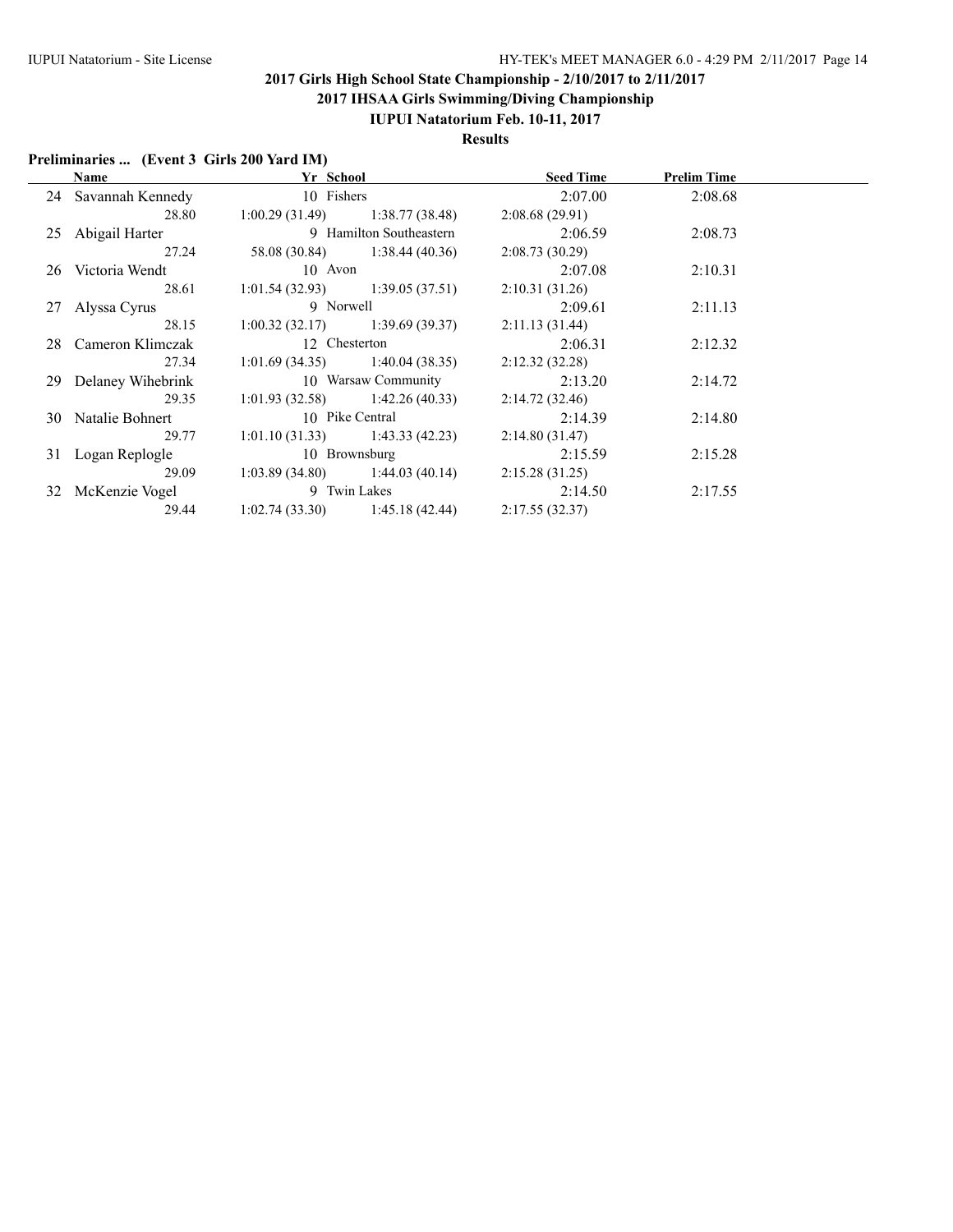**2017 IHSAA Girls Swimming/Diving Championship**

**IUPUI Natatorium Feb. 10-11, 2017**

**Results**

### **Event 4 Girls 50 Yard Freestyle**

|                  | <b>State Record:</b><br>$22.15$ *<br>2014 |    | Amy Bilquist, Carmel        |                    |                    |                |
|------------------|-------------------------------------------|----|-----------------------------|--------------------|--------------------|----------------|
|                  | 24.18 SCUT                                |    |                             |                    |                    |                |
|                  | Name                                      |    | Yr School                   | <b>Prelim Time</b> | <b>Finals Time</b> | Points         |
| A - Final        |                                           |    |                             |                    |                    |                |
| 1                | Grace Haskett                             |    | 12 Bloomington South        | 22.68              | 22.77              | 20             |
| 2                | Tessa Wrightson                           | 11 | Zionsville                  | 23.32              | 23.18              | 17             |
| 3                | Grace Pangburn                            | 10 | Carmel                      | 23.52              | 23.45              | 16             |
| 4                | Elizabeth Broshears                       |    | 9 Evansville Reitz Memorial | 23.42              | 23.59              | 15             |
| 5                | Abigail Johnston                          | 12 | Carroll (Fort Wayne)        | 23.58              | 23.62              | 14             |
| 6                | Brenna Morgan                             |    | 12 Warsaw Community         | 23.65              | 23.67              | 13             |
|                  | Madison Blakesley                         | 11 | South Bend Riley            | 23.65              | 23.76              | 12             |
| 8                | Madilyn Ziegert                           |    | 10 Penn                     | 23.57              | 23.90              | 11             |
| <b>B</b> - Final |                                           |    |                             |                    |                    |                |
| 9                | Celina German                             |    | 12 Bloomington South        | 23.72              | 23.73              | 9              |
| $*10$            | <b>Sydney Knurek</b>                      |    | 12 Hamilton Southeastern    | 23.90              | 23.74              | 6.50           |
| $*10$            | Rachel Young                              |    | 10 Carmel                   | 23.85              | 23.74              | 6.50           |
| 12               | Rachel Schiffli                           |    | 10 Franklin Central         | 23.85              | 23.75              | 5              |
| 13               | Amilia Nusbaum                            |    | 11 Fishers                  | 23.81              | 23.79              | 4              |
| 14               | Andrea Hanas                              |    | 12 Chesterton               | 23.69              | 23.85              | 3              |
| 15               | <b>Emily Barnes</b>                       |    | 11 Hamilton Southeastern    | 23.65              | 23.93              | $\overline{c}$ |
| 16               | Alyssa Conley                             |    | 11 Carmel                   | 23.93              | 23.96              | $\mathbf{1}$   |
|                  | <b>Preliminaries</b>                      |    |                             |                    |                    |                |
| 17               | Mary Kaitlyn McPherson                    |    | 11 North Central (Indpls)   | 23.99              |                    |                |
| 18               | <b>Shannon Glesing</b>                    |    | 12 North Central (Indpls)   | 24.04              |                    |                |
| 19               | Alex Bader                                | 11 | Jay County                  | 24.07              |                    |                |
| 20               | Ella Pheifer                              |    | 11 Franklin Community       | 24.09              |                    |                |
| 21               | Darby Coles                               |    | 12 Columbus North           | 24.10              |                    |                |
| 22               | Carmina Armstrong                         |    | 10 Jasper                   | 24.11              |                    |                |
| 23               | <b>Avery Brooks</b>                       | 10 | Carroll (Fort Wayne)        | 24.15              |                    |                |
| 24               | Pearl Muensterman                         | 11 | <b>Mount Vernon</b>         | 24.48              |                    |                |
| $*25$            | Kyla Srncik                               |    | 9 Fishers                   | 24.49              |                    |                |
| $*25$            | Courtnee Coffman                          |    | 12 New Palestine            | 24.49              |                    |                |
| 27               | Veeanna Edwards                           |    | 12 Park Tudor               | 24.58              |                    |                |
| 28               | Maddisen Lantz                            | 11 | Concord                     | 24.65              |                    |                |
| 29               | Maggie Vaitkus                            |    | 12 Munster                  | 25.07              |                    |                |
| 30               | Greer Manger                              |    | 9 New Albany                | 25.16              |                    |                |
| 31               | Jane Scheidler                            | 9  | Southmont                   | 25.23              |                    |                |
| 32               | Abri De Atley                             |    | 10 Danville Community       | 25.39              |                    |                |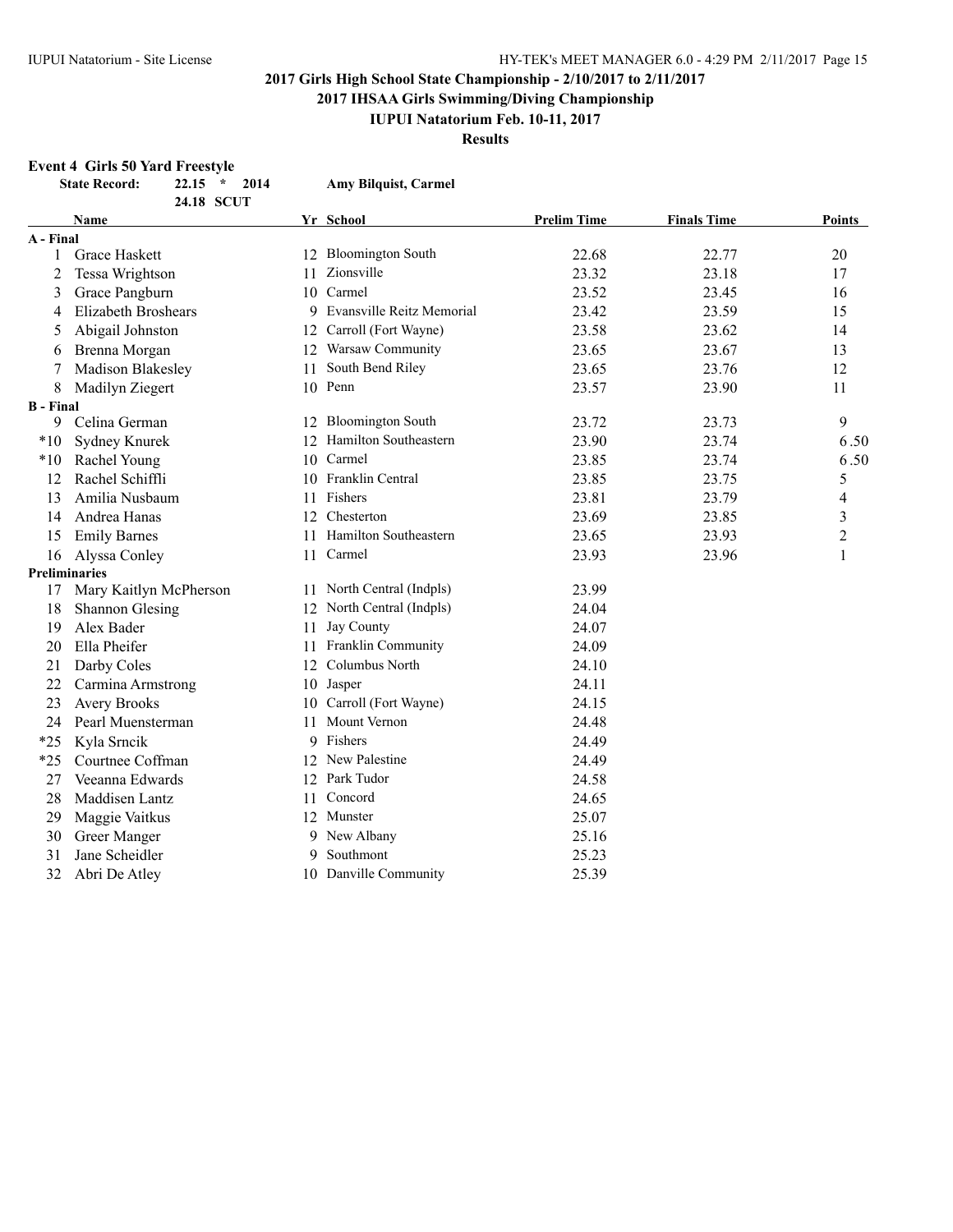**2017 IHSAA Girls Swimming/Diving Championship**

### **IUPUI Natatorium Feb. 10-11, 2017**

**Results**

### **Event 4 Girls 50 Yard Freestyle**

|              | <b>State Record:</b>       | $22.15$ *<br>2014<br>24.18 SCUT |    | <b>Amy Bilquist, Carmel</b> |                  |                    |  |
|--------------|----------------------------|---------------------------------|----|-----------------------------|------------------|--------------------|--|
|              | Name                       |                                 |    | Yr School                   | <b>Seed Time</b> | <b>Prelim Time</b> |  |
|              | <b>Preliminaries</b>       |                                 |    |                             |                  |                    |  |
| $\mathbf{1}$ | Grace Haskett              |                                 |    | 12 Bloomington South        | 23.27            | 22.68              |  |
| 2            | Tessa Wrightson            |                                 | 11 | Zionsville                  | 23.78            | 23.32              |  |
| 3            | <b>Elizabeth Broshears</b> |                                 |    | 9 Evansville Reitz Memorial | 23.51            | 23.42              |  |
| 4            | Grace Pangburn             |                                 |    | 10 Carmel                   | 23.49            | 23.52              |  |
| 5            | Madilyn Ziegert            |                                 |    | 10 Penn                     | 23.95            | 23.57              |  |
| 6            | Abigail Johnston           |                                 | 12 | Carroll (Fort Wayne)        | 23.44            | 23.58              |  |
|              | Brenna Morgan              |                                 | 12 | Warsaw Community            | 24.10            | 23.65              |  |
| 8            | Madison Blakesley          |                                 | 11 | South Bend Riley            | 23.62            | J23.65             |  |
| 9            | <b>Emily Barnes</b>        |                                 | 11 | Hamilton Southeastern       | 23.62            | J23.65             |  |
| 10           | Andrea Hanas               |                                 | 12 | Chesterton                  | 23.76            | 23.69              |  |
| 11           | Celina German              |                                 | 12 | <b>Bloomington South</b>    | 23.76            | 23.72              |  |
| 12           | Amilia Nusbaum             |                                 | 11 | Fishers                     | 23.77            | 23.81              |  |
| $*13$        | Rachel Young               |                                 |    | 10 Carmel                   | 23.97            | 23.85              |  |
| $*13$        | Rachel Schiffli            |                                 |    | 10 Franklin Central         | 23.76            | 23.85              |  |
| 15           | Sydney Knurek              |                                 |    | 12 Hamilton Southeastern    | 23.81            | 23.90              |  |
| 16           | Alyssa Conley              |                                 | 11 | Carmel                      | 23.73            | 23.93              |  |
| 17           | Mary Kaitlyn McPherson     |                                 |    | 11 North Central (Indpls)   | 23.94            | 23.99              |  |
| 18           | <b>Shannon Glesing</b>     |                                 |    | 12 North Central (Indpls)   | 23.84            | 24.04              |  |
| 19           | Alex Bader                 |                                 | 11 | Jay County                  | 24.12            | 24.07              |  |
| 20           | Ella Pheifer               |                                 | 11 | Franklin Community          | 24.05            | 24.09              |  |
| 21           | Darby Coles                |                                 | 12 | Columbus North              | 24.07            | 24.10              |  |
| 22           | Carmina Armstrong          |                                 | 10 | Jasper                      | 23.97            | 24.11              |  |
| 23           | <b>Avery Brooks</b>        |                                 | 10 | Carroll (Fort Wayne)        | 23.92            | 24.15              |  |
| 24           | Pearl Muensterman          |                                 | 11 | <b>Mount Vernon</b>         | 24.20            | 24.48              |  |
| $*25$        | Courtnee Coffman           |                                 | 12 | New Palestine               | 24.10            | 24.49              |  |
| $*25$        | Kyla Srncik                |                                 |    | 9 Fishers                   | 24.16            | 24.49              |  |
| 27           | Veeanna Edwards            |                                 |    | 12 Park Tudor               | 25.17            | 24.58              |  |
| 28           | Maddisen Lantz             |                                 | 11 | Concord                     | 24.23            | 24.65              |  |
| 29           | Maggie Vaitkus             |                                 |    | 12 Munster                  | 24.23            | 25.07              |  |
| 30           | Greer Manger               |                                 |    | 9 New Albany                | 24.68            | 25.16              |  |
| 31           | Jane Scheidler             |                                 | 9  | Southmont                   | 25.29            | 25.23              |  |
| 32           | Abri De Atley              |                                 |    | 10 Danville Community       | 24.99            | 25.39              |  |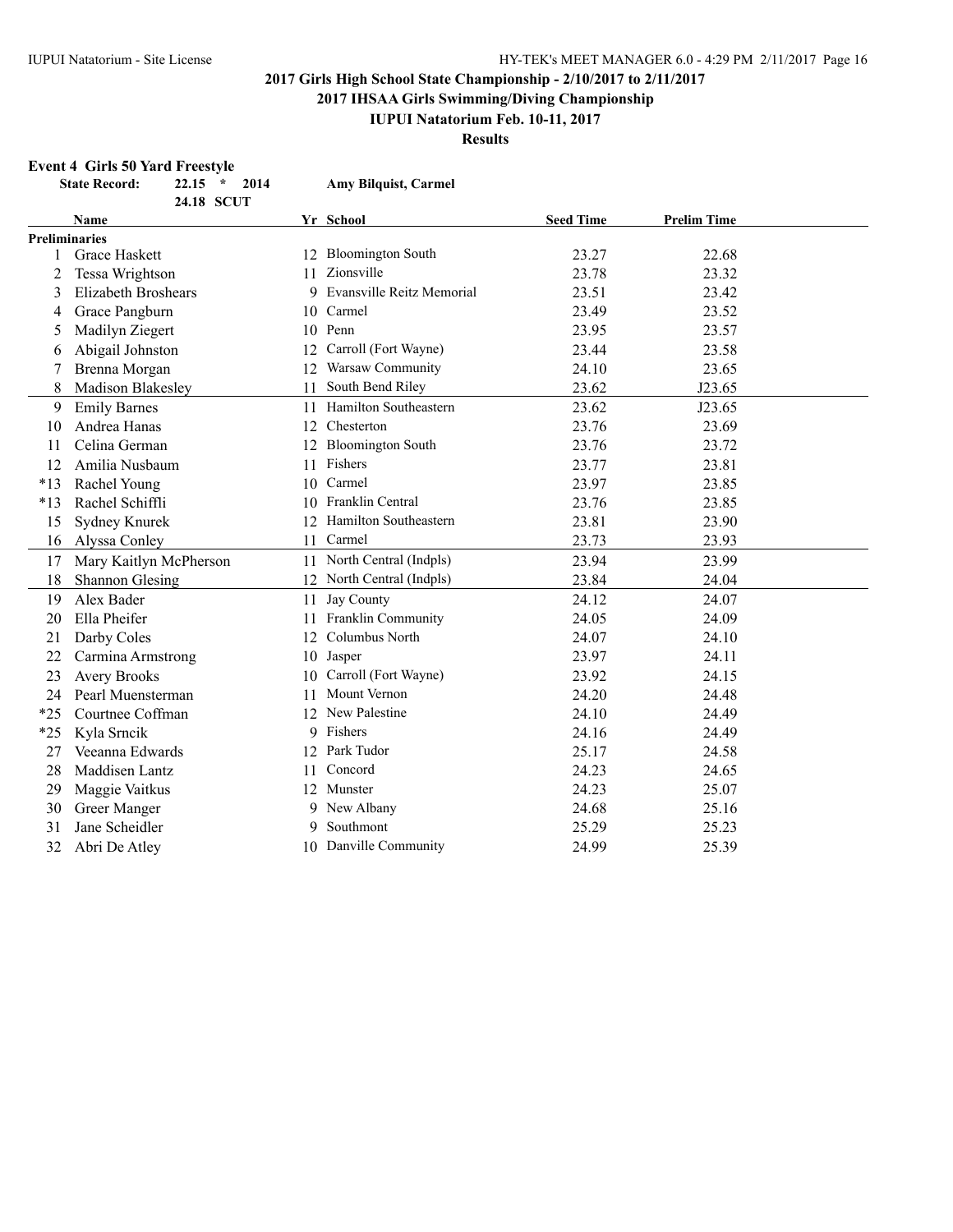**2017 IHSAA Girls Swimming/Diving Championship**

### **IUPUI Natatorium Feb. 10-11, 2017**

**Results**

### **Event 5 Girls 1 mtr Diving**

|                    | <b>State Record:</b><br>$\star$<br>563.65<br>2015 |     | <b>Brooke Schultz, Hamilton Hts</b> |                    |                     |               |
|--------------------|---------------------------------------------------|-----|-------------------------------------|--------------------|---------------------|---------------|
|                    | Name                                              |     | Yr School                           | <b>Semis Score</b> | <b>Finals Score</b> | <b>Points</b> |
| <b>Finals</b>      |                                                   |     |                                     |                    |                     |               |
|                    | <b>Ivy Houser</b>                                 | 12  | <b>Hamilton Heights</b>             | 368.90             | 535.80              | 20            |
| 2                  | Jackie Brenn                                      | 10  | Homestead                           | 360.70             | 528.35              | 17            |
| 3                  | Sara Troyer                                       |     | Northridge                          | 329.50             | 487.00              | 16            |
| 4                  | Maddie Folta                                      | 12  | Fishers                             | 332.20             | 476.35              | 15            |
| 5                  | Mallory Walker                                    | 10  | Homestead                           | 318.40             | 450.40              | 14            |
| 6                  | Kristina Zick                                     | 10  | Plainfield                          | 302.95             | 446.85              | 13            |
|                    | Evie Geier                                        | 10  | International                       | 308.85             | 446.65              | 12            |
| 8                  | Kayla Luarde                                      | 11  | Homestead                           | 319.65             | 445.50              | 11            |
| 9                  | Sarah Ballard                                     | 9.  | Hamilton Southeastern               | 320.60             | 442.30              | 9             |
| 10                 | Rylee Dahlman                                     | 12. | Northridge                          | 327.65             | 438.15              | 7             |
| 11                 | Dayana Popa                                       | 12  | Noblesville                         | 307.85             | 434.35              | 6             |
| 12                 | Mary Grossman                                     |     | Northridge                          | 299.20             | 428.20              | 5             |
| 13                 | Lexi Blackburn                                    | 12  | Cascade                             | 308.60             | 428.00              | 4             |
| 14                 | Kallie Higgins                                    | 12  | Lake Central                        | 315.45             | 422.30              | 3             |
| 15                 | Shyanne Milne                                     | 12  | Greenfield-Central                  | 302.20             | 410.70              | 2             |
| 16                 | Halli Siwik                                       | 10  | Hamilton Southeastern               | 302.00             | 403.75              | 1             |
| <b>Semi-Finals</b> |                                                   |     |                                     |                    |                     |               |
| 17                 | Lauren Boone                                      | 12. | Concord                             | 297.15             |                     |               |
| 18                 | Sarah Kempf                                       |     | Center Grove                        | 286.40             |                     |               |
| 19                 | Gracie Tiernon                                    | 12  | Heritage Christian                  | 283.75             |                     |               |
| 20                 | <b>Brooke McKeon</b>                              | 12  | Valparaiso                          | 277.75             |                     |               |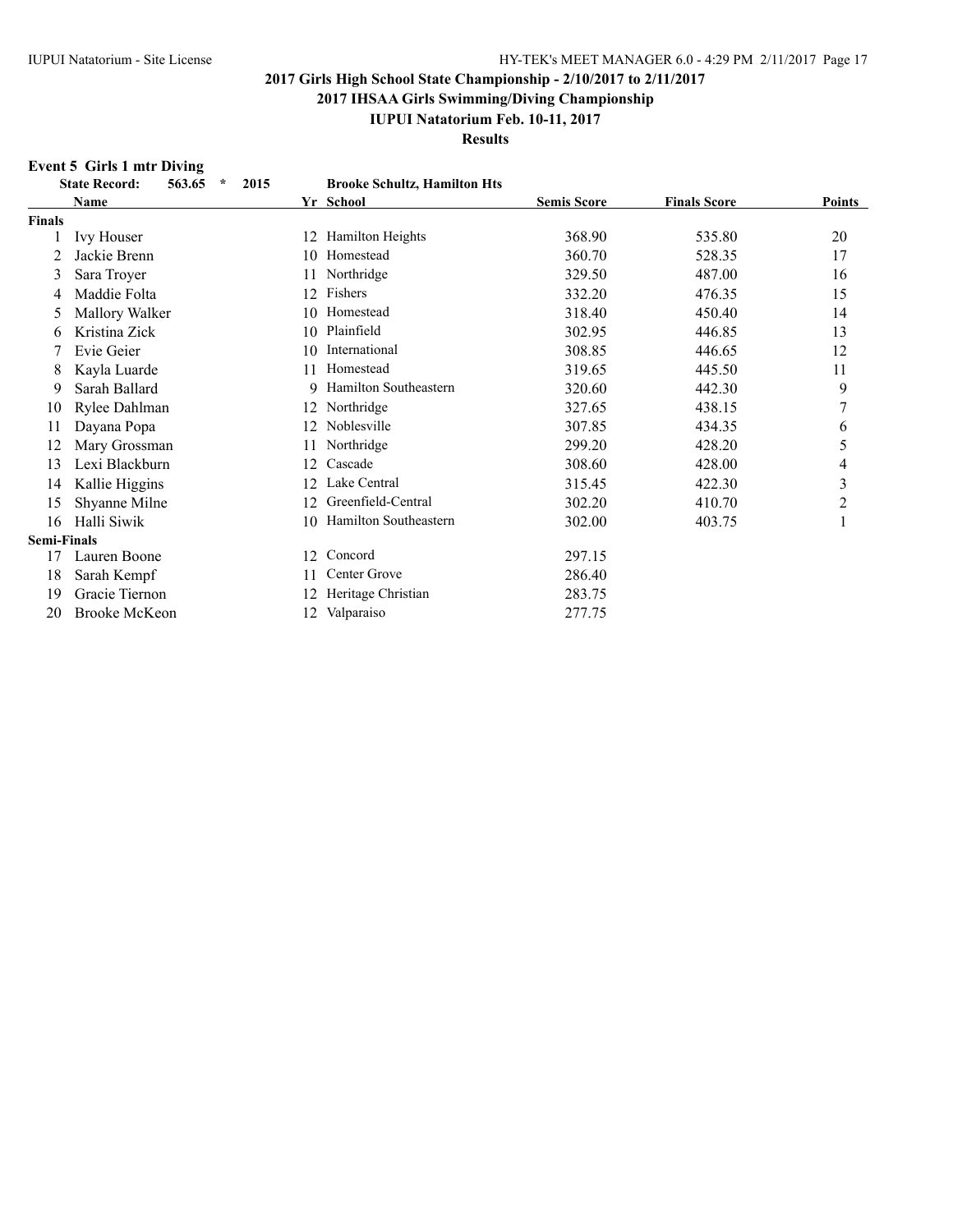**2017 IHSAA Girls Swimming/Diving Championship**

**IUPUI Natatorium Feb. 10-11, 2017**

**Results**

### **Event 5 Girls 1 mtr Diving**

|                    | <b>State Record:</b><br>563.65<br>$\star$<br>2015 |     | <b>Brooke Schultz, Hamilton Hts</b> |                     |                    |
|--------------------|---------------------------------------------------|-----|-------------------------------------|---------------------|--------------------|
|                    | <b>Name</b>                                       |     | Yr School                           | <b>Prelim Score</b> | <b>Semis Score</b> |
| <b>Semi-Finals</b> |                                                   |     |                                     |                     |                    |
| 1                  | <b>Ivy Houser</b>                                 |     | 12 Hamilton Heights                 | 238.95              | 368.90             |
| 2                  | Jackie Brenn                                      | 10  | Homestead                           | 221.30              | 360.70             |
| 3                  | Maddie Folta                                      | 12  | Fishers                             | 212.80              | 332.20             |
| 4                  | Sara Troyer                                       | 11  | Northridge                          | 211.15              | 329.50             |
| 5                  | Rylee Dahlman                                     |     | 12 Northridge                       | 200.55              | 327.65             |
| 6                  | Sarah Ballard                                     |     | Hamilton Southeastern               | 197.70              | 320.60             |
|                    | Kayla Luarde                                      | 11  | Homestead                           | 192.20              | 319.65             |
| 8                  | Mallory Walker                                    | 10  | Homestead                           | 205.15              | 318.40             |
| 9                  | Kallie Higgins                                    |     | 12 Lake Central                     | 202.60              | 315.45             |
| 10                 | Evie Geier                                        | 10. | International                       | 188.65              | 308.85             |
| 11                 | Lexi Blackburn                                    | 12  | Cascade                             | 201.20              | 308.60             |
| 12                 | Dayana Popa                                       | 12  | Noblesville                         | 178.40              | 307.85             |
| 13                 | Kristina Zick                                     | 10  | Plainfield                          | 188.50              | 302.95             |
| 14                 | Shyanne Milne                                     | 12  | Greenfield-Central                  | 186.10              | 302.20             |
| 15                 | Halli Siwik                                       | 10  | Hamilton Southeastern               | 183.05              | 302.00             |
| 16                 | Mary Grossman                                     | 11  | Northridge                          | 185.30              | 299.20             |
| 17                 | Lauren Boone                                      | 12  | Concord                             | 180.90              | 297.15             |
| 18                 | Sarah Kempf                                       | 11  | Center Grove                        | 173.20              | 286.40             |
| 19                 | Gracie Tiernon                                    | 12  | Heritage Christian                  | 184.00              | 283.75             |
| 20                 | <b>Brooke McKeon</b>                              |     | 12 Valparaiso                       | 177.35              | 277.75             |
|                    | <b>Preliminaries</b>                              |     |                                     |                     |                    |
| 21                 | Piper Downing                                     | 11  | Chesterton                          | 172.40              |                    |
| 22                 | Natalie Gerard                                    | 12  | <b>Mount Vernon</b>                 | 170.70              |                    |
| 23                 | Maddie Powell                                     | 12  | Franklin Community                  | 168.95              |                    |
| 24                 | Maddy King                                        | 12  | Mt. Vernon (Fortville)              | 168.40              |                    |
| 25                 | Maci Montgomery                                   | 11  | Greenfield-Central                  | 167.60              |                    |
| 26                 | Maria Campbell                                    | 12  | Whiteland                           | 167.15              |                    |
| 27                 | <b>Hailey Brown</b>                               | 10  | Jennings County                     | 165.55              |                    |
| 28                 | Sarah Smith                                       | 12  | Jasper                              | 164.60              |                    |
| 29                 | Hannah Chlebowski                                 |     | 9 New Prairie                       | 156.05              |                    |
| 30                 | Anya Davenport                                    | 11  | Floyd Central                       | 150.50              |                    |
| 31                 | Kamryn Blake                                      | 10  | Indianapolis Cardinal Ritte         | 145.75              |                    |
| 32                 | Colleen Ray                                       |     | 10 Castle                           | 144.80              |                    |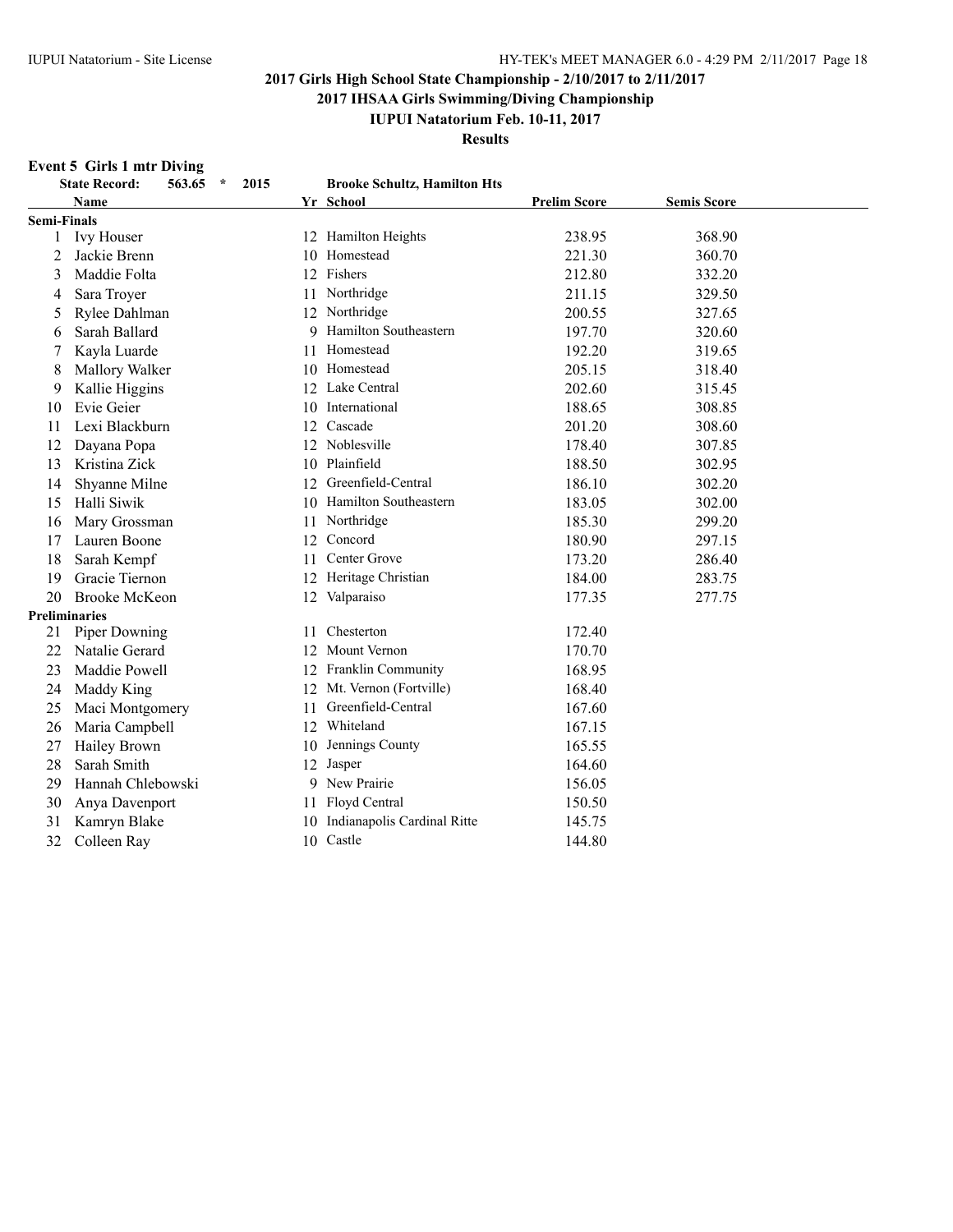**2017 IHSAA Girls Swimming/Diving Championship**

### **IUPUI Natatorium Feb. 10-11, 2017**

**Results**

### **Event 5 Girls 1 mtr Diving**

|    | <b>State Record:</b><br>2015<br>563.65<br>$\star$ |    | <b>Brooke Schultz, Hamilton Hts</b> |        |                     |
|----|---------------------------------------------------|----|-------------------------------------|--------|---------------------|
|    | <b>Name</b>                                       |    | Yr School                           |        | <b>Prelim Score</b> |
|    | <b>Preliminaries</b>                              |    |                                     |        |                     |
| 1  | <b>Ivy Houser</b>                                 |    | 12 Hamilton Heights                 | 505.15 | 238.95              |
| 2  | Jackie Brenn                                      | 10 | Homestead                           | 441.40 | 221.30              |
| 3  | Maddie Folta                                      | 12 | Fishers                             | 431.70 | 212.80              |
| 4  | Sara Troyer                                       | 11 | Northridge                          | 489.40 | 211.15              |
| 5  | Mallory Walker                                    | 10 | Homestead                           | 417.45 | 205.15              |
| 6  | Kallie Higgins                                    | 12 | Lake Central                        | 418.30 | 202.60              |
| 7  | Lexi Blackburn                                    | 12 | Cascade                             | 402.24 | 201.20              |
| 8  | Rylee Dahlman                                     | 12 | Northridge                          | 478.40 | 200.55              |
| 9  | Sarah Ballard                                     | 9  | Hamilton Southeastern               | 396.65 | 197.70              |
| 10 | Kayla Luarde                                      | 11 | Homestead                           | 400.00 | 192.20              |
| 11 | Evie Geier                                        | 10 | International                       | 442.77 | 188.65              |
| 12 | Kristina Zick                                     | 10 | Plainfield                          | 438.78 | 188.50              |
| 13 | Shyanne Milne                                     | 12 | Greenfield-Central                  | 412.74 | 186.10              |
| 14 | Mary Grossman                                     | 11 | Northridge                          | 470.40 | 185.30              |
| 15 | Gracie Tiernon                                    | 12 | Heritage Christian                  | 454.77 | 184.00              |
| 16 | Halli Siwik                                       | 10 | Hamilton Southeastern               | 404.65 | 183.05              |
| 17 | Lauren Boone                                      | 12 | Concord                             | 456.40 | 180.90              |
| 18 | Dayana Popa                                       | 12 | Noblesville                         | 405.50 | 178.40              |
| 19 | Brooke McKeon                                     | 12 | Valparaiso                          | 400.70 | 177.35              |
| 20 | Sarah Kempf                                       | 11 | Center Grove                        | 376.15 | 173.20              |
| 21 | Piper Downing                                     | 11 | Chesterton                          | 345.30 | 172.40              |
| 22 | Natalie Gerard                                    | 12 | <b>Mount Vernon</b>                 | 373.35 | 170.70              |
| 23 | Maddie Powell                                     | 12 | Franklin Community                  | 360.90 | 168.95              |
| 24 | Maddy King                                        | 12 | Mt. Vernon (Fortville)              | 407.01 | 168.40              |
| 25 | Maci Montgomery                                   | 11 | Greenfield-Central                  | 382.74 | 167.60              |
| 26 | Maria Campbell                                    | 12 | Whiteland                           | 366.00 | 167.15              |
| 27 | Hailey Brown                                      | 10 | Jennings County                     | 364.00 | 165.55              |
| 28 | Sarah Smith                                       | 12 | Jasper                              | 392.05 | 164.60              |
| 29 | Hannah Chlebowski                                 | 9  | New Prairie                         | 338.95 | 156.05              |
| 30 | Anya Davenport                                    | 11 | Floyd Central                       | 339.90 | 150.50              |
| 31 | Kamryn Blake                                      | 10 | Indianapolis Cardinal Ritte         | 365.19 | 145.75              |
| 32 | Colleen Ray                                       | 10 | Castle                              | 342.50 | 144.80              |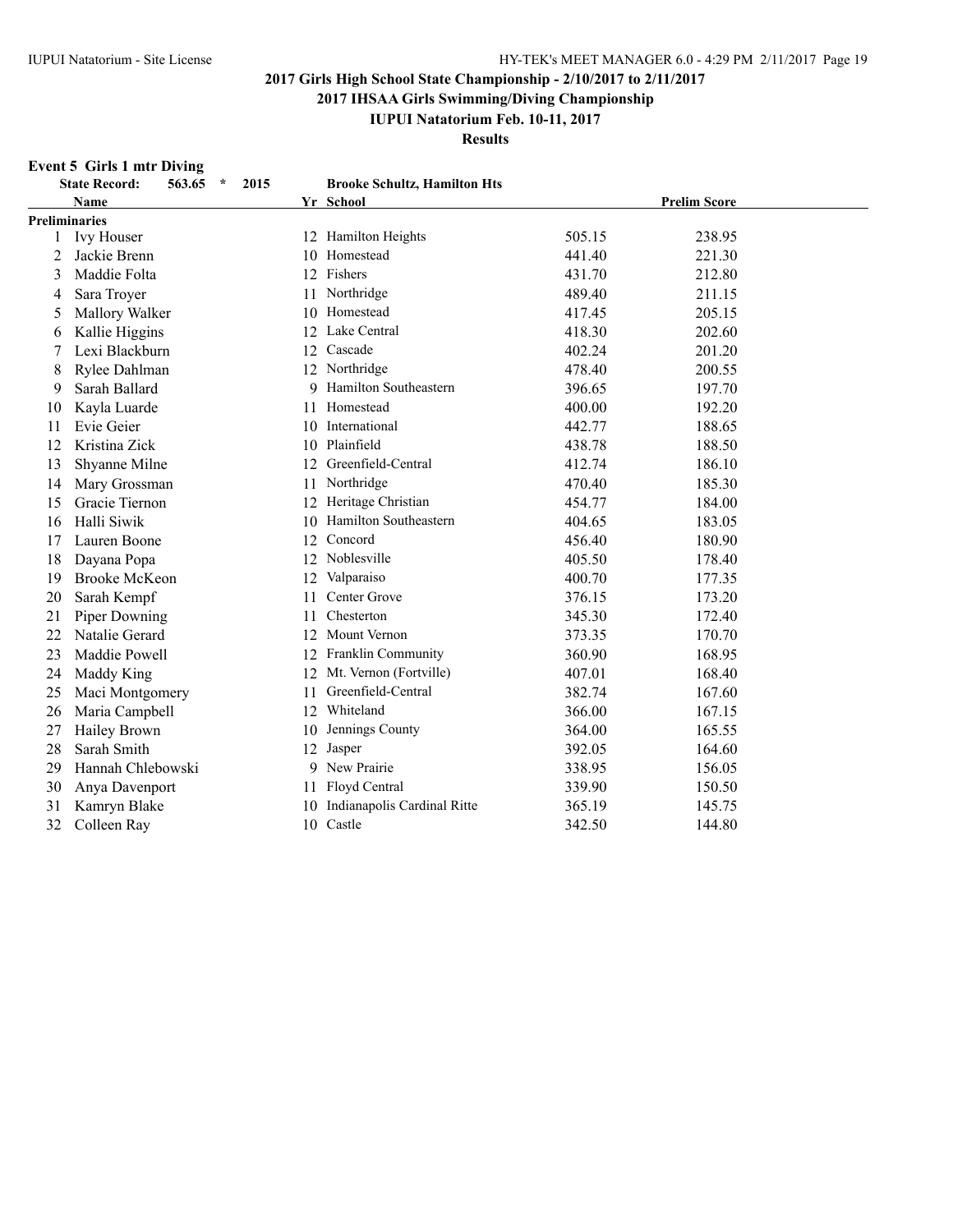**2017 IHSAA Girls Swimming/Diving Championship**

#### **IUPUI Natatorium Feb. 10-11, 2017**

**Results**

#### **Event 6 Girls 100 Yard Butterfly**

|                  | <b>State Record:</b>       |       | $51.79 * 2016$<br>57.07 SCUT | Veronica Burchill, Carmel      |                    |                    |        |
|------------------|----------------------------|-------|------------------------------|--------------------------------|--------------------|--------------------|--------|
|                  | Name                       |       |                              | Yr School                      | <b>Prelim Time</b> | <b>Finals Time</b> | Points |
| A - Final        |                            |       |                              |                                |                    |                    |        |
|                  | 1 Trude Rothrock           |       |                              | 11 Carmel                      | 54.62              | 52.97              | 20     |
|                  |                            | 24.84 | 52.97(28.13)                 |                                |                    |                    |        |
|                  | 2 Hannah Kukurugya         |       |                              | 12 Crown Point                 | 53.26              | 53.33              | 17     |
|                  |                            | 25.13 | 53.33 (28.20)                |                                |                    |                    |        |
| 3                | Carla Gildersleeve         |       |                              | 10 Franklin Community          | 54.70              | 54.68              | 16     |
|                  |                            | 25.66 | 54.68 (29.02)                |                                |                    |                    |        |
| 4                | Caroline Schultz           |       |                              | 12 Carmel                      | 55.23              | 55.17              | 15     |
|                  |                            | 26.17 | 55.17 (29.00)                |                                |                    |                    |        |
| 5                | Abigail Johnston           |       |                              | 12 Carroll (Fort Wayne)        | 55.15              | 55.27              | 14     |
|                  |                            | 25.62 | 55.27 (29.65)                |                                |                    |                    |        |
|                  | 6 Hannah Pugh              |       |                              | 10 Hamilton Southeastern       | 55.27              | 55.71              | 13     |
|                  |                            | 25.86 | 55.71 (29.85)                |                                |                    |                    |        |
| 7                | <b>Elizabeth Broshears</b> |       |                              | 9 Evansville Reitz Memorial    | 55.81              | 56.19              | 12     |
|                  |                            | 26.03 | 56.19 (30.16)                |                                |                    |                    |        |
| 8                | Amy Socha                  |       |                              | 12 Chesterton                  | 56.09              | 56.55              | 11     |
|                  |                            | 26.67 | 56.55 (29.88)                |                                |                    |                    |        |
| <b>B</b> - Final |                            |       |                              |                                |                    |                    |        |
|                  | 9 Morgan Grout             |       |                              | 12 Carmel                      | 56.66              | 56.20              | 9      |
|                  |                            | 26.48 | 56.20 (29.72)                |                                |                    |                    |        |
|                  | 10 Sydnee Emerson          |       |                              | 11 Northridge                  | 56.20              | 56.48              | 7      |
|                  |                            | 26.74 | 56.48 (29.74)                |                                |                    |                    |        |
| 11               | Abigail Young              |       |                              | 12 Carroll (Fort Wayne)        | 56.22              | 56.52              | 6      |
|                  |                            | 26.47 | 56.52 (30.05)                |                                |                    |                    |        |
| 12               | Nicole Rueff               |       |                              | 10 Fishers                     | 56.86              | 56.53              | 5      |
|                  |                            | 26.72 | 56.53 (29.81)                |                                |                    |                    |        |
| 13               | <b>Sydney Dygert</b>       |       |                              | 10 Elkhart Central             | 57.17              | 56.77              | 4      |
|                  |                            | 26.61 | 56.77 (30.16)                |                                |                    |                    |        |
|                  | 14 Lydia Tierney           |       |                              | 11 Mt. Vernon (Fortville)      | 56.66              | 56.85              | 3      |
|                  |                            | 26.61 | 56.85 (30.24)                |                                |                    |                    |        |
|                  | 15 Makenna Bottorff        |       |                              | 11 Penn                        | 56.53              | 57.15              | 2      |
|                  |                            | 26.75 | 57.15 (30.40)                |                                |                    |                    |        |
|                  | 16 Morgan Hicks            |       |                              | 12 Yorktown                    | 56.89              | 57.48              | 1      |
|                  |                            | 26.81 | 57.48 (30.67)                |                                |                    |                    |        |
|                  | <b>Preliminaries</b>       |       |                              |                                |                    |                    |        |
|                  | 17 Taylor Bush             |       |                              | 12 Penn                        | 57.20              |                    |        |
| 18               | Elizabeth Pfeifer          |       |                              | 12 Fishers                     | 57.33              |                    |        |
| 19               | Veronica Lantz             |       |                              | 9 Carroll (Fort Wayne)         | 57.43              |                    |        |
| 20               | Phoebe Rensink             |       |                              | <b>Bloomington South</b><br>10 | 57.48              |                    |        |
| 21               | Kaitlyn Porter             |       |                              | Castle<br>9                    | 57.53              |                    |        |
| 22               | Rachel Schiffli            |       |                              | Franklin Central<br>10         | 57.59              |                    |        |
| 23               | Anna McCahill              |       | 11                           | Franklin Community             | 57.60              |                    |        |
| 24               | Alexa Akers                |       |                              | Noblesville<br>12              | 57.69              |                    |        |
| 25               | Carmina Armstrong          |       | 10                           | Jasper                         | 57.79              |                    |        |
| 26               | Ashton Klopp               |       | 12                           | South Adams                    | 58.32              |                    |        |
| 27               | Maddie Sheiss              |       |                              | West Lafayette<br>10           | 58.45              |                    |        |
| 28               | Lauren Thompson            |       |                              | 10 Floyd Central               | 59.43              |                    |        |
| 29               | Ashley Snoke               |       |                              | 12 Plainfield                  | 1:00.17            |                    |        |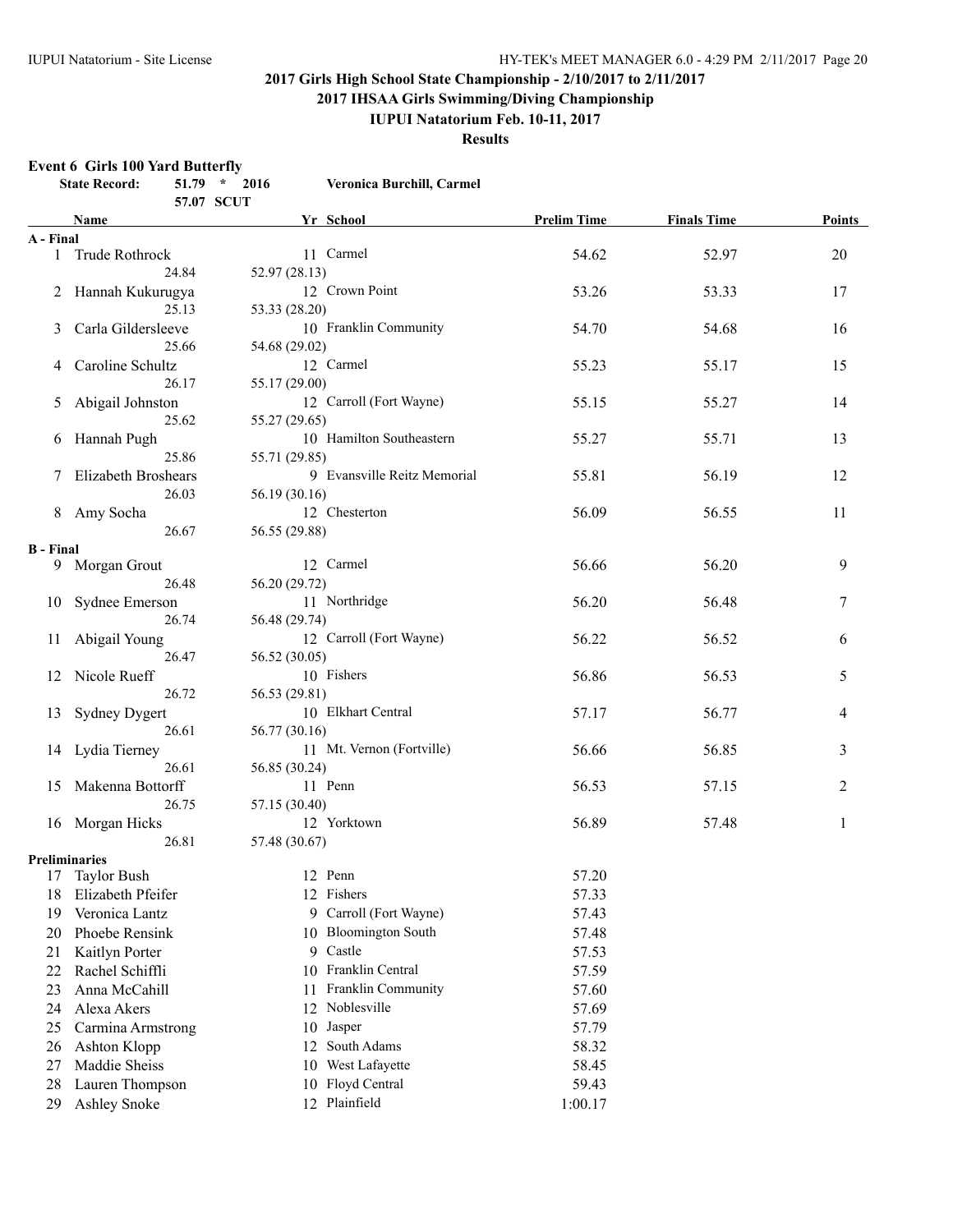**2017 IHSAA Girls Swimming/Diving Championship**

### **IUPUI Natatorium Feb. 10-11, 2017**

### **Results**

### **Preliminaries ... (Event 6 Girls 100 Yard Butterfly)**

| Name                | Yr School                    | <b>Prelim Time</b> | <b>Finals Time</b> | <b>Points</b> |
|---------------------|------------------------------|--------------------|--------------------|---------------|
| 30 Emma Helmich     | 12 Huntington North          | 1:01.57            |                    |               |
| Brooke Nine<br>31   | Fountain Central             | 1:01.60            |                    |               |
| 32 Melanie Marshall | 9 Brebeuf Jesuit Preparatory | 1:01.65            |                    |               |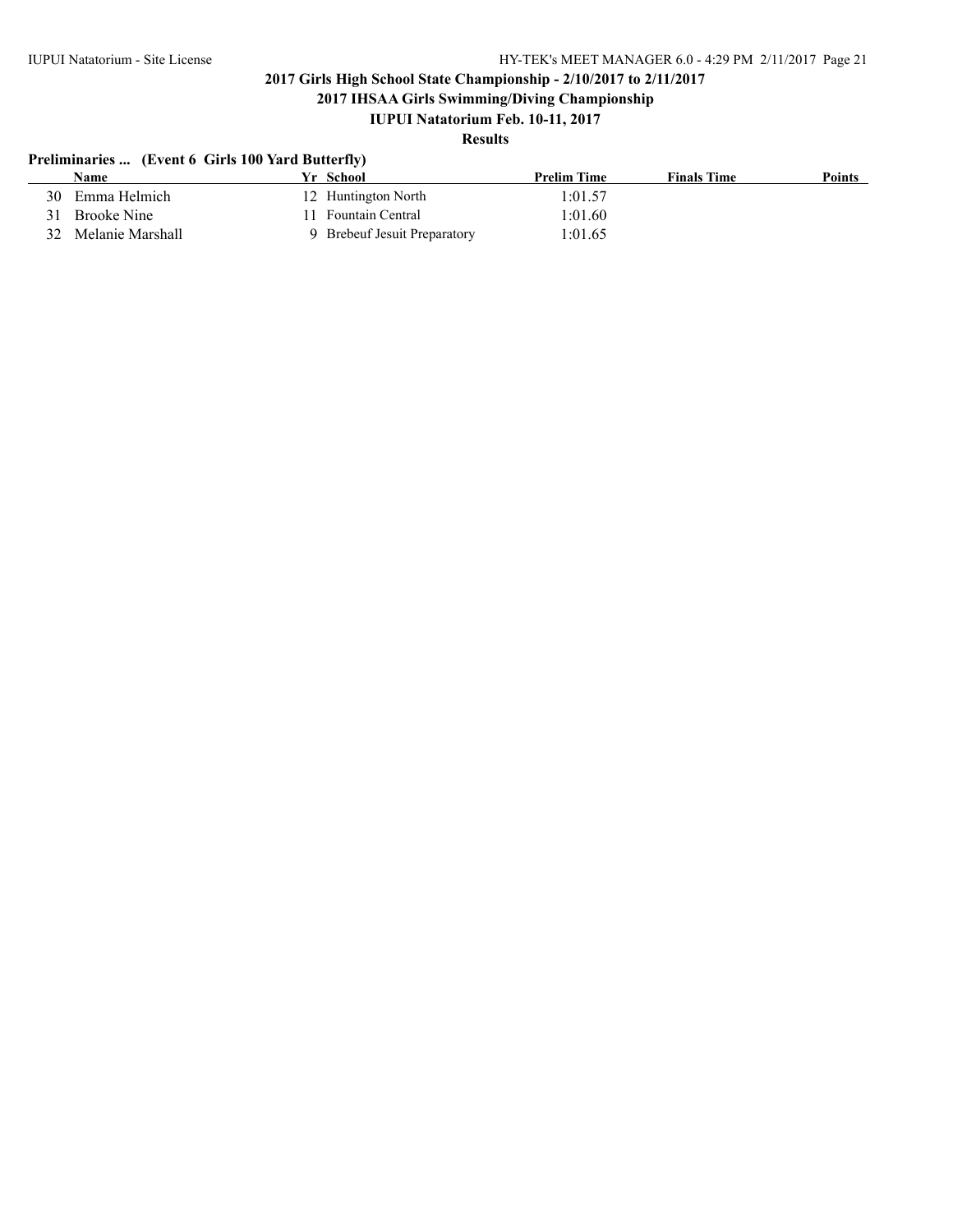**2017 IHSAA Girls Swimming/Diving Championship**

### **IUPUI Natatorium Feb. 10-11, 2017**

**Results**

#### **Event 6 Girls 100 Yard Butterfly**

|    | <b>State Record:</b>  |       | $51.79$ * 2016<br>57.07 SCUT | Veronica Burchill, Carmel   |                  |                    |  |
|----|-----------------------|-------|------------------------------|-----------------------------|------------------|--------------------|--|
|    | Name                  |       |                              | Yr School                   | <b>Seed Time</b> | <b>Prelim Time</b> |  |
|    | <b>Preliminaries</b>  |       |                              |                             |                  |                    |  |
|    | 1 Hannah Kukurugya    | 25.33 | 53.26 (27.93)                | 12 Crown Point              | 53.06            | 53.26              |  |
|    | 2 Trude Rothrock      |       |                              | 11 Carmel                   | 54.82            | 54.62              |  |
| 3  | Carla Gildersleeve    | 25.78 | 54.62 (28.84)                | 10 Franklin Community       | 56.02            | 54.70              |  |
|    | 4 Abigail Johnston    | 25.80 | 54.70 (28.90)                | 12 Carroll (Fort Wayne)     | 55.43            | 55.15              |  |
| 5  | Caroline Schultz      | 25.64 | 55.15 (29.51)                | 12 Carmel                   | 55.27            | 55.23              |  |
| 6  | Hannah Pugh           | 26.10 | 55.23 (29.13)                | 10 Hamilton Southeastern    | 55.35            | 55.27              |  |
|    | 7 Elizabeth Broshears | 25.57 | 55.27 (29.70)                | 9 Evansville Reitz Memorial | 55.63            | 55.81              |  |
|    |                       | 26.72 | 55.81 (29.09)                |                             |                  |                    |  |
|    | 8 Amy Socha           | 26.53 | 56.09 (29.56)                | 12 Chesterton               | 55.71            | 56.09              |  |
|    | 9 Sydnee Emerson      | 26.52 | 56.20 (29.68)                | 11 Northridge               | 56.20            | 56.20              |  |
| 10 | Abigail Young         | 26.46 | 56.22 (29.76)                | 12 Carroll (Fort Wayne)     | 56.44            | 56.22              |  |
|    | 11 Makenna Bottorff   | 26.47 |                              | 11 Penn                     | 56.49            | 56.53              |  |
|    | *12 Morgan Grout      |       | 56.53 (30.06)                | 12 Carmel                   | 56.43            | 56.66              |  |
|    | *12 Lydia Tierney     | 26.43 | 56.66 (30.23)                | 11 Mt. Vernon (Fortville)   | 57.80            | 56.66              |  |
|    | 14 Nicole Rueff       | 26.48 | 56.66 (30.18)                | 10 Fishers                  | 56.06            | 56.86              |  |
|    | 15 Morgan Hicks       | 26.95 | 56.86 (29.91)                | 12 Yorktown                 | 56.72            | 56.89              |  |
| 16 | <b>Sydney Dygert</b>  | 26.58 | 56.89 (30.31)                | 10 Elkhart Central          | 55.82            | 57.17              |  |
|    | 17 Taylor Bush        | 26.44 | 57.17 (30.73)                | 12 Penn                     | 57.07            | 57.20              |  |
|    | 18 Elizabeth Pfeifer  | 26.79 | 57.20 (30.41)                | 12 Fishers                  | 56.96            | 57.33              |  |
|    |                       | 26.79 | 57.33 (30.54)                |                             |                  |                    |  |
|    | 19 Veronica Lantz     | 26.60 | 57.43 (30.83)                | 9 Carroll (Fort Wayne)      | 57.08            | 57.43              |  |
| 20 | Phoebe Rensink        | 26.53 | 57.48 (30.95)                | 10 Bloomington South        | 56.91            | 57.48              |  |
| 21 | Kaitlyn Porter        | 27.04 | 57.53 (30.49)                | 9 Castle                    | 57.23            | 57.53              |  |
| 22 | Rachel Schiffli       | 26.29 | 57.59 (31.30)                | 10 Franklin Central         | 56.20            | 57.59              |  |
| 23 | Anna McCahill         | 26.95 | 57.60 (30.65)                | 11 Franklin Community       | 57.07            | 57.60              |  |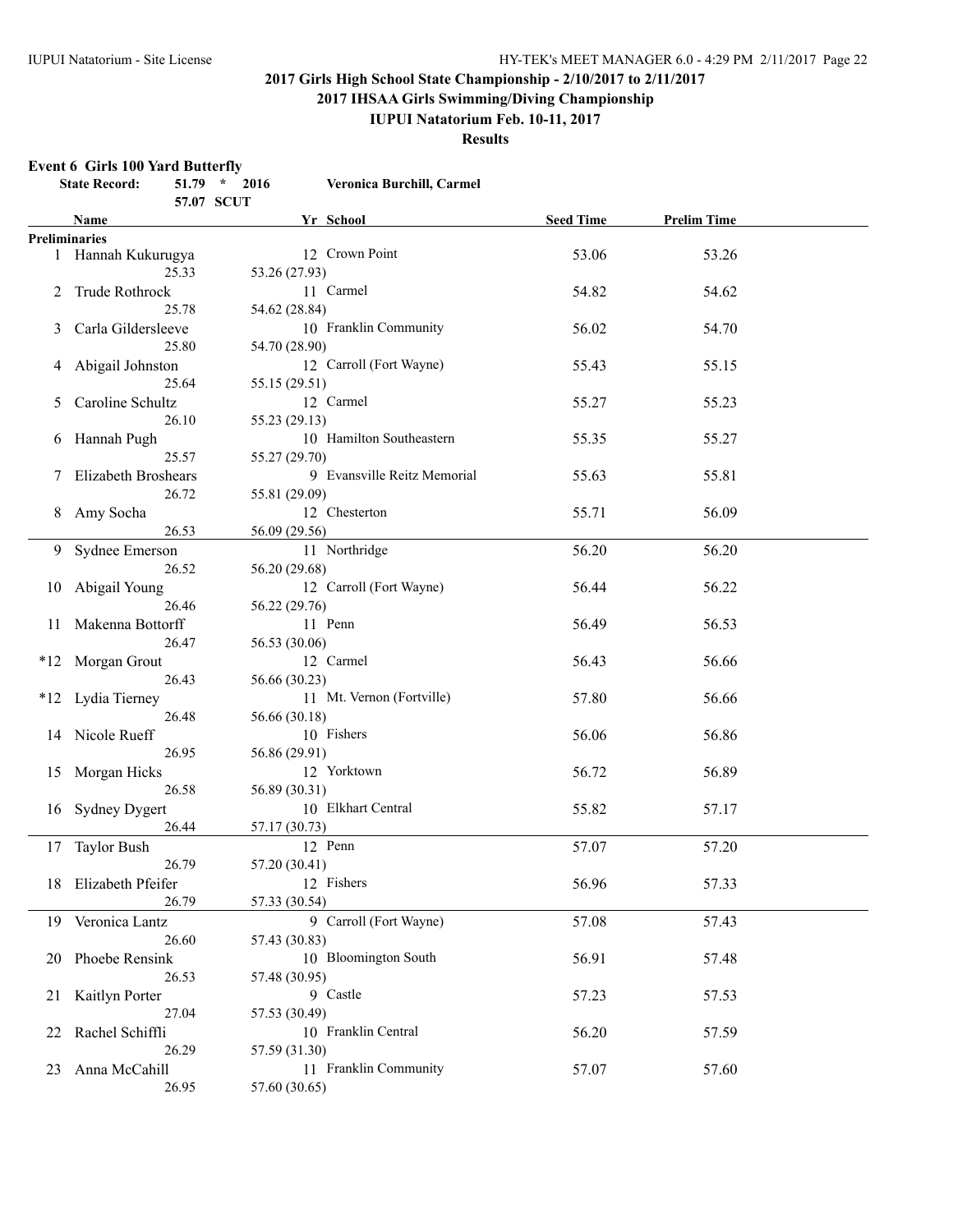**2017 IHSAA Girls Swimming/Diving Championship**

### **IUPUI Natatorium Feb. 10-11, 2017**

**Results**

| Preliminaries  (Event 6 Girls 100 Yard Butterfly) |  |  |
|---------------------------------------------------|--|--|
|                                                   |  |  |

|    | Name                | Yr School                    | <b>Seed Time</b> | <b>Prelim Time</b> |  |
|----|---------------------|------------------------------|------------------|--------------------|--|
| 24 | Alexa Akers         | 12 Noblesville               | 56.97            | 57.69              |  |
|    | 26.45               | 57.69 (31.24)                |                  |                    |  |
| 25 | Carmina Armstrong   | 10 Jasper                    | 58.25            | 57.79              |  |
|    | 27.35               | 57.79 (30.44)                |                  |                    |  |
| 26 | Ashton Klopp        | 12 South Adams               | 58.72            | 58.32              |  |
|    | 27.12               | 58.32 (31.20)                |                  |                    |  |
| 27 | Maddie Sheiss       | 10 West Lafayette            | 58.79            | 58.45              |  |
|    | 27.16               | 58.45 (31.29)                |                  |                    |  |
| 28 | Lauren Thompson     | 10 Floyd Central             | 59.31            | 59.43              |  |
|    | 27.53               | 59.43 (31.90)                |                  |                    |  |
| 29 | <b>Ashley Snoke</b> | 12 Plainfield                | 58.18            | 1:00.17            |  |
|    | 28.53               | 1:00.17(31.64)               |                  |                    |  |
| 30 | Emma Helmich        | 12 Huntington North          | 1:00.53          | 1:01.57            |  |
|    | 28.37               | 1:01.57(33.20)               |                  |                    |  |
| 31 | <b>Brooke Nine</b>  | 11 Fountain Central          | 1:00.43          | 1:01.60            |  |
|    | 27.89               | 1:01.60(33.71)               |                  |                    |  |
| 32 | Melanie Marshall    | 9 Brebeuf Jesuit Preparatory | 1:01.89          | 1:01.65            |  |
|    | 28.49               | 1:01.65(33.16)               |                  |                    |  |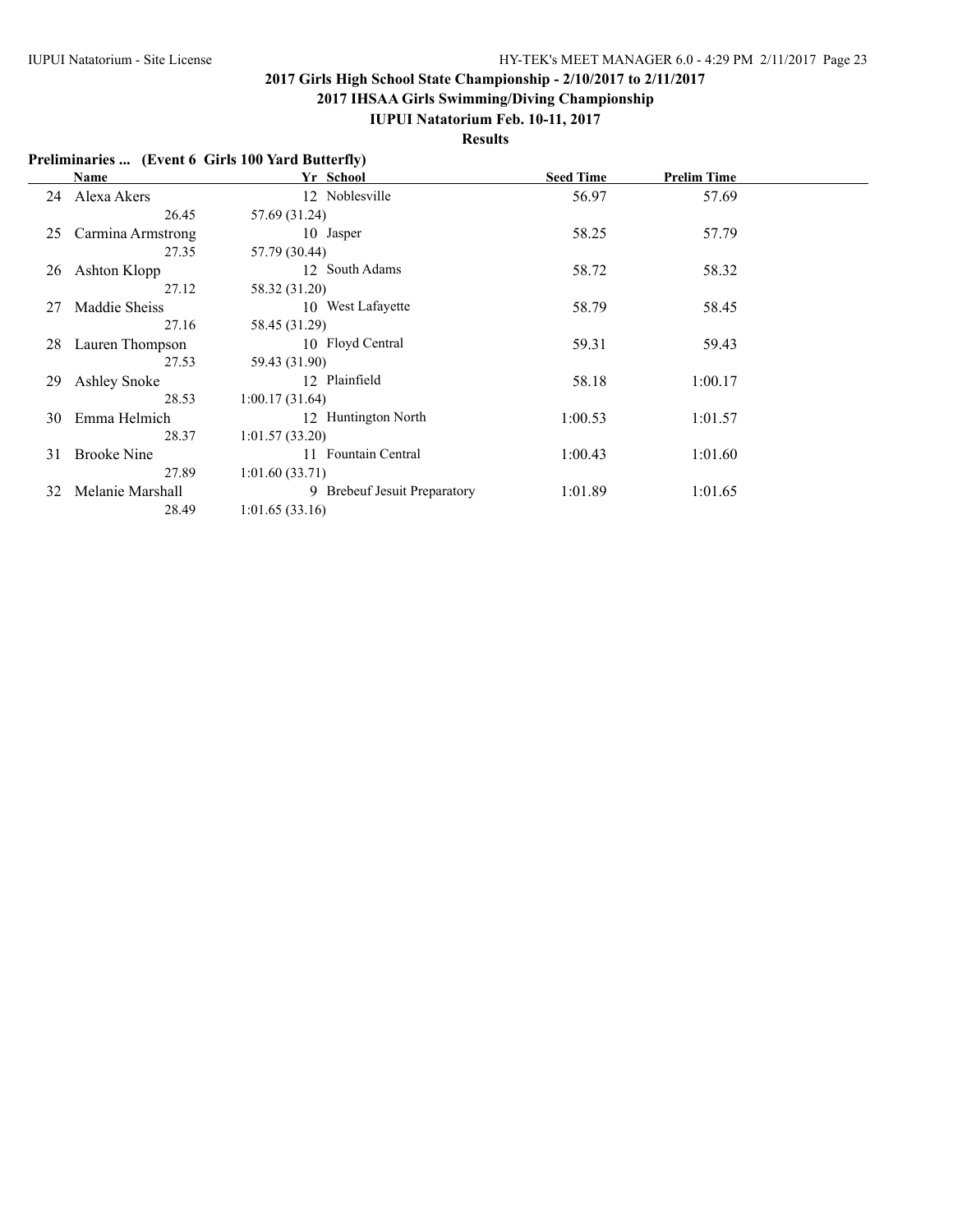**2017 IHSAA Girls Swimming/Diving Championship**

### **IUPUI Natatorium Feb. 10-11, 2017**

**Results**

#### **Event 7 Girls 100 Yard Freestyle**

|                  | <b>State Record:</b><br>48.36 * 2015<br>52.42 SCUT | <b>Amy Bilquist, Carmel</b>  |                    |                    |                |
|------------------|----------------------------------------------------|------------------------------|--------------------|--------------------|----------------|
|                  | Name                                               | Yr School                    | <b>Prelim Time</b> | <b>Finals Time</b> | <b>Points</b>  |
| A - Final        |                                                    |                              |                    |                    |                |
|                  | 1 Kelly Pash                                       | 10 Carmel                    | 49.17              | 49.41              | $20\,$         |
|                  | 23.64                                              | 49.41 (25.77)                |                    |                    |                |
|                  | 2 Megan Johnson                                    | 12 Homestead                 | 50.80              | 50.16              | 17             |
|                  | 24.12                                              | 50.16 (26.04)                |                    |                    |                |
|                  | 3 Lauryn Parrish                                   | 12 Fishers                   | 51.12              | 51.03              | 16             |
|                  | 24.77                                              | 51.03 (26.26)                |                    |                    |                |
|                  | 4 Natalie Myers                                    | 12 Avon                      | 50.90              | 51.15              | 15             |
|                  | 24.41                                              | 51.15 (26.74)                |                    |                    |                |
|                  | 5 Meagan Ronci                                     | 12 Penn                      | 51.53              | 51.21              | 14             |
|                  | 24.53                                              | 51.21 (26.68)                |                    |                    |                |
|                  | 6 Brenna Morgan                                    | 12 Warsaw Community          | 51.36              | 51.60              | 13             |
|                  | 24.99                                              | 51.60 (26.61)                |                    |                    |                |
|                  | 7 Whitney Brown                                    | 11 Castle                    | 51.77              | 52.15              | 12             |
|                  | 25.09                                              | 52.15 (27.06)                |                    |                    |                |
|                  | 8 Celina German                                    | 12 Bloomington South         | 51.79              | 52.18              | 11             |
|                  | 25.43                                              | 52.18 (26.75)                |                    |                    |                |
| <b>B</b> - Final |                                                    |                              |                    |                    |                |
|                  | 9 Kathleen Hanley                                  | 12 North Central (Indpls)    | 51.94              | 51.66              | 9              |
|                  | 24.75                                              | 51.66 (26.91)                |                    |                    |                |
|                  | 10 Amilia Nusbaum                                  | 11 Fishers                   | 52.11              | 51.97              | 7              |
|                  | 25.19                                              | 51.97 (26.78)                |                    |                    |                |
|                  | 11 Rachel Young                                    | 10 Carmel                    | 52.01              | 52.01              | 6              |
|                  | 24.84                                              | 52.01 (27.17)                |                    |                    |                |
|                  | 12 Jordyn Polderman                                | 12 Fort Wayne Snider         | 52.19              | 52.21              | 5              |
|                  | 25.16                                              | 52.21 (27.05)                |                    |                    |                |
| 13               | Andrea Hanas                                       | 12 Chesterton                | 51.92              | 52.31              | 4              |
|                  | 24.83                                              | 52.31 (27.48)                |                    |                    |                |
|                  | 14 Megan Wimmer                                    | 12 Munster                   | 52.08              | 52.52              | 3              |
|                  | 25.30                                              | 52.52 (27.22)                |                    |                    |                |
|                  | 15 Belle Hinshaw                                   | 9 Brebeuf Jesuit Preparatory | 52.29              | 52.71              | $\overline{2}$ |
|                  | 25.25                                              | 52.71 (27.46)                |                    |                    |                |
|                  | 16 Ella Pheifer                                    | 11 Franklin Community        | 52.36              | 52.82              | $\mathbf{1}$   |
|                  | 25.08                                              | 52.82 (27.74)                |                    |                    |                |
|                  | <b>Preliminaries</b>                               |                              |                    |                    |                |
|                  | 17 Darby Coles                                     | 12 Columbus North            | 52.40              |                    |                |
| 18               | Gracie Saulman                                     | 10 Corydon Central           | 52.45              |                    |                |
| 19               | Mary Kaitlyn McPherson                             | North Central (Indpls)<br>11 | 52.60              |                    |                |
| 20               | McKenna Jule                                       | Pendleton Heights<br>11      | 52.61              |                    |                |
| 21               | <b>Emily Barnes</b>                                | Hamilton Southeastern<br>11  | 52.80              |                    |                |
| 22               | MaKayla Miller                                     | Concord<br>10                | 53.02              |                    |                |
| 23               | Ashley Jenkins                                     | South Bend St Joseph<br>11   | 53.03              |                    |                |
| 24               | Ashlyn Underhill                                   | Carmel<br>10                 | 53.06              |                    |                |
| 25               | Kyla Srncik                                        | Fishers<br>9                 | 53.19              |                    |                |
| 26               | <b>Avery Brooks</b>                                | Carroll (Fort Wayne)<br>10   | 53.26              |                    |                |
| 27               | Ashley LeFever                                     | South Adams<br>10            | 53.33              |                    |                |
| 28               | Savanna Spears                                     | Lake Central<br>11           | 53.64              |                    |                |
| 29               | Claire Brewer                                      | 11 Zionsville                | 53.87              |                    |                |
|                  |                                                    |                              |                    |                    |                |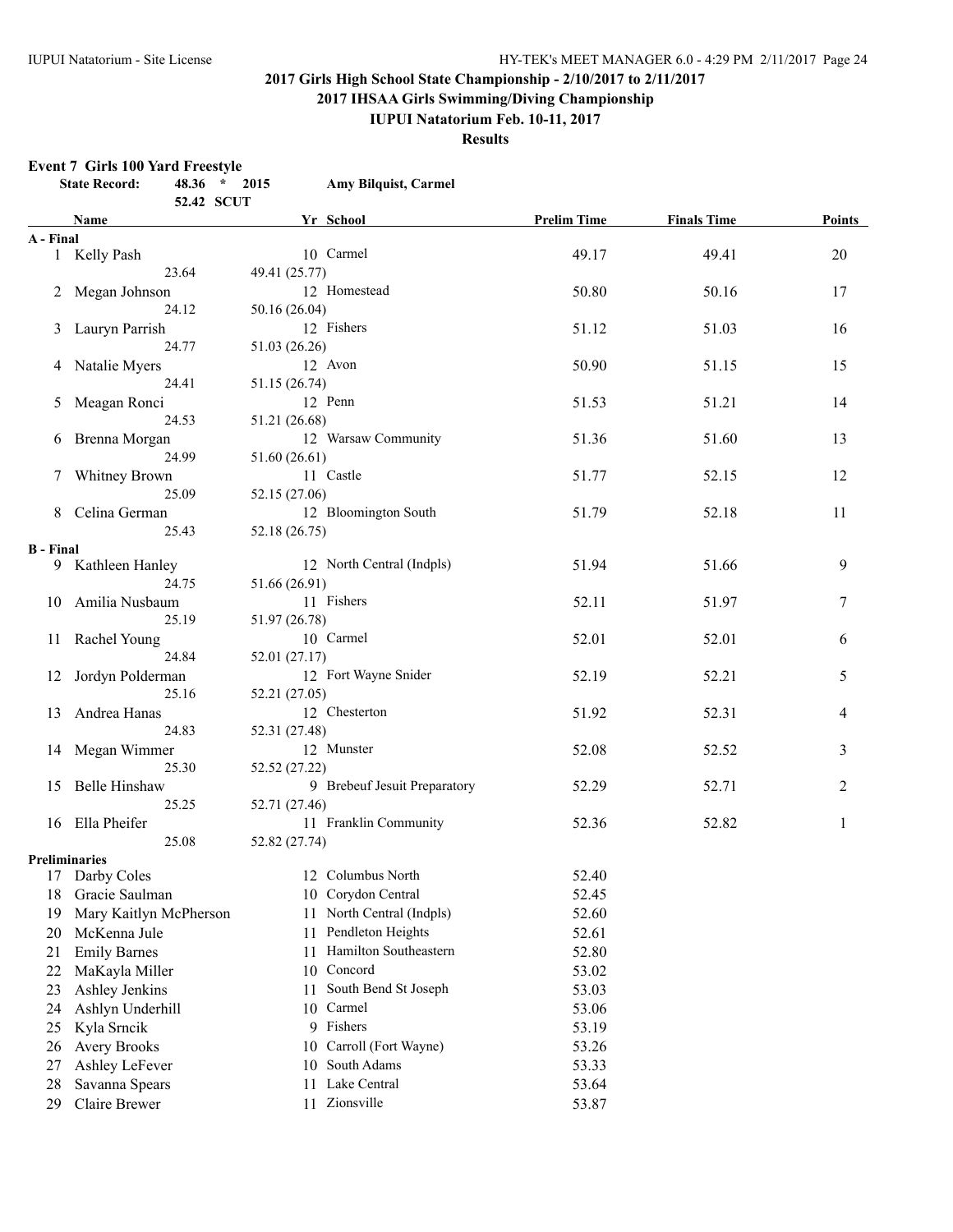**2017 IHSAA Girls Swimming/Diving Championship**

### **IUPUI Natatorium Feb. 10-11, 2017**

## **Results**

### **Preliminaries ... (Event 7 Girls 100 Yard Freestyle)**

|     | Name             | Vr School        | <b>Prelim Time</b> | <b>Finals Time</b> | <b>Points</b> |
|-----|------------------|------------------|--------------------|--------------------|---------------|
| 30. | Courtnee Coffman | 12 New Palestine | 54.26              |                    |               |
|     | 31 Emma Hopf     | 12 Jasper        | 54.73              |                    |               |
| 32  | Jane Scheidler   | 9 Southmont      | 55.53              |                    |               |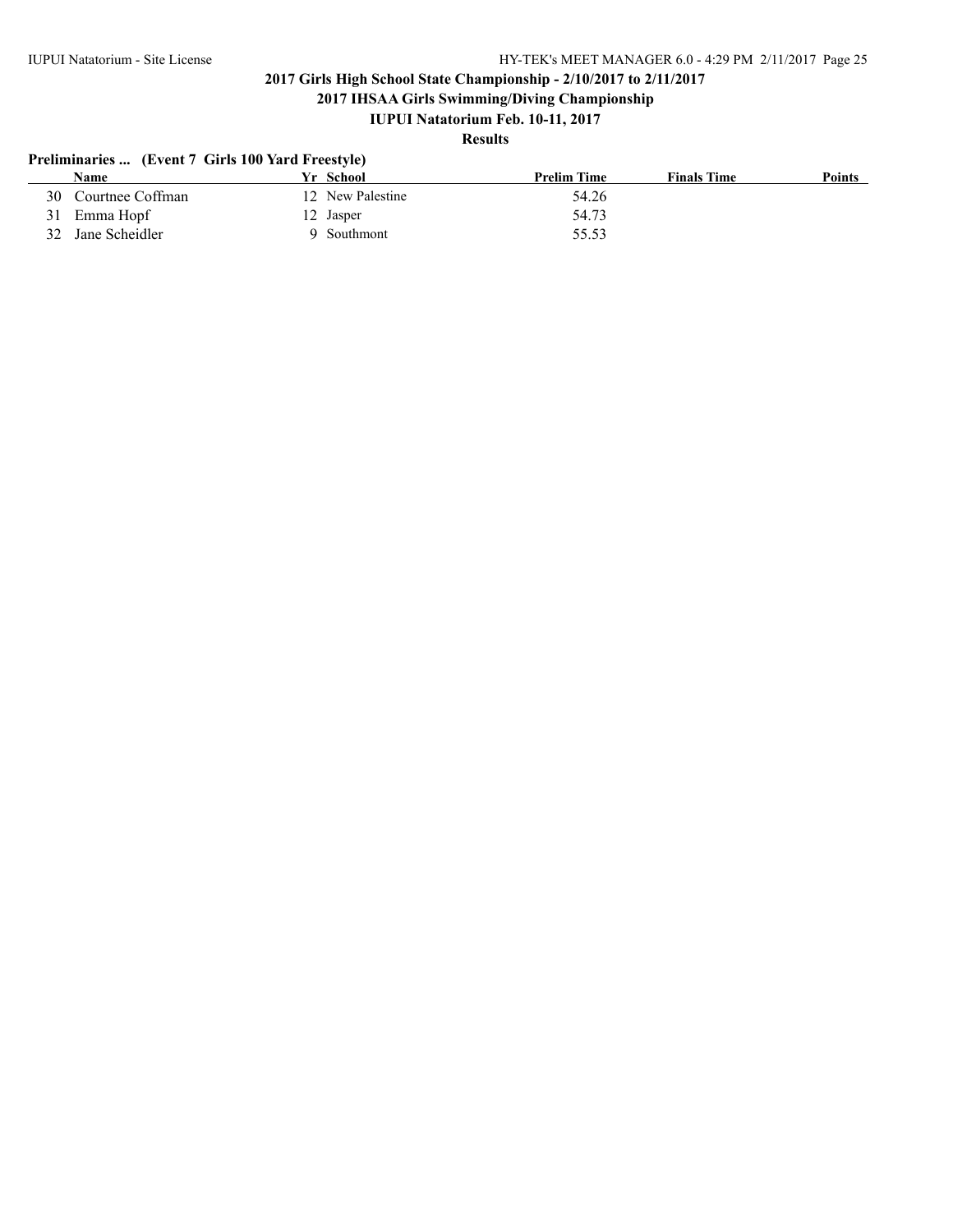**2017 IHSAA Girls Swimming/Diving Championship**

#### **IUPUI Natatorium Feb. 10-11, 2017**

**Results**

#### **Event 7 Girls 100 Yard Freestyle**

|    | <b>State Record:</b>      | 48.36 * 2015 |               | Amy Bilquist, Carmel         |                  |                    |  |
|----|---------------------------|--------------|---------------|------------------------------|------------------|--------------------|--|
|    |                           | 52.42 SCUT   |               |                              |                  |                    |  |
|    | Name                      |              |               | Yr School                    | <b>Seed Time</b> | <b>Prelim Time</b> |  |
|    | <b>Preliminaries</b>      |              |               |                              |                  |                    |  |
|    | 1 Kelly Pash              |              |               | 10 Carmel                    | 50.22            | 49.17              |  |
|    | 23.67                     |              | 49.17 (25.50) |                              |                  |                    |  |
|    | 2 Megan Johnson           |              |               | 12 Homestead                 | 51.41            | 50.80              |  |
|    | 24.70                     |              | 50.80 (26.10) |                              |                  |                    |  |
| 3  | Natalie Myers             |              |               | 12 Avon                      | 51.56            | 50.90              |  |
|    | 24.39                     |              | 50.90 (26.51) |                              |                  |                    |  |
|    | 4 Lauryn Parrish          |              |               | 12 Fishers                   | 50.95            | 51.12              |  |
|    | 25.08                     |              | 51.12 (26.04) |                              |                  |                    |  |
| 5  | Brenna Morgan             |              |               | 12 Warsaw Community          | 52.08            | 51.36              |  |
|    | 24.86                     |              | 51.36 (26.50) |                              |                  |                    |  |
| 6  | Meagan Ronci              |              |               | 12 Penn                      | 51.65            | 51.53              |  |
|    | 24.39                     |              | 51.53 (27.14) |                              |                  |                    |  |
| 7  | Whitney Brown             |              |               | 11 Castle                    | 51.82            | 51.77              |  |
|    | 24.89                     |              | 51.77 (26.88) |                              |                  |                    |  |
| 8  | Celina German             |              |               | 12 Bloomington South         | 51.43            | 51.79              |  |
|    | 24.75                     |              | 51.79 (27.04) |                              |                  |                    |  |
|    | 9 Andrea Hanas            |              |               | 12 Chesterton                | 51.88            | 51.92              |  |
|    | 24.67                     |              | 51.92 (27.25) |                              |                  |                    |  |
|    | 10 Kathleen Hanley        |              |               | 12 North Central (Indpls)    | 51.78            | 51.94              |  |
|    | 24.99                     |              | 51.94 (26.95) |                              |                  |                    |  |
|    | 11 Rachel Young           |              |               | 10 Carmel                    | 52.12            | 52.01              |  |
|    | 24.94                     |              | 52.01 (27.07) |                              |                  |                    |  |
| 12 | Megan Wimmer              |              |               | 12 Munster                   | 52.07            | 52.08              |  |
|    | 24.77                     |              | 52.08 (27.31) |                              |                  |                    |  |
| 13 | Amilia Nusbaum            |              |               | 11 Fishers                   | 51.82            | 52.11              |  |
|    | 25.11                     |              | 52.11 (27.00) |                              |                  |                    |  |
| 14 | Jordyn Polderman          |              |               | 12 Fort Wayne Snider         | 51.77            | 52.19              |  |
|    | 25.05                     |              | 52.19 (27.14) |                              |                  |                    |  |
|    | 15 Belle Hinshaw          |              |               | 9 Brebeuf Jesuit Preparatory | 52.12            | 52.29              |  |
|    | 25.01                     |              | 52.29 (27.28) |                              |                  |                    |  |
|    | 16 Ella Pheifer           |              |               | 11 Franklin Community        | 51.95            | 52.36              |  |
|    | 25.18                     |              | 52.36 (27.18) |                              |                  |                    |  |
|    | 17 Darby Coles            |              |               | 12 Columbus North            | 51.56            | 52.40              |  |
|    | 24.82                     |              | 52.40 (27.58) |                              |                  |                    |  |
|    | 18 Gracie Saulman         |              |               | 10 Corydon Central           | 52.17            | 52.45              |  |
|    | 25.47                     |              | 52.45 (26.98) |                              |                  |                    |  |
|    | 19 Mary Kaitlyn McPherson |              |               | 11 North Central (Indpls)    | 52.63            | 52.60              |  |
|    | 25.08                     |              | 52.60 (27.52) |                              |                  |                    |  |
| 20 | McKenna Jule              |              |               | 11 Pendleton Heights         | 52.68            | 52.61              |  |
|    | 25.12                     |              | 52.61 (27.49) |                              |                  |                    |  |
| 21 | <b>Emily Barnes</b>       |              |               | 11 Hamilton Southeastern     | 52.30            | 52.80              |  |
|    | 25.34                     |              | 52.80 (27.46) |                              |                  |                    |  |
| 22 | MaKayla Miller            |              |               | 10 Concord                   | 52.80            | 53.02              |  |
|    | 25.12                     |              | 53.02 (27.90) |                              |                  |                    |  |
| 23 | Ashley Jenkins            |              |               | 11 South Bend St Joseph      | 52.50            | 53.03              |  |
|    | 25.29                     |              | 53.03 (27.74) |                              |                  |                    |  |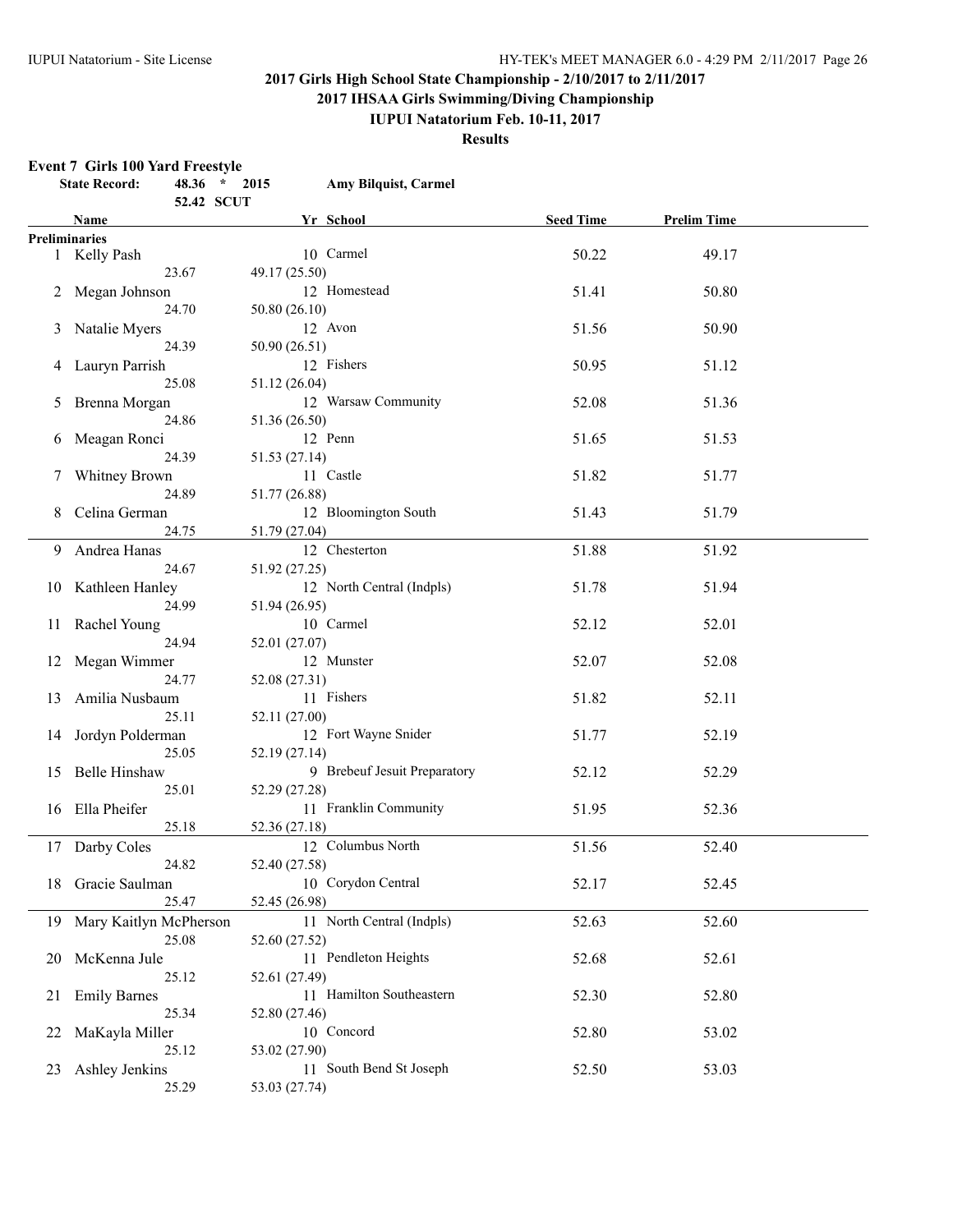**2017 IHSAA Girls Swimming/Diving Championship**

#### **IUPUI Natatorium Feb. 10-11, 2017**

**Results**

#### **Preliminaries ... (Event 7 Girls 100 Yard Freestyle) Name Yr School Seed Time Prelim Time** 24 Ashlyn Underhill 10 Carmel 51.91 53.06 25.28 53.06 (27.78) 25 Kyla Srncik 9 Fishers 52.87 53.19 25.59 53.19 (27.60) 26 Avery Brooks 10 Carroll (Fort Wayne) 52.51 53.26 25.32 53.26 (27.94) 27 Ashley LeFever 10 South Adams 54.11 53.33 25.60 53.33 (27.73) 28 Savanna Spears 11 Lake Central 53.08 53.64 25.05 53.64 (28.59) 29 Claire Brewer 11 Zionsville 53.75 53.87 25.72 53.87 (28.15)<br>man 12 New Palestine 30 Courtnee Coffman 12 New Palestine 52.90 54.26 25.43 54.26 (28.83) 31 Emma Hopf 12 Jasper 54.01 54.73 25.75 54.73 (28.98) 32 Jane Scheidler 9 Southmont 55.02 55.53

26.03 55.53 (29.50)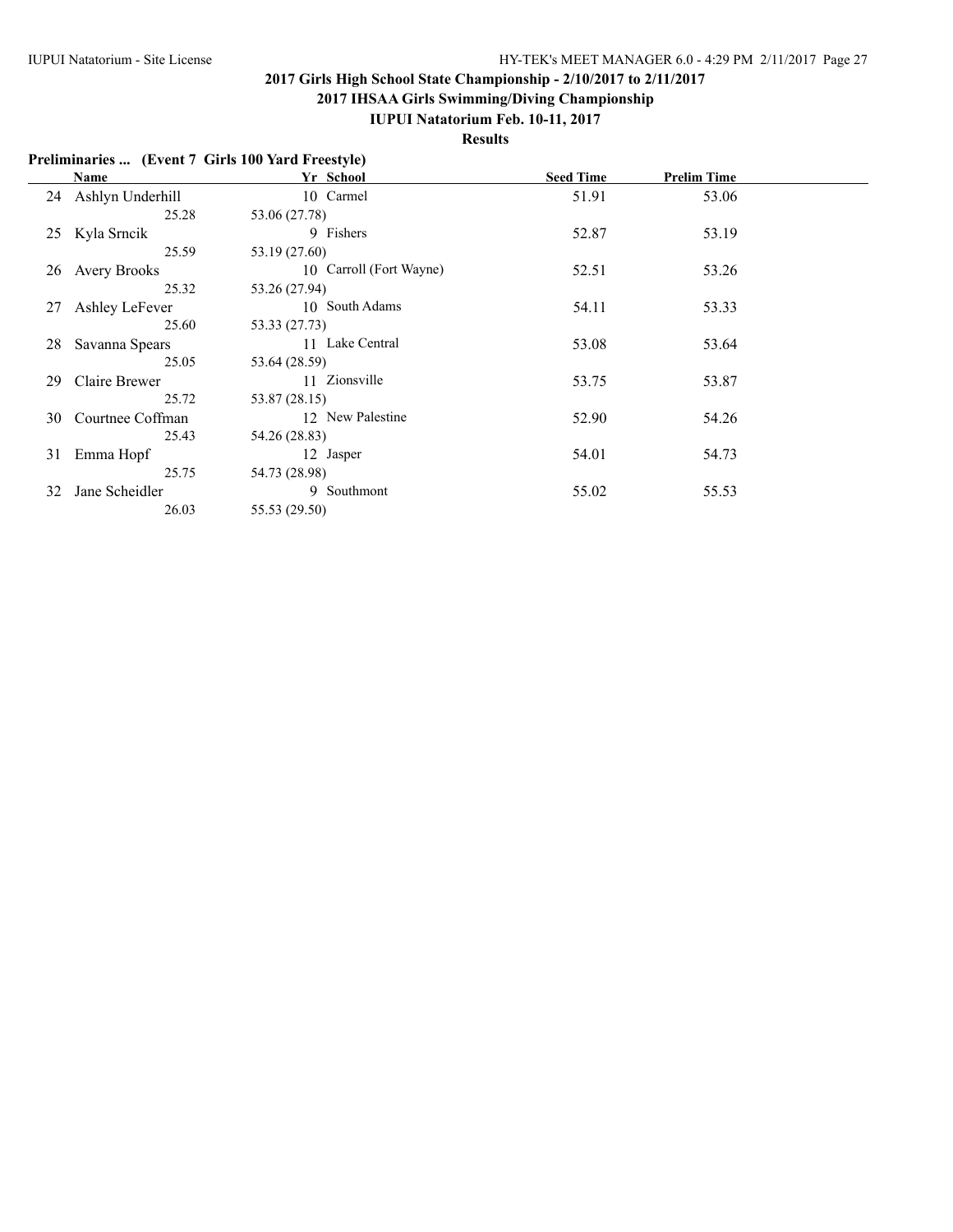**2017 IHSAA Girls Swimming/Diving Championship**

**IUPUI Natatorium Feb. 10-11, 2017**

**Results**

#### **Event 8 Girls 500 Yard Freestyle**

|                  | <b>State Record:</b> | $4:45.15$ *<br>5:04.94 SCUT | 2015            | Emma Nordin, Carmel |                    |                    |        |
|------------------|----------------------|-----------------------------|-----------------|---------------------|--------------------|--------------------|--------|
|                  | Name                 |                             | Yr School       |                     | <b>Prelim Time</b> | <b>Finals Time</b> | Points |
| A - Final        |                      |                             |                 |                     |                    |                    |        |
|                  | 1 Emma Nordin        |                             | 12 Carmel       |                     | 4:46.98            | 4:45.32            | 20     |
|                  |                      | 25.95                       | 53.61 (27.66)   | 1:21.73(28.12)      | 1:50.65(28.92)     |                    |        |
|                  | 2:19.60(28.95)       |                             | 2:48.74(29.14)  | 3:17.94(29.20)      | 3:47.48(29.54)     |                    |        |
|                  | 4:17.00 (29.52)      |                             | 4:45.32 (28.32) |                     |                    |                    |        |
|                  | 2 Katie Dougherty    |                             | 11 Carmel       |                     | 4:56.41            | 4:53.58            | 17     |
|                  |                      | 27.22                       | 56.68 (29.46)   | 1:26.52(29.84)      | 1:56.48(29.96)     |                    |        |
|                  | 2:26.46 (29.98)      |                             | 2:56.61(30.15)  | 3:26.47(29.86)      | 3:56.09(29.62)     |                    |        |
|                  | 4:25.36 (29.27)      |                             | 4:53.58 (28.22) |                     |                    |                    |        |
|                  | 3 Katie Hughes       |                             |                 | 12 Northridge       | 4:57.63            | 4:54.06            | 16     |
|                  |                      | 26.87                       | 55.69 (28.82)   | 1:25.33(29.64)      | 1:55.17(29.84)     |                    |        |
|                  | 2:25.07 (29.90)      |                             | 2:55.04(29.97)  | 3:25.19(30.15)      | 3:55.14(29.95)     |                    |        |
|                  | 4:25.01 (29.87)      |                             | 4:54.06(29.05)  |                     |                    |                    |        |
| 4                | Samantha Hietpas     |                             | 10 Fishers      |                     | 4:55.84            | 4:56.26            | 15     |
|                  |                      | 27.22                       | 56.44 (29.22)   | 1:26.19(29.75)      | 1:56.17(29.98)     |                    |        |
|                  | 2:26.46 (30.29)      |                             | 2:56.56(30.10)  | 3:26.70(30.14)      | 3:56.90(30.20)     |                    |        |
|                  | 4:27.06(30.16)       |                             | 4:56.26(29.20)  |                     |                    |                    |        |
| 5                | Lauryn Kallay        |                             |                 | 11 Chesterton       | 4:55.29            | 4:56.99            | 14     |
|                  |                      | 26.91                       | 56.03 (29.12)   | 1:25.68(29.65)      | 1:55.54(29.86)     |                    |        |
|                  | 2:25.63(30.09)       |                             | 2:55.80(30.17)  | 3:26.08(30.28)      | 3:56.56 (30.48)    |                    |        |
|                  | 4:27.23(30.67)       |                             | 4:56.99(29.76)  |                     |                    |                    |        |
| 6                | Paige Miller         |                             | 12 Wawasee      |                     | 4:57.78            | 4:58.07            | 13     |
|                  |                      | 26.76                       | 55.99 (29.23)   | 1:25.91 (29.92)     | 1:56.16(30.25)     |                    |        |
|                  | 2:26.21(30.05)       |                             | 2:56.53 (30.32) | 3:27.05 (30.52)     | 3:57.71(30.66)     |                    |        |
|                  | 4:28.30(30.59)       |                             | 4:58.07 (29.77) |                     |                    |                    |        |
| 7                | Rachel Walker        |                             |                 | 11 Jeffersonville   | 4:56.78            | 4:59.64            | 12     |
|                  |                      | 26.81                       | 56.14 (29.33)   | 1:25.93(29.79)      | 1:56.12(30.19)     |                    |        |
|                  | 2:26.32(30.20)       |                             | 2:56.75(30.43)  | 3:27.27(30.52)      | 3:58.07 (30.80)    |                    |        |
|                  | 4:29.31 (31.24)      |                             | 4:59.64(30.33)  |                     |                    |                    |        |
| 8                | Morgan Booth         |                             | 10 Fishers      |                     | 4:58.26            | 5:04.71            | 11     |
|                  |                      | 27.87                       | 57.64 (29.77)   | 1:27.84(30.20)      | 1:58.46(30.62)     |                    |        |
|                  | 2:29.30(30.84)       |                             | 3:00.33(31.03)  | 3:31.44(31.11)      | 4:02.58(31.14)     |                    |        |
|                  | 4:33.93(31.35)       |                             | 5:04.71 (30.78) |                     |                    |                    |        |
| <b>B</b> - Final |                      |                             |                 |                     |                    |                    |        |
| 9.               | Kay Foley            |                             | 10 Munster      |                     | 5:04.09            | 4:57.16            | 9      |
|                  |                      | 26.81                       | 56.30 (29.49)   | 1:26.47(30.17)      | 1:56.89(30.42)     |                    |        |
|                  | 2:27.26 (30.37)      |                             | 2:57.43 (30.17) | 3:27.88 (30.45)     | 3:58.32 (30.44)    |                    |        |
|                  | 4:28.41 (30.09)      |                             | 4:57.16(28.75)  |                     |                    |                    |        |
| 10               | Rachel Sabotin       |                             |                 | 9 Trinity Lutheran  | 5:00.75            | 4:59.71            | 7      |
|                  |                      | 27.36                       | 57.23 (29.87)   | 1:27.84(30.61)      | 1:58.21(30.37)     |                    |        |
|                  | 2:28.72(30.51)       |                             | 2:59.31 (30.59) | 3:30.02(30.71)      | 4:00.69(30.67)     |                    |        |
|                  | 4:31.08 (30.39)      |                             | 4:59.71 (28.63) |                     |                    |                    |        |
| 11               | Amy Socha            |                             |                 | 12 Chesterton       | 4:59.99            | 5:00.30            | 6      |
|                  |                      | 27.31                       | 57.44 (30.13)   | 1:28.32(30.88)      | 1:59.08(30.76)     |                    |        |
|                  | 2:29.89 (30.81)      |                             | 3:00.62(30.73)  | 3:31.26(30.64)      | 4:02.03 (30.77)    |                    |        |
|                  | 4:32.26(30.23)       |                             | 5:00.30(28.04)  |                     |                    |                    |        |
| 12               | Abigail Jahns        |                             | 9 Fishers       |                     | 5:03.98            | 5:00.58            | 5      |
|                  |                      | 27.52                       | 57.33 (29.81)   | 1:27.64(30.31)      | 1:57.96 (30.32)    |                    |        |
|                  | 2:28.50(30.54)       |                             | 2:59.21 (30.71) | 3:29.84(30.63)      | 4:00.56 (30.72)    |                    |        |
|                  | 4:31.12 (30.56)      |                             | 5:00.58 (29.46) |                     |                    |                    |        |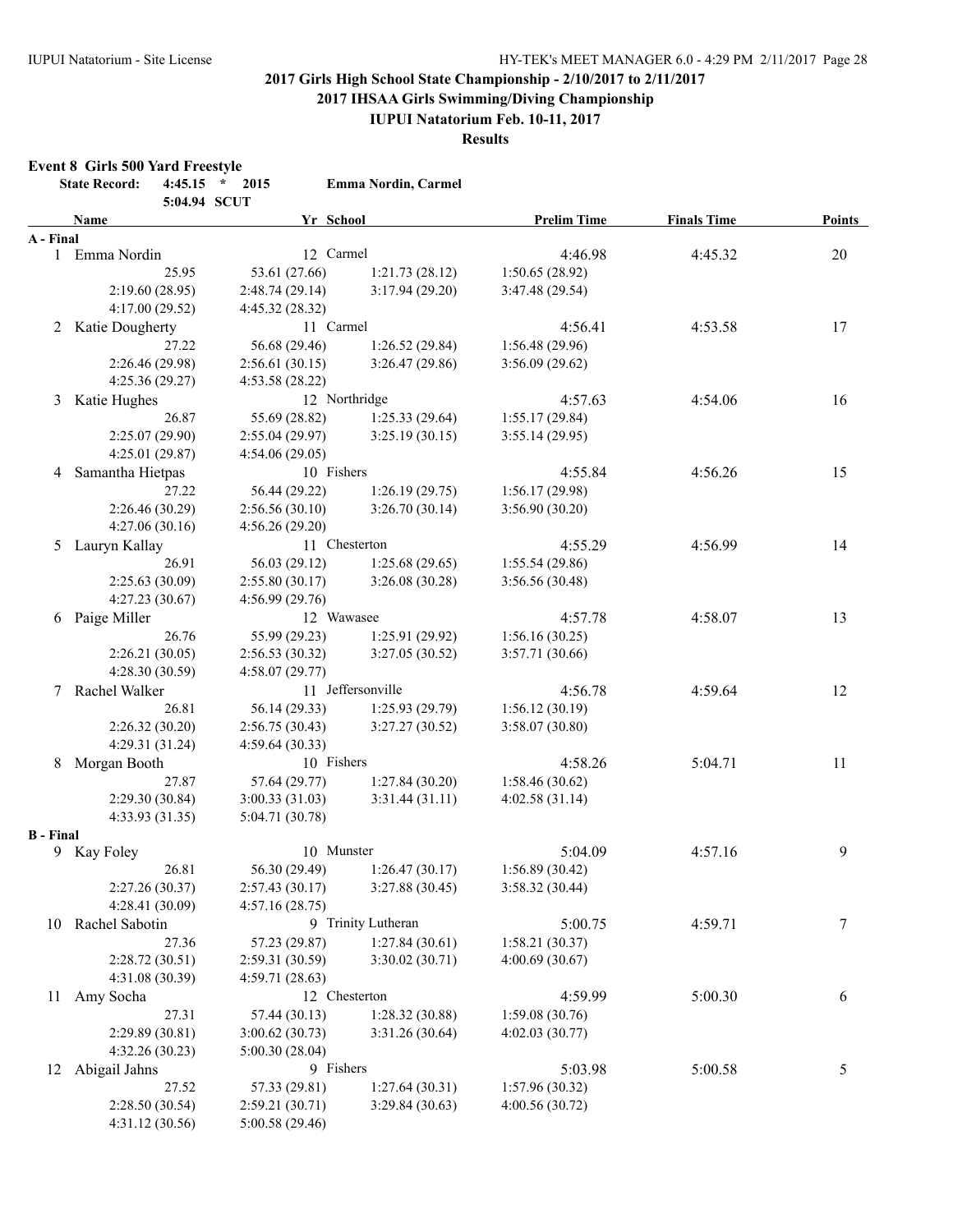**2017 IHSAA Girls Swimming/Diving Championship**

**IUPUI Natatorium Feb. 10-11, 2017**

**Results**

## **B - Final ... (Event 8 Girls 500 Yard Freestyle)**

|    | Name                 | Yr School       |                           | <b>Prelim Time</b> | <b>Finals Time</b> | <b>Points</b> |
|----|----------------------|-----------------|---------------------------|--------------------|--------------------|---------------|
| 13 | Mackenzie Looze      |                 | 11 Bloomington South      | 5:00.40            | 5:04.23            | 4             |
|    | 27.55                | 57.46 (29.91)   | 1:28.04(30.58)            | 1:58.79(30.75)     |                    |               |
|    | 2:29.51 (30.72)      | 3:00.10(30.59)  | 3:31.09 (30.99)           | 4:02.30(31.21)     |                    |               |
|    | 4:33.54 (31.24)      | 5:04.23(30.69)  |                           |                    |                    |               |
| 14 | Kayla Molnar         | 12 Penn         |                           | 5:02.68            | 5:04.42            | 3             |
|    | 27.63                | 57.48 (29.85)   | 1:28.13(30.65)            | 1:58.99(30.86)     |                    |               |
|    | 2:29.59(30.60)       | 3:00.46(30.87)  | 3:31.38 (30.92)           | 4:02.57(31.19)     |                    |               |
|    | 4:33.77 (31.20)      | 5:04.42(30.65)  |                           |                    |                    |               |
| 15 | Morgan Miller        | 12 Carmel       |                           | 5:01.71            | 5:05.73            | 2             |
|    | 27.67                | 57.97 (30.30)   | 1:28.85(30.88)            | 1:59.63(30.78)     |                    |               |
|    | 2:30.67(31.04)       | 3:01.56 (30.89) | 3:32.73(31.17)            | 4:04.09(31.36)     |                    |               |
|    | 4:35.37 (31.28)      | 5:05.73 (30.36) |                           |                    |                    |               |
| 16 | Jessie Fraley        |                 | 10 Franklin Community     | 5:04.62            | 5:07.36            | 1             |
|    | 27.02                | 56.72 (29.70)   | 1:27.38(30.66)            | 1:58.77(31.39)     |                    |               |
|    | 2:30.06 (31.29)      | 3:01.75 (31.69) | 3:33.31 (31.56)           | 4:04.89 (31.58)    |                    |               |
|    | 4:36.39(31.50)       | 5:07.36(30.97)  |                           |                    |                    |               |
|    | <b>Preliminaries</b> |                 |                           |                    |                    |               |
| 17 | Katie Craig          | 11              | Chesterton                | 5:04.64            |                    |               |
| 18 | Delaney Isakson      |                 | 10 North Central (Indpls) | 5:05.24            |                    |               |
| 19 | Sarah Hoffman        |                 | 9 Franklin Community      | 5:07.95            |                    |               |
| 20 | Mya VanderHagen      | 9               | Carroll (Fort Wayne)      | 5:09.20            |                    |               |
| 21 | Hallie Dixon         | 11              | Jeffersonville            | 5:09.65            |                    |               |
| 22 | Katherine Walker     | 11              | South Bend Riley          | 5:11.16            |                    |               |
| 23 | Carley Logan         | 10              | Greenfield-Central        | 5:11.98            |                    |               |
| 24 | Madison Wickholm     | 12              | Southmont                 | 5:14.54            |                    |               |
| 25 | Rachel Graves        | 12 Plainfield   |                           | 5:16.95            |                    |               |
| 26 | Logan Replogle       | 10              | Brownsburg                | 5:19.00            |                    |               |
| 27 | Sophie Treski        | Castle<br>11    |                           | 5:19.72            |                    |               |
| 28 | Hannah Taylor        |                 | 12 Hamilton Southeastern  | 5:20.21            |                    |               |
| 29 | Kate Gallagher       | 11              | McCutcheon                | 5:21.21            |                    |               |
| 30 | Alexa Millholland    | 12 Delta        |                           | 5:26.35            |                    |               |
| 31 | Madison Matheis      | 9<br>Jasper     |                           | 5:33.65            |                    |               |
| 32 | Lauren Kuhl          |                 | 11 Warsaw Community       | 5:41.27            |                    |               |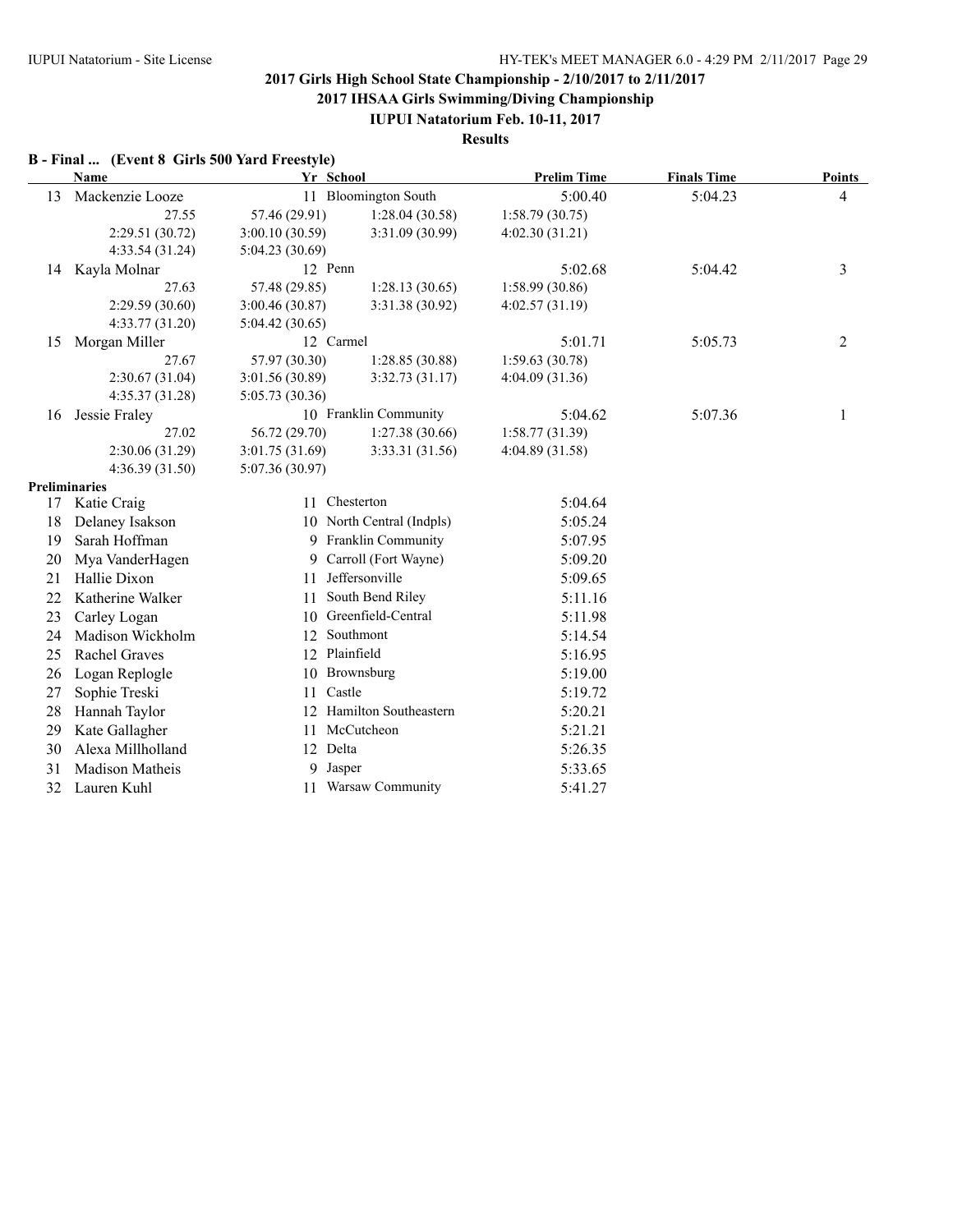**2017 IHSAA Girls Swimming/Diving Championship**

**IUPUI Natatorium Feb. 10-11, 2017**

**Results**

#### **Event 8 Girls 500 Yard Freestyle**

|    | <b>State Record:</b> | 5:04.94 SCUT | $4:45.15$ * 2015 | Emma Nordin, Carmel  |                                  |                    |  |
|----|----------------------|--------------|------------------|----------------------|----------------------------------|--------------------|--|
|    | <b>Name</b>          |              |                  | Yr School            | <b>Seed Time</b>                 | <b>Prelim Time</b> |  |
|    | <b>Preliminaries</b> |              |                  |                      |                                  |                    |  |
|    | 1 Emma Nordin        |              |                  | 12 Carmel            | 5:00.11                          | 4:46.98            |  |
|    |                      | 26.47        | 54.75 (28.28)    | 1:23.62(28.87)       | 1:52.73(29.11)                   |                    |  |
|    | 2:21.75(29.02)       |              | 2:50.51(28.76)   | 3:19.39(28.88)       | 3:48.80(29.41)                   |                    |  |
|    | 4:18.32(29.52)       |              | 4:46.98 (28.66)  |                      |                                  |                    |  |
|    | 2 Lauryn Kallay      |              |                  | 11 Chesterton        | 4:56.94                          | 4:55.29            |  |
|    |                      | 26.91        | 56.46 (29.55)    | 1:26.33(29.87)       | 1:56.02(29.69)                   |                    |  |
|    | 2:25.87(29.85)       |              | 2:55.84(29.97)   | 3:25.74(29.90)       | 3:55.90(30.16)                   |                    |  |
|    | 4:26.05(30.15)       |              | 4:55.29(29.24)   |                      |                                  |                    |  |
| 3  | Samantha Hietpas     |              |                  | 10 Fishers           | 4:58.11                          | 4:55.84            |  |
|    |                      | 26.85        | 55.91 (29.06)    | 1:25.54(29.63)       | 1:55.56(30.02)                   |                    |  |
|    | 2:25.94(30.38)       |              | 2:56.13(30.19)   | 3:26.22(30.09)       | 3:56.49(30.27)                   |                    |  |
|    | 4:26.59(30.10)       |              | 4:55.84(29.25)   |                      |                                  |                    |  |
| 4  | Katie Dougherty      |              |                  | 11 Carmel            | 4:56.10                          | 4:56.41            |  |
|    |                      | 27.49        | 57.26 (29.77)    | 1:27.26(30.00)       | 1:57.71(30.45)                   |                    |  |
|    | 2:28.10(30.39)       |              | 2:57.83(29.73)   | 3:27.79(29.96)       | 3:57.74 (29.95)                  |                    |  |
|    | 4:27.58 (29.84)      |              | 4:56.41(28.83)   |                      |                                  |                    |  |
|    | 5 Rachel Walker      |              |                  | 11 Jeffersonville    | 5:05.74                          | 4:56.78            |  |
|    |                      | 27.20        | 56.36 (29.16)    | 1:25.98(29.62)       | 1:55.61(29.63)                   |                    |  |
|    | 2:25.36(29.75)       |              | 2:55.46(30.10)   | 3:25.75(30.29)       | 3:56.26(30.51)                   |                    |  |
|    | 4:26.86(30.60)       |              | 4:56.78(29.92)   |                      |                                  |                    |  |
|    | 6 Katie Hughes       |              |                  | 12 Northridge        | 4:58.78                          | 4:57.63            |  |
|    |                      | 27.13        | 56.18 (29.05)    | 1:26.25(30.07)       | 1:56.28(30.03)                   |                    |  |
|    | 2:26.48(30.20)       |              | 2:56.84 (30.36)  | 3:27.21(30.37)       | 3:57.85(30.64)                   |                    |  |
|    | 4:28.14(30.29)       |              | 4:57.63(29.49)   |                      |                                  |                    |  |
| 7  | Paige Miller         |              |                  | 12 Wawasee           | 4:55.47                          | 4:57.78            |  |
|    |                      | 26.70        | 56.27 (29.57)    | 1:25.98(29.71)       | 1:55.94(29.96)                   |                    |  |
|    | 2:26.38(30.44)       |              | 2:56.66 (30.28)  | 3:26.95 (30.29)      | 3:57.67(30.72)                   |                    |  |
|    | 4:28.09 (30.42)      |              | 4:57.78(29.69)   |                      |                                  |                    |  |
| 8  | Morgan Booth         |              |                  | 10 Fishers           | 5:01.31                          | 4:58.26            |  |
|    |                      | 27.75        | 57.22 (29.47)    | 1:26.86(29.64)       | 1:56.44(29.58)                   |                    |  |
|    | 2:26.57(30.13)       |              | 2:56.88(30.31)   | 3:27.31(30.43)       | 3:57.99 (30.68)                  |                    |  |
|    | 4:28.68 (30.69)      |              | 4:58.26(29.58)   |                      |                                  |                    |  |
|    | 9 Amy Socha          |              |                  | 12 Chesterton        | 4:58.95                          | 4:59.99            |  |
|    |                      | 26.87        | 56.67 (29.80)    | 1:27.11(30.44)       | 1:57.53(30.42)                   |                    |  |
|    | 2:27.98 (30.45)      |              | 2:58.53(30.55)   | 3:29.19(30.66)       | 3:59.84(30.65)                   |                    |  |
|    | 4:30.46 (30.62)      |              | 4:59.99(29.53)   |                      |                                  |                    |  |
|    | 10 Mackenzie Looze   |              |                  | 11 Bloomington South | 4:59.69                          | 5:00.40            |  |
|    |                      | 27.66        | 57.75 (30.09)    | 1:28.27(30.52)       |                                  |                    |  |
|    | 2:29.62(30.55)       |              | 3:00.07(30.45)   | 3:30.46(30.39)       | 1:59.07(30.80)<br>4:00.71(30.25) |                    |  |
|    | 4:30.95 (30.24)      |              | 5:00.40 (29.45)  |                      |                                  |                    |  |
|    | Rachel Sabotin       |              |                  | 9 Trinity Lutheran   | 5:01.45                          | 5:00.75            |  |
| 11 |                      |              |                  |                      |                                  |                    |  |
|    |                      | 27.22        | 57.21 (29.99)    | 1:27.41(30.20)       | 1:57.53(30.12)                   |                    |  |
|    | 2:27.81 (30.28)      |              | 2:58.44 (30.63)  | 3:29.17(30.73)       | 3:59.97 (30.80)                  |                    |  |
|    | 4:30.85 (30.88)      |              | 5:00.75 (29.90)  | 12 Carmel            |                                  |                    |  |
|    | 12 Morgan Miller     |              |                  |                      | 5:00.95                          | 5:01.71            |  |
|    |                      | 28.04        | 58.32 (30.28)    | 1:28.96(30.64)       | 1:59.72(30.76)                   |                    |  |
|    | 2:30.09 (30.37)      |              | 3:00.33 (30.24)  | 3:30.69(30.36)       | 4:01.48 (30.79)                  |                    |  |
|    | 4:32.02 (30.54)      |              | 5:01.71 (29.69)  |                      |                                  |                    |  |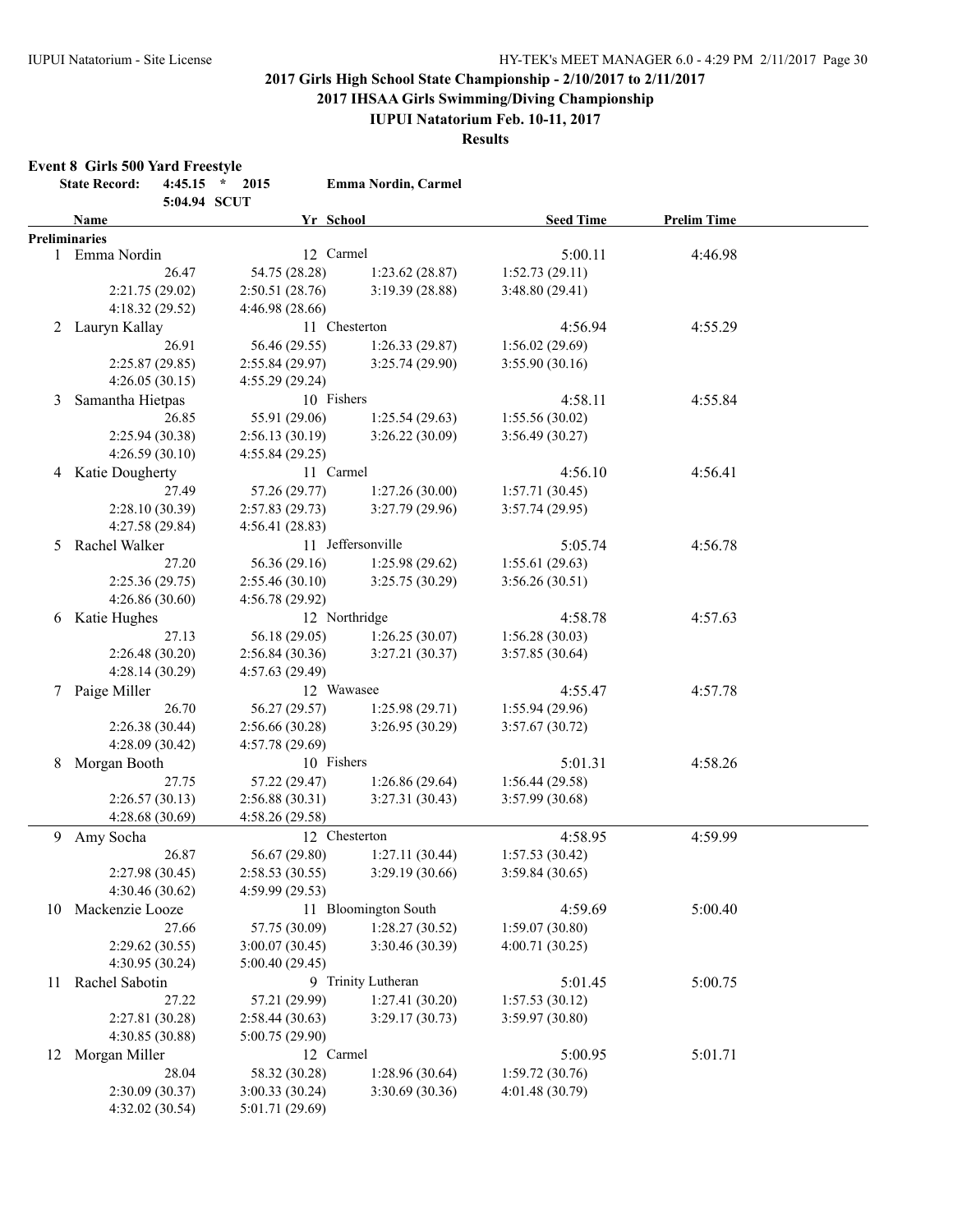**2017 IHSAA Girls Swimming/Diving Championship**

**IUPUI Natatorium Feb. 10-11, 2017**

### **Results**

|    | <b>Name</b>         | Yr School           |                           | <b>Seed Time</b> | <b>Prelim Time</b> |
|----|---------------------|---------------------|---------------------------|------------------|--------------------|
| 13 | Kayla Molnar        | 12 Penn             |                           | 4:59.18          | 5:02.68            |
|    | 27.36               | 56.78 (29.42)       | 1:26.89(30.11)            | 1:57.39(30.50)   |                    |
|    | 2:28.05(30.66)      | 2:58.84 (30.79)     | 3:29.63(30.79)            | 4:00.73(31.10)   |                    |
|    | 4:31.98 (31.25)     | 5:02.68(30.70)      |                           |                  |                    |
| 14 | Abigail Jahns       | 9 Fishers           |                           | 5:03.49          | 5:03.98            |
|    | 27.73               | 57.77 (30.04)       | 1:28.27(30.50)            | 1:58.98(30.71)   |                    |
|    | 2:29.50(30.52)      | 3:00.28(30.78)      | 3:31.34 (31.06)           | 4:02.53(31.19)   |                    |
|    | 4:33.70(31.17)      | 5:03.98 (30.28)     |                           |                  |                    |
| 15 | Kay Foley           | 10 Munster          |                           | 4:59.99          | 5:04.09            |
|    | 27.22               | 57.10 (29.88)       | 1:27.87(30.77)            | 1:58.79(30.92)   |                    |
|    | 2:30.06(31.27)      | 3:01.09(31.03)      | 3:32.54 (31.45)           | 4:03.88 (31.34)  |                    |
|    | 4:34.39 (30.51)     | 5:04.09(29.70)      |                           |                  |                    |
| 16 | Jessie Fraley       |                     | 10 Franklin Community     | 5:05.63          | 5:04.62            |
|    | 26.79               | 56.50 (29.71)       | 1:27.40(30.90)            | 1:58.47(31.07)   |                    |
|    | 2:29.00(30.53)      | 3:00.05(31.05)      | 3:30.93 (30.88)           | 4:02.29(31.36)   |                    |
|    | 4:33.92 (31.63)     | 5:04.62 (30.70)     |                           |                  |                    |
| 17 | Katie Craig         | 11 Chesterton       |                           | 5:04.79          | 5:04.64            |
|    | 27.09               | 56.84 (29.75)       | 1:27.41(30.57)            | 1:58.61(31.20)   |                    |
|    | 2:30.08 (31.47)     | 3:01.39(31.31)      | 3:32.73 (31.34)           | 4:03.93(31.20)   |                    |
|    | 4:34.92 (30.99)     | 5:04.64(29.72)      |                           |                  |                    |
| 18 | Delaney Isakson     |                     | 10 North Central (Indpls) | 5:06.29          | 5:05.24            |
|    | 27.37               | 57.86 (30.49)       | 1:28.34(30.48)            | 1:59.48(31.14)   |                    |
|    | 2:30.09 (30.61)     | 3:01.15(31.06)      | 3:32.11 (30.96)           | 4:03.56(31.45)   |                    |
|    | 4:34.95 (31.39)     | 5:05.24(30.29)      |                           |                  |                    |
|    |                     |                     | 9 Franklin Community      |                  |                    |
| 19 | Sarah Hoffman       |                     |                           | 5:06.24          | 5:07.95            |
|    | 27.56               | 57.64 (30.08)       | 1:28.31(30.67)            | 1:59.55(31.24)   |                    |
|    | 2:30.76 (31.21)     | 3:02.09(31.33)      | 3:33.66 (31.57)           | 4:05.26(31.60)   |                    |
|    | 4:36.85 (31.59)     | 5:07.95(31.10)      |                           |                  |                    |
| 20 | Mya VanderHagen     |                     | 9 Carroll (Fort Wayne)    | 5:05.04          | 5:09.20            |
|    | 28.52               | 59.15 (30.63)       | 1:29.88(30.73)            | 2:00.88(31.00)   |                    |
|    | 2:32.09 (31.21)     | 3:03.59(31.50)      | 3:35.30(31.71)            | 4:07.11(31.81)   |                    |
|    | 4:38.88 (31.77)     | 5:09.20 (30.32)     |                           |                  |                    |
| 21 | Hallie Dixon        |                     | 11 Jeffersonville         | 5:07.27          | 5:09.65            |
|    | 28.31               | 58.69 (30.38)       | 1:29.47(30.78)            | 2:00.37(30.90)   |                    |
|    | 2:31.51(31.14)      | 3:03.04 (31.53)     | 3:34.74 (31.70)           | 4:06.50 (31.76)  |                    |
|    | 4:38.44 (31.94)     | 5:09.65(31.21)      |                           |                  |                    |
|    | 22 Katherine Walker | 11 South Bend Riley |                           | 5:08.69          | 5:11.16            |
|    | 27.15               | 57.02 (29.87)       | 1:27.69(30.67)            | 1:58.60(30.91)   |                    |
|    | 2:29.78 (31.18)     | 3:01.17(31.39)      | 3:32.70 (31.53)           | 4:05.39 (32.69)  |                    |
|    | 4:38.41 (33.02)     | 5:11.16(32.75)      |                           |                  |                    |
| 23 | Carley Logan        |                     | 10 Greenfield-Central     | 5:20.00          | 5:11.98            |
|    | 28.15               | 58.44 (30.29)       | 1:29.75(31.31)            | 2:01.37(31.62)   |                    |
|    | 2:33.26 (31.89)     | 3:05.25 (31.99)     | 3:37.35(32.10)            | 4:09.67 (32.32)  |                    |
|    | 4:41.30(31.63)      | 5:11.98 (30.68)     |                           |                  |                    |
| 24 | Madison Wickholm    | 12 Southmont        |                           | 5:16.00          | 5:14.54            |
|    | 27.89               | 58.36 (30.47)       | 1:29.84(31.48)            | 2:01.96(32.12)   |                    |
|    | 2:33.90 (31.94)     | 3:05.47 (31.57)     | 3:37.83(32.36)            | 4:10.30(32.47)   |                    |
|    | 4:42.60(32.30)      | 5:14.54 (31.94)     |                           |                  |                    |
| 25 | Rachel Graves       | 12 Plainfield       |                           | 5:13.59          | 5:16.95            |
|    | 28.36               | 59.81 (31.45)       | 1:31.84(32.03)            | 2:03.98 (32.14)  |                    |
|    | 2:36.22 (32.24)     | 3:08.54(32.32)      | 3:40.97(32.43)            | 4:13.28(32.31)   |                    |
|    | 4:45.57 (32.29)     | 5:16.95 (31.38)     |                           |                  |                    |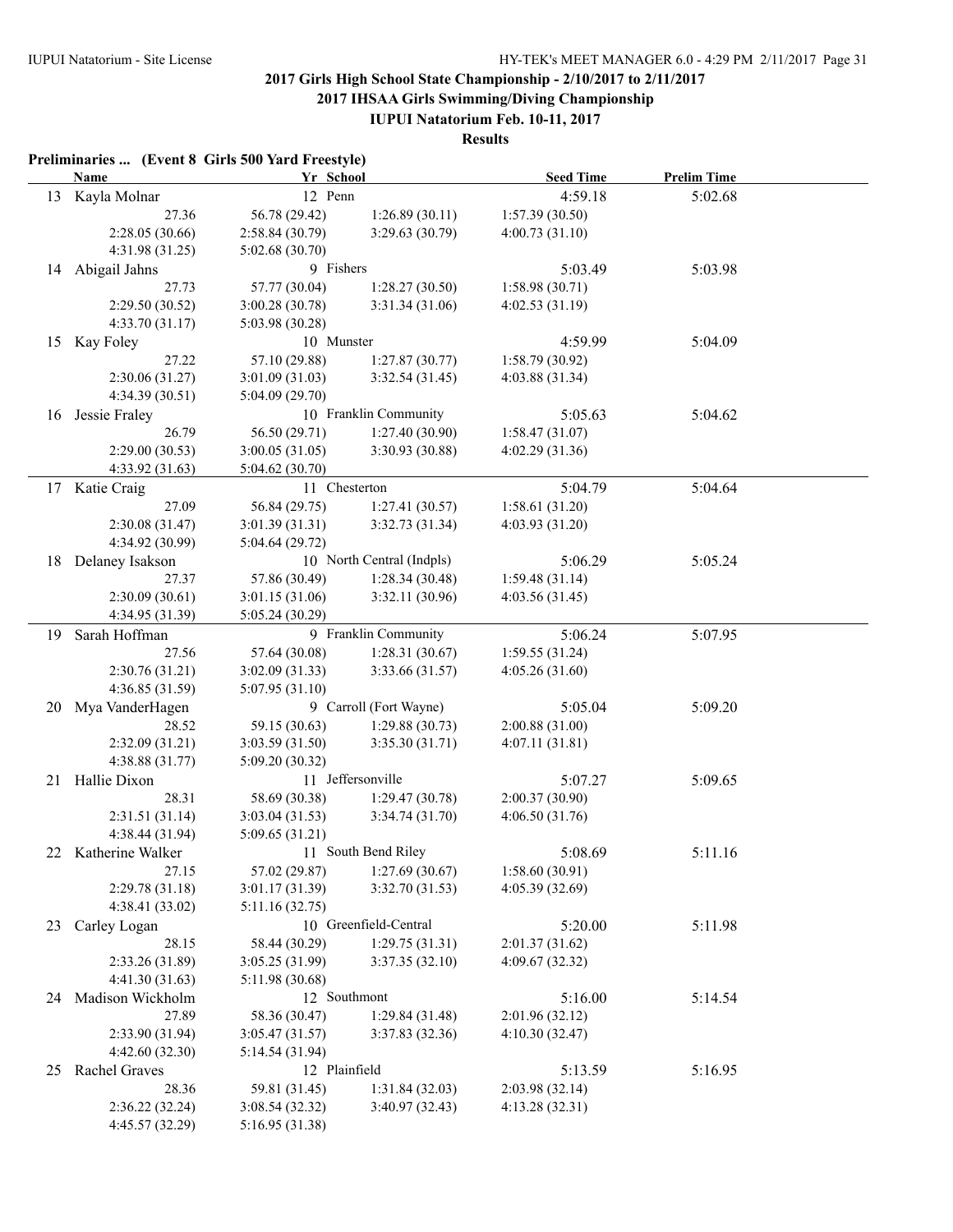**2017 IHSAA Girls Swimming/Diving Championship**

**IUPUI Natatorium Feb. 10-11, 2017**

**Results**

| Preliminaries  (Event 8 Girls 500 Yard Freestyle) |  |  |  |  |
|---------------------------------------------------|--|--|--|--|
|---------------------------------------------------|--|--|--|--|

|    | Name                   | Yr School       |                          | <b>Seed Time</b> | <b>Prelim Time</b> |  |
|----|------------------------|-----------------|--------------------------|------------------|--------------------|--|
|    | 26 Logan Replogle      |                 | 10 Brownsburg            | 5:24.52          | 5:19.00            |  |
|    | 28.24                  | 59.50 (31.26)   | 1:31.22(31.72)           | 2:03.65(32.43)   |                    |  |
|    | 2:36.23(32.58)         | 3:09.01(32.78)  | 3:41.95 (32.94)          | 4:14.59(32.64)   |                    |  |
|    | 4:47.31 (32.72)        | 5:19.00(31.69)  |                          |                  |                    |  |
| 27 | Sophie Treski          | 11 Castle       |                          | 5:19.20          | 5:19.72            |  |
|    | 28.04                  | 59.11 (31.07)   | 1:30.92(31.81)           | 2:03.33(32.41)   |                    |  |
|    | 2:35.86 (32.53)        | 3:08.51(32.65)  | 3:41.41(32.90)           | 4:14.37(32.96)   |                    |  |
|    | 4:47.38(33.01)         | 5:19.72(32.34)  |                          |                  |                    |  |
| 28 | Hannah Taylor          |                 | 12 Hamilton Southeastern | 5:06.98          | 5:20.21            |  |
|    | 27.46                  | 57.55 (30.09)   | 1:29.11(31.56)           | 2:01.45(32.34)   |                    |  |
|    | 2:34.45(33.00)         | 3:07.84(33.39)  | 3:41.21(33.37)           | 4:14.00(32.79)   |                    |  |
|    | 4:47.69 (33.69)        | 5:20.21(32.52)  |                          |                  |                    |  |
| 29 | Kate Gallagher         |                 | 11 McCutcheon            | 5:11.65          | 5:21.21            |  |
|    | 27.58                  | 58.05 (30.47)   | 1:30.41(32.36)           | 2:03.10(32.69)   |                    |  |
|    | 2:36.24(33.14)         | 3:09.46(33.22)  | 3:42.52(33.06)           | 4:15.68(33.16)   |                    |  |
|    | 4:48.78(33.10)         | 5:21.21 (32.43) |                          |                  |                    |  |
| 30 | Alexa Millholland      | 12 Delta        |                          | 5:29.41          | 5:26.35            |  |
|    | 29.24                  | 1:00.19(30.95)  | 1:31.93(31.74)           | 2:04.63(32.70)   |                    |  |
|    | 2:37.71 (33.08)        | 3:11.37(33.66)  | 3:45.65(34.28)           | 4:19.76(34.11)   |                    |  |
|    | 4:53.57(33.81)         | 5:26.35(32.78)  |                          |                  |                    |  |
| 31 | <b>Madison Matheis</b> | 9 Jasper        |                          | 5:30.81          | 5:33.65            |  |
|    | 29.11                  | 1:02.21(33.10)  | 1:36.10(33.89)           | 2:09.59(33.49)   |                    |  |
|    | 2:43.67(34.08)         | 3:17.98(34.31)  | 3:52.15(34.17)           | 4:26.28(34.13)   |                    |  |
|    | 5:00.45(34.17)         | 5:33.65 (33.20) |                          |                  |                    |  |
| 32 | Lauren Kuhl            |                 | 11 Warsaw Community      | 5:37.92          | 5:41.27            |  |
|    | 29.38                  | 1:02.37(32.99)  | 1:36.46(34.09)           | 2:10.98(34.52)   |                    |  |
|    | 2:46.21(35.23)         | 3:21.50(35.29)  | 3:56.96(35.46)           | 4:32.19(35.23)   |                    |  |
|    | 5:07.42(35.23)         | 5:41.27 (33.85) |                          |                  |                    |  |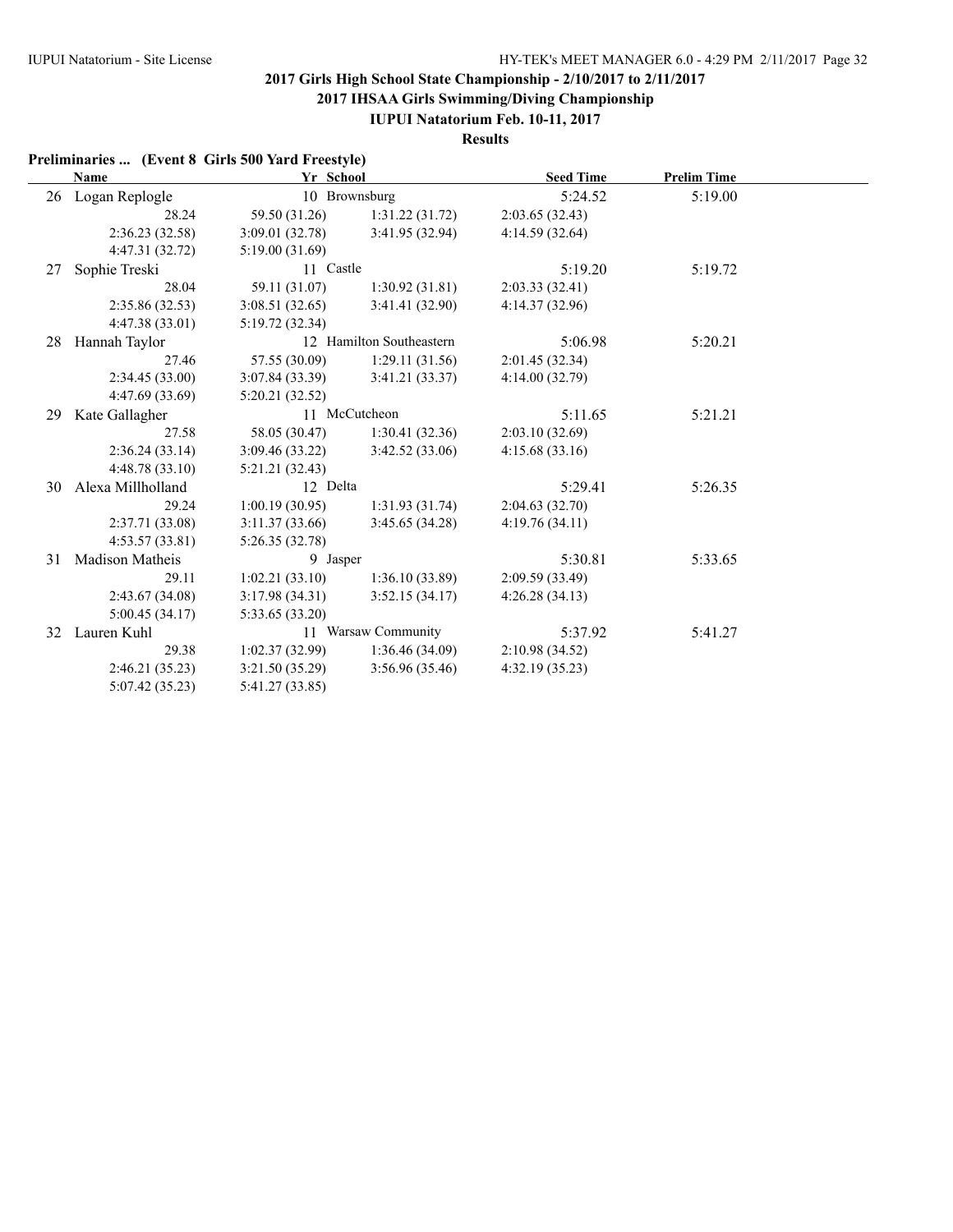**2017 IHSAA Girls Swimming/Diving Championship**

### **IUPUI Natatorium Feb. 10-11, 2017**

**Results**

**Event 9 Girls 200 Yard Freestyle Relay**

**State Record: 1:30.72 \* 2015 Carmel**

**T. Rothrock, C. Adams, K.Smith, V. Burchill**

|                  | <b>Team</b>                  | Relay                  |                | <b>Prelim Time</b>       | <b>Finals Time</b>        | <b>Points</b> |
|------------------|------------------------------|------------------------|----------------|--------------------------|---------------------------|---------------|
| A - Final        |                              |                        |                |                          |                           |               |
| 1                | Carmel                       |                        |                | 1:34.52                  | 1:33.01                   | 40            |
|                  | 1) Grace Pangburn 10         | 2) Kelly Pash 10       |                | 3) Rachel Young 10       | 4) Emma Nordin 12         |               |
|                  | 5) Alyssa Conley 11          | 6) Avery Williams 9    |                | 7) Samantha Waples 11    | 8) Ellie Kight 12         |               |
|                  | 23.64                        | 46.68 (23.04)          | 1:10.02(23.34) | 1:33.01 (22.99)          |                           |               |
|                  | 2 North Central (Indpls)     |                        |                | 1:35.22                  | 1:34.72                   | 34            |
|                  | 1) Mary Kaitlyn McPherson 11 | 2) Shannon Glesing 12  |                | 3) Hope Christy 12       | 4) Kathleen Hanley 12     |               |
|                  | 5) Grace Lough 9             | 6) Emma Taylor 12      |                | 7) Sophie Beck 11        | 8) Claudia Buddenbaum 9   |               |
|                  | 24.08                        | 47.71(23.63)           | 1:11.69(23.98) | 1:34.72(23.03)           |                           |               |
| 3                | Fishers                      |                        |                | 1:35.78                  | 1:35.35                   | 32            |
|                  | 1) Amilia Nusbaum 11         |                        |                |                          |                           |               |
|                  |                              | 2) Ellen Fero 9        |                | 3) Kyla Srncik 9         | 4) Lauryn Parrish 12      |               |
|                  | 5) Samantha Hietpas 10       | 6) Hannah Pratt 9      |                | 7) Emma Julien 9         | 8) Miya Wai 10            |               |
|                  | 23.84                        | 48.15 (24.31)          | 1:11.79(23.64) | 1:35.35(23.56)           |                           |               |
| $\overline{4}$   | Penn                         |                        |                | 1:35.09                  | 1:35.44                   | 30            |
|                  | 1) Meagan Ronci 12           | 2) Madilyn Ziegert 10  |                | 3) Sydney Acito 11       | 4) Makenna Bottorff 11    |               |
|                  | 5) Sophia Darr 9             | 6) Kionna Clayton 12   |                | 7) Ally Langfeldt 11     | 8) Kayla Molnar 12        |               |
|                  | 23.87                        | 47.46 (23.59)          | 1:11.35(23.89) | 1:35.44 (24.09)          |                           |               |
| 5                | Chesterton                   |                        |                | 1:35.29                  | 1:35.82                   | 28            |
|                  | 1) Andrea Hanas 12           | 2) Cara Kroeger 12     |                | 3) Cameron Klimczak 12   | 4) Lauryn Kallay 11       |               |
|                  | 5) Mackenzie Kirkham 12      | 6) Jadah Eshenaur 10   |                | 7) Abi Raines 9          | 8) Katie Craig 11         |               |
|                  | 23.89                        | 47.59 (23.70)          | 1:11.72(24.13) | 1:35.82(24.10)           |                           |               |
| 6                | Carroll (Fort Wayne)         |                        |                | 1:35.68                  | 1:36.05                   | 26            |
|                  | 1) Abigail Johnston 12       | 2) Abigail Young 12    |                | 3) Grace Hanna 9         | 4) Mallory Jackson 9      |               |
|                  | 5) Veronica Lantz 9          | 6) Avery Brooks 10     |                | 7) Vanessa Venderley 12  | 8) Mya VanderHagen 9      |               |
|                  | 23.69                        | 48.03 (24.34)          | 1:12.41(24.38) | 1:36.05(23.64)           |                           |               |
| 7                | Northridge                   |                        |                | 1:36.38                  | 1:36.91                   | 24            |
|                  | 1) Lauren Miller 11          | 2) Kenzie Weber 9      |                | 3) Jenna Nethercutt 9    | 4) Katie Hughes 12        |               |
|                  | 5) Sydnee Emerson 11         | 6) Caitlin Clark 9     |                | 7) Jenna Miller 11       | 8) Jocelyn Burbrink 11    |               |
|                  | 23.85                        |                        |                |                          |                           |               |
|                  |                              | 48.49 (24.64)          | 1:12.69(24.20) | 1:36.91(24.22)           |                           |               |
|                  | Franklin Community           |                        |                | 1:36.62                  | <b>DQ</b>                 |               |
|                  | 1) Scarlet Friend 10         | 2) Abi Gibson 12       |                | 3) Carla Gildersleeve 10 | 4) Ali Terrell 10         |               |
|                  | 5) Sarah Hoffman 9           | 6) Jessie Fraley 10    |                | 7) Ella Pheifer 11       | 8) Gracie Bennett 10      |               |
|                  | 24.29                        | 48.65 (24.36)          | 1:12.41(23.76) | DQ (24.12)               |                           |               |
| <b>B</b> - Final |                              |                        |                |                          |                           |               |
| 9.               | Hamilton Southeastern        |                        |                | 1:36.96                  | 1:36.59                   | 18            |
|                  | 1) Katie Mueller 10          | 2) Sydney Knurek 12    |                | 3) Emily Barnes 11       | 4) Hannah Taylor 12       |               |
|                  | 5) Bri Saple 9               | 6) Hannah Ballard 12   |                | 7) Abby Taylor 10        | 8) Meghan Cleckner 10     |               |
|                  | 24.97                        | 48.86 (23.89)          | 1:12.33(23.47) | 1:36.59(24.26)           |                           |               |
| 10               | Crown Point                  |                        |                | 1:36.86                  | 1:37.11                   | 14            |
|                  | 1) Anna McCormick 12         | 2) Kelsi Artim 12      |                | 3) Hannah Kukurugya 12   | 4) Jordan Artim 9         |               |
|                  | 5) Caroline Kruit 11         | 6) Kaitlin Gardner 9   |                | 7) Rebekah Letcher 10    | 8) Sydney Johnson 12      |               |
|                  | 25.31                        | 49.70 (24.39)          | 1:12.68(22.98) | 1:37.11(24.43)           |                           |               |
| 11               | South Bend St Joseph         |                        |                | 1:36.91                  | 1:37.69                   | 12            |
|                  | 1) Aislinn Walsh 10          | 2) Ashley Jenkins 11   |                | 3) Clare Jachim 9        | 4) Lydia Schaeffer 11     |               |
|                  | 5) Katelyn James 11          | 6) Margaret Barrett 10 |                | 7) Abigail Feltzer 10    | 8) Alexandra Spaulding 12 |               |
|                  | 23.91                        | 48.12 (24.21)          | 1:13.50(25.38) | 1:37.69(24.19)           |                           |               |
|                  |                              |                        |                |                          |                           |               |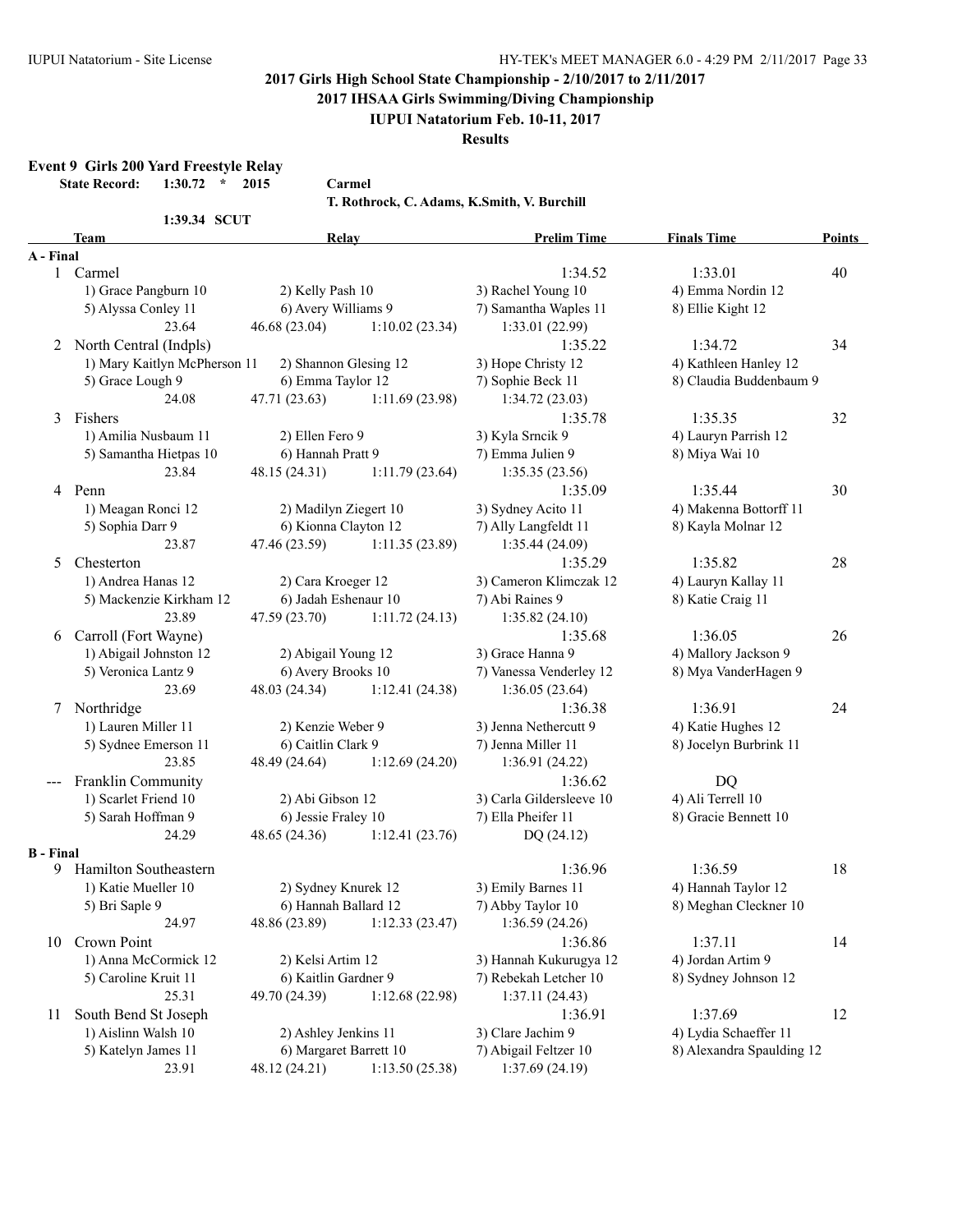**2017 IHSAA Girls Swimming/Diving Championship**

**IUPUI Natatorium Feb. 10-11, 2017**

**Results**

# **B - Final ... (Event 9 Girls 200 Yard Freestyle Relay)**

|     | <b>Team</b>                      | Relay                   |                          | <b>Prelim Time</b>      | <b>Finals Time</b>        | <b>Points</b>  |
|-----|----------------------------------|-------------------------|--------------------------|-------------------------|---------------------------|----------------|
| 12  | Castle                           |                         |                          | 1:37.43                 | 1:37.75                   | 10             |
|     | 1) Krislyn Porter 11             | 2) Callie Wilhite 11    |                          | 3) Kaitlyn Porter 9     | 4) Maddie Wilson 11       |                |
|     | 5) Sophie Treski 11              | 6) Kelly Kolleck 12     |                          |                         |                           |                |
|     | 24.86                            | 49.24 (24.38)           | 1:13.35(24.11)           | 1:37.75(24.40)          |                           |                |
| 13  | <b>Bloomington North</b>         |                         |                          | 1:37.71                 | 1:37.82                   | 8              |
|     | 1) Melinda Wang 10               | 2) Emma Mohn 11         |                          | 3) Emmy Bright 11       | 4) Alicia DeMars 12       |                |
|     | 5) Teya Tabbal 9                 | 6) Sonia Rista 12       |                          | 7) Anna Kindred 12      | 8) Ryan Paquette 11       |                |
|     | 24.55                            | 48.44 (23.89)           | 1:12.82(24.38)           | 1:37.82(25.00)          |                           |                |
| 14  | <b>Evansville Reitz Memorial</b> |                         |                          | 1:37.81                 | 1:38.11                   | 6              |
|     | 1) Meg Tharp 12                  | 2) Amy Goris 11         |                          | 3) Mia Miller 12        | 4) Elizabeth Broshears 9  |                |
|     | 5) Addie Schnautz 10             | 6) Izzy Haseman 9       |                          | 7) Ellie Schnautz 12    | 8) Anna McCoy 9           |                |
|     | 25.15                            | 50.49 (25.34)           | 1:14.87(24.38)           | 1:38.11(23.24)          |                           |                |
| 15  | Oak Hill                         |                         |                          | 1:38.12                 | 1:39.16                   | 4              |
|     | 1) Olivia Smith 11               | 2) Kinsey Price 10      |                          | 3) Khloe Price 10       | 4) Emma Travis 12         |                |
|     |                                  | 6) Leslie Tibbets 11    |                          |                         | 8) Lizzie Wood 10         |                |
|     | 5) Tori Templin 11               |                         |                          | 7) Maggi Austin 11      |                           |                |
|     | 25.81                            | 51.33 (25.52)           | 1:15.95(24.62)           | 1:39.16(23.21)          |                           |                |
| 16  | South Bend Riley                 |                         |                          | 1:37.75                 | 1:39.72                   | $\overline{c}$ |
|     | 1) Allison Walker 12             | 2) Katherine Walker 11  |                          | 3) Alexis Jozwiak 11    | 4) Anna Kirkpatrick 12    |                |
|     | 5) McKenna Mast 10               | 6) Hannah Oross 11      |                          | 7) Madison Blakesley 11 | 8) Abigail Kirkpatrick 12 |                |
|     | 25.06                            | 50.30 (25.24)           | 1:15.25(24.95)           | 1:39.72(24.47)          |                           |                |
|     | <b>Preliminaries</b>             |                         |                          |                         |                           |                |
|     | 17 Zionsville                    |                         |                          | 1:38.55                 |                           |                |
|     | 1) Cassidy Sampson 12            | 2) Valerie Gayheart 11  |                          | 3) Anna Firebaugh 9     | 4) Claire Brewer 11       |                |
|     | 5) Gretta DeCoursey 12           | 6) Claudia Pobanz 11    |                          | 7) Clarice Miles 12     | 8) Tessa Wrightson 11     |                |
|     | 18 Yorktown                      |                         |                          | 1:38.63                 |                           |                |
|     | 1) Morgan Hicks 12               | 2) Elle Nowakowski 12   |                          | 3) Meredith Gray 11     | 4) Emily Weiss 10         |                |
|     | 5) Catherine Grasso 10           | 6) Munthira Raju 10     |                          | 7) Kaitlynn Santino 10  | 8) Chloe Duncan 12        |                |
| 19  | Columbus North                   |                         |                          | 1:38.79                 |                           |                |
|     | 1) Alexandra Nusawardhana 12     | 2) Elizabeth King 9     |                          | 3) Olivia Morlok 9      | 4) Darby Coles 12         |                |
|     | 5) Madison Sandlin 10            | 6) Kaitlyn Niebrugge 11 |                          | 7) Allison Collins 12   | 8) Rachel Gutman 10       |                |
|     | 20 Homestead                     |                         |                          | 1:39.30                 |                           |                |
|     | 1) Sarah Carter 12               | 2) Megan Johnson 12     |                          | 3) Cara Allen 12        | 4) Samantha Hinkleman 11  |                |
|     | 5) Kiley Maher 10                | 6) Shelby Crist 10      |                          | 7) Kendal Sagear 10     | 8) Leah Koob 9            |                |
|     | 21 Munster                       |                         |                          | 1:39.38                 |                           |                |
|     | 1) Maggie Vaitkus 12             | 2) Megan Wimmer 12      |                          | 3) Jennifer Lockhart 10 | 4) Kay Foley 10           |                |
|     | 5) Leah John 10                  | 6) Samantha Buffano 9   |                          | 7) Audrey Beck 10       | 8) Brisa Bohling 10       |                |
| 22. | Mount Vernon                     |                         |                          | 1:39.68                 |                           |                |
|     | 1) Pearl Muensterman 11          | 2) Elizabeth Cox 10     |                          | 3) Olivia Trent 11      | 4) Cora Epley 10          |                |
|     | 5) Taylor Collins 9              |                         | 6) Elizabeth Saltzman 10 | 7) Elaine Thomas 12     | 8) Meredith Crawford 10   |                |
|     |                                  |                         |                          |                         |                           |                |
|     | 23 Seymour                       |                         |                          | 1:40.01                 |                           |                |
|     | 1) Katie Turner 11               |                         | 2) Sarah Montgomery 12   | 3) Nastya Yakovlyeva 12 | 4) Kenzie Persinger 12    |                |
|     | 5) Molly Hayes 11                | 6) Helen Kelsch 11      |                          | 7) Alexa McKinney 11    | 8) Bailee Wolfe 9         |                |
| 24  | Westfield                        |                         |                          | 1:40.22                 |                           |                |
|     | 1) Erin Verbrugge 10             | 2) Mia Herzog 10        |                          | 3) Kerry Effinger 10    | 4) Lily Hunter 10         |                |
|     | 5) Julia Hawkins 12              | 6) Lexi Hall 9          |                          | 7) Lauren Rowe 10       | 8) Victoria Coy 12        |                |
|     | 25 Terre Haute South Vigo        |                         |                          | 1:40.34                 |                           |                |
|     | 1) Corynn Christjansen 12        | 2) Brittany Scott 12    |                          | 3) Hannah Gage 12       | 4) Alayna Moore 12        |                |
|     | 5) Leona Gibson 10               | 6) Camille Mendoza 10   |                          | 7) Anna Dubois 10       | 8) Kaelin Christjansen 10 |                |
|     | Concord                          |                         |                          | 1:40.38                 |                           |                |
| 26  |                                  |                         |                          |                         |                           |                |
|     | 1) MaKayla Miller 10             | 2) Veronica Lidy 11     |                          | 3) Daniella Bessonov 11 | 4) Olivia Trout 10        |                |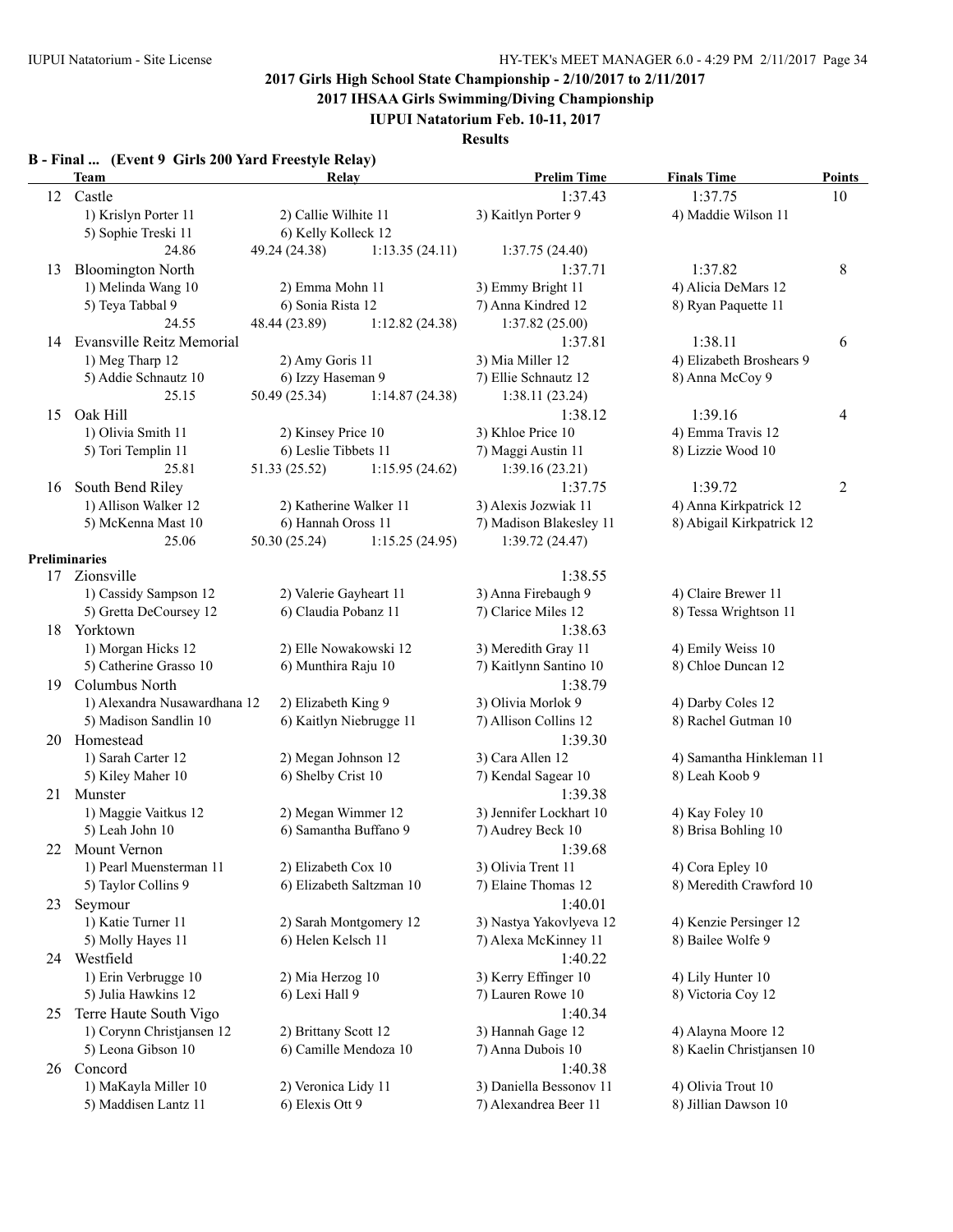**2017 IHSAA Girls Swimming/Diving Championship**

**IUPUI Natatorium Feb. 10-11, 2017**

**Results**

### **Preliminaries ... (Event 9 Girls 200 Yard Freestyle Relay)**

|                                             | Team                              | Relay                  | <b>Prelim Time</b>    | <b>Finals Time</b>      | <b>Points</b> |
|---------------------------------------------|-----------------------------------|------------------------|-----------------------|-------------------------|---------------|
| 27                                          | <b>Rochester Community</b>        |                        | 1:40.67               |                         |               |
|                                             | 1) Madelyn Sailors 11             | 2) Abigail McCarter 11 | 3) Maria Hunting 11   | 4) Emma Feldman 12      |               |
|                                             | 5) Kennedy Campbell 12            | 6) Evelyn Goodman 9    | 7) Sarah Schaller 11  | 8) Adriann Shepherd 10  |               |
| 28                                          | Jasper                            |                        | 1:41.36               |                         |               |
|                                             | 1) Emma Hopf 12                   | 2) Riley Sample 10     | 3) Kate Weaver 11     | 4) Carmina Armstrong 10 |               |
|                                             | 5) Taylor Gehlhausen 12           | 6) Madison Matheis 9   | 7) Grace Schotanus 10 | 8) Rhegann Weisheit 11  |               |
| 29                                          | <b>Brebeuf Jesuit Preparatory</b> |                        | 1:42.61               |                         |               |
|                                             | 1) Belle Hinshaw 9                | 2) Elizabeth Grout 10  | 3) Maddie McKay 11    | 4) Melanie Marshall 9   |               |
|                                             | 5) Emma Borme 11                  | 6) Corrine Hays 10     | 7) Abby Hays 12       | 8) Grace Roudebush 11   |               |
| 30                                          | Crawfordsville                    |                        | 1:43.48               |                         |               |
|                                             | 1) Kaylee McCandless 11           | 2) Mackenzie Bowen 10  | 3) Emily Humphrey 10  | 4) Cami McGrady 10      |               |
|                                             | 5) Abby Bannon 9                  | 6) Lilly Bushong 12    | 7) Isabelle Rich 9    | 8) Cali Saunders 12     |               |
| 31                                          | New Palestine                     |                        | 1:44.17               |                         |               |
|                                             | 1) Courtnee Coffman 12            | 2) Jessica Rogers 9    | 3) Anna Doolin 11     | 4) Maria Virt 10        |               |
|                                             | 5) Hailee Holberton 11            | 6) Maigan Williams 10  | 7) Grace Mitchell 11  | 8) Kylie Dhonau 12      |               |
| $\scriptstyle \cdots$ $\scriptstyle \cdots$ | Jay County                        |                        | DQ                    |                         |               |
|                                             | 1) Elizabeth McDowell 11          | 2) Vivienne Kunkler 10 | 3) Erica Hathaway 9   | 4) Alex Bader 11        |               |
|                                             | 5) Hannah James 9                 | 6) Kaitlyn Dow 10      | 7) Emma James 9       | 8) Jamie Valentine 12   |               |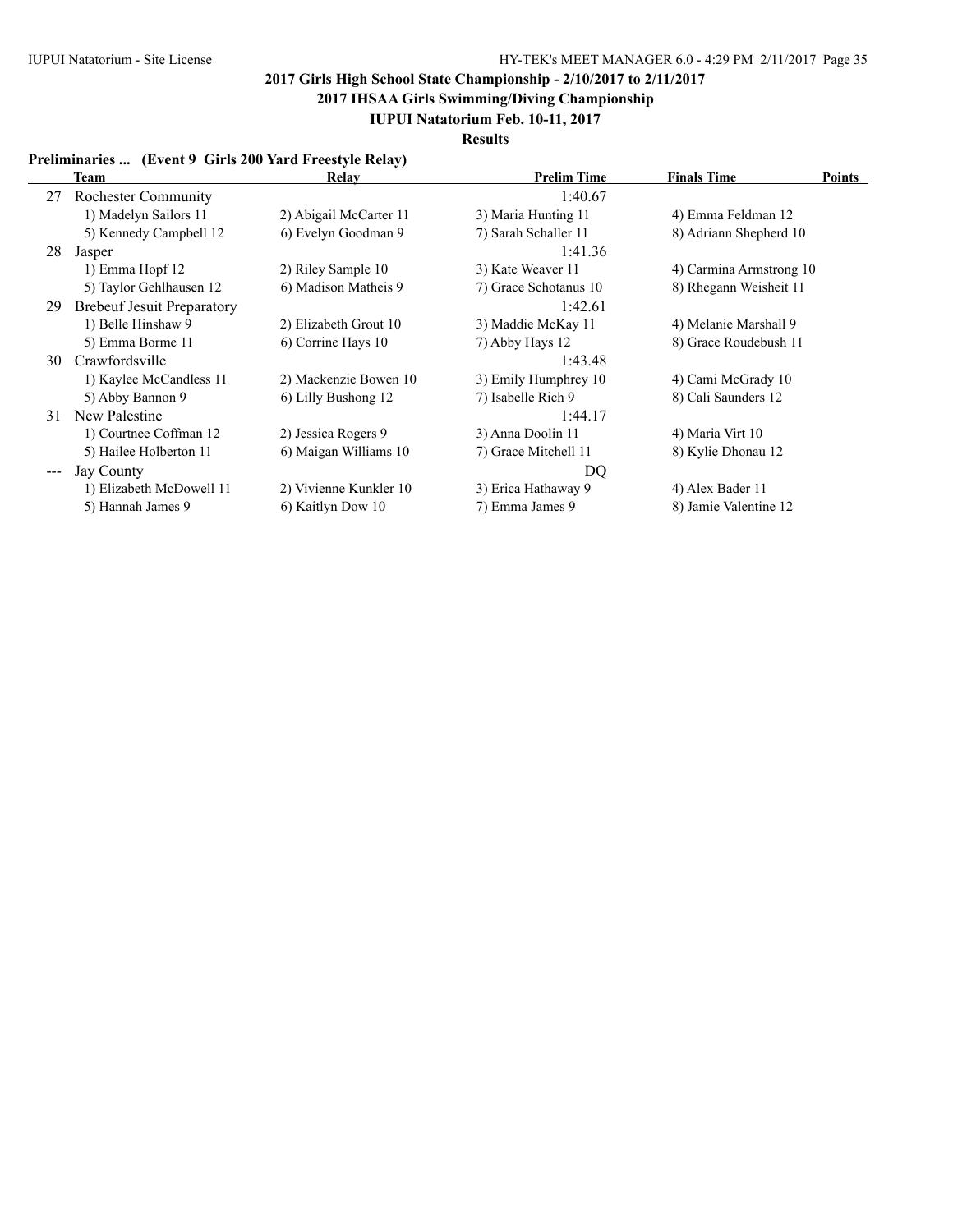**2017 IHSAA Girls Swimming/Diving Championship**

### **IUPUI Natatorium Feb. 10-11, 2017**

**Results**

**Event 9 Girls 200 Yard Freestyle Relay**

**State Record: 1:30.72 \* 2015 Carmel**

**T. Rothrock, C. Adams, K.Smith, V. Burchill**

|                 | <b>Team</b>                                   | <b>Relay</b>           |                | <b>Seed Time</b>         | <b>Prelim Time</b>        |
|-----------------|-----------------------------------------------|------------------------|----------------|--------------------------|---------------------------|
|                 | Preliminaries                                 |                        |                |                          |                           |
| 1               | Carmel                                        |                        |                | 1:35.60                  | 1:34.52                   |
|                 | 1) Alyssa Conley 11                           | 2) Avery Williams 9    |                | 3) Rachel Young 10       | 4) Kelly Pash 10          |
|                 | 5) Grace Pangburn 10                          | 6) Emma Nordin 12      |                | 7) Samantha Waples 11    | 8) Ellie Kight 12         |
|                 | 24.16                                         | 48.00 (23.84)          | 1:11.66(23.66) | 1:34.52 (22.86)          |                           |
|                 | 2 Penn                                        |                        |                | 1:35.34                  | 1:35.09                   |
|                 | 1) Meagan Ronci 12                            | 2) Madilyn Ziegert 10  |                | 3) Sydney Acito 11       | 4) Makenna Bottorff 11    |
|                 | 5) Sophia Darr 9                              | 6) Kionna Clayton 12   |                | 7) Ally Langfeldt 11     | 8) Kayla Molnar 12        |
|                 | 23.81                                         | 47.08 (23.27)          | 1:11.08(24.00) | 1:35.09(24.01)           |                           |
| 3               | North Central (Indpls)                        |                        |                | 1:37.25                  | 1:35.22                   |
|                 | 1) Mary Kaitlyn McPherson 11                  | 2) Shannon Glesing 12  |                | 3) Hope Christy 12       | 4) Kathleen Hanley 12     |
|                 | 5) Grace Lough 9                              | 6) Emma Taylor 12      |                | 7) Sophie Beck 11        | 8) Claudia Buddenbaum 9   |
|                 | 24.17                                         | 47.68 (23.51)          | 1:11.45(23.77) | 1:35.22(23.77)           |                           |
| 4               | Chesterton                                    |                        |                | 1:35.31                  | 1:35.29                   |
|                 | 1) Andrea Hanas 12                            | 2) Cara Kroeger 12     |                | 3) Cameron Klimczak 12   | 4) Lauryn Kallay 11       |
|                 | 5) Mackenzie Kirkham 12                       | 6) Jadah Eshenaur 10   |                | 7) Abi Raines 9          | 8) Katie Craig 11         |
|                 | 23.89                                         | 47.29 (23.40)          | 1:11.37(24.08) | 1:35.29(23.92)           |                           |
|                 | Carroll (Fort Wayne)                          |                        |                | 1:35.98                  | 1:35.68                   |
| 5               |                                               |                        |                |                          |                           |
|                 | 1) Abigail Johnston 12<br>5) Veronica Lantz 9 | 2) Abigail Young 12    |                | 3) Grace Hanna 9         | 4) Mallory Jackson 9      |
|                 |                                               | 6) Avery Brooks 10     |                | 7) Vanessa Venderley 12  | 8) Mya VanderHagen 9      |
|                 | 23.77                                         | 48.04 (24.27)          | 1:12.04(24.00) | 1:35.68(23.64)           |                           |
| 6               | Fishers                                       |                        |                | 1:34.85                  | 1:35.78                   |
|                 | 1) Amilia Nusbaum 11                          | 2) Ellen Fero 9        |                | 3) Kyla Srncik 9         | 4) Lauryn Parrish 12      |
|                 | 5) Samantha Hietpas 10                        | 6) Hannah Pratt 9      |                | 7) Emma Julien 9         | 8) Miya Wai 10            |
|                 | 24.37                                         | 48.63 (24.26)          | 1:12.47(23.84) | 1:35.78(23.31)           |                           |
| $7\phantom{.0}$ | Northridge                                    |                        |                | 1:37.36                  | 1:36.38                   |
|                 | 1) Lauren Miller 11                           | 2) Kenzie Weber 9      |                | 3) Jenna Nethercutt 9    | 4) Katie Hughes 12        |
|                 | 5) Sydnee Emerson 11                          | 6) Caitlin Clark 9     |                | 7) Jenna Miller 11       | 8) Jocelyn Burbrink 11    |
|                 | 23.89                                         | 48.12 (24.23)          | 1:12.24(24.12) | 1:36.38(24.14)           |                           |
| 8               | Franklin Community                            |                        |                | 1:37.86                  | 1:36.62                   |
|                 | 1) Scarlet Friend 10                          | 2) Abi Gibson 12       |                | 3) Carla Gildersleeve 10 | 4) Ali Terrell 10         |
|                 | 5) Sarah Hoffman 9                            | 6) Jessie Fraley 10    |                | 7) Ella Pheifer 11       | 8) Gracie Bennett 10      |
|                 | 24.40                                         | 48.69 (24.29)          | 1:12.37(23.68) | 1:36.62(24.25)           |                           |
| 9               | Crown Point                                   |                        |                | 1:37.21                  | 1:36.86                   |
|                 | 1) Anna McCormick 12                          | 2) Kelsi Artim 12      |                | 3) Hannah Kukurugya 12   | 4) Jordan Artim 9         |
|                 | 5) Caroline Kruit 11                          | 6) Kaitlin Gardner 9   |                | 7) Rebekah Letcher 10    | 8) Sydney Johnson 12      |
|                 | 25.59                                         | 49.75 (24.16)          | 1:12.74(22.99) | 1:36.86(24.12)           |                           |
|                 | 10 South Bend St Joseph                       |                        |                | 1:37.08                  | 1:36.91                   |
|                 | 1) Aislinn Walsh 10                           | 2) Ashley Jenkins 11   |                | 3) Clare Jachim 9        | 4) Lydia Schaeffer 11     |
|                 | 5) Katelyn James 11                           | 6) Margaret Barrett 10 |                | 7) Abigail Feltzer 10    | 8) Alexandra Spaulding 12 |
|                 | 23.54                                         | 47.51 (23.97)          | 1:12.58(25.07) | 1:36.91(24.33)           |                           |
| 11              | Hamilton Southeastern                         |                        |                | 1:35.45                  | 1:36.96                   |
|                 | 1) Emily Barnes 11                            | 2) Sydney Knurek 12    |                | 3) Abby Taylor 10        | 4) Katie Mueller 10       |
|                 | 5) Bri Saple 9                                | 6) Hannah Ballard 12   |                |                          |                           |
|                 |                                               |                        |                | 7) Hannah Taylor 12      | 8) Meghan Cleckner 10     |
|                 | 23.88                                         | 47.90 (24.02)          | 1:12.57(24.67) | 1:36.96(24.39)           |                           |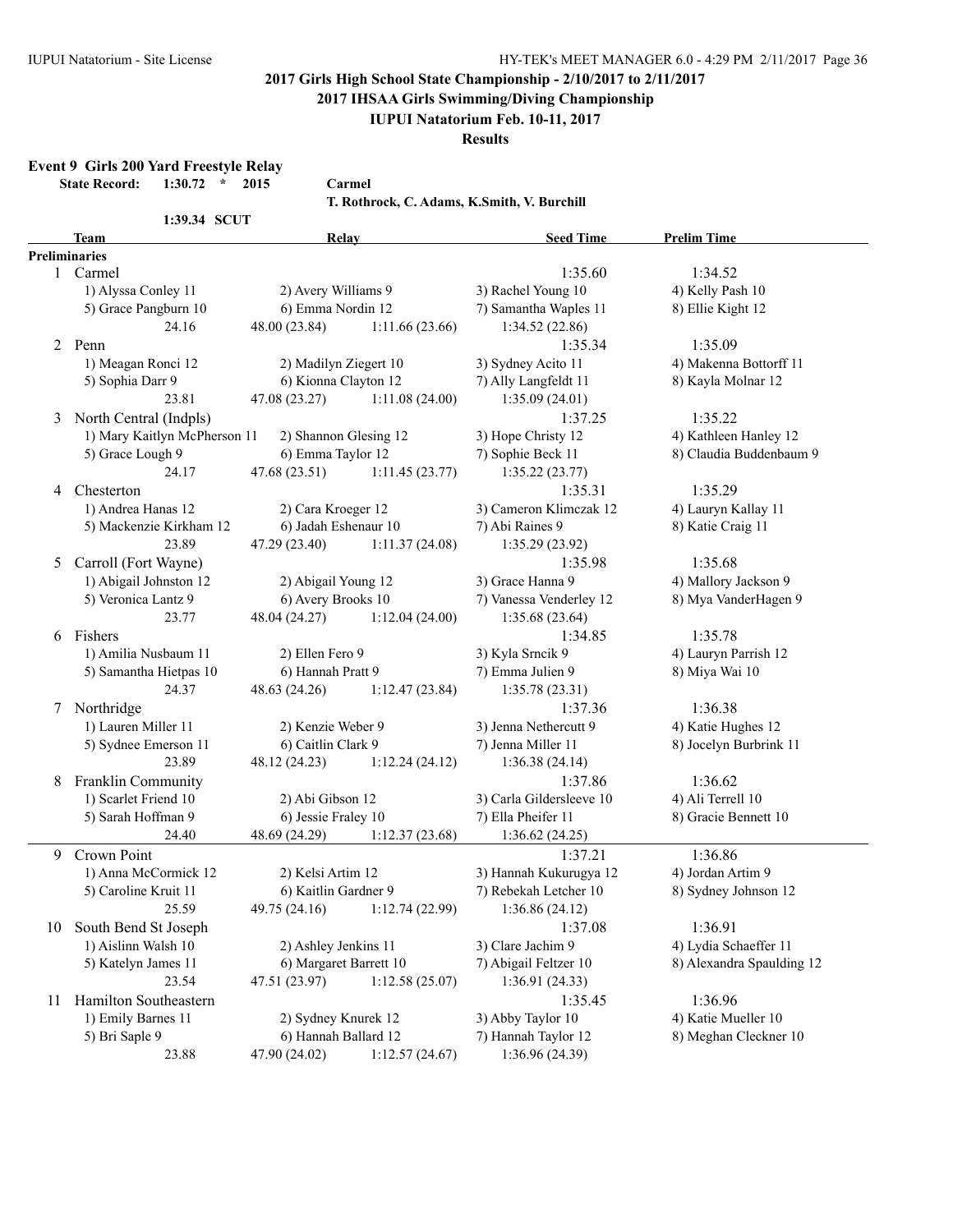**2017 IHSAA Girls Swimming/Diving Championship**

**IUPUI Natatorium Feb. 10-11, 2017**

**Results**

### **Preliminaries ... (Event 9 Girls 200 Yard Freestyle Relay)**

|    | <b>Team</b>                      | Relay                   |                           | <b>Seed Time</b>        | <b>Prelim Time</b>       |
|----|----------------------------------|-------------------------|---------------------------|-------------------------|--------------------------|
| 12 | Castle                           |                         |                           | 1:36.99                 | 1:37.43                  |
|    | 1) Maddie Wilson 11              | 2) Kaitlyn Porter 9     |                           | 3) Krislyn Porter 11    | 4) Callie Wilhite 11     |
|    | 5) Sophie Treski 11              | 6) Kelly Kolleck 12     |                           |                         |                          |
|    | 24.73                            | 48.67 (23.94)           | 1:13.04(24.37)            | 1:37.43(24.39)          |                          |
| 13 | <b>Bloomington North</b>         |                         |                           | 1:37.79                 | 1:37.71                  |
|    | 1) Melinda Wang 10               | 2) Emma Mohn 11         |                           | 3) Emmy Bright 11       | 4) Alicia DeMars 12      |
|    | 5) Teya Tabbal 9                 | 6) Sonia Rista 12       |                           | 7) Anna Kindred 12      | 8) Ryan Paquette 11      |
|    | 24.56                            | 48.48 (23.92)           | 1:13.05(24.57)            | 1:37.71(24.66)          |                          |
| 14 | South Bend Riley                 |                         |                           | 1:37.42                 | 1:37.75                  |
|    | 1) Anna Kirkpatrick 12           |                         | 2) Abigail Kirkpatrick 12 | 3) Allison Walker 12    | 4) Madison Blakesley 11  |
|    | 5) McKenna Mast 10               | 6) Hannah Oross 11      |                           | 7) Alexis Jozwiak 11    | 8) Katherine Walker 11   |
|    | 24.48                            | 48.42 (23.94)           | 1:13.40 (24.98)           | 1:37.75(24.35)          |                          |
| 15 | <b>Evansville Reitz Memorial</b> |                         |                           | 1:36.92                 | 1:37.81                  |
|    | 1) Meg Tharp 12                  | 2) Amy Goris 11         |                           | 3) Mia Miller 12        | 4) Elizabeth Broshears 9 |
|    | 5) Addie Schnautz 10             | 6) Izzy Haseman 9       |                           | 7) Ellie Schnautz 12    | 8) Anna McCoy 9          |
|    | 25.08                            | 49.97 (24.89)           | 1:14.73(24.76)            | 1:37.81(23.08)          |                          |
| 16 | Oak Hill                         |                         |                           | 1:39.89                 | 1:38.12                  |
|    | 1) Olivia Smith 11               | 2) Kinsey Price 10      |                           | 3) Khloe Price 10       | 4) Emma Travis 12        |
|    | 5) Tori Templin 11               | 6) Leslie Tibbets 11    |                           | 7) Maggi Austin 11      | 8) Lizzie Wood 10        |
|    | 25.60                            | 50.67 (25.07)           | 1:15.00(24.33)            | 1:38.12(23.12)          |                          |
| 17 | Zionsville                       |                         |                           | 1:39.18                 | 1:38.55                  |
|    | 1) Cassidy Sampson 12            | 2) Valerie Gayheart 11  |                           | 3) Anna Firebaugh 9     | 4) Claire Brewer 11      |
|    | 5) Gretta DeCoursey 12           | 6) Claudia Pobanz 11    |                           | 7) Clarice Miles 12     | 8) Tessa Wrightson 11    |
|    | 24.60                            | 49.06 (24.46)           | 1:14.38(25.32)            | 1:38.55(24.17)          |                          |
| 18 | Yorktown                         |                         |                           | 1:38.88                 | 1:38.63                  |
|    | 1) Morgan Hicks 12               | 2) Elle Nowakowski 12   |                           | 3) Meredith Gray 11     | 4) Emily Weiss 10        |
|    | 5) Catherine Grasso 10           | 6) Munthira Raju 10     |                           | 7) Kaitlynn Santino 10  | 8) Chloe Duncan 12       |
|    | 24.99                            | 49.57 (24.58)           | 1:14.63(25.06)            | 1:38.63(24.00)          |                          |
| 19 | Columbus North                   |                         |                           | 1:38.09                 | 1:38.79                  |
|    | 1) Alexandra Nusawardhana 12     | 2) Elizabeth King 9     |                           | 3) Olivia Morlok 9      | 4) Darby Coles 12        |
|    | 5) Madison Sandlin 10            | 6) Kaitlyn Niebrugge 11 |                           | 7) Allison Collins 12   | 8) Rachel Gutman 10      |
|    | 25.07                            | 49.55 (24.48)           | 1:14.95(25.40)            | 1:38.79 (23.84)         |                          |
| 20 | Homestead                        |                         |                           | 1:40.05                 | 1:39.30                  |
|    | 1) Sarah Carter 12               | 2) Megan Johnson 12     |                           | 3) Cara Allen 12        | 4) Samantha Hinkleman 11 |
|    | 5) Kiley Maher 10                | 6) Shelby Crist 10      |                           | 7) Kendal Sagear 10     | 8) Leah Koob 9           |
|    | 25.34                            | 48.59 (23.25)           | 1:13.65(25.06)            | 1:39.30(25.65)          |                          |
| 21 | Munster                          |                         |                           | 1:36.25                 | 1:39.38                  |
|    | 1) Maggie Vaitkus 12             | 2) Megan Wimmer 12      |                           | 3) Jennifer Lockhart 10 | 4) Kay Foley 10          |
|    | 5) Leah John 10                  | 6) Samantha Buffano 9   |                           | 7) Audrey Beck 10       | 8) Brisa Bohling 10      |
|    | 26.06                            | 49.76 (23.70)           | 1:14.93(25.17)            | 1:39.38(24.45)          |                          |
| 22 | <b>Mount Vernon</b>              |                         |                           | 1:39.20                 | 1:39.68                  |
|    | 1) Pearl Muensterman 11          | 2) Elizabeth Cox 10     |                           | 3) Olivia Trent 11      | 4) Cora Epley 10         |
|    | 5) Taylor Collins 9              |                         | 6) Elizabeth Saltzman 10  | 7) Elaine Thomas 12     | 8) Meredith Crawford 10  |
|    | 24.46                            | 49.53 (25.07)           | 1:14.72(25.19)            | 1:39.68(24.96)          |                          |
| 23 | Seymour                          |                         |                           | 1:39.78                 | 1:40.01                  |
|    | 1) Katie Turner 11               |                         | 2) Sarah Montgomery 12    | 3) Nastya Yakovlyeva 12 | 4) Kenzie Persinger 12   |
|    | 5) Molly Hayes 11                | 6) Helen Kelsch 11      |                           | 7) Alexa McKinney 11    | 8) Bailee Wolfe 9        |
|    | 25.31                            | 50.09 (24.78)           | 1:15.12(25.03)            | 1:40.01(24.89)          |                          |
|    | 24 Westfield                     |                         |                           | 1:39.18                 | 1:40.22                  |
|    | 1) Erin Verbrugge 10             | 2) Mia Herzog 10        |                           | 3) Kerry Effinger 10    | 4) Lily Hunter 10        |
|    | 5) Julia Hawkins 12              | 6) Lexi Hall 9          |                           | 7) Lauren Rowe 10       | 8) Victoria Coy 12       |
|    | 25.01                            | 49.58 (24.57)           | 1:14.74(25.16)            | 1:40.22 (25.48)         |                          |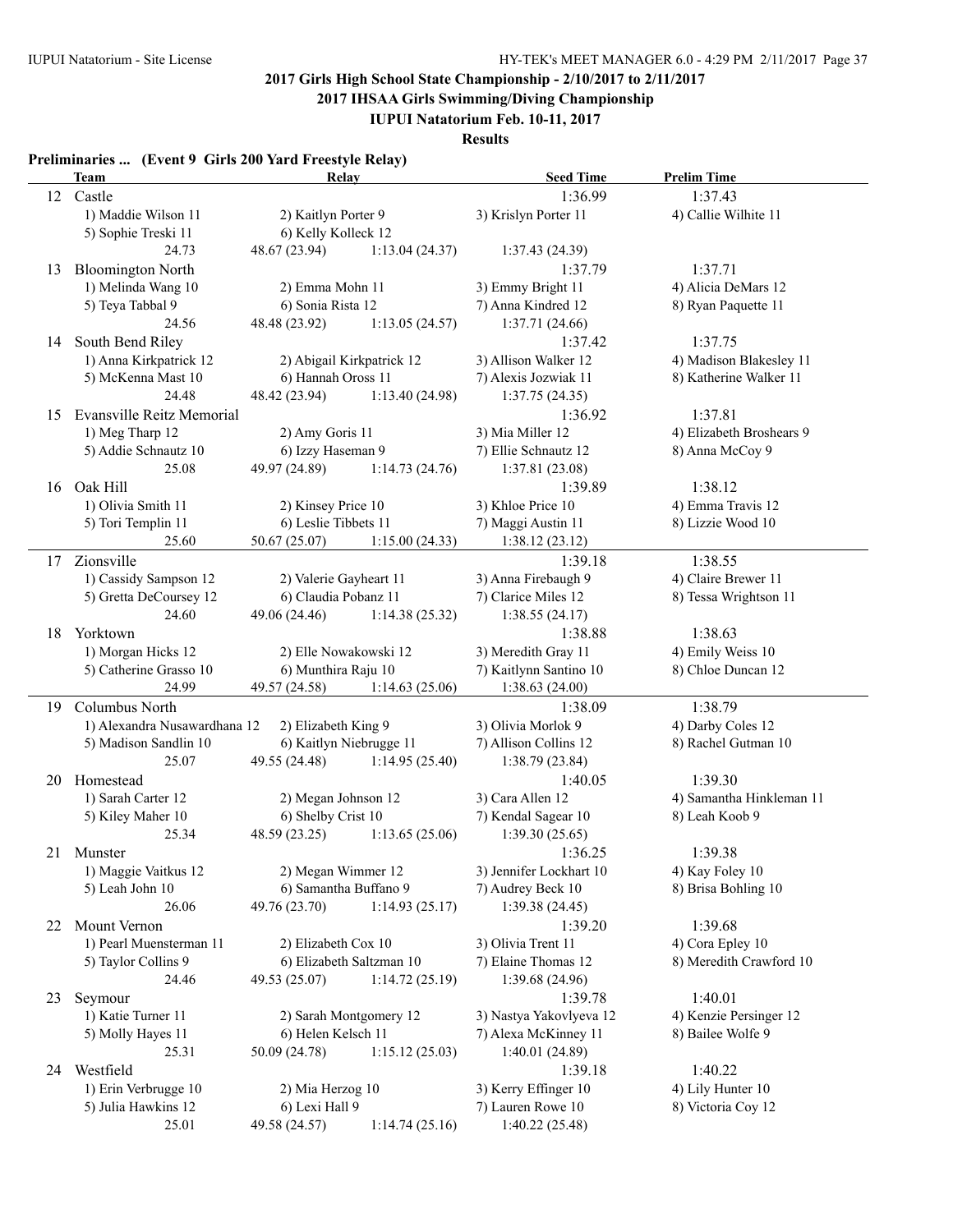**2017 IHSAA Girls Swimming/Diving Championship**

**IUPUI Natatorium Feb. 10-11, 2017**

**Results**

### **Preliminaries ... (Event 9 Girls 200 Yard Freestyle Relay)**

|     | <b>Team</b>                       | Relay                  |                       | <b>Seed Time</b>        | <b>Prelim Time</b>        |
|-----|-----------------------------------|------------------------|-----------------------|-------------------------|---------------------------|
| 25  | Terre Haute South Vigo            |                        |                       | 1:40.52                 | 1:40.34                   |
|     | 1) Corynn Christjansen 12         | 2) Brittany Scott 12   |                       | 3) Hannah Gage 12       | 4) Alayna Moore 12        |
|     | 5) Leona Gibson 10                | 6) Camille Mendoza 10  |                       | 7) Anna Dubois 10       | 8) Kaelin Christjansen 10 |
|     | 25.19                             | 50.65(25.46)           | 1:15.19(24.54)        | 1:40.34(25.15)          |                           |
| 26  | Concord                           |                        |                       | 1:40.26                 | 1:40.38                   |
|     | 1) MaKayla Miller 10              | 2) Veronica Lidy 11    |                       | 3) Daniella Bessonov 11 | 4) Olivia Trout 10        |
|     | 5) Maddisen Lantz 11              | 6) Elexis Ott 9        |                       | 7) Alexandrea Beer 11   | 8) Jillian Dawson 10      |
|     | 24.65                             | 50.11 (25.46)          | 1:15.48(25.37)        | 1:40.38 (24.90)         |                           |
| 27  | <b>Rochester Community</b>        |                        |                       | 1:40.15                 | 1:40.67                   |
|     | 1) Madelyn Sailors 11             | 2) Abigail McCarter 11 |                       | 3) Maria Hunting 11     | 4) Emma Feldman 12        |
|     | 5) Kennedy Campbell 12            | 6) Evelyn Goodman 9    |                       | 7) Sarah Schaller 11    | 8) Adriann Shepherd 10    |
|     | 24.30                             | 49.46 (25.16)          | 1:15.91(26.45)        | 1:40.67(24.76)          |                           |
| 28  | Jasper                            |                        |                       | 1:41.22                 | 1:41.36                   |
|     | 1) Emma Hopf 12                   | 2) Riley Sample 10     |                       | 3) Kate Weaver 11       | 4) Carmina Armstrong 10   |
|     | 5) Taylor Gehlhausen 12           | 6) Madison Matheis 9   |                       | 7) Grace Schotanus 10   | 8) Rhegann Weisheit 11    |
|     | 25.19                             | 51.71 (26.52)          | 1:17.28(25.57)        | 1:41.36 (24.08)         |                           |
| 29  | <b>Brebeuf Jesuit Preparatory</b> |                        |                       | 1:41.83                 | 1:42.61                   |
|     | 1) Belle Hinshaw 9                | 2) Elizabeth Grout 10  |                       | 3) Maddie McKay 11      | 4) Melanie Marshall 9     |
|     | 5) Emma Borme 11                  | 6) Corrine Hays 10     |                       | 7) Abby Hays 12         | 8) Grace Roudebush 11     |
|     | 24.79                             | 51.42(26.63)           | 1:17.73(26.31)        | 1:42.61(24.88)          |                           |
| 30  | Crawfordsville                    |                        |                       | 1:41.89                 | 1:43.48                   |
|     | 1) Kaylee McCandless 11           |                        | 2) Mackenzie Bowen 10 | 3) Emily Humphrey 10    | 4) Cami McGrady 10        |
|     | 5) Abby Bannon 9                  | 6) Lilly Bushong 12    |                       | 7) Isabelle Rich 9      | 8) Cali Saunders 12       |
|     | 26.46                             | 51.52(25.06)           | 1:17.78(26.26)        | 1:43.48(25.70)          |                           |
| 31  | New Palestine                     |                        |                       | 1:41.85                 | 1:44.17                   |
|     | 1) Courtnee Coffman 12            | 2) Jessica Rogers 9    |                       | 3) Anna Doolin 11       | 4) Maria Virt 10          |
|     | 5) Hailee Holberton 11            | 6) Maigan Williams 10  |                       | 7) Grace Mitchell 11    | 8) Kylie Dhonau 12        |
|     | 25.12                             | 51.62 (26.50)          | 1:18.24(26.62)        | 1:44.17(25.93)          |                           |
| --- | <b>Jay County</b>                 |                        |                       | 1:44.70                 | <b>DQ</b>                 |
|     | 1) Elizabeth McDowell 11          | 2) Vivienne Kunkler 10 |                       | 3) Erica Hathaway 9     | 4) Alex Bader 11          |
|     | 5) Hannah James 9                 | 6) Kaitlyn Dow 10      |                       | 7) Emma James 9         | 8) Jamie Valentine 12     |
|     | 26.26                             | 53.79 (27.53)          | 1:20.86(27.07)        | DQ (24.25)              |                           |
|     |                                   |                        |                       |                         |                           |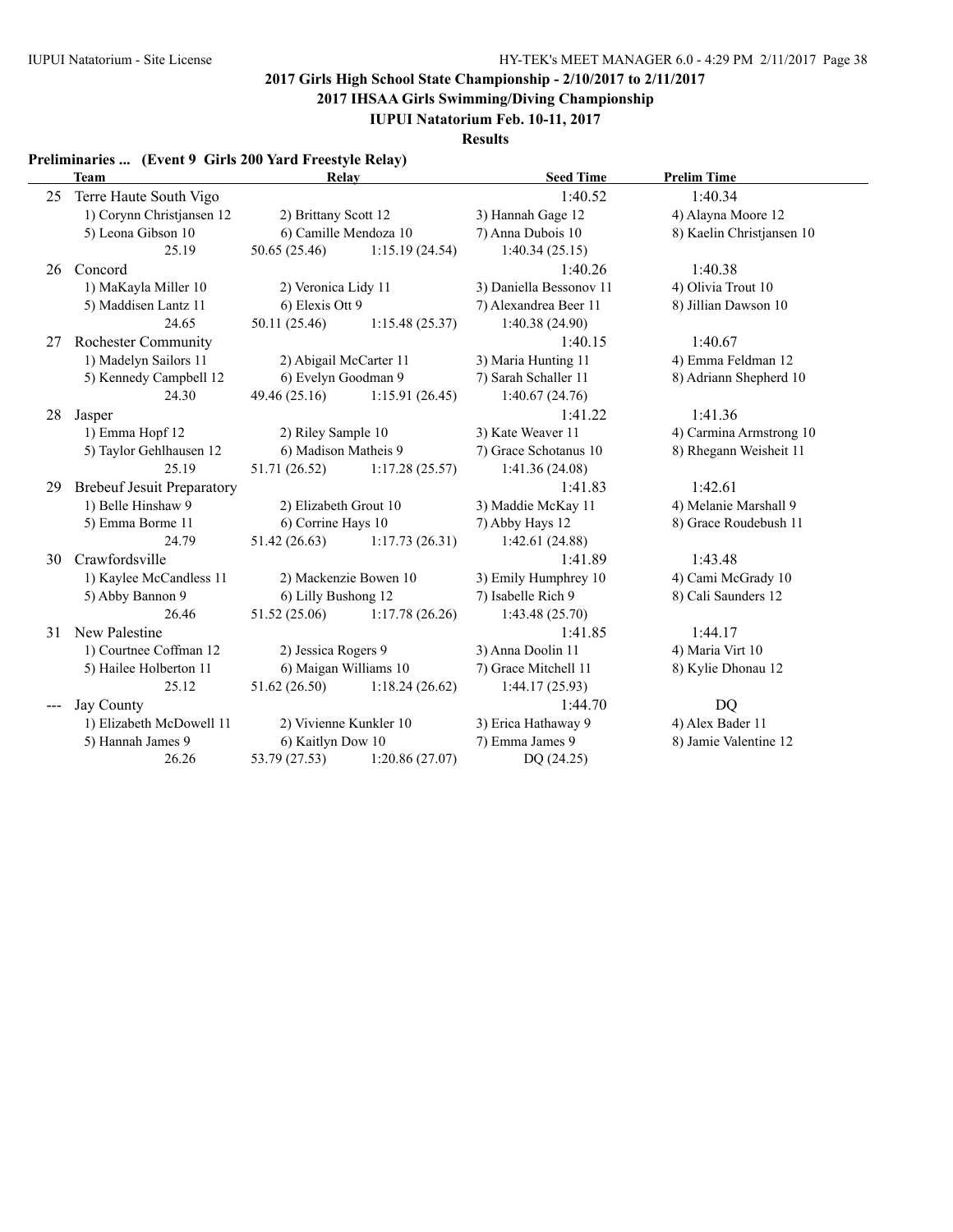**2017 IHSAA Girls Swimming/Diving Championship**

### **IUPUI Natatorium Feb. 10-11, 2017**

**Results**

#### **Event 10 Girls 100 Yard Backstroke**

|                  | <b>State Record:</b><br>$51.65$ * 2016 |               | <b>Claire Adams, Carmel</b> |                    |                    |               |
|------------------|----------------------------------------|---------------|-----------------------------|--------------------|--------------------|---------------|
|                  | 57.89 SCUT                             |               |                             |                    |                    |               |
|                  | Name                                   |               | Yr School                   | <b>Prelim Time</b> | <b>Finals Time</b> | <b>Points</b> |
| A - Final        |                                        |               |                             |                    |                    |               |
|                  | 1 Grace Haskett                        |               | 12 Bloomington South        | 53.81              | 53.38              | 20            |
|                  | 25.97                                  | 53.38 (27.41) |                             |                    |                    |               |
|                  | 2 Sammie Burchill                      |               | 12 Carmel                   | 53.85              | 53.71              | 17            |
|                  | 26.25                                  | 53.71 (27.46) |                             |                    |                    |               |
|                  | 3 Tessa Wrightson                      |               | 11 Zionsville               | 53.88              | 54.27              | 16            |
|                  | 26.68                                  | 54.27 (27.59) |                             |                    |                    |               |
|                  | 4 Whitney Brown                        |               | 11 Castle                   | 56.07              | 56.03              | 15            |
|                  | 27.31                                  | 56.03 (28.72) |                             |                    |                    |               |
|                  | 5 Grace Pangburn                       |               | 10 Carmel                   | 55.92              | 56.16              | 14            |
|                  | 27.65                                  | 56.16 (28.51) |                             |                    |                    |               |
| 6                | Jaclyn Klimczak                        |               | 10 Chesterton               | 55.88              | 56.47              | 13            |
|                  | 27.72                                  | 56.47 (28.75) |                             |                    |                    |               |
| 7                | Abigail Harter                         |               | 9 Hamilton Southeastern     | 56.14              | 56.50              | 12            |
|                  | 27.48                                  | 56.50 (29.02) |                             |                    |                    |               |
|                  | 8 Cara Kroeger                         |               | 12 Chesterton               | 55.81              | 56.59              | 11            |
|                  | 27.63                                  | 56.59 (28.96) |                             |                    |                    |               |
| <b>B</b> - Final |                                        |               |                             |                    |                    |               |
|                  | 9 Cassidy Sampson                      |               | 12 Zionsville               | 56.80              | 56.25              | 9             |
|                  | 27.20                                  | 56.25 (29.05) |                             |                    |                    |               |
|                  | 10 Mallory Jackson                     |               | 9 Carroll (Fort Wayne)      | 56.15              | 56.43              | 7             |
|                  | 27.59                                  | 56.43 (28.84) |                             |                    |                    |               |
|                  | 11 Lauren Miller                       |               | 11 Northridge               | 57.65              | 56.44              | 6             |
|                  | 27.30                                  | 56.44 (29.14) |                             |                    |                    |               |
|                  | 12 Taylor Conley                       |               | 9 Carmel                    | 56.98              | 56.85              | 5             |
|                  | 27.90                                  | 56.85 (28.95) |                             |                    |                    |               |
| 13               | <b>Brooke Atkins</b>                   |               | 10 Lawrence North           | 57.20              | 57.27              | 4             |
|                  | 27.60                                  | 57.27 (29.67) |                             |                    |                    |               |
|                  | 14 Erin Verbrugge                      |               | 10 Westfield                | 57.69              | 57.70              | 3             |
|                  | 28.00                                  | 57.70 (29.70) |                             |                    |                    |               |
| 15               | Jessie Fraley                          |               | 10 Franklin Community       | 57.60              | 57.86              | 2             |
|                  | 28.14                                  | 57.86 (29.72) |                             |                    |                    |               |
|                  | 16 Meredith Gray                       |               | 11 Yorktown                 | 56.48              | 58.31              | 1             |
|                  | 27.97                                  | 58.31 (30.34) |                             |                    |                    |               |
|                  | <b>Preliminaries</b>                   |               |                             |                    |                    |               |
|                  | 17 Scarlet Friend                      |               | 10 Franklin Community       | 57.86              |                    |               |
| 18               | Alexis Wilhoit                         |               | 10 Indian Creek             | 58.04              |                    |               |
| 19               | Lauren Thompson                        | 10            | Floyd Central               | 58.05              |                    |               |
| $*20$            | Grace Hanna                            | 9.            | Carroll (Fort Wayne)        | 58.50              |                    |               |
| $*20$            | Alyssa Cyrus                           | 9             | Norwell                     | 58.50              |                    |               |
| 22               | Anna Kirkpatrick                       | 12            | South Bend Riley            | 58.66              |                    |               |
| 23               | Alexandra Nusawardhana                 | 12            | Columbus North              | 58.92              |                    |               |
| 24               | Ashley Jenkins                         | 11            | South Bend St Joseph        | 59.11              |                    |               |
| 25               | Maddisen Lantz                         | 11            | Concord                     | 59.17              |                    |               |
| 26               | Delaney Wihebrink                      | 10            | Warsaw Community            | 59.23              |                    |               |
| 27               | Natalie Bohnert                        | 10            | Pike Central                | 59.74              |                    |               |
| 28               | Apsara Sakbun                          | 10            | Terre Haute South Vigo      | 59.87              |                    |               |
| 29               | McKenzie Vogel                         | 9             | <b>Twin Lakes</b>           | 59.96              |                    |               |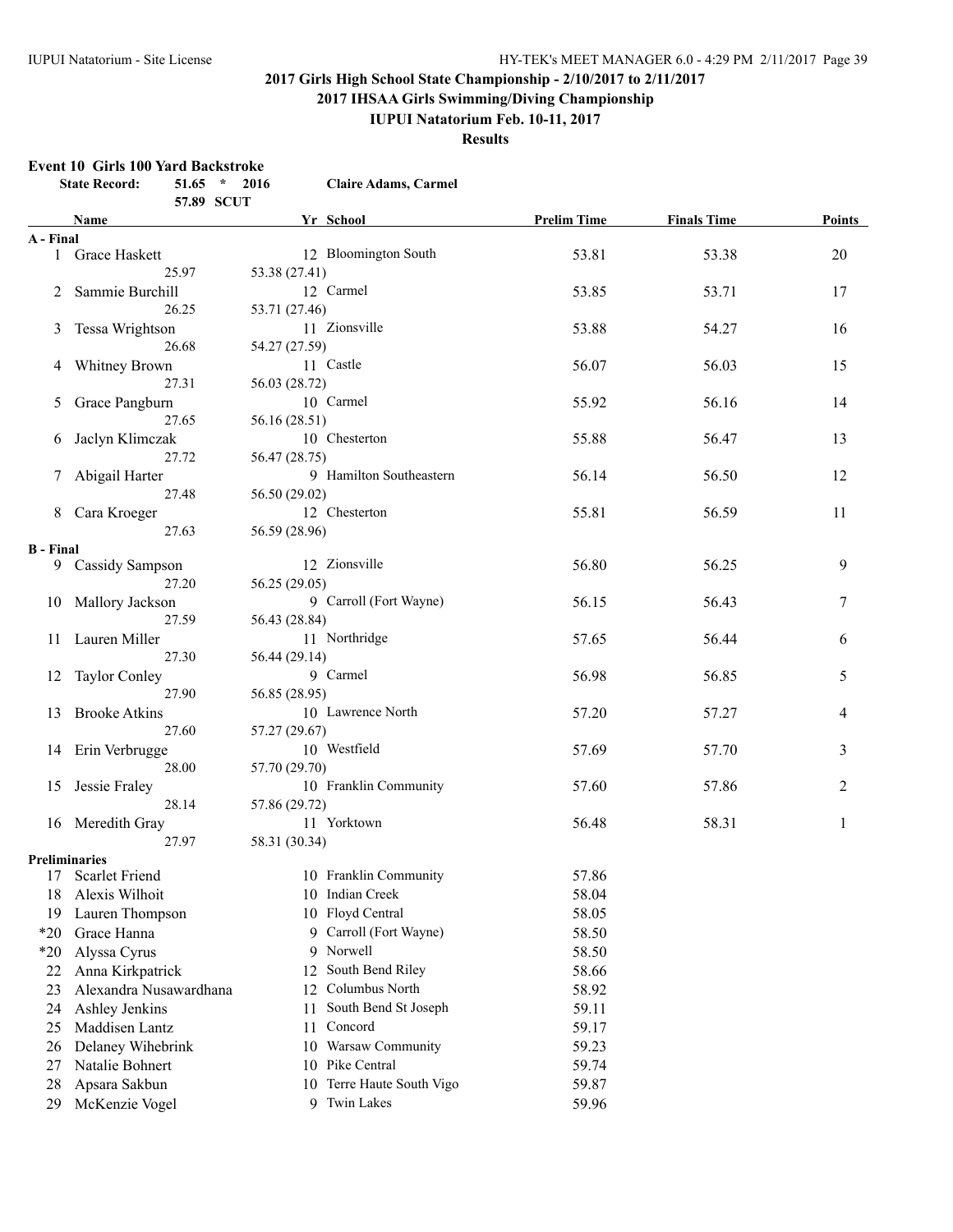**2017 IHSAA Girls Swimming/Diving Championship**

## **IUPUI Natatorium Feb. 10-11, 2017**

# **Results**

### **Preliminaries ... (Event 10 Girls 100 Yard Backstroke)**

|    | <b>Name</b>       | Yr School      | <b>Prelim Time</b> | <b>Finals Time</b> | <b>Points</b> |
|----|-------------------|----------------|--------------------|--------------------|---------------|
| 30 | Jennifer Dreessen | 10 Brownsburg  | 1:01.03            |                    |               |
|    | 31 Aubrey Davis   | 11 Centerville | 1:01.51            |                    |               |
| 32 | Elizabeth Hanas   | 9 Munster      | 1:02.86            |                    |               |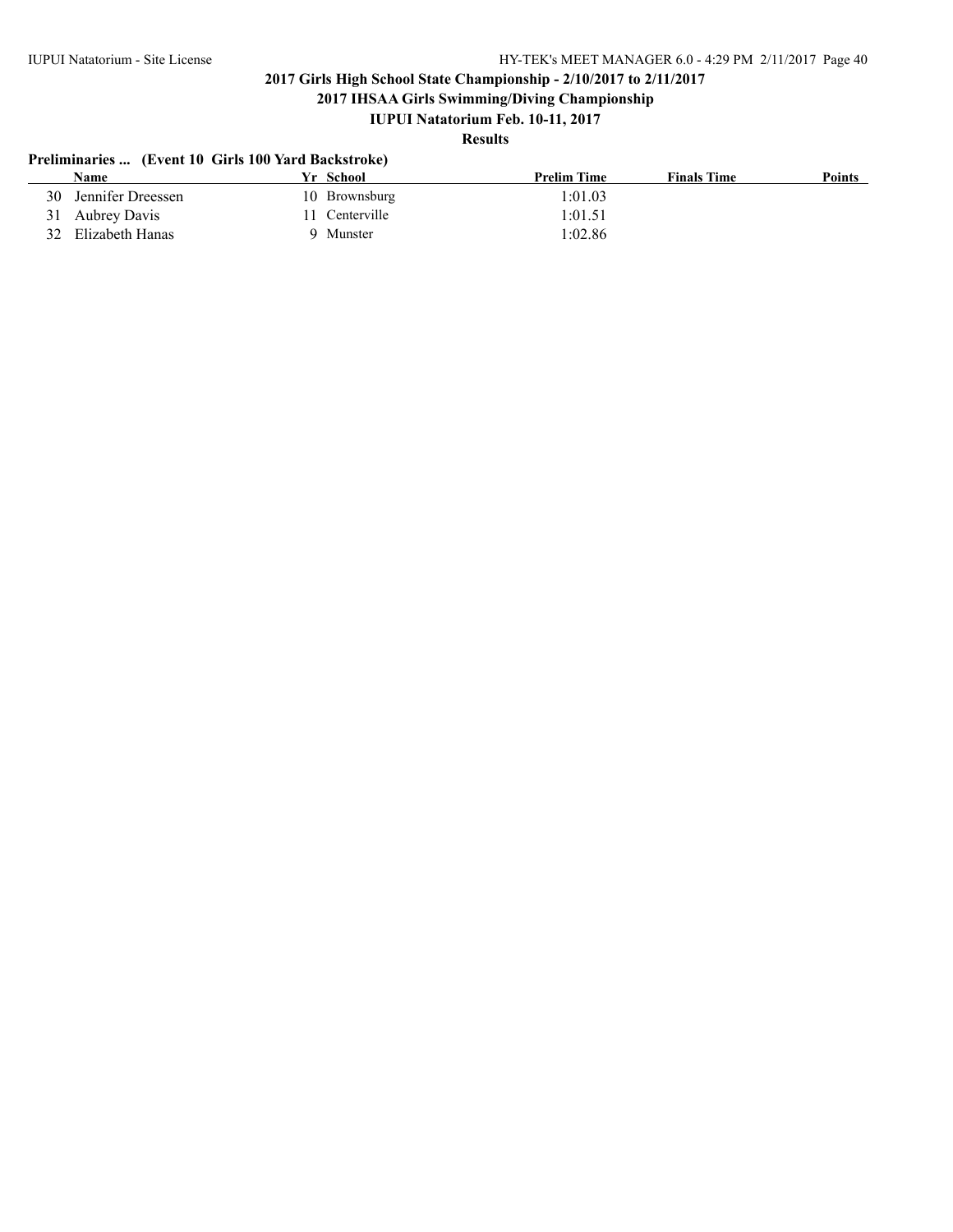**2017 IHSAA Girls Swimming/Diving Championship**

## **IUPUI Natatorium Feb. 10-11, 2017**

**Results**

#### **Event 10 Girls 100 Yard Backstroke**

|                 | <b>State Record:</b>                    |                | $51.65$ * 2016                 | <b>Claire Adams, Carmel</b> |           |                    |  |
|-----------------|-----------------------------------------|----------------|--------------------------------|-----------------------------|-----------|--------------------|--|
|                 |                                         |                | 57.89 SCUT                     |                             |           |                    |  |
|                 | Name                                    |                |                                | Yr School                   | Seed Time | <b>Prelim Time</b> |  |
|                 | <b>Preliminaries</b><br>1 Grace Haskett |                |                                | 12 Bloomington South        | 55.06     | 53.81              |  |
| 2               | Sammie Burchill                         | 26.11          | 53.81 (27.70)                  | 12 Carmel                   | 54.84     | 53.85              |  |
| 3               | Tessa Wrightson                         | 26.09          | 53.85 (27.76)                  | 11 Zionsville               | 55.04     | 53.88              |  |
| 4               | Cara Kroeger                            | 26.31          | 53.88 (27.57)                  | 12 Chesterton               | 55.38     | 55.81              |  |
| 5               | Jaclyn Klimczak                         | 27.18          | 55.81 (28.63)                  | 10 Chesterton               | 56.35     | 55.88              |  |
| 6               | Grace Pangburn                          | 27.21          | 55.88 (28.67)                  | 10 Carmel                   | 56.79     | 55.92              |  |
| $7\phantom{.0}$ | Whitney Brown                           | 27.26<br>27.40 | 55.92 (28.66)<br>56.07 (28.67) | 11 Castle                   | 56.06     | 56.07              |  |
| 8               | Abigail Harter                          | 27.26          | 56.14 (28.88)                  | 9 Hamilton Southeastern     | 56.47     | 56.14              |  |
|                 | 9 Mallory Jackson                       | 27.53          | 56.15 (28.62)                  | 9 Carroll (Fort Wayne)      | 56.01     | 56.15              |  |
|                 | 10 Meredith Gray                        | 27.24          | 56.48 (29.24)                  | 11 Yorktown                 | 56.79     | 56.48              |  |
| 11              | Cassidy Sampson                         | 27.41          | 56.80 (29.39)                  | 12 Zionsville               | 56.68     | 56.80              |  |
| 12              | <b>Taylor Conley</b>                    | 27.70          | 56.98 (29.28)                  | 9 Carmel                    | 57.77     | 56.98              |  |
| 13              | <b>Brooke Atkins</b>                    | 27.59          | 57.20 (29.61)                  | 10 Lawrence North           | 57.09     | 57.20              |  |
|                 | 14 Jessie Fraley                        | 28.03          | 57.60 (29.57)                  | 10 Franklin Community       | 57.65     | 57.60              |  |
|                 | 15 Lauren Miller                        | 27.97          | 57.65 (29.68)                  | 11 Northridge               | 56.76     | 57.65              |  |
|                 | 16 Erin Verbrugge                       | 28.17          | 57.69 (29.52)                  | 10 Westfield                | 56.68     | 57.69              |  |
| 17              | <b>Scarlet Friend</b>                   | 28.22          | 57.86 (29.64)                  | 10 Franklin Community       | 57.11     | 57.86              |  |
|                 | 18 Alexis Wilhoit                       | 28.03          | 58.04 (30.01)                  | 10 Indian Creek             | 58.06     | 58.04              |  |
|                 | 19 Lauren Thompson                      | 28.21          | 58.05 (29.84)                  | 10 Floyd Central            | 56.73     | 58.05              |  |
| $*20$           | Grace Hanna                             | 28.59          | 58.50 (29.91)                  | 9 Carroll (Fort Wayne)      | 58.33     | 58.50              |  |
| $*20$           | Alyssa Cyrus                            | 28.15          | 58.50 (30.35)                  | 9 Norwell                   | 58.40     | 58.50              |  |
| 22              | Anna Kirkpatrick                        | 28.52          | 58.66 (30.14)                  | 12 South Bend Riley         | 58.12     | 58.66              |  |
| 23              | Alexandra Nusawardhana                  | 28.36          | 58.92 (30.56)                  | 12 Columbus North           | 57.81     | 58.92              |  |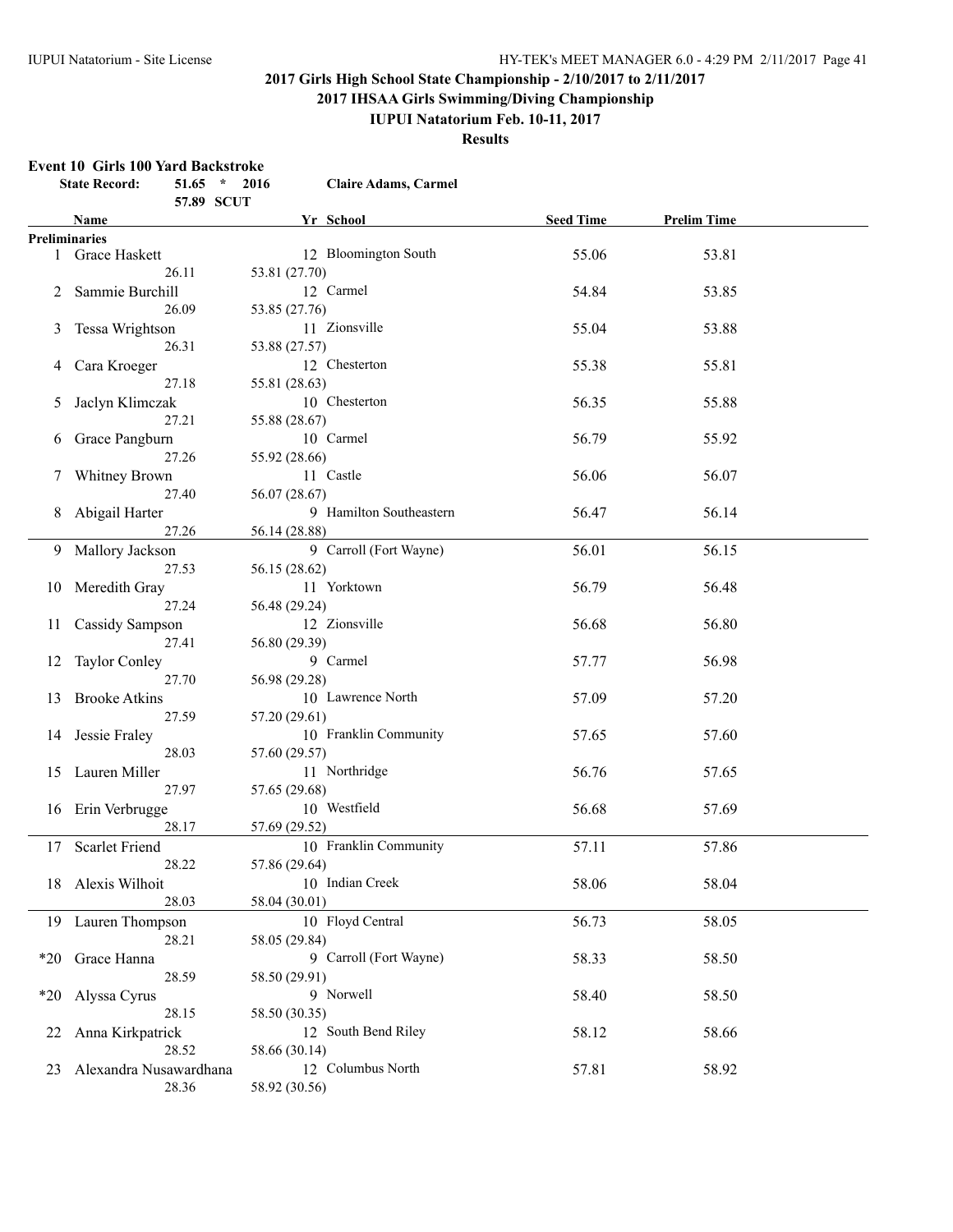**2017 IHSAA Girls Swimming/Diving Championship**

### **IUPUI Natatorium Feb. 10-11, 2017**

**Results**

### **Preliminaries ... (Event 10 Girls 100 Yard Backstroke)**

|    | Name                | Yr School                 | <b>Seed Time</b> | <b>Prelim Time</b> |  |
|----|---------------------|---------------------------|------------------|--------------------|--|
|    | 24 Ashley Jenkins   | 11 South Bend St Joseph   | 56.91            | 59.11              |  |
|    | 28.59               | 59.11 (30.52)             |                  |                    |  |
| 25 | Maddisen Lantz      | 11 Concord                | 57.06            | 59.17              |  |
|    | 28.54               | 59.17 (30.63)             |                  |                    |  |
| 26 | Delaney Wihebrink   | 10 Warsaw Community       | 59.45            | 59.23              |  |
|    | 28.72               | 59.23 (30.51)             |                  |                    |  |
| 27 | Natalie Bohnert     | 10 Pike Central           | 59.04            | 59.74              |  |
|    | 29.02               | 59.74 (30.72)             |                  |                    |  |
| 28 | Apsara Sakbun       | 10 Terre Haute South Vigo | 59.59            | 59.87              |  |
|    | 28.74               | 59.87 (31.13)             |                  |                    |  |
| 29 | McKenzie Vogel      | 9 Twin Lakes              | 59.55            | 59.96              |  |
|    | 28.90               | 59.96 (31.06)             |                  |                    |  |
| 30 | Jennifer Dreessen   | 10 Brownsburg             | 59.10            | 1:01.03            |  |
|    | 29.07               | 1:01.03(31.96)            |                  |                    |  |
| 31 | <b>Aubrey Davis</b> | 11 Centerville            | 1:02.22          | 1:01.51            |  |
|    | 29.67               | 1:01.51(31.84)            |                  |                    |  |
| 32 | Elizabeth Hanas     | 9 Munster                 | 1:00.56          | 1:02.86            |  |
|    | 30.37               | 1:02.86(32.49)            |                  |                    |  |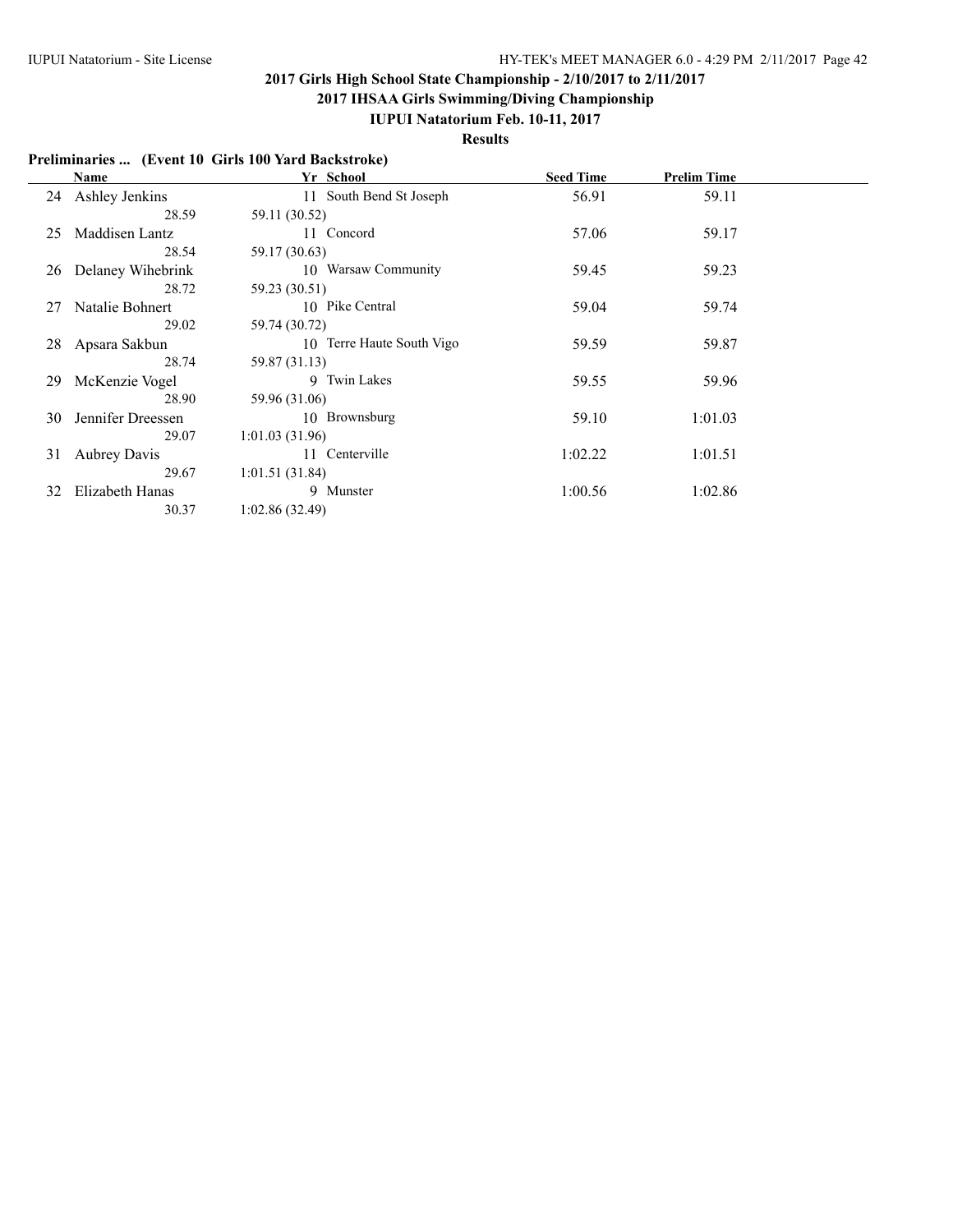**2017 IHSAA Girls Swimming/Diving Championship**

**IUPUI Natatorium Feb. 10-11, 2017**

**Results**

#### **Event 11 Girls 100 Yard Breaststroke**

|                  | <b>State Record:</b>    |              | $59.63$ * 2015 | Lillia King, Evans.FJ Reitz      |                    |                    |               |
|------------------|-------------------------|--------------|----------------|----------------------------------|--------------------|--------------------|---------------|
|                  | <b>Name</b>             | 1:05.94 SCUT |                | Yr School                        | <b>Prelim Time</b> | <b>Finals Time</b> | <b>Points</b> |
| A - Final        |                         |              |                |                                  |                    |                    |               |
|                  | 1 Emily Weiss           |              |                | 10 Yorktown                      | 59.75              | 59.37*             | $20\,$        |
|                  |                         | 27.87        | 59.37 (31.50)  |                                  |                    |                    |               |
| $\overline{2}$   | Aislinn Walsh           |              |                | 10 South Bend St Joseph          | 1:01.53            | 1:01.61            | 17            |
|                  |                         | 28.71        | 1:01.61(32.90) |                                  |                    |                    |               |
| 3                | Abigail Kirkpatrick     |              |                | 12 South Bend Riley              | 1:02.94            | 1:02.43            | 16            |
|                  |                         | 29.38        | 1:02.43(33.05) |                                  |                    |                    |               |
|                  | 4 Kionna Clayton        |              |                | 12 Penn                          | 1:02.59            | 1:03.14            | 15            |
|                  |                         | 29.45        | 1:03.14(33.69) |                                  |                    |                    |               |
| 5                | Grace Estabrook         |              |                | 11 Carmel                        | 1:03.33            | 1:03.47            | 14            |
|                  |                         | 29.90        | 1:03.47(33.57) |                                  |                    |                    |               |
|                  | 6 Madison Blakesley     |              |                | 11 South Bend Riley              | 1:03.85            | 1:04.07            | 13            |
|                  |                         | 29.98        | 1:04.07(34.09) |                                  |                    |                    |               |
| 7                | Alex Bader              |              |                | 11 Jay County                    | 1:03.94            | 1:04.19            | 12            |
|                  |                         | 30.42        | 1:04.19(33.77) |                                  |                    |                    |               |
|                  | 8 Hope Christy          |              |                | 12 North Central (Indpls)        | 1:03.93            | 1:04.66            | 11            |
|                  |                         | 30.30        | 1:04.66(34.36) |                                  |                    |                    |               |
| <b>B</b> - Final |                         |              |                |                                  |                    |                    |               |
|                  | 9 Kelsi Artim           |              |                | 12 Crown Point                   | 1:04.62            | 1:04.48            | 9             |
|                  |                         | 30.09        | 1:04.48(34.39) |                                  |                    |                    |               |
| 10               | Aubrey Wing             |              |                | 12 Chesterton                    | 1:04.53            | 1:05.27            | 7             |
|                  |                         | 30.95        | 1:05.27(34.32) |                                  |                    |                    |               |
| 11               | Elizabeth Simac         |              |                | 11 Valparaiso                    | 1:04.98            | 1:05.74            | 6             |
|                  |                         | 31.05        | 1:05.74(34.69) |                                  |                    |                    |               |
|                  | *12 Miya Wai            |              |                | 10 Fishers                       | 1:05.53            | 1:05.80            | 4             |
|                  |                         | 31.41        | 1:05.80(34.39) |                                  |                    |                    |               |
|                  | *12 Jenn Gillen         |              |                | 10 Chesterton                    | 1:05.64            | 1:05.80            | 4             |
|                  |                         | 30.99        | 1:05.80(34.81) |                                  |                    |                    |               |
|                  | *12 Gretta DeCoursey    |              |                | 12 Zionsville                    | 1:05.31            | 1:05.80            | 4             |
|                  |                         | 30.95        | 1:05.80(34.85) |                                  |                    |                    |               |
|                  | 15 Ali Terrell          |              |                | 10 Franklin Community            | 1:05.11            | 1:05.85            | 2             |
|                  |                         | 31.31        | 1:05.85(34.54) |                                  |                    |                    |               |
|                  | 16 Gabi Gilliana        |              |                | 12 Wheeler                       | 1:05.69            | 1:06.78            | $\mathbf{1}$  |
|                  | <b>Preliminaries</b>    | 31.46        | 1:06.78(35.32) |                                  |                    |                    |               |
|                  | 17 Cameron Klimczak     |              |                | 12 Chesterton                    | 1:05.72            |                    |               |
| 18               | Hannah Haerle           |              |                | 10 Castle                        | 1:05.85            |                    |               |
| 19               | Victoria Wendt          |              |                | 10 Avon                          | 1:05.98            |                    |               |
| 20               | Morgan Hicks            |              |                | 12 Yorktown                      | 1:06.02            |                    |               |
| 21               | Krislyn Porter          |              |                | Castle<br>11                     | 1:06.11            |                    |               |
| 22               | Emma Mohn               |              |                | <b>Bloomington North</b><br>11   | 1:06.12            |                    |               |
| 23               | Abigail McCarter        |              |                | <b>Rochester Community</b><br>11 | 1:06.27            |                    |               |
| 24               | <b>Allison Sperring</b> |              |                | Fishers<br>12                    | 1:06.28            |                    |               |
| 25               | Samantha White          |              |                | 12 Lawrence North                | 1:06.38            |                    |               |
| 26               | Laura Wright            |              |                | Fort Wayne Bishop Dwenger<br>9.  | 1:06.41            |                    |               |
| 27               | Olivia Trout            |              |                | 10 Concord                       | 1:06.60            |                    |               |
| 28               | Kylie Smith             |              |                | 10 Pike                          | 1:09.91            |                    |               |
| 29               | Megan Coffin            |              |                | Greenfield-Central<br>9          | 1:10.41            |                    |               |
|                  |                         |              |                |                                  |                    |                    |               |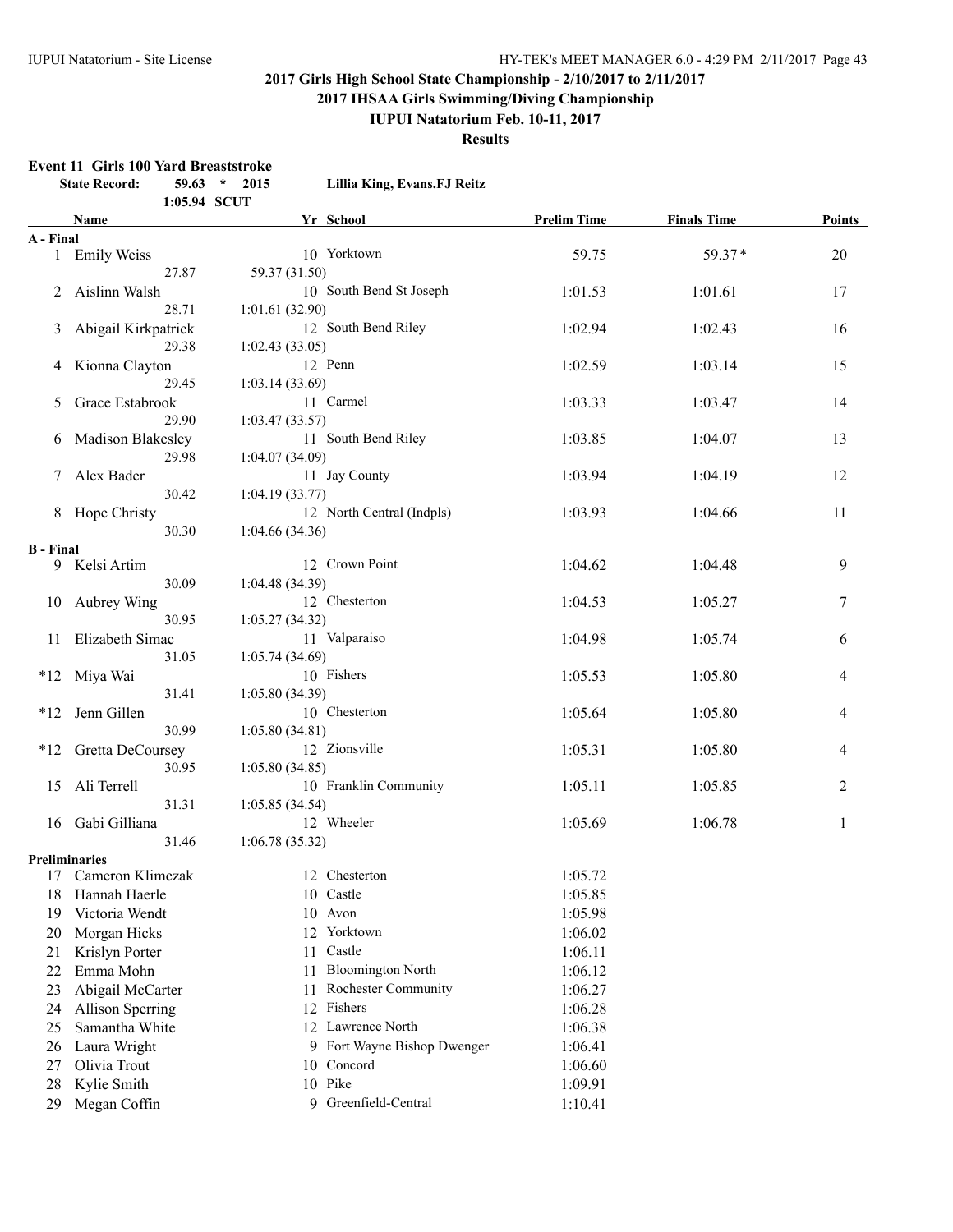**2017 IHSAA Girls Swimming/Diving Championship**

### **IUPUI Natatorium Feb. 10-11, 2017**

### **Results**

### **Preliminaries ... (Event 11 Girls 100 Yard Breaststroke)**

| <b>Name</b>         | Yr School         | <b>Prelim Time</b> | <b>Finals Time</b> | <b>Points</b> |
|---------------------|-------------------|--------------------|--------------------|---------------|
| 30 Emily Humphrey   | 10 Crawfordsville | 1:10.63            |                    |               |
| Emma Hopf<br>31     | 12 Jasper         | 1:10.87            |                    |               |
| Adeline Dixon<br>32 | 12 Jeffersonville | 1:11.35            |                    |               |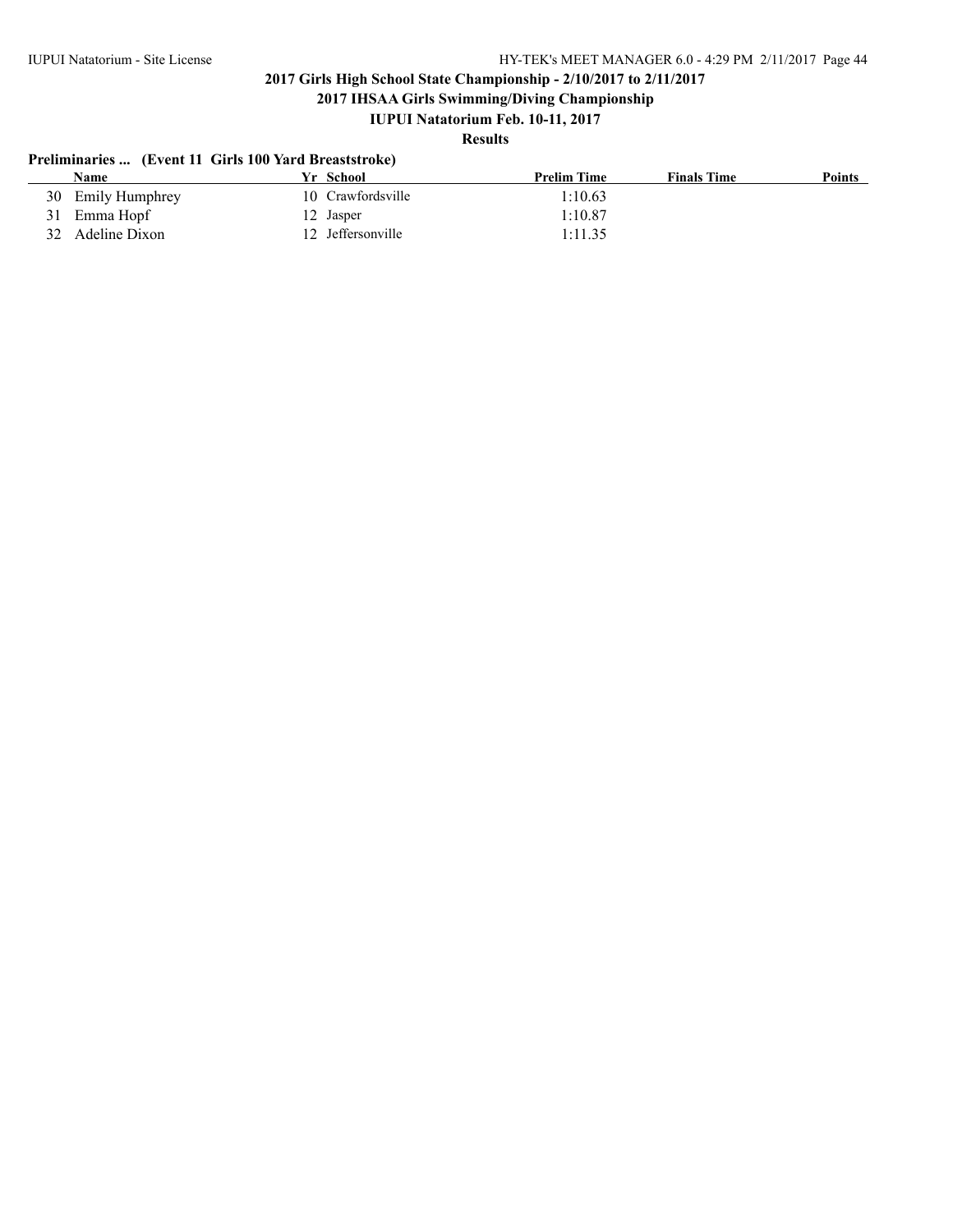**2017 IHSAA Girls Swimming/Diving Championship**

### **IUPUI Natatorium Feb. 10-11, 2017**

**Results**

#### **Event 11 Girls 100 Yard Breaststroke**

|    | <b>State Record:</b> |              | $59.63$ * 2015  | Lillia King, Evans.FJ Reitz |                  |                    |  |
|----|----------------------|--------------|-----------------|-----------------------------|------------------|--------------------|--|
|    |                      | 1:05.94 SCUT |                 |                             |                  |                    |  |
|    | Name                 |              |                 | Yr School                   | <b>Seed Time</b> | <b>Prelim Time</b> |  |
|    | <b>Preliminaries</b> |              |                 |                             |                  |                    |  |
|    | 1 Emily Weiss        |              |                 | 10 Yorktown                 | 1:00.60          | 59.75              |  |
|    |                      | 28.30        | 59.75 (31.45)   |                             |                  |                    |  |
|    | 2 Aislinn Walsh      |              |                 | 10 South Bend St Joseph     | 1:02.13          | 1:01.53            |  |
|    |                      | 28.33        | 1:01.53(33.20)  |                             |                  |                    |  |
|    | 3 Kionna Clayton     |              |                 | 12 Penn                     | 1:02.86          | 1:02.59            |  |
|    |                      | 29.21        | 1:02.59(33.38)  |                             |                  |                    |  |
| 4  | Abigail Kirkpatrick  |              |                 | 12 South Bend Riley         | 1:03.89          | 1:02.94            |  |
|    |                      | 29.38        | 1:02.94(33.56)  |                             |                  |                    |  |
| 5  | Grace Estabrook      |              |                 | 11 Carmel                   | 1:03.85          | 1:03.33            |  |
|    |                      | 29.86        | 1:03.33(33.47)  |                             |                  |                    |  |
| 6  | Madison Blakesley    |              |                 | 11 South Bend Riley         | 1:04.43          | 1:03.85            |  |
|    |                      | 30.05        | 1:03.85(33.80)  |                             |                  |                    |  |
|    | 7 Hope Christy       |              |                 | 12 North Central (Indpls)   | 1:04.22          | 1:03.93            |  |
|    |                      | 29.90        | 1:03.93(34.03)  |                             |                  |                    |  |
| 8  | Alex Bader           |              |                 | 11 Jay County               | 1:05.20          | 1:03.94            |  |
|    |                      | 30.24        | 1:03.94(33.70)  |                             |                  |                    |  |
|    | 9 Aubrey Wing        |              |                 | 12 Chesterton               | 1:05.07          | 1:04.53            |  |
|    |                      | 30.66        | 1:04.53(33.87)  |                             |                  |                    |  |
| 10 | Kelsi Artim          |              |                 | 12 Crown Point              | 1:06.32          | 1:04.62            |  |
|    |                      | 29.98        | 1:04.62(34.64)  |                             |                  |                    |  |
|    | 11 Elizabeth Simac   |              |                 | 11 Valparaiso               | 1:05.35          | 1:04.98            |  |
|    |                      | 30.93        | 1:04.98(34.05)  |                             |                  |                    |  |
|    | 12 Ali Terrell       |              |                 | 10 Franklin Community       | 1:05.53          | 1:05.11            |  |
|    |                      | 30.49        | 1:05.11(34.62)  |                             |                  |                    |  |
|    | 13 Gretta DeCoursey  |              |                 | 12 Zionsville               | 1:05.85          | 1:05.31            |  |
|    |                      | 30.54        | 1:05.31(34.77)  |                             |                  |                    |  |
|    |                      |              |                 | 10 Fishers                  | 1:05.96          | 1:05.53            |  |
| 14 | Miya Wai             |              |                 |                             |                  |                    |  |
|    |                      | 31.23        | 1:05.53(34.30)  |                             |                  |                    |  |
| 15 | Jenn Gillen          |              |                 | 10 Chesterton               | 1:05.00          | 1:05.64            |  |
|    |                      | 30.79        | 1:05.64(34.85)  |                             |                  |                    |  |
| 16 | Gabi Gilliana        |              |                 | 12 Wheeler                  | 1:05.57          | 1:05.69            |  |
|    |                      | 31.08        | 1:05.69(34.61)  |                             |                  |                    |  |
|    | 17 Cameron Klimczak  |              |                 | 12 Chesterton               | 1:05.14          | 1:05.72            |  |
|    |                      | 31.05        | 1:05.72(34.67)  |                             |                  |                    |  |
|    | 18 Hannah Haerle     |              |                 | 10 Castle                   | 1:05.64          | 1:05.85            |  |
|    |                      | 31.33        | 1:05.85(34.52)  |                             |                  |                    |  |
|    | 19 Victoria Wendt    |              |                 | 10 Avon                     | 1:05.30          | 1:05.98            |  |
|    |                      | 31.04        | 1:05.98 (34.94) |                             |                  |                    |  |
| 20 | Morgan Hicks         |              |                 | 12 Yorktown                 | 1:05.15          | 1:06.02            |  |
|    |                      | 30.96        | 1:06.02(35.06)  |                             |                  |                    |  |
| 21 | Krislyn Porter       |              |                 | 11 Castle                   | 1:05.62          | 1:06.11            |  |
|    |                      | 31.45        | 1:06.11(34.66)  |                             |                  |                    |  |
| 22 | Emma Mohn            |              |                 | 11 Bloomington North        | 1:06.12          | 1:06.12            |  |
|    |                      | 30.47        | 1:06.12(35.65)  |                             |                  |                    |  |
| 23 | Abigail McCarter     |              |                 | 11 Rochester Community      | 1:06.54          | 1:06.27            |  |
|    |                      | 30.45        | 1:06.27(35.82)  |                             |                  |                    |  |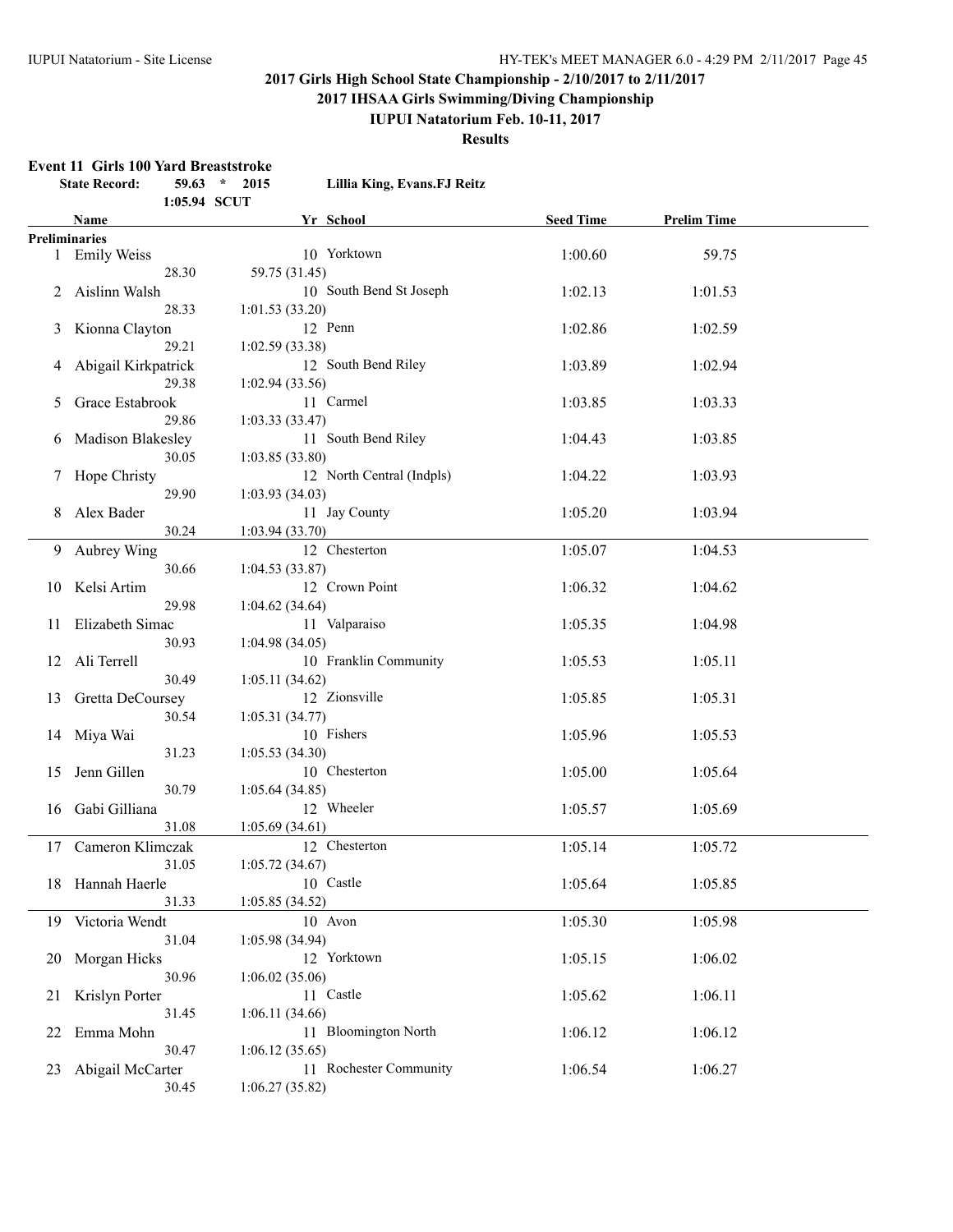**2017 IHSAA Girls Swimming/Diving Championship**

### **IUPUI Natatorium Feb. 10-11, 2017**

**Results**

### **Preliminaries ... (Event 11 Girls 100 Yard Breaststroke)**

| Name                  | Yr School                   | <b>Seed Time</b> | <b>Prelim Time</b> |  |
|-----------------------|-----------------------------|------------------|--------------------|--|
| 24 Allison Sperring   | 12 Fishers                  | 1:05.94          | 1:06.28            |  |
| 31.40                 | 1:06.28(34.88)              |                  |                    |  |
| Samantha White        | 12 Lawrence North           | 1:05.77          | 1:06.38            |  |
| 31.25                 | 1:06.38(35.13)              |                  |                    |  |
| Laura Wright          | 9 Fort Wayne Bishop Dwenger | 1:05.53          | 1:06.41            |  |
| 31.11                 | 1:06.41(35.30)              |                  |                    |  |
| Olivia Trout          | 10 Concord                  | 1:04.84          | 1:06.60            |  |
| 31.11                 | 1:06.60(35.49)              |                  |                    |  |
| 28 Kylie Smith        | 10 Pike                     | 1:07.70          | 1:09.91            |  |
| 32.82                 | 1:09.91(37.09)              |                  |                    |  |
| Megan Coffin          | 9 Greenfield-Central        | 1:08.85          | 1:10.41            |  |
| 33.04                 | 1:10.41(37.37)              |                  |                    |  |
| <b>Emily Humphrey</b> | 10 Crawfordsville           | 1:09.54          | 1:10.63            |  |
| 32.94                 | 1:10.63(37.69)              |                  |                    |  |
| Emma Hopf             | 12 Jasper                   | 1:09.98          | 1:10.87            |  |
| 32.81                 | 1:10.87(38.06)              |                  |                    |  |
| Adeline Dixon         | Jeffersonville<br>12        | 1:07.84          | 1:11.35            |  |
| 32.57                 | 1:11.35(38.78)              |                  |                    |  |
|                       |                             |                  |                    |  |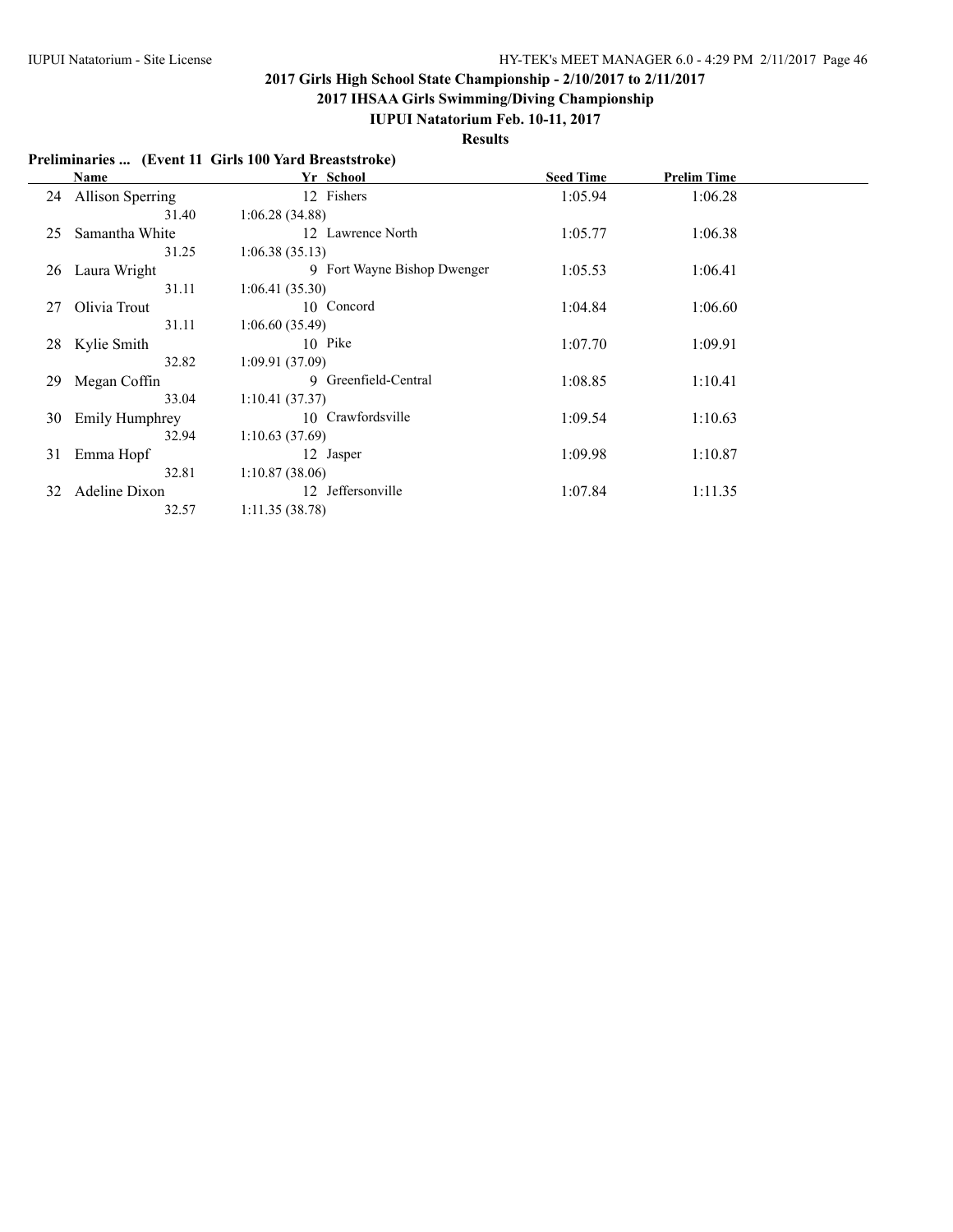**2017 IHSAA Girls Swimming/Diving Championship**

#### **IUPUI Natatorium Feb. 10-11, 2017**

**Results**

**Event 12 Girls 400 Yard Freestyle Relay**

**State Record: 3:15.38 \* 2015 Carmel**

**V. Burchill, K. Lemen, K. Smith, C. Adams** 

| 3:35.63 SCUT |
|--------------|
|--------------|

|  |  |  |  |  |  | . Burchill, K. Lemen, K. Smith, C. Adams |
|--|--|--|--|--|--|------------------------------------------|
|--|--|--|--|--|--|------------------------------------------|

|           | <b>Team</b>                  | Relay                  |                          | <b>Prelim Time</b>     | <b>Finals Time</b>      | <b>Points</b> |
|-----------|------------------------------|------------------------|--------------------------|------------------------|-------------------------|---------------|
| A - Final |                              |                        |                          |                        |                         |               |
|           | 1 Carmel                     |                        |                          | 3:25.51                | 3:19.10                 | 40            |
|           | 1) Trude Rothrock 11         | 2) Kelly Pash 10       |                          | 3) Emma Nordin 12      | 4) Sammie Burchill 12   |               |
|           | 5) Caroline Schultz 12       | 6) Kendra Bowen 10     |                          | 7) Ashlyn Underhill 10 | 8) Morgan Grout 12      |               |
|           | 24.05                        | 49.68 (49.68)          | 1:13.30(23.62)           | 1:39.28(49.60)         |                         |               |
|           | 2:03.74 (24.46)              | 2:29.80 (50.52)        | 2:53.43(23.63)           | 3:19.10(49.30)         |                         |               |
| 2         | Carroll (Fort Wayne)         |                        |                          | 3:27.57                | 3:26.52                 | 34            |
|           | 1) Abigail Johnston 12       | 2) Avery Brooks 10     |                          | 3) Mya VanderHagen 9   | 4) Mallory Jackson 9    |               |
|           | 5) Gretchen Kraus 10         | 6) Veronica Lantz 9    |                          | 7) Grace Hanna 9       | 8) Abigail Young 12     |               |
|           | 24.47                        | 51.49 (51.49)          | 1:16.05(24.56)           | 1:43.84(52.35)         |                         |               |
|           | 2:08.66 (24.82)              | 2:36.24(52.40)         | 3:00.52(24.28)           | 3:26.52(50.28)         |                         |               |
| 3         | Penn                         |                        |                          | 3:27.55                | 3:27.19                 | 32            |
|           | 1) Meagan Ronci 12           | 2) Madilyn Ziegert 10  |                          | 3) Kionna Clayton 12   | 4) Makenna Bottorff 11  |               |
|           | 5) Megan Rach 9              | 6) Kayla Molnar 12     |                          | 7) Taylor Bush 12      | 8) Ally Langfeldt 11    |               |
|           | 24.66                        | 51.71 (51.71)          | 1:16.52(24.81)           | 1:43.41(51.70)         |                         |               |
|           | 2:08.30 (24.89)              | 2:35.27(51.86)         | 3:00.13(24.86)           | 3:27.19 (51.92)        |                         |               |
|           | 4 Bloomington South          |                        |                          | 3:28.12                | 3:28.41                 | 30            |
|           | 1) Grace Haskett 12          | 2) Phoebe Rensink 10   |                          | 3) Celina German 12    | 4) Mackenzie Looze 11   |               |
|           | 5) Emily Long 11             | 6) Anne Levy 10        |                          | 7) Emily Massengale 9  | 8) Hannah Kunzman 12    |               |
|           | 24.71                        | 50.99 (50.99)          | 1:16.53(25.54)           | 1:45.37(54.38)         |                         |               |
|           | 2:10.09(24.72)               | 2:37.76 (52.39)        | 2:52.09 (14.33)          | 3:28.41(50.65)         |                         |               |
| 5         | North Central (Indpls)       |                        |                          | 3:29.65                | 3:28.74                 | 28            |
|           | 1) Mary Kaitlyn McPherson 11 | 2) Shannon Glesing 12  |                          | 3) Hope Christy 12     | 4) Kathleen Hanley 12   |               |
|           | 5) Holle Guntz 10            |                        | 6) Ashton Hillenbrand 10 | 7) Delaney Isakson 10  | 8) Margaret McPherson 9 |               |
|           | 25.13                        | 52.70 (52.70)          | 1:17.42(24.72)           | 1:45.15(52.45)         |                         |               |
|           | 2:10.20(25.05)               | 2:37.82(52.67)         | 3:01.82(24.00)           | 3:28.74 (50.92)        |                         |               |
| 6         | Chesterton                   |                        |                          | 3:28.25                | 3:29.37                 | 26            |
|           | 1) Andrea Hanas 12           | 2) Lauryn Kallay 11    |                          | 3) Jaclyn Klimczak 10  | 4) Amy Socha 12         |               |
|           | 5) Cameron Klimczak 12       | 6) Jadah Eshenaur 10   |                          | 7) Abi Raines 9        | 8) Katie Craig 11       |               |
|           | 24.81                        | 51.91 (51.91)          | 1:16.96(25.05)           | 1:44.24(52.33)         |                         |               |
|           | 2:09.61 (25.37)              | 2:36.81(52.57)         | 3:01.92(25.11)           | 3:29.37 (52.56)        |                         |               |
|           | 7 Northridge                 |                        |                          | 3:30.01                | 3:31.15                 | 24            |
|           | 1) Lauren Miller 11          | 2) Kenzie Weber 9      |                          | 3) Sydnee Emerson 11   | 4) Katie Hughes 12      |               |
|           | 5) Jenna Miller 11           | 6) Caitlin Clark 9     |                          | 7) Jenna Nethercutt 9  | 8) August Hartzell 12   |               |
|           | 24.99                        | 52.51 (52.51)          | 1:17.76(25.25)           | 1:45.97 (53.46)        |                         |               |
|           | 2:10.98(25.01)               | 2:38.57(52.60)         | 3:03.56 (24.99)          | 3:31.15(52.58)         |                         |               |
| 8         | Franklin Community           |                        |                          | 3:29.90                | 3:31.22                 | 22            |
|           | 1) Carla Gildersleeve 10     | 2) Ella Pheifer 11     |                          | 3) Jessie Fraley 10    | 4) Anna McCahill 11     |               |
|           | 5) Alexandra Hart 9          | 6) Lina Caudill 9      |                          | 7) Sarah Hoffman 9     | 8) Abi Gibson 12        |               |
|           | 24.94                        | 52.04 (52.04)          | 1:16.78(24.74)           | 1:44.56(52.52)         |                         |               |
|           | 2:09.64(25.08)               | 2:37.66(53.10)         | 3:02.68(25.02)           | 3:31.22 (53.56)        |                         |               |
| B - Final |                              |                        |                          |                        |                         |               |
|           | 9 Zionsville                 |                        |                          | 3:30.24                | 3:27.89                 | 18            |
|           | 1) Tessa Wrightson 11        | 2) Claire Brewer 11    |                          | 3) Claudia Pobanz 11   | 4) Gretta DeCoursey 12  |               |
|           | 5) Clarice Miles 12          | 6) Valerie Gayheart 11 |                          | 7) Cassidy Sampson 12  | 8) Issy Hamilton 10     |               |
|           | 24.85                        | 50.74 (50.74)          | 1:06.65(15.91)           | 1:43.57(52.83)         |                         |               |
|           | 2:09.20(25.63)               | 2:36.94 (53.37)        | 3:01.20(24.26)           | 3:27.89(50.95)         |                         |               |
|           |                              |                        |                          |                        |                         |               |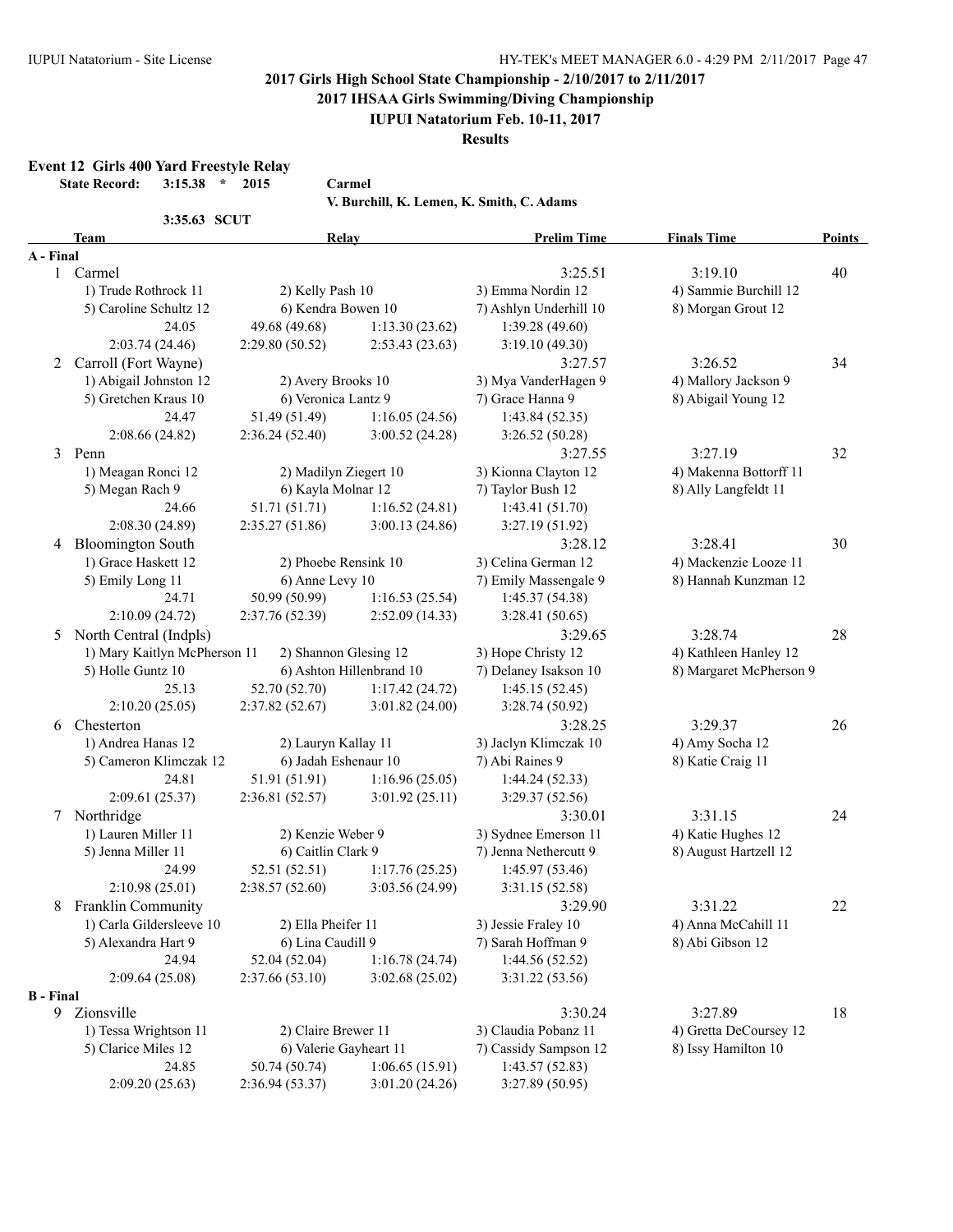**2017 IHSAA Girls Swimming/Diving Championship**

**IUPUI Natatorium Feb. 10-11, 2017**

**Results**

# **B - Final ... (Event 12 Girls 400 Yard Freestyle Relay)**

| 10 Fishers<br>1) Amilia Nusbaum 11<br>5) Sarah Jacobs 11<br>25.22<br>2:12.16(25.55)<br>Columbus North<br>1) Darby Coles 12 | 2) Abigail Jahns 9<br>6) Zoe Luckie 10<br>52.11 (52.11)<br>2:40.06(53.45)                                                                                                                                                                                                                                                                                                                                                                                                                                                                                                                                                                                                                                                                            | 1:18.28(26.17)                                                                                                                                                                                                                             | 3:32.36<br>3) Morgan Booth 10<br>7) Kara Robeson 10                                                                                                                                                                                                                                                                                                                                                                                                                                                                                                                                                                                                             | 3:31.44<br>4) Lauryn Parrish 12                                                                                                                                                                                                                                                                                                                                                                                                                                                                                                                                                                                                                                                                                                                                         | 14                                                                                                                                                                                                                                                                                                                                                                                                                                                                                                                           |
|----------------------------------------------------------------------------------------------------------------------------|------------------------------------------------------------------------------------------------------------------------------------------------------------------------------------------------------------------------------------------------------------------------------------------------------------------------------------------------------------------------------------------------------------------------------------------------------------------------------------------------------------------------------------------------------------------------------------------------------------------------------------------------------------------------------------------------------------------------------------------------------|--------------------------------------------------------------------------------------------------------------------------------------------------------------------------------------------------------------------------------------------|-----------------------------------------------------------------------------------------------------------------------------------------------------------------------------------------------------------------------------------------------------------------------------------------------------------------------------------------------------------------------------------------------------------------------------------------------------------------------------------------------------------------------------------------------------------------------------------------------------------------------------------------------------------------|-------------------------------------------------------------------------------------------------------------------------------------------------------------------------------------------------------------------------------------------------------------------------------------------------------------------------------------------------------------------------------------------------------------------------------------------------------------------------------------------------------------------------------------------------------------------------------------------------------------------------------------------------------------------------------------------------------------------------------------------------------------------------|------------------------------------------------------------------------------------------------------------------------------------------------------------------------------------------------------------------------------------------------------------------------------------------------------------------------------------------------------------------------------------------------------------------------------------------------------------------------------------------------------------------------------|
|                                                                                                                            |                                                                                                                                                                                                                                                                                                                                                                                                                                                                                                                                                                                                                                                                                                                                                      |                                                                                                                                                                                                                                            |                                                                                                                                                                                                                                                                                                                                                                                                                                                                                                                                                                                                                                                                 |                                                                                                                                                                                                                                                                                                                                                                                                                                                                                                                                                                                                                                                                                                                                                                         |                                                                                                                                                                                                                                                                                                                                                                                                                                                                                                                              |
|                                                                                                                            |                                                                                                                                                                                                                                                                                                                                                                                                                                                                                                                                                                                                                                                                                                                                                      |                                                                                                                                                                                                                                            |                                                                                                                                                                                                                                                                                                                                                                                                                                                                                                                                                                                                                                                                 |                                                                                                                                                                                                                                                                                                                                                                                                                                                                                                                                                                                                                                                                                                                                                                         |                                                                                                                                                                                                                                                                                                                                                                                                                                                                                                                              |
|                                                                                                                            |                                                                                                                                                                                                                                                                                                                                                                                                                                                                                                                                                                                                                                                                                                                                                      |                                                                                                                                                                                                                                            |                                                                                                                                                                                                                                                                                                                                                                                                                                                                                                                                                                                                                                                                 | 8) Carissa Schneider 12                                                                                                                                                                                                                                                                                                                                                                                                                                                                                                                                                                                                                                                                                                                                                 |                                                                                                                                                                                                                                                                                                                                                                                                                                                                                                                              |
|                                                                                                                            |                                                                                                                                                                                                                                                                                                                                                                                                                                                                                                                                                                                                                                                                                                                                                      |                                                                                                                                                                                                                                            | 1:46.61(54.50)                                                                                                                                                                                                                                                                                                                                                                                                                                                                                                                                                                                                                                                  |                                                                                                                                                                                                                                                                                                                                                                                                                                                                                                                                                                                                                                                                                                                                                                         |                                                                                                                                                                                                                                                                                                                                                                                                                                                                                                                              |
|                                                                                                                            |                                                                                                                                                                                                                                                                                                                                                                                                                                                                                                                                                                                                                                                                                                                                                      | 3:04.94 (24.88)                                                                                                                                                                                                                            | 3:31.44(51.38)                                                                                                                                                                                                                                                                                                                                                                                                                                                                                                                                                                                                                                                  |                                                                                                                                                                                                                                                                                                                                                                                                                                                                                                                                                                                                                                                                                                                                                                         |                                                                                                                                                                                                                                                                                                                                                                                                                                                                                                                              |
|                                                                                                                            |                                                                                                                                                                                                                                                                                                                                                                                                                                                                                                                                                                                                                                                                                                                                                      |                                                                                                                                                                                                                                            | 3:34.05                                                                                                                                                                                                                                                                                                                                                                                                                                                                                                                                                                                                                                                         | 3:32.37                                                                                                                                                                                                                                                                                                                                                                                                                                                                                                                                                                                                                                                                                                                                                                 | 12                                                                                                                                                                                                                                                                                                                                                                                                                                                                                                                           |
|                                                                                                                            |                                                                                                                                                                                                                                                                                                                                                                                                                                                                                                                                                                                                                                                                                                                                                      | 2) Alexandra Nusawardhana 12                                                                                                                                                                                                               | 3) Olivia Morlok 9                                                                                                                                                                                                                                                                                                                                                                                                                                                                                                                                                                                                                                              | 4) Elizabeth King 9                                                                                                                                                                                                                                                                                                                                                                                                                                                                                                                                                                                                                                                                                                                                                     |                                                                                                                                                                                                                                                                                                                                                                                                                                                                                                                              |
| 5) Lauren Mackey 11                                                                                                        | 6) Karlie Brown 9                                                                                                                                                                                                                                                                                                                                                                                                                                                                                                                                                                                                                                                                                                                                    |                                                                                                                                                                                                                                            | 7) Abbey Landini 10                                                                                                                                                                                                                                                                                                                                                                                                                                                                                                                                                                                                                                             | 8) Erica Samuel 9                                                                                                                                                                                                                                                                                                                                                                                                                                                                                                                                                                                                                                                                                                                                                       |                                                                                                                                                                                                                                                                                                                                                                                                                                                                                                                              |
| 24.64                                                                                                                      | 51.58 (51.58)                                                                                                                                                                                                                                                                                                                                                                                                                                                                                                                                                                                                                                                                                                                                        | 1:16.87(25.29)                                                                                                                                                                                                                             | 1:45.52 (53.94)                                                                                                                                                                                                                                                                                                                                                                                                                                                                                                                                                                                                                                                 |                                                                                                                                                                                                                                                                                                                                                                                                                                                                                                                                                                                                                                                                                                                                                                         |                                                                                                                                                                                                                                                                                                                                                                                                                                                                                                                              |
| 2:11.21(25.69)                                                                                                             | 2:39.58(54.06)                                                                                                                                                                                                                                                                                                                                                                                                                                                                                                                                                                                                                                                                                                                                       | 3:04.55 (24.97)                                                                                                                                                                                                                            | 3:32.37 (52.79)                                                                                                                                                                                                                                                                                                                                                                                                                                                                                                                                                                                                                                                 |                                                                                                                                                                                                                                                                                                                                                                                                                                                                                                                                                                                                                                                                                                                                                                         |                                                                                                                                                                                                                                                                                                                                                                                                                                                                                                                              |
| Homestead                                                                                                                  |                                                                                                                                                                                                                                                                                                                                                                                                                                                                                                                                                                                                                                                                                                                                                      |                                                                                                                                                                                                                                            | 3:33.18                                                                                                                                                                                                                                                                                                                                                                                                                                                                                                                                                                                                                                                         | 3:32.54                                                                                                                                                                                                                                                                                                                                                                                                                                                                                                                                                                                                                                                                                                                                                                 | 10                                                                                                                                                                                                                                                                                                                                                                                                                                                                                                                           |
|                                                                                                                            |                                                                                                                                                                                                                                                                                                                                                                                                                                                                                                                                                                                                                                                                                                                                                      |                                                                                                                                                                                                                                            |                                                                                                                                                                                                                                                                                                                                                                                                                                                                                                                                                                                                                                                                 |                                                                                                                                                                                                                                                                                                                                                                                                                                                                                                                                                                                                                                                                                                                                                                         |                                                                                                                                                                                                                                                                                                                                                                                                                                                                                                                              |
|                                                                                                                            |                                                                                                                                                                                                                                                                                                                                                                                                                                                                                                                                                                                                                                                                                                                                                      |                                                                                                                                                                                                                                            |                                                                                                                                                                                                                                                                                                                                                                                                                                                                                                                                                                                                                                                                 |                                                                                                                                                                                                                                                                                                                                                                                                                                                                                                                                                                                                                                                                                                                                                                         |                                                                                                                                                                                                                                                                                                                                                                                                                                                                                                                              |
|                                                                                                                            |                                                                                                                                                                                                                                                                                                                                                                                                                                                                                                                                                                                                                                                                                                                                                      |                                                                                                                                                                                                                                            |                                                                                                                                                                                                                                                                                                                                                                                                                                                                                                                                                                                                                                                                 |                                                                                                                                                                                                                                                                                                                                                                                                                                                                                                                                                                                                                                                                                                                                                                         |                                                                                                                                                                                                                                                                                                                                                                                                                                                                                                                              |
|                                                                                                                            |                                                                                                                                                                                                                                                                                                                                                                                                                                                                                                                                                                                                                                                                                                                                                      |                                                                                                                                                                                                                                            |                                                                                                                                                                                                                                                                                                                                                                                                                                                                                                                                                                                                                                                                 |                                                                                                                                                                                                                                                                                                                                                                                                                                                                                                                                                                                                                                                                                                                                                                         |                                                                                                                                                                                                                                                                                                                                                                                                                                                                                                                              |
|                                                                                                                            |                                                                                                                                                                                                                                                                                                                                                                                                                                                                                                                                                                                                                                                                                                                                                      |                                                                                                                                                                                                                                            |                                                                                                                                                                                                                                                                                                                                                                                                                                                                                                                                                                                                                                                                 |                                                                                                                                                                                                                                                                                                                                                                                                                                                                                                                                                                                                                                                                                                                                                                         | 8                                                                                                                                                                                                                                                                                                                                                                                                                                                                                                                            |
|                                                                                                                            |                                                                                                                                                                                                                                                                                                                                                                                                                                                                                                                                                                                                                                                                                                                                                      |                                                                                                                                                                                                                                            |                                                                                                                                                                                                                                                                                                                                                                                                                                                                                                                                                                                                                                                                 |                                                                                                                                                                                                                                                                                                                                                                                                                                                                                                                                                                                                                                                                                                                                                                         |                                                                                                                                                                                                                                                                                                                                                                                                                                                                                                                              |
|                                                                                                                            |                                                                                                                                                                                                                                                                                                                                                                                                                                                                                                                                                                                                                                                                                                                                                      |                                                                                                                                                                                                                                            |                                                                                                                                                                                                                                                                                                                                                                                                                                                                                                                                                                                                                                                                 |                                                                                                                                                                                                                                                                                                                                                                                                                                                                                                                                                                                                                                                                                                                                                                         |                                                                                                                                                                                                                                                                                                                                                                                                                                                                                                                              |
|                                                                                                                            |                                                                                                                                                                                                                                                                                                                                                                                                                                                                                                                                                                                                                                                                                                                                                      |                                                                                                                                                                                                                                            |                                                                                                                                                                                                                                                                                                                                                                                                                                                                                                                                                                                                                                                                 |                                                                                                                                                                                                                                                                                                                                                                                                                                                                                                                                                                                                                                                                                                                                                                         |                                                                                                                                                                                                                                                                                                                                                                                                                                                                                                                              |
|                                                                                                                            |                                                                                                                                                                                                                                                                                                                                                                                                                                                                                                                                                                                                                                                                                                                                                      |                                                                                                                                                                                                                                            |                                                                                                                                                                                                                                                                                                                                                                                                                                                                                                                                                                                                                                                                 |                                                                                                                                                                                                                                                                                                                                                                                                                                                                                                                                                                                                                                                                                                                                                                         |                                                                                                                                                                                                                                                                                                                                                                                                                                                                                                                              |
|                                                                                                                            |                                                                                                                                                                                                                                                                                                                                                                                                                                                                                                                                                                                                                                                                                                                                                      |                                                                                                                                                                                                                                            |                                                                                                                                                                                                                                                                                                                                                                                                                                                                                                                                                                                                                                                                 |                                                                                                                                                                                                                                                                                                                                                                                                                                                                                                                                                                                                                                                                                                                                                                         | 6                                                                                                                                                                                                                                                                                                                                                                                                                                                                                                                            |
|                                                                                                                            |                                                                                                                                                                                                                                                                                                                                                                                                                                                                                                                                                                                                                                                                                                                                                      |                                                                                                                                                                                                                                            |                                                                                                                                                                                                                                                                                                                                                                                                                                                                                                                                                                                                                                                                 |                                                                                                                                                                                                                                                                                                                                                                                                                                                                                                                                                                                                                                                                                                                                                                         |                                                                                                                                                                                                                                                                                                                                                                                                                                                                                                                              |
|                                                                                                                            |                                                                                                                                                                                                                                                                                                                                                                                                                                                                                                                                                                                                                                                                                                                                                      |                                                                                                                                                                                                                                            |                                                                                                                                                                                                                                                                                                                                                                                                                                                                                                                                                                                                                                                                 |                                                                                                                                                                                                                                                                                                                                                                                                                                                                                                                                                                                                                                                                                                                                                                         |                                                                                                                                                                                                                                                                                                                                                                                                                                                                                                                              |
|                                                                                                                            |                                                                                                                                                                                                                                                                                                                                                                                                                                                                                                                                                                                                                                                                                                                                                      |                                                                                                                                                                                                                                            |                                                                                                                                                                                                                                                                                                                                                                                                                                                                                                                                                                                                                                                                 |                                                                                                                                                                                                                                                                                                                                                                                                                                                                                                                                                                                                                                                                                                                                                                         |                                                                                                                                                                                                                                                                                                                                                                                                                                                                                                                              |
|                                                                                                                            |                                                                                                                                                                                                                                                                                                                                                                                                                                                                                                                                                                                                                                                                                                                                                      |                                                                                                                                                                                                                                            |                                                                                                                                                                                                                                                                                                                                                                                                                                                                                                                                                                                                                                                                 |                                                                                                                                                                                                                                                                                                                                                                                                                                                                                                                                                                                                                                                                                                                                                                         |                                                                                                                                                                                                                                                                                                                                                                                                                                                                                                                              |
|                                                                                                                            |                                                                                                                                                                                                                                                                                                                                                                                                                                                                                                                                                                                                                                                                                                                                                      |                                                                                                                                                                                                                                            |                                                                                                                                                                                                                                                                                                                                                                                                                                                                                                                                                                                                                                                                 |                                                                                                                                                                                                                                                                                                                                                                                                                                                                                                                                                                                                                                                                                                                                                                         | 4                                                                                                                                                                                                                                                                                                                                                                                                                                                                                                                            |
|                                                                                                                            |                                                                                                                                                                                                                                                                                                                                                                                                                                                                                                                                                                                                                                                                                                                                                      |                                                                                                                                                                                                                                            |                                                                                                                                                                                                                                                                                                                                                                                                                                                                                                                                                                                                                                                                 |                                                                                                                                                                                                                                                                                                                                                                                                                                                                                                                                                                                                                                                                                                                                                                         |                                                                                                                                                                                                                                                                                                                                                                                                                                                                                                                              |
|                                                                                                                            |                                                                                                                                                                                                                                                                                                                                                                                                                                                                                                                                                                                                                                                                                                                                                      |                                                                                                                                                                                                                                            |                                                                                                                                                                                                                                                                                                                                                                                                                                                                                                                                                                                                                                                                 |                                                                                                                                                                                                                                                                                                                                                                                                                                                                                                                                                                                                                                                                                                                                                                         |                                                                                                                                                                                                                                                                                                                                                                                                                                                                                                                              |
|                                                                                                                            |                                                                                                                                                                                                                                                                                                                                                                                                                                                                                                                                                                                                                                                                                                                                                      |                                                                                                                                                                                                                                            |                                                                                                                                                                                                                                                                                                                                                                                                                                                                                                                                                                                                                                                                 |                                                                                                                                                                                                                                                                                                                                                                                                                                                                                                                                                                                                                                                                                                                                                                         |                                                                                                                                                                                                                                                                                                                                                                                                                                                                                                                              |
|                                                                                                                            |                                                                                                                                                                                                                                                                                                                                                                                                                                                                                                                                                                                                                                                                                                                                                      |                                                                                                                                                                                                                                            |                                                                                                                                                                                                                                                                                                                                                                                                                                                                                                                                                                                                                                                                 |                                                                                                                                                                                                                                                                                                                                                                                                                                                                                                                                                                                                                                                                                                                                                                         |                                                                                                                                                                                                                                                                                                                                                                                                                                                                                                                              |
|                                                                                                                            |                                                                                                                                                                                                                                                                                                                                                                                                                                                                                                                                                                                                                                                                                                                                                      |                                                                                                                                                                                                                                            |                                                                                                                                                                                                                                                                                                                                                                                                                                                                                                                                                                                                                                                                 |                                                                                                                                                                                                                                                                                                                                                                                                                                                                                                                                                                                                                                                                                                                                                                         | $\overline{c}$                                                                                                                                                                                                                                                                                                                                                                                                                                                                                                               |
|                                                                                                                            |                                                                                                                                                                                                                                                                                                                                                                                                                                                                                                                                                                                                                                                                                                                                                      |                                                                                                                                                                                                                                            |                                                                                                                                                                                                                                                                                                                                                                                                                                                                                                                                                                                                                                                                 |                                                                                                                                                                                                                                                                                                                                                                                                                                                                                                                                                                                                                                                                                                                                                                         |                                                                                                                                                                                                                                                                                                                                                                                                                                                                                                                              |
|                                                                                                                            |                                                                                                                                                                                                                                                                                                                                                                                                                                                                                                                                                                                                                                                                                                                                                      |                                                                                                                                                                                                                                            |                                                                                                                                                                                                                                                                                                                                                                                                                                                                                                                                                                                                                                                                 |                                                                                                                                                                                                                                                                                                                                                                                                                                                                                                                                                                                                                                                                                                                                                                         |                                                                                                                                                                                                                                                                                                                                                                                                                                                                                                                              |
|                                                                                                                            |                                                                                                                                                                                                                                                                                                                                                                                                                                                                                                                                                                                                                                                                                                                                                      |                                                                                                                                                                                                                                            |                                                                                                                                                                                                                                                                                                                                                                                                                                                                                                                                                                                                                                                                 |                                                                                                                                                                                                                                                                                                                                                                                                                                                                                                                                                                                                                                                                                                                                                                         |                                                                                                                                                                                                                                                                                                                                                                                                                                                                                                                              |
|                                                                                                                            |                                                                                                                                                                                                                                                                                                                                                                                                                                                                                                                                                                                                                                                                                                                                                      |                                                                                                                                                                                                                                            |                                                                                                                                                                                                                                                                                                                                                                                                                                                                                                                                                                                                                                                                 |                                                                                                                                                                                                                                                                                                                                                                                                                                                                                                                                                                                                                                                                                                                                                                         |                                                                                                                                                                                                                                                                                                                                                                                                                                                                                                                              |
|                                                                                                                            |                                                                                                                                                                                                                                                                                                                                                                                                                                                                                                                                                                                                                                                                                                                                                      |                                                                                                                                                                                                                                            |                                                                                                                                                                                                                                                                                                                                                                                                                                                                                                                                                                                                                                                                 |                                                                                                                                                                                                                                                                                                                                                                                                                                                                                                                                                                                                                                                                                                                                                                         |                                                                                                                                                                                                                                                                                                                                                                                                                                                                                                                              |
|                                                                                                                            |                                                                                                                                                                                                                                                                                                                                                                                                                                                                                                                                                                                                                                                                                                                                                      |                                                                                                                                                                                                                                            |                                                                                                                                                                                                                                                                                                                                                                                                                                                                                                                                                                                                                                                                 |                                                                                                                                                                                                                                                                                                                                                                                                                                                                                                                                                                                                                                                                                                                                                                         |                                                                                                                                                                                                                                                                                                                                                                                                                                                                                                                              |
|                                                                                                                            |                                                                                                                                                                                                                                                                                                                                                                                                                                                                                                                                                                                                                                                                                                                                                      |                                                                                                                                                                                                                                            |                                                                                                                                                                                                                                                                                                                                                                                                                                                                                                                                                                                                                                                                 |                                                                                                                                                                                                                                                                                                                                                                                                                                                                                                                                                                                                                                                                                                                                                                         |                                                                                                                                                                                                                                                                                                                                                                                                                                                                                                                              |
|                                                                                                                            |                                                                                                                                                                                                                                                                                                                                                                                                                                                                                                                                                                                                                                                                                                                                                      |                                                                                                                                                                                                                                            |                                                                                                                                                                                                                                                                                                                                                                                                                                                                                                                                                                                                                                                                 |                                                                                                                                                                                                                                                                                                                                                                                                                                                                                                                                                                                                                                                                                                                                                                         |                                                                                                                                                                                                                                                                                                                                                                                                                                                                                                                              |
|                                                                                                                            |                                                                                                                                                                                                                                                                                                                                                                                                                                                                                                                                                                                                                                                                                                                                                      |                                                                                                                                                                                                                                            |                                                                                                                                                                                                                                                                                                                                                                                                                                                                                                                                                                                                                                                                 |                                                                                                                                                                                                                                                                                                                                                                                                                                                                                                                                                                                                                                                                                                                                                                         |                                                                                                                                                                                                                                                                                                                                                                                                                                                                                                                              |
|                                                                                                                            |                                                                                                                                                                                                                                                                                                                                                                                                                                                                                                                                                                                                                                                                                                                                                      |                                                                                                                                                                                                                                            |                                                                                                                                                                                                                                                                                                                                                                                                                                                                                                                                                                                                                                                                 |                                                                                                                                                                                                                                                                                                                                                                                                                                                                                                                                                                                                                                                                                                                                                                         |                                                                                                                                                                                                                                                                                                                                                                                                                                                                                                                              |
|                                                                                                                            |                                                                                                                                                                                                                                                                                                                                                                                                                                                                                                                                                                                                                                                                                                                                                      |                                                                                                                                                                                                                                            |                                                                                                                                                                                                                                                                                                                                                                                                                                                                                                                                                                                                                                                                 |                                                                                                                                                                                                                                                                                                                                                                                                                                                                                                                                                                                                                                                                                                                                                                         |                                                                                                                                                                                                                                                                                                                                                                                                                                                                                                                              |
|                                                                                                                            |                                                                                                                                                                                                                                                                                                                                                                                                                                                                                                                                                                                                                                                                                                                                                      |                                                                                                                                                                                                                                            |                                                                                                                                                                                                                                                                                                                                                                                                                                                                                                                                                                                                                                                                 |                                                                                                                                                                                                                                                                                                                                                                                                                                                                                                                                                                                                                                                                                                                                                                         |                                                                                                                                                                                                                                                                                                                                                                                                                                                                                                                              |
|                                                                                                                            |                                                                                                                                                                                                                                                                                                                                                                                                                                                                                                                                                                                                                                                                                                                                                      |                                                                                                                                                                                                                                            |                                                                                                                                                                                                                                                                                                                                                                                                                                                                                                                                                                                                                                                                 |                                                                                                                                                                                                                                                                                                                                                                                                                                                                                                                                                                                                                                                                                                                                                                         |                                                                                                                                                                                                                                                                                                                                                                                                                                                                                                                              |
|                                                                                                                            |                                                                                                                                                                                                                                                                                                                                                                                                                                                                                                                                                                                                                                                                                                                                                      |                                                                                                                                                                                                                                            |                                                                                                                                                                                                                                                                                                                                                                                                                                                                                                                                                                                                                                                                 |                                                                                                                                                                                                                                                                                                                                                                                                                                                                                                                                                                                                                                                                                                                                                                         |                                                                                                                                                                                                                                                                                                                                                                                                                                                                                                                              |
|                                                                                                                            |                                                                                                                                                                                                                                                                                                                                                                                                                                                                                                                                                                                                                                                                                                                                                      |                                                                                                                                                                                                                                            |                                                                                                                                                                                                                                                                                                                                                                                                                                                                                                                                                                                                                                                                 |                                                                                                                                                                                                                                                                                                                                                                                                                                                                                                                                                                                                                                                                                                                                                                         |                                                                                                                                                                                                                                                                                                                                                                                                                                                                                                                              |
|                                                                                                                            |                                                                                                                                                                                                                                                                                                                                                                                                                                                                                                                                                                                                                                                                                                                                                      |                                                                                                                                                                                                                                            |                                                                                                                                                                                                                                                                                                                                                                                                                                                                                                                                                                                                                                                                 |                                                                                                                                                                                                                                                                                                                                                                                                                                                                                                                                                                                                                                                                                                                                                                         |                                                                                                                                                                                                                                                                                                                                                                                                                                                                                                                              |
|                                                                                                                            |                                                                                                                                                                                                                                                                                                                                                                                                                                                                                                                                                                                                                                                                                                                                                      |                                                                                                                                                                                                                                            |                                                                                                                                                                                                                                                                                                                                                                                                                                                                                                                                                                                                                                                                 |                                                                                                                                                                                                                                                                                                                                                                                                                                                                                                                                                                                                                                                                                                                                                                         |                                                                                                                                                                                                                                                                                                                                                                                                                                                                                                                              |
|                                                                                                                            |                                                                                                                                                                                                                                                                                                                                                                                                                                                                                                                                                                                                                                                                                                                                                      |                                                                                                                                                                                                                                            |                                                                                                                                                                                                                                                                                                                                                                                                                                                                                                                                                                                                                                                                 |                                                                                                                                                                                                                                                                                                                                                                                                                                                                                                                                                                                                                                                                                                                                                                         |                                                                                                                                                                                                                                                                                                                                                                                                                                                                                                                              |
|                                                                                                                            |                                                                                                                                                                                                                                                                                                                                                                                                                                                                                                                                                                                                                                                                                                                                                      |                                                                                                                                                                                                                                            |                                                                                                                                                                                                                                                                                                                                                                                                                                                                                                                                                                                                                                                                 |                                                                                                                                                                                                                                                                                                                                                                                                                                                                                                                                                                                                                                                                                                                                                                         |                                                                                                                                                                                                                                                                                                                                                                                                                                                                                                                              |
|                                                                                                                            |                                                                                                                                                                                                                                                                                                                                                                                                                                                                                                                                                                                                                                                                                                                                                      |                                                                                                                                                                                                                                            |                                                                                                                                                                                                                                                                                                                                                                                                                                                                                                                                                                                                                                                                 |                                                                                                                                                                                                                                                                                                                                                                                                                                                                                                                                                                                                                                                                                                                                                                         |                                                                                                                                                                                                                                                                                                                                                                                                                                                                                                                              |
|                                                                                                                            |                                                                                                                                                                                                                                                                                                                                                                                                                                                                                                                                                                                                                                                                                                                                                      |                                                                                                                                                                                                                                            |                                                                                                                                                                                                                                                                                                                                                                                                                                                                                                                                                                                                                                                                 |                                                                                                                                                                                                                                                                                                                                                                                                                                                                                                                                                                                                                                                                                                                                                                         |                                                                                                                                                                                                                                                                                                                                                                                                                                                                                                                              |
|                                                                                                                            | 1) Molly Henson 12<br>25.85<br>2:10.14(25.73)<br>Castle<br>1) Krislyn Porter 11<br>5) Sophie Treski 11<br>25.83<br>2:13.31(25.75)<br>14 Munster<br>1) Maggie Vaitkus 12<br>5) Brisa Bohling 10<br>26.26<br>2:13.66(25.27)<br>Hamilton Southeastern<br>1) Emily Barnes 11<br>5) Ellie Pedersen 9<br>25.22<br>2:01.00 (13.89)<br>Valparaiso<br>1) Marisa Johnson 12<br>5) Peyton Mahlmann 12<br>26.41<br>2:16.17(25.68)<br><b>Preliminaries</b><br>1) Meg Tharp 12<br>5) Kait Schopmeyer 12<br>Jeffersonville<br>1) Rachel Walker 11<br>5) Meagan Miles 11<br>19 Concord<br>1) MaKayla Miller 10<br>5) Theresa Lietzan 9<br>20 Franklin Central<br>1) Jamie Leming 12<br>5) Riley Benedict 12<br>Westfield<br>1) Kerry Effinger 10<br>5) Mia Herzog 10 | 5) Samantha Hinkleman 11<br>54.34 (54.34)<br>2:38.65(54.24)<br>53.33 (53.33)<br>2:41.24 (53.68)<br>55.87 (55.87)<br>2:41.94 (53.55)<br>52.85 (52.85)<br>2:40.55(53.44)<br>55.39 (55.39)<br>2:44.95 (54.46)<br>17 Evansville Reitz Memorial | 2) Megan Johnson 12<br>6) Kendal Sagear 10<br>1:18.00(23.66)<br>3:04.47(25.82)<br>2) Hannah Haerle 10<br>6) Kelly Kolleck 12<br>1:19.29(25.96)<br>3:06.28(25.04)<br>2) Megan Wimmer 12<br>6) Jennifer Lockhart 10<br>1:20.70(24.83)<br>3:06.55(24.61)<br>2) Bri Saple 9<br>6) Hannah Taylor 12<br>1:18.79(25.94)<br>3:05.81(25.26)<br>2) Hannah Shepherd 9<br>6) Kristyn Hoffmann 9<br>1:21.39(26.00)<br>3:10.00(25.05)<br>2) Izzy Haseman 9<br>6) Amy Goris 11<br>2) Jacqueline Richard 12<br>6) Alyssa Miller 9<br>2) Daniella Bessonov 11<br>6) Elexis Ott 9<br>2) Kathryn Matthies 10<br>6) Katie Dupler 12<br>2) Katherine Hand 10<br>6) Ilsa Blansette 11 | 3) Sarah Carter 12<br>7) Cara Allen 12<br>1:44.41 (50.07)<br>3:32.54 (53.89)<br>3:34.54<br>3) Kaitlyn Porter 9<br>7) Callie Wilhite 11<br>1:47.56 (54.23)<br>3:33.52 (52.28)<br>3:35.39<br>3) Audrey Beck 10<br>7) Lindsy Vanek 10<br>1:48.39(52.52)<br>3:33.65(51.71)<br>3:33.27<br>3) Sydney Knurek 12<br>7) Hannah Ballard 12<br>1:47.11(54.26)<br>3:34.07(53.52)<br>3:36.06<br>3) Grace Cobble 11<br>7) Madeline Miltenberger 11<br>1:50.49(55.10)<br>3:38.02 (53.07)<br>3:36.48<br>3) Mia Miller 12<br>7) Ellie Schnautz 12<br>3:37.25<br>3) Hallie Dixon 11<br>7) Haley Vescelus 10<br>3:37.88<br>3) Alexandrea Beer 11<br>7) Veronica Lidy 11<br>3:38.84<br>3) Regan Schiffli 10<br>7) Abbe Hershberger 9<br>3:39.11<br>3) Lily Hunter 10<br>7) Molly Ruggles 11 | 4) Syd Thrasher 10<br>8) Katie Walther 9<br>3:33.52<br>4) Whitney Brown 11<br>8) Maddie Wilson 11<br>3:33.65<br>4) Kay Foley 10<br>8) Isabella Blackford 11<br>3:34.07<br>4) Katie Mueller 10<br>8) Hannah Pugh 10<br>3:38.02<br>4) Jacklyn Bontrager 10<br>8) Elizabeth Simac 11<br>4) Elizabeth Broshears 9<br>8) Anna McCoy 9<br>4) Adeline Dixon 12<br>8) Sydney Sansbury 11<br>4) Maddisen Lantz 11<br>8) Olivia Trout 10<br>4) Rachel Schiffli 10<br>8) Elise Miller 10<br>4) Erin Verbrugge 10<br>8) Julia Hawkins 12 |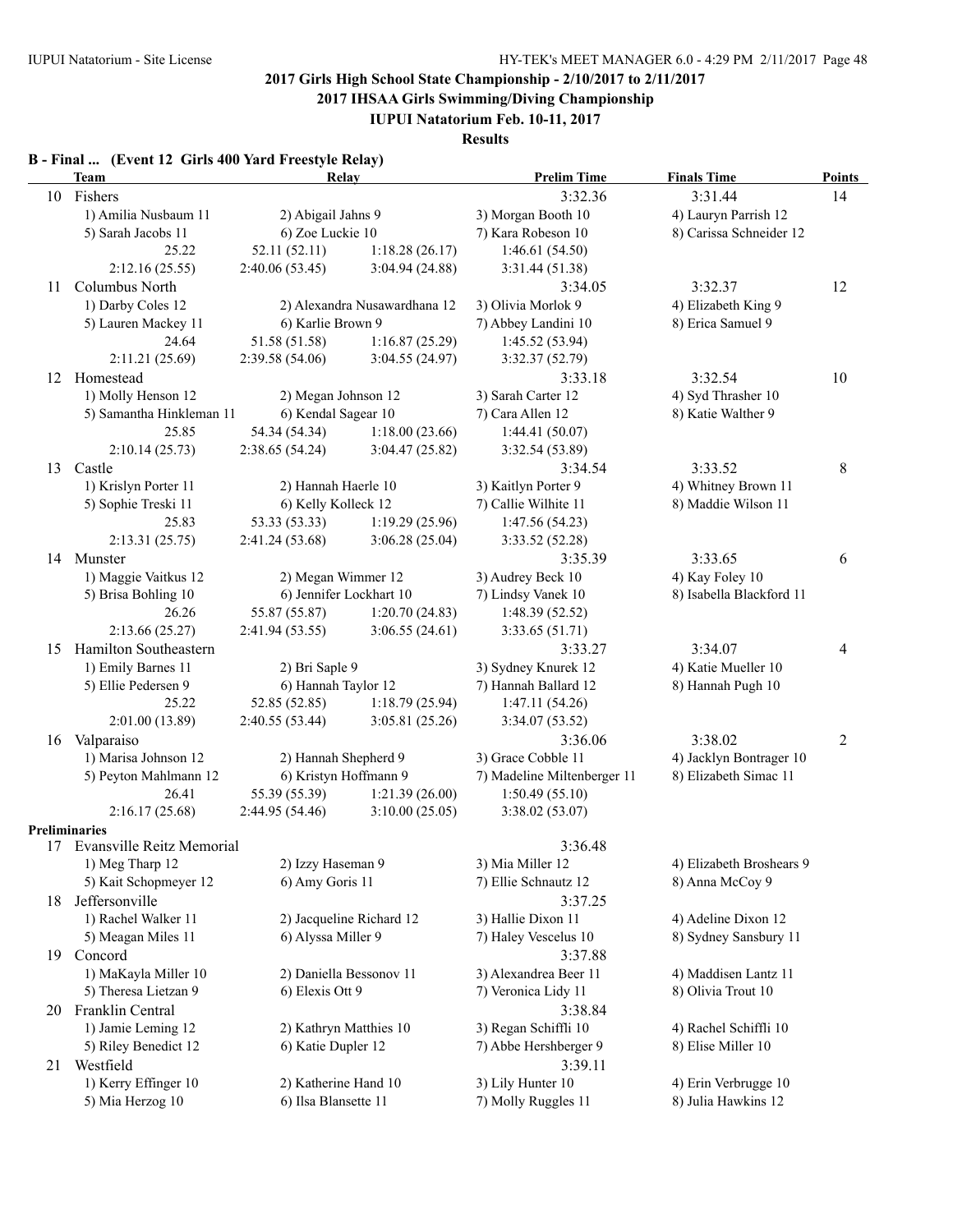**2017 IHSAA Girls Swimming/Diving Championship**

**IUPUI Natatorium Feb. 10-11, 2017**

**Results**

### **Preliminaries ... (Event 12 Girls 400 Yard Freestyle Relay)**

|    | <b>Team</b>                | Relay                      | <b>Prelim Time</b>        | <b>Finals Time</b><br>Points |
|----|----------------------------|----------------------------|---------------------------|------------------------------|
| 22 | South Adams                |                            | 3:40.14                   |                              |
|    | 1) Ashley LeFever 10       | 2) Brette Klopp 12         | 3) Olivia Vongunten 11    | 4) Ashton Klopp 12           |
|    | 5) Hannah Neuenschwander 9 | 6) Riley Thompson 12       | 7) Isabel Vongunten 9     | 8) Caroline Kloepper 12      |
| 23 | Terre Haute South Vigo     |                            | 3:42.64                   |                              |
|    | 1) Brittany Scott 12       | 2) Apsara Sakbun 10        | 3) Kaelin Christjansen 10 | 4) Alayna Moore 12           |
|    | 5) Leona Gibson 10         | 6) Hannah Gage 12          | 7) Anna Dubois 10         | 8) Corynn Christjansen 12    |
| 24 | <b>Indian Creek</b>        |                            | 3:43.25                   |                              |
|    | 1) Bella Ratzlaff 9        | 2) Samantha Keymon 10      | 3) Lori McCormick 11      | 4) Alexis Wilhoit 10         |
|    | 5) Jena Fenton 10          | 6) Sierra Bowman 9         | 7) Payton Allison 9       | 8) Lexy Burge 11             |
| 25 | Center Grove               |                            | 3:43.60                   |                              |
|    | 1) Jaden King 10           | 2) Emma Pawlik 10          | 3) Gracie Marsh 9         | 4) Jillian Castor 11         |
|    | 5) Elena DeLuna 10         | 6) Julia Lawson 12         | 7) Allison Conkin 9       | 8) Reagan Clayton 10         |
| 26 | Brownsburg                 |                            | 3:43.96                   |                              |
|    | 1) Bailey LaPaugh 11       | 2) Maranda Peak 10         | 3) Joley Clodfelter 9     | 4) Logan Replogle 10         |
|    | 5) Allison Moll 12         | 6) Elise Dahlke 9          | 7) Kaylee Propst 12       | 8) Abigail Callis 10         |
| 27 | Jasper                     |                            | 3:44.18                   |                              |
|    | 1) Kate Weaver 11          | 2) Riley Sample 10         | 3) Emma Hopf 12           | 4) Carmina Armstrong 10      |
|    | 5) Taylor Gehlhausen 12    | 6) Madison Matheis 9       | 7) Grace Schotanus 10     | 8) Rhegann Weisheit 11       |
| 28 | Greenfield-Central         |                            | 3:44.43                   |                              |
|    | 1) Anne Marie DeKeyser 9   | 2) Ashley Finney 12        | 3) Braedy Laymon 11       | 4) Carley Logan 10           |
|    | 5) Megan Coffin 9          | 6) Emma Miller 10          | 7) Hannah Russo 10        | 8) Krista Zornes 12          |
| 29 | Plainfield                 |                            | 3:44.79                   |                              |
|    | 1) Rachel Graves 12        | 2) Kamryn Vanwanzeele 12   | 3) Victoria Kinnamon 10   | 4) Ashley Snoke 12           |
|    | 5) Shannon Rogers 10       | 6) Allyson Carroll 12      | 7) Rachel Jones 10        | 8) Rachel Wasson 10          |
| 30 | <b>Rochester Community</b> |                            | 3:48.56                   |                              |
|    | 1) Emma Feldman 12         | 2) Maria Hunting 11        | 3) Abigail McCarter 11    | 4) Madelyn Sailors 11        |
|    | 5) Evelyn Goodman 9        | 6) Kennedy Campbell 12     | 7) Sarah Schaller 11      | 8) Adriann Shepherd 10       |
| 31 | Southmont                  |                            | 3:53.60                   |                              |
|    | 1) Madison Wickholm 12     | 2) Kelsey Dugger 11        | 3) Emma Tyler 9           | 4) Jane Scheidler 9          |
|    | 5) Sophia Reimondo 9       | 6) Cassandra Doyle 10      | 7) Aubrey Jones 9         | 8) Suzanne Newlin 9          |
|    | Avon                       |                            | <b>DQ</b>                 |                              |
|    | 1) Natalie Myers 12        | 2) Lauren Myers 10         | 3) Elizabeth Myers 10     | 4) Victoria Wendt 10         |
|    | 5) Rylee Elder 11          | 6) Kristine Karaivanova 10 | 7) Kaitlyn Sinclair 9     | 8) Kayla Clark 9             |
|    |                            |                            |                           |                              |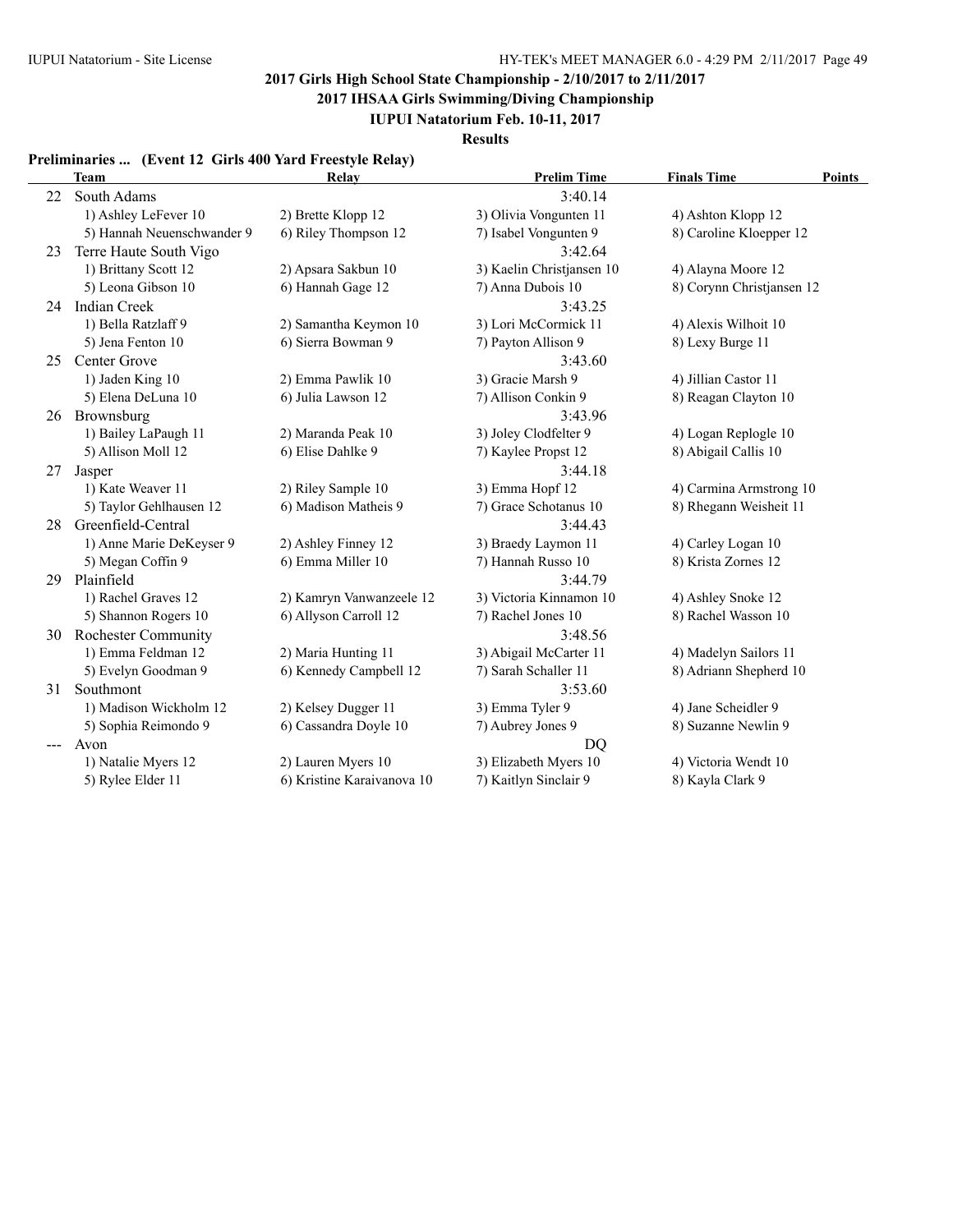**2017 IHSAA Girls Swimming/Diving Championship**

#### **IUPUI Natatorium Feb. 10-11, 2017**

**Results**

**Event 12 Girls 400 Yard Freestyle Relay**

**State Record: 3:15.38 \* 2015 Carmel**

**V. Burchill, K. Lemen, K. Smith, C. Adams**

|  | /. Burchill, K. Lemen, K. Smith, C. Adams |  |  |  |  |  |  |
|--|-------------------------------------------|--|--|--|--|--|--|
|--|-------------------------------------------|--|--|--|--|--|--|

|   |                             |                        | V. DUTCHIII, N. LEINEN, N. ƏMIUN, U. AUAINS |                         |                              |
|---|-----------------------------|------------------------|---------------------------------------------|-------------------------|------------------------------|
|   | 3:35.63 SCUT<br><b>Team</b> | Relay                  |                                             | <b>Seed Time</b>        | <b>Prelim Time</b>           |
|   | <b>Preliminaries</b>        |                        |                                             |                         |                              |
|   | 1 Carmel                    |                        |                                             | 3:29.01                 | 3:25.51                      |
|   | 1) Caroline Schultz 12      | 2) Kendra Bowen 10     |                                             | 3) Morgan Grout 12      | 4) Emma Nordin 12            |
|   | 5) Trude Rothrock 11        | 6) Kelly Pash 10       |                                             | 7) Ashlyn Underhill 10  | 8) Sammie Burchill 12        |
|   | 25.16                       | 51.74 (51.74)          | 1:16.06(24.32)                              | 1:42.57(50.83)          |                              |
|   | 2:07.01 (24.44)             | 2:34.07(51.50)         | 2:58.75(24.68)                              | 3:25.51 (51.44)         |                              |
|   | 2 Penn                      |                        |                                             | 3:29.18                 | 3:27.55                      |
|   | 1) Meagan Ronci 12          | 2) Madilyn Ziegert 10  |                                             | 3) Kayla Molnar 12      | 4) Makenna Bottorff 11       |
|   | 5) Megan Rach 9             | 6) Kionna Clayton 12   |                                             | 7) Taylor Bush 12       | 8) Ally Langfeldt 11         |
|   | 24.70                       | 51.79 (51.79)          | 1:16.21(24.42)                              | 1:43.11(51.32)          |                              |
|   | 2:08.24(25.13)              | 2:35.59 (52.48)        | 3:00.41 (24.82)                             | 3:27.55 (51.96)         |                              |
| 3 | Carroll (Fort Wayne)        |                        |                                             | 3:28.00                 | 3:27.57                      |
|   | 1) Abigail Johnston 12      | 2) Avery Brooks 10     |                                             | 3) Mya VanderHagen 9    | 4) Mallory Jackson 9         |
|   | 5) Gretchen Kraus 10        | 6) Veronica Lantz 9    |                                             | 7) Grace Hanna 9        | 8) Abigail Young 12          |
|   | 24.43                       | 51.69 (51.69)          | 1:16.35(24.66)                              | 1:43.89 (52.20)         |                              |
|   | 2:08.84 (24.95)             | 2:36.09(52.20)         | 3:00.84(24.75)                              | 3:27.57(51.48)          |                              |
| 4 | <b>Bloomington South</b>    |                        |                                             | 3:28.60                 | 3:28.12                      |
|   | 1) Grace Haskett 12         | 2) Phoebe Rensink 10   |                                             | 3) Celina German 12     | 4) Mackenzie Looze 11        |
|   | 5) Emily Long 11            | 6) Anne Levy 10        |                                             | 7) Emily Massengale 9   | 8) Hannah Kunzman 12         |
|   | 24.17                       | 50.22 (50.22)          | 1:15.92(25.70)                              | 1:44.43(54.21)          |                              |
|   |                             |                        |                                             |                         |                              |
|   | 2:09.38 (24.95)             | 2:37.45(53.02)         | 3:01.35 (23.90)                             | 3:28.12(50.67)          |                              |
| 5 | Chesterton                  |                        |                                             | 3:28.49                 | 3:28.25                      |
|   | 1) Andrea Hanas 12          | 2) Lauryn Kallay 11    |                                             | 3) Jaclyn Klimczak 10   | 4) Amy Socha 12              |
|   | 5) Cameron Klimczak 12      | 6) Jadah Eshenaur 10   |                                             | 7) Abi Raines 9         | 8) Katie Craig 11            |
|   | 24.88                       | 52.00 (52.00)          | 1:16.97(24.97)                              | 1:44.37(52.37)          |                              |
|   | 2:09.77(25.40)              | 2:36.51(52.14)         | 3:01.40 (24.89)                             | 3:28.25(51.74)          |                              |
| 6 | North Central (Indpls)      |                        |                                             | 3:34.67                 | 3:29.65                      |
|   | 1) Kathleen Hanley 12       | 2) Shannon Glesing 12  |                                             | 3) Margaret McPherson 9 | 4) Hope Christy 12           |
|   | 5) Holle Guntz 10           |                        | 6) Ashton Hillenbrand 10                    | 7) Delaney Isakson 10   | 8) Mary Kaitlyn McPherson 11 |
|   | 25.16                       | 52.45 (52.45)          | 1:17.20(24.75)                              | 1:44.72(52.27)          |                              |
|   | 2:09.46 (24.74)             | 2:37.11(52.39)         | 3:02.10 (24.99)                             | 3:29.65(52.54)          |                              |
| 7 | <b>Franklin Community</b>   |                        |                                             | 3:33.12                 | 3:29.90                      |
|   | 1) Carla Gildersleeve 10    | 2) Ella Pheifer 11     |                                             | 3) Abi Gibson 12        | 4) Jessie Fraley 10          |
|   | 5) Alexandra Hart 9         | 6) Lina Caudill 9      |                                             | 7) Sarah Hoffman 9      | 8) Anna McCahill 11          |
|   | 24.82                       | 51.30 (51.30)          | 1:16.41(25.11)                              | 1:44.23(52.93)          |                              |
|   | 2:08.78 (24.55)             | 2:37.33(53.10)         | 3:02.42 (25.09)                             | 3:29.90 (52.57)         |                              |
| 8 | Northridge                  |                        |                                             | 3:30.17                 | 3:30.01                      |
|   | 1) Lauren Miller 11         | 2) Kenzie Weber 9      |                                             | 3) Sydnee Emerson 11    | 4) Katie Hughes 12           |
|   | 5) Jenna Miller 11          | 6) Caitlin Clark 9     |                                             | 7) Jenna Nethercutt 9   | 8) August Hartzell 12        |
|   | 25.09                       | 52.32 (52.32)          | 1:17.25(24.93)                              | 1:45.40 (53.08)         |                              |
|   | 2:10.48(25.08)              | 2:37.64 (52.24)        | 3:02.59(24.95)                              | 3:30.01 (52.37)         |                              |
| 9 | Zionsville                  |                        |                                             | 3:33.72                 | 3:30.24                      |
|   | 1) Tessa Wrightson 11       | 2) Issy Hamilton 10    |                                             | 3) Claudia Pobanz 11    | 4) Gretta DeCoursey 12       |
|   | 5) Clarice Miles 12         | 6) Valerie Gayheart 11 |                                             | 7) Cassidy Sampson 12   | 8) Claire Brewer 11          |
|   | 24.60                       | 50.44 (50.44)          | 1:16.05(25.61)                              | 1:45.01(54.57)          |                              |
|   | 2:10.74(25.73)              | 2:38.60(53.59)         | 3:03.07(24.47)                              | 3:30.24 (51.64)         |                              |
|   |                             |                        |                                             |                         |                              |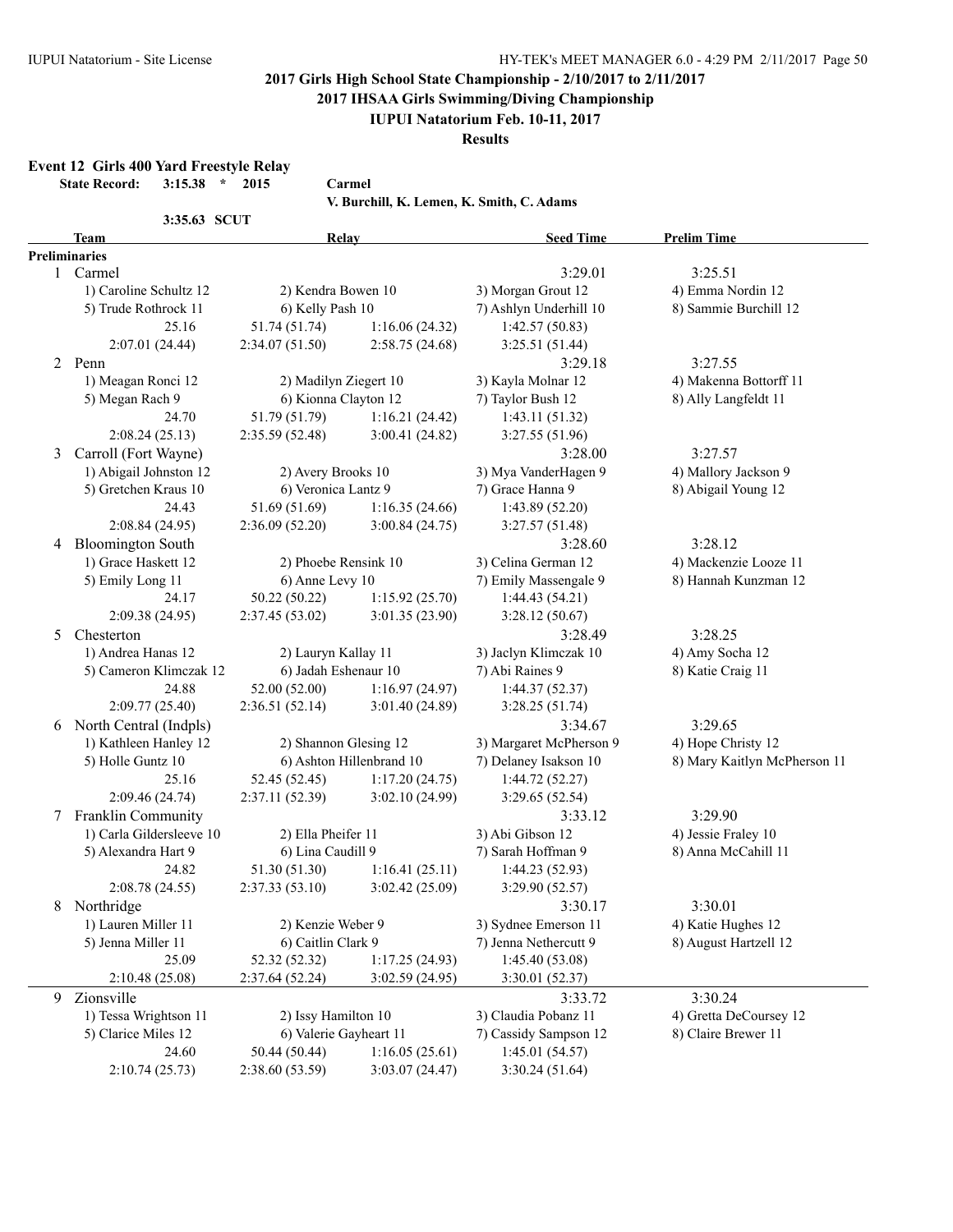**2017 IHSAA Girls Swimming/Diving Championship**

**IUPUI Natatorium Feb. 10-11, 2017**

**Results**

|    | Preliminaries  (Event 12 Girls 400 Yard Freestyle Relay)<br><b>Team</b>              | Relay                                      |                              | <b>Seed Time</b>            | <b>Prelim Time</b>       |
|----|--------------------------------------------------------------------------------------|--------------------------------------------|------------------------------|-----------------------------|--------------------------|
| 10 | Fishers                                                                              |                                            |                              | 3:29.36                     | 3:32.36                  |
|    | 1) Amilia Nusbaum 11                                                                 | 2) Abigail Jahns 9                         |                              | 3) Morgan Booth 10          | 4) Lauryn Parrish 12     |
|    | 5) Sarah Jacobs 11                                                                   | 6) Zoe Luckie 10                           |                              | 7) Kara Robeson 10          | 8) Carissa Schneider 12  |
|    | 25.33                                                                                | 52.47 (52.47)                              | 1:18.63(26.16)               | 1:47.34(54.87)              |                          |
|    | 2:13.00(25.66)                                                                       | 2:40.58(53.24)                             | 3:05.85(25.27)               | 3:32.36 (51.78)             |                          |
| 11 | Homestead                                                                            |                                            |                              | 3:33.04                     | 3:33.18                  |
|    | 1) Molly Henson 12                                                                   | 2) Megan Johnson 12                        |                              | 3) Sarah Carter 12          | 4) Syd Thrasher 10       |
|    | 5) Samantha Hinkleman 11                                                             | 6) Kendal Sagear 10                        |                              | 7) Cara Allen 12            | 8) Katie Walther 9       |
|    | 25.61                                                                                | 53.51 (53.51)                              | 1:17.62(24.11)               | 1:44.07(50.56)              |                          |
|    | 2:10.10(26.03)                                                                       | 2:38.79 (54.72)                            | 3:04.52(25.73)               | 3:33.18 (54.39)             |                          |
| 12 | Hamilton Southeastern                                                                |                                            |                              | 3:31.13                     | 3:33.27                  |
|    | 1) Hannah Taylor 12                                                                  | 2) Emily Barnes 11                         |                              | 3) Katie Mueller 10         | 4) Sydney Knurek 12      |
|    | 5) Ellie Pedersen 9                                                                  | 6) Bri Saple 9                             |                              | 7) Hannah Ballard 12        | 8) Hannah Pugh 10        |
|    | 25.55                                                                                | 54.08 (54.08)                              | 1:18.75(24.67)               | 1:46.99(52.91)              |                          |
|    | 2:12.20(25.21)                                                                       | 2:40.44(53.45)                             | 3:05.33(24.89)               | 3:33.27(52.83)              |                          |
|    | Columbus North                                                                       |                                            |                              | 3:33.88                     | 3:34.05                  |
| 13 | 1) Elizabeth King 9                                                                  |                                            | 2) Alexandra Nusawardhana 12 | 3) Olivia Morlok 9          | 4) Darby Coles 12        |
|    |                                                                                      |                                            |                              | 7) Abbey Landini 10         | 8) Erica Samuel 9        |
|    | 5) Lauren Mackey 11<br>6) Karlie Brown 9<br>1:18.60(25.21)<br>25.47<br>53.39 (53.39) |                                            | 1:47.99(54.60)               |                             |                          |
|    | 2:14.02(26.03)                                                                       | 2:42.53(54.54)                             | 3:06.59(24.06)               | 3:34.05 (51.52)             |                          |
|    |                                                                                      |                                            |                              | 3:32.47                     | 3:34.54                  |
|    | 14 Castle<br>1) Whitney Brown 11                                                     |                                            |                              |                             |                          |
|    |                                                                                      | 2) Kaitlyn Porter 9<br>6) Kelly Kolleck 12 |                              | 3) Hannah Haerle 10         | 4) Krislyn Porter 11     |
|    | 5) Sophie Treski 11                                                                  |                                            |                              | 7) Callie Wilhite 11        | 8) Maddie Wilson 11      |
|    | 26.02                                                                                | 54.31 (54.31)                              | 1:19.50(25.19)               | 1:47.67(53.36)              |                          |
|    | 2:13.29(25.62)                                                                       | 2:41.36(53.69)                             | 3:06.86(25.50)               | 3:34.54(53.18)              |                          |
| 15 | Munster                                                                              |                                            |                              | 3:40.15                     | 3:35.39                  |
|    | 1) Maggie Vaitkus 12                                                                 | 2) Megan Wimmer 12                         |                              | 3) Audrey Beck 10           | 4) Kay Foley 10          |
|    | 5) Brisa Bohling 10                                                                  | 6) Jennifer Lockhart 10                    |                              | 7) Lindsy Vanek 10          | 8) Isabella Blackford 11 |
|    | 26.57                                                                                | 56.29 (56.29)                              | 1:21.23(24.94)               | 1:48.60(52.31)              |                          |
|    | 2:13.73(25.13)                                                                       | 2:41.88(53.28)                             | 3:07.46 (25.58)              | 3:35.39(53.51)              |                          |
| 16 | Valparaiso                                                                           |                                            |                              | 3:36.48                     | 3:36.06                  |
|    | 1) Marisa Johnson 12                                                                 | 2) Hannah Shepherd 9                       |                              | 3) Grace Cobble 11          | 4) Jacklyn Bontrager 10  |
|    | 5) Peyton Mahlmann 12                                                                | 6) Kristyn Hoffmann 9                      |                              | 7) Madeline Miltenberger 11 | 8) Elizabeth Simac 11    |
|    | 26.13                                                                                | 54.82 (54.82)                              | 1:20.66(25.84)               | 1:49.54(54.72)              |                          |
|    | 2:14.86 (25.32)                                                                      | 2:43.43 (53.89)                            | 3:08.51(25.08)               | 3:36.06(52.63)              |                          |
|    | 17 Evansville Reitz Memorial                                                         |                                            |                              | 3:35.69                     | 3:36.48                  |
|    | 1) Meg Tharp 12                                                                      | 2) Izzy Haseman 9                          |                              | 3) Mia Miller 12            | 4) Elizabeth Broshears 9 |
|    | 5) Kait Schopmeyer 12                                                                | 6) Amy Goris 11                            |                              | 7) Ellie Schnautz 12        | 8) Anna McCoy 9          |
|    | 25.92                                                                                | 55.04 (55.04)                              | 1:21.41(26.37)               | 1:50.87(55.83)              |                          |
|    | 2:16.74(25.87)                                                                       | 2:45.28 (54.41)                            | 3:09.55(24.27)               | 3:36.48 (51.20)             |                          |
| 18 | Jeffersonville                                                                       |                                            |                              | 3:39.90                     | 3:37.25                  |
|    | 1) Rachel Walker 11                                                                  | 2) Jacqueline Richard 12                   |                              | 3) Hallie Dixon 11          | 4) Adeline Dixon 12      |
|    | 5) Meagan Miles 11                                                                   | 6) Alyssa Miller 9                         |                              | 7) Haley Vescelus 10        | 8) Sydney Sansbury 11    |
|    | 25.35                                                                                | 52.95 (52.95)                              | 1:18.33(25.38)               | 1:47.47(54.52)              |                          |
|    | 2:14.16(26.69)                                                                       | 2:42.62(55.15)                             | 3:08.27(25.65)               | 3:37.25(54.63)              |                          |
| 19 | Concord                                                                              |                                            |                              | 3:35.06                     | 3:37.88                  |
|    | 1) MaKayla Miller 10                                                                 |                                            | 2) Daniella Bessonov 11      | 3) Alexandrea Beer 11       | 4) Maddisen Lantz 11     |
|    | 5) Theresa Lietzan 9                                                                 | 6) Elexis Ott 9                            |                              | 7) Veronica Lidy 11         | 8) Olivia Trout 10       |
|    | 25.71                                                                                | 54.24 (54.24)                              | 1:20.71(26.47)               | 1:49.42(55.18)              |                          |
|    | 2:15.29(25.87)                                                                       | 2:43.98 (54.56)                            | 3:09.25(25.27)               | 3:37.88 (53.90)             |                          |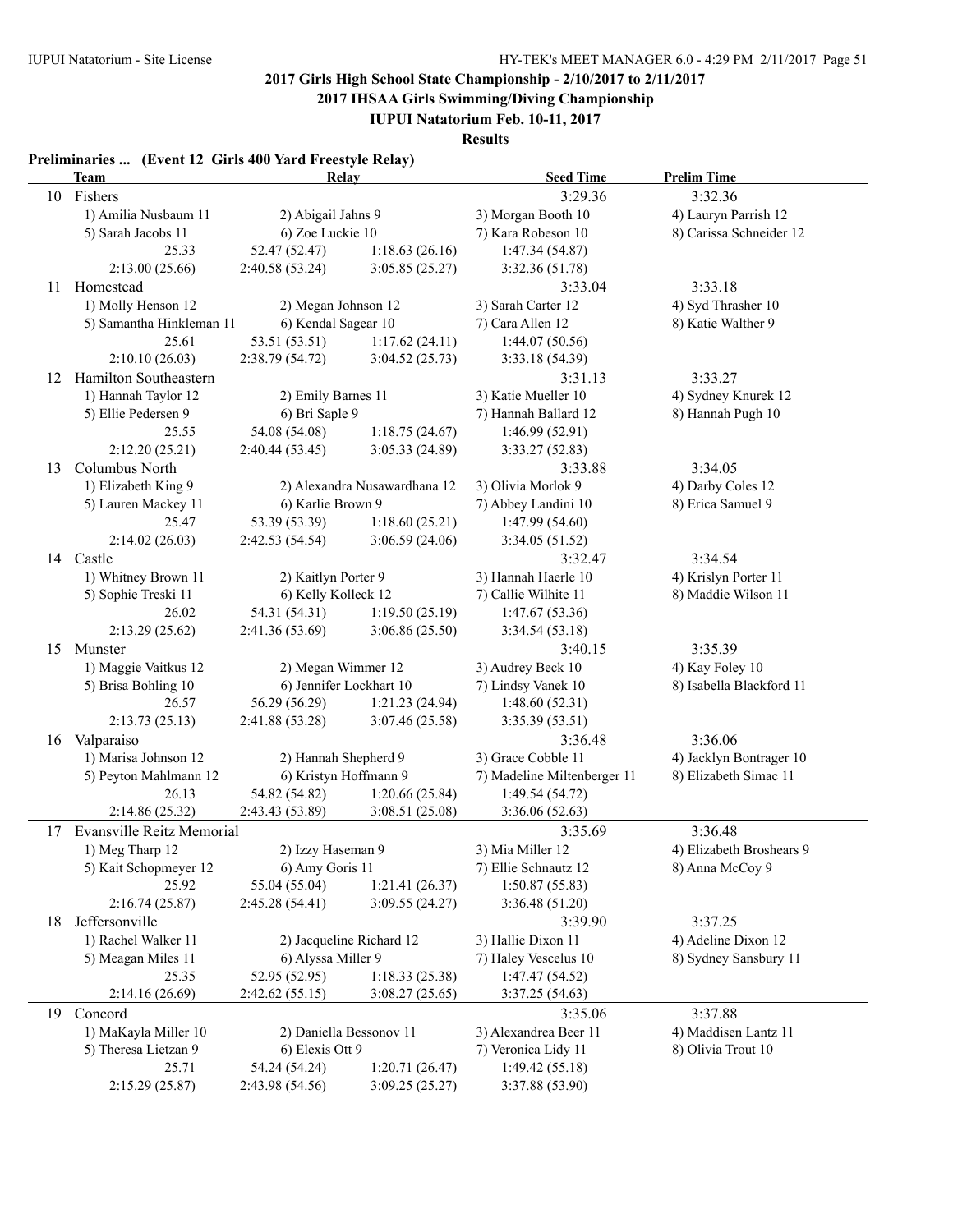**2017 IHSAA Girls Swimming/Diving Championship**

**IUPUI Natatorium Feb. 10-11, 2017**

**Results**

|    | Preliminaries  (Event 12 Girls 400 Yard Freestyle Relay)<br>Team | Relay                                      |                | <b>Seed Time</b>                     | <b>Prelim Time</b>        |
|----|------------------------------------------------------------------|--------------------------------------------|----------------|--------------------------------------|---------------------------|
| 20 | Franklin Central                                                 |                                            |                | 3:39.81                              | 3:38.84                   |
|    | 1) Jamie Leming 12                                               | 2) Kathryn Matthies 10                     |                | 3) Regan Schiffli 10                 | 4) Rachel Schiffli 10     |
|    | 5) Riley Benedict 12                                             | 6) Katie Dupler 12                         |                | 7) Abbe Hershberger 9                | 8) Elise Miller 10        |
|    | 26.07                                                            | 54.20 (54.20)                              | 1:20.17(25.97) | 1:49.62(55.42)                       |                           |
|    | 2:16.05(26.43)                                                   | 2:46.05(56.43)                             | 3:10.85(24.80) | 3:38.84 (52.79)                      |                           |
| 21 | Westfield                                                        |                                            |                | 3:37.43                              | 3:39.11                   |
|    | 1) Kerry Effinger 10                                             | 2) Katherine Hand 10                       |                | 3) Lily Hunter 10                    | 4) Erin Verbrugge 10      |
|    | 5) Mia Herzog 10                                                 | 6) Ilsa Blansette 11                       |                | 7) Molly Ruggles 11                  | 8) Julia Hawkins 12       |
|    | 26.00                                                            | 54.56 (54.56)                              | 1:20.95(26.39) | 1:49.80(55.24)                       |                           |
|    | 2:16.25(26.45)                                                   | 2:45.32(55.52)                             | 3:10.88(25.56) | 3:39.11 (53.79)                      |                           |
| 22 | South Adams                                                      |                                            |                | 3:45.31                              | 3:40.14                   |
|    | 1) Ashley LeFever 10                                             | 2) Brette Klopp 12                         |                | 3) Olivia Vongunten 11               | 4) Ashton Klopp 12        |
|    | 5) Hannah Neuenschwander 9                                       | 6) Riley Thompson 12                       |                | 7) Isabel Vongunten 9                | 8) Caroline Kloepper 12   |
|    | 25.55                                                            | 53.41 (53.41)                              | 1:19.68(26.27) | 1:49.68(56.27)                       |                           |
|    | 2:16.07(26.39)                                                   | 2:45.99(56.31)                             | 3:11.55(25.56) | 3:40.14(54.15)                       |                           |
| 23 | Terre Haute South Vigo                                           |                                            |                | 3:40.96                              | 3:42.64                   |
|    | 1) Brittany Scott 12                                             | 2) Apsara Sakbun 10                        |                | 3) Kaelin Christjansen 10            | 4) Alayna Moore 12        |
|    | 5) Leona Gibson 10                                               | 6) Hannah Gage 12                          |                | 7) Anna Dubois 10                    | 8) Corynn Christjansen 12 |
|    | 26.48                                                            | 54.85 (54.85)                              | 1:20.70(25.85) | 1:49.19(54.34)                       |                           |
|    | 2:16.47(27.28)                                                   | 2:46.89(57.70)                             | 3:13.27(26.38) | 3:42.64(55.75)                       |                           |
|    | 24 Indian Creek                                                  |                                            |                | 3:42.40                              | 3:43.25                   |
|    | 1) Bella Ratzlaff 9                                              | 2) Samantha Keymon 10                      |                | 3) Lori McCormick 11                 | 4) Alexis Wilhoit 10      |
|    | 5) Jena Fenton 10                                                | 6) Sierra Bowman 9                         |                | 7) Payton Allison 9                  | 8) Lexy Burge 11          |
|    | 25.97                                                            | 54.60 (54.60)                              | 1:20.79(26.19) | 1:50.14(55.54)                       |                           |
|    | 2:16.66(26.52)                                                   | 2:46.80(56.66)                             | 3:12.76(25.96) | 3:43.25 (56.45)                      |                           |
| 25 | Center Grove                                                     |                                            |                | 3:41.88                              | 3:43.60                   |
|    | 1) Jaden King 10                                                 | 2) Emma Pawlik 10                          |                | 3) Gracie Marsh 9                    | 4) Jillian Castor 11      |
|    | 5) Elena DeLuna 10                                               | 6) Julia Lawson 12                         |                | 7) Allison Conkin 9                  | 8) Reagan Clayton 10      |
|    | 26.94                                                            | 56.20 (56.20)                              | 1:22.95(26.75) | 1:52.67(56.47)                       |                           |
|    | 2:19.35(26.68)                                                   | 2:48.76(56.09)                             | 3:14.87(26.11) | 3:43.60 (54.84)                      |                           |
| 26 | Brownsburg                                                       |                                            |                | 3:48.08                              | 3:43.96                   |
|    | 1) Bailey LaPaugh 11                                             | 2) Maranda Peak 10                         |                | 3) Joley Clodfelter 9                | 4) Logan Replogle 10      |
|    | 5) Allison Moll 12                                               | 6) Elise Dahlke 9                          |                | 7) Kaylee Propst 12                  | 8) Abigail Callis 10      |
|    | 26.74                                                            | 55.92 (55.92)                              | 1:23.13(27.21) | 1:52.82(56.90)                       |                           |
|    | 2:19.40 (26.58)                                                  | 2:48.31(55.49)                             | 3:14.86(26.55) | 3:43.96 (55.65)                      |                           |
| 27 | Jasper                                                           |                                            |                | 3:43.76                              | 3:44.18                   |
|    | 1) Kate Weaver 11                                                |                                            |                | 3) Emma Hopf 12                      | 4) Carmina Armstrong 10   |
|    | 5) Taylor Gehlhausen 12                                          | 2) Riley Sample 10<br>6) Madison Matheis 9 |                | 7) Grace Schotanus 10                | 8) Rhegann Weisheit 11    |
|    | 26.83                                                            | 56.35 (56.35)                              | 1:24.03(27.68) | 1:54.76(58.41)                       |                           |
|    | 2:21.31 (26.55)                                                  | 2:51.82 (57.06)                            | 3:16.87(25.05) | 3:44.18(52.36)                       |                           |
| 28 | Greenfield-Central                                               |                                            |                | 3:46.24                              | 3:44.43                   |
|    | 1) Anne Marie DeKeyser 9                                         | 2) Ashley Finney 12                        |                | 3) Braedy Laymon 11                  | 4) Carley Logan 10        |
|    | 5) Megan Coffin 9                                                | 6) Emma Miller 10                          |                | 7) Hannah Russo 10                   | 8) Krista Zornes 12       |
|    | 26.48                                                            | 55.21 (55.21)                              | 1:22.47(27.26) | 1:52.75(57.54)                       |                           |
|    | 2:19.23 (26.48)                                                  | 2:48.50(55.75)                             | 3:15.53(27.03) | 3:44.43 (55.93)                      |                           |
|    |                                                                  |                                            |                |                                      | 3:44.79                   |
| 29 | Plainfield<br>1) Rachel Graves 12                                |                                            |                | 3:42.58                              |                           |
|    |                                                                  | 2) Kamryn Vanwanzeele 12                   |                | 3) Victoria Kinnamon 10              | 4) Ashley Snoke 12        |
|    |                                                                  |                                            |                |                                      |                           |
|    | 5) Shannon Rogers 10<br>26.59                                    | 6) Allyson Carroll 12<br>55.33 (55.33)     | 1:22.62(27.29) | 7) Rachel Jones 10<br>1:52.98(57.65) | 8) Rachel Wasson 10       |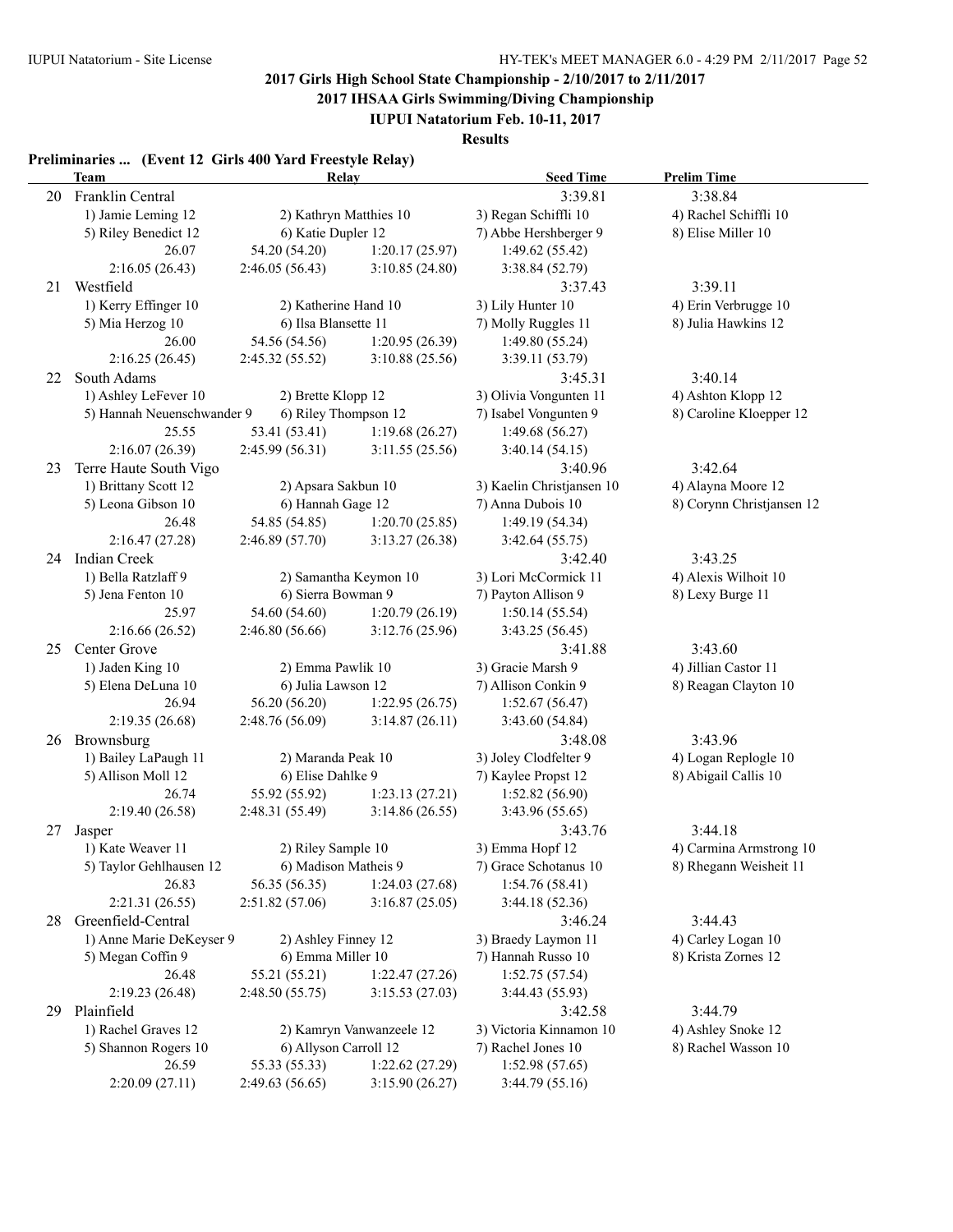**2017 IHSAA Girls Swimming/Diving Championship**

**IUPUI Natatorium Feb. 10-11, 2017**

**Results**

### **Preliminaries ... (Event 12 Girls 400 Yard Freestyle Relay)**

|    | <b>Team</b>                | Relay                      |                | <b>Seed Time</b>       | <b>Prelim Time</b>     |
|----|----------------------------|----------------------------|----------------|------------------------|------------------------|
| 30 | <b>Rochester Community</b> |                            |                | 3:44.98                | 3:48.56                |
|    | 1) Emma Feldman 12         | 2) Maria Hunting 11        |                | 3) Abigail McCarter 11 | 4) Madelyn Sailors 11  |
|    | 5) Evelyn Goodman 9        | 6) Kennedy Campbell 12     |                | 7) Sarah Schaller 11   | 8) Adriann Shepherd 10 |
|    | 26.72                      | 55.94 (55.94)              | 1:23.66(27.72) | 1:55.82(59.88)         |                        |
|    | 2:23.23(27.41)             | 2:54.41(58.59)             | 3:19.53(25.12) | 3:48.56(54.15)         |                        |
| 31 | Southmont                  |                            |                | 3:51.83                | 3:53.60                |
|    | 1) Madison Wickholm 12     | 2) Kelsey Dugger 11        |                | 3) Emma Tyler 9        | 4) Jane Scheidler 9    |
|    | 5) Sophia Reimondo 9       | 6) Cassandra Doyle 10      |                | 7) Aubrey Jones 9      | 8) Suzanne Newlin 9    |
|    | 26.33                      | 54.24 (54.24)              | 1:23.93(29.69) | 1:57.17(1:02.93)       |                        |
|    | 2:25.31(28.14)             | 2:57.43(1:00.26)           | 3:23.78(26.35) | 3:53.60(56.17)         |                        |
|    | Avon                       |                            |                | 3:34.91                | DQ                     |
|    | 1) Natalie Myers 12        | 2) Lauren Myers 10         |                | 3) Elizabeth Myers 10  | 4) Victoria Wendt 10   |
|    | 5) Rylee Elder 11          | 6) Kristine Karaivanova 10 |                | 7) Kaitlyn Sinclair 9  | 8) Kayla Clark 9       |
|    | 24.93                      | 52.18 (52.18)              | 1:18.29(26.11) | 1:47.21(55.03)         |                        |
|    | 2:13.15(25.94)             | 2:42.01(54.80)             | 3:07.46(25.45) | DQ(53.13)              |                        |